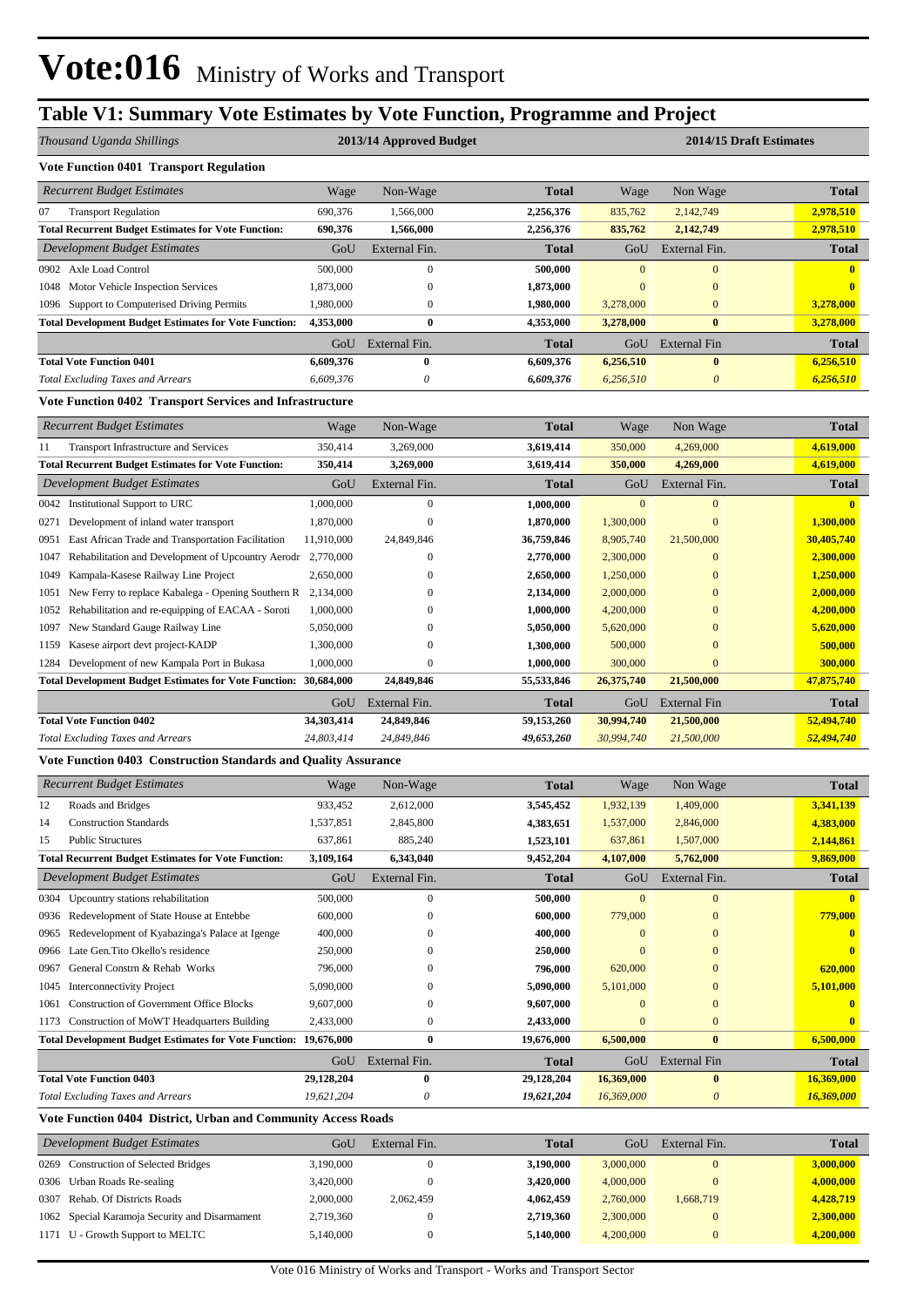# **Table V1: Summary Vote Estimates by Vote Function, Programme and Project**

| Thousand Uganda Shillings                                               |             | 2013/14 Approved Budget |              | 2014/15 Draft Estimates |                       |              |  |  |
|-------------------------------------------------------------------------|-------------|-------------------------|--------------|-------------------------|-----------------------|--------------|--|--|
| Development Budget Estimates                                            | GoU         | External Fin.           | <b>Total</b> | GoU                     | External Fin.         | <b>Total</b> |  |  |
| 1172 U - Growth Support to DUCAR                                        | 2,235,640   | $\mathbf{0}$            | 2,235,640    | 1,240,000               | $\mathbf{0}$          | 1,240,000    |  |  |
| <b>Total Development Budget Estimates for Vote Function: 18,705,000</b> |             | 2,062,459               | 20,767,459   | 17,500,000              | 1,668,719             | 19,168,719   |  |  |
|                                                                         | GoU         | External Fin.           | <b>Total</b> | GoU                     | <b>External Fin</b>   | <b>Total</b> |  |  |
| <b>Total Vote Function 0404</b>                                         | 18,705,000  | 2,062,459               | 20,767,459   | 17,500,000              | 1,668,719             | 19,168,719   |  |  |
| <b>Total Excluding Taxes and Arrears</b>                                | 18,645,000  | 2,062,459               | 20,707,459   | 17,440,000              | 1,668,719             | 19,108,719   |  |  |
| <b>Vote Function 0405 Mechanical Engineering Services</b>               |             |                         |              |                         |                       |              |  |  |
| <b>Recurrent Budget Estimates</b>                                       | Wage        | Non-Wage                | <b>Total</b> | Wage                    | Non Wage              | <b>Total</b> |  |  |
| 13<br>Mechanical Engineering Services                                   | 2,421,844   | 7,247,818               | 9,669,662    | 2,421,000               | 7,247,000             | 9,668,000    |  |  |
| <b>Total Recurrent Budget Estimates for Vote Function:</b>              | 2,421,844   | 7,247,818               | 9,669,662    | 2,421,000               | 7,247,000             | 9,668,000    |  |  |
| <b>Development Budget Estimates</b>                                     | GoU         | External Fin.           | <b>Total</b> | GoU                     | External Fin.         | <b>Total</b> |  |  |
| 0308 Road Equipment for District Units                                  | 5,153,000   | $\mathbf{0}$            | 5,153,000    | 5,999,691               | $\mathbf{0}$          | 5,999,691    |  |  |
| 0515 Rehabilitation of Bugembe Workshop                                 | 2,154,000   | $\mathbf{0}$            | 2,154,000    | 2,100,309               | $\bf{0}$              | 2,100,309    |  |  |
| <b>Total Development Budget Estimates for Vote Function:</b>            | 7,307,000   | $\bf{0}$                | 7,307,000    | 8,100,000               | $\bf{0}$              | 8,100,000    |  |  |
|                                                                         | GoU         | External Fin.           | <b>Total</b> | GoU                     | <b>External Fin</b>   | <b>Total</b> |  |  |
| <b>Total Vote Function 0405</b>                                         | 16,976,662  | $\bf{0}$                | 16,976,662   | 17,768,000              | $\bf{0}$              | 17,768,000   |  |  |
| <b>Total Excluding Taxes and Arrears</b>                                | 16,976,662  | 0                       | 16,976,662   | 17,768,000              | $\boldsymbol{\theta}$ | 17,768,000   |  |  |
| Vote Function 0449 Policy, Planning and Support Services                |             |                         |              |                         |                       |              |  |  |
| <b>Recurrent Budget Estimates</b>                                       | Wage        | Non-Wage                | <b>Total</b> | Wage                    | Non Wage              | <b>Total</b> |  |  |
| 01<br>Headquarters                                                      | 747,596     | 3,984,460               | 4,732,056    | 745,117                 | 4,046,220             | 4,791,337    |  |  |
| 09<br>Policy and Planning                                               | 351,919     | 388,538                 | 740,457      | 351,919                 | 393,213               | 745,131      |  |  |
| 10<br><b>Internal Audit</b>                                             | 55,965      | 244,426                 | 300,391      | 55,965                  | 214,780               | 270,745      |  |  |
| <b>Total Recurrent Budget Estimates for Vote Function:</b>              | 1,155,479   | 4,617,425               | 5,772,904    | 1,153,000               | 4,654,213             | 5,807,213    |  |  |
| Development Budget Estimates                                            | GoU         | External Fin.           | <b>Total</b> | GoU                     | External Fin.         | <b>Total</b> |  |  |
| 1050 Establishment of the National Transport Data Bank                  | 2,148,059   | $\boldsymbol{0}$        | 2,148,059    | 1,800,000               | $\mathbf{0}$          | 1,800,000    |  |  |
| Strengthening Sector Coord, Planning & ICT<br>1105                      | 2,190,250   | $\boldsymbol{0}$        | 2,190,250    | 1,700,000               | $\mathbf{0}$          | 1,700,000    |  |  |
| 1160 Transport Sector Development Project (TSDP)                        | 1,493,000   | $\boldsymbol{0}$        | 1,493,000    | 1,000,000               | $\bf{0}$              | 1,000,000    |  |  |
| <b>Total Development Budget Estimates for Vote Function:</b>            | 5,831,309   | $\mathbf{0}$            | 5,831,309    | 4,500,000               | $\mathbf{0}$          | 4,500,000    |  |  |
|                                                                         | GoU         | External Fin.           | <b>Total</b> | GoU                     | <b>External Fin</b>   | <b>Total</b> |  |  |
| <b>Total Vote Function 0449</b>                                         | 11,604,212  | $\bf{0}$                | 11,604,212   | 10,307,213              | $\bf{0}$              | 10,307,213   |  |  |
| <b>Total Excluding Taxes and Arrears</b>                                | 11,604,212  | $\theta$                | 11,604,212   | 10,294,000              | $\theta$              | 10,294,000   |  |  |
| Total Vote 016                                                          | 117,326,869 | 26,912,305              | 144,239,173  | 99,195,463              | 23,168,719            | 122,364,181  |  |  |
| <b>Total Excluding Taxes and Arrears</b>                                | 98,259,869  | 26,912,305              | 125,172,173  | 99,122,250              | 23,168,719            | 122,290,969  |  |  |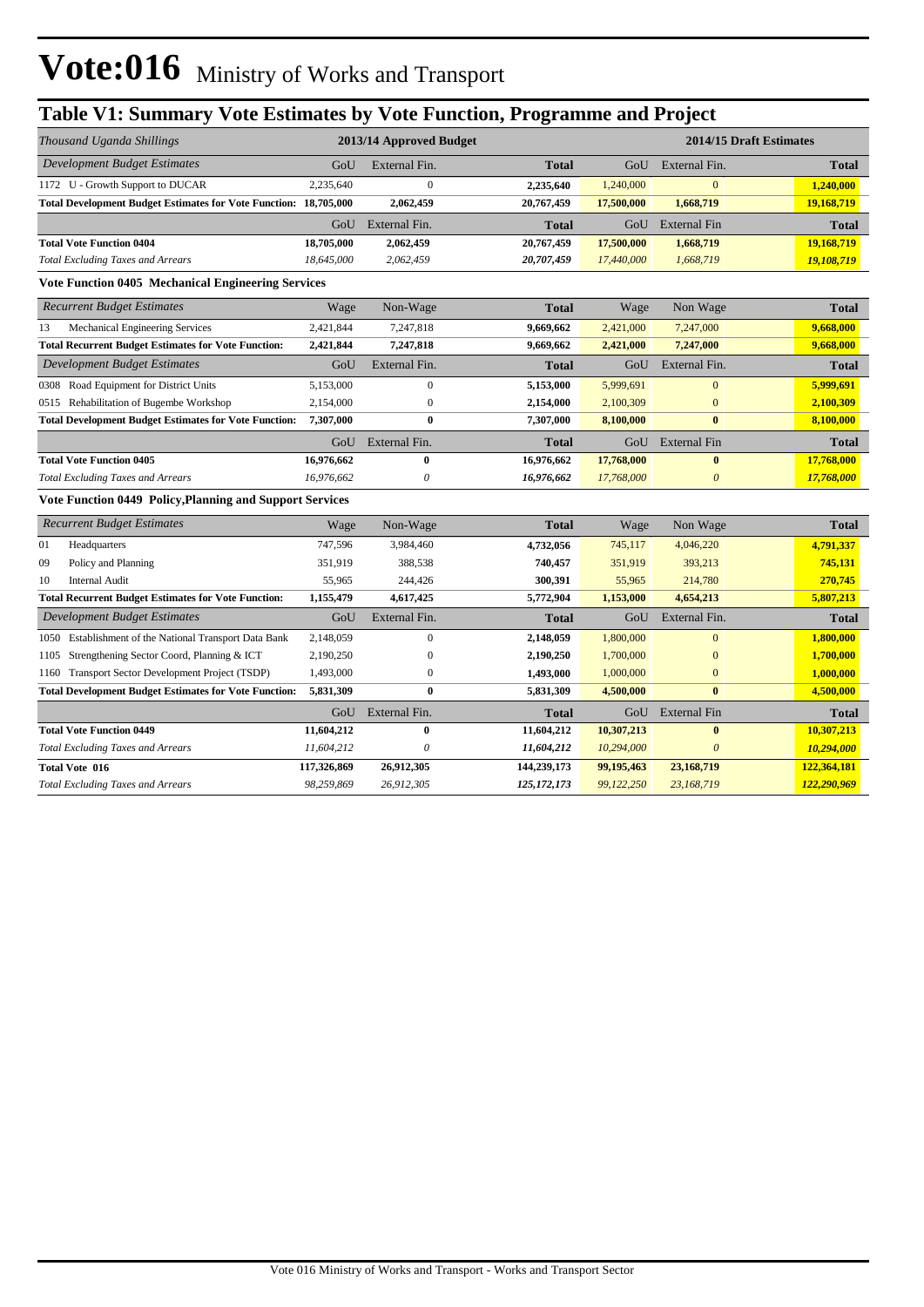# **Table V2: Summary Vote Estimates by Item**

| Thousand Uganda Shillings                                                        |                              | 2013/14 Approved Budget |                     | 2014/15 Draft Estimates |                                  |                       |  |
|----------------------------------------------------------------------------------|------------------------------|-------------------------|---------------------|-------------------------|----------------------------------|-----------------------|--|
|                                                                                  |                              | GoU External Fin.       | <b>Total</b>        |                         | GoU External Fin.                | Total                 |  |
| <b>Employees, Goods and Services (Outputs Provided)</b>                          | 64,040,679                   | 1,562,597               | 65,603,276          | 55,188,028              | $\boldsymbol{\theta}$            | 55,188,028            |  |
| 211101 General Staff Salaries                                                    | 5,094,136                    | $\boldsymbol{0}$        | 5,094,136           | 5,946,018               | $\mathbf{0}$                     | 5,946,018             |  |
| 211102 Contract Staff Salaries (Incl. Casuals, Temporary)                        | 4,318,092                    | $\mathbf{0}$            | 4,318,092           | 6,741,149               | $\mathbf{0}$                     | 6,741,149             |  |
| 211103 Allowances                                                                | 2,224,774                    | 30,000                  | 2,254,774           | 2,097,855               | $\mathbf{0}$                     | 2,097,855             |  |
| 212101 Social Security Contributions                                             | 143,915                      | $\boldsymbol{0}$        | 143,915             | 444,433                 | $\mathbf{0}$                     | 444,433               |  |
| 213001 Medical expenses (To employees)                                           | 38,500                       | $\boldsymbol{0}$        | 38,500              | 36,000                  | $\mathbf{0}$                     | 36,000                |  |
| 213002 Incapacity, death benefits and funeral expenses                           | 301,999                      | $\boldsymbol{0}$        | 301,999             | 280,865                 | $\mathbf{0}$                     | 280,865               |  |
| 213004 Gratuity Expenses                                                         | 55,000                       | $\Omega$                | 55,000              | 60,000                  | $\mathbf{0}$                     | 60,000                |  |
| 221001 Advertising and Public Relations                                          | 645,366                      | 50,000                  | 695,366             | 695,283                 | $\mathbf{0}$                     | 695,283               |  |
| 221002 Workshops and Seminars                                                    | 1,406,468                    | 20,000                  | 1,426,468           | 1,004,000               | $\overline{0}$                   | 1,004,000             |  |
| 221003 Staff Training                                                            | 1,767,816                    | 20,000                  | 1,787,816           | 1,997,200               | $\overline{0}$                   | 1,997,200             |  |
| 221004 Recruitment Expenses                                                      | $\boldsymbol{0}$             | $\mathbf{0}$            | 0                   | 27,000                  | $\mathbf{0}$                     | 27,000                |  |
| 221005 Hire of Venue (chairs, projector, etc)                                    | 191,000                      | $\Omega$                | 191,000             | 109,000                 | $\overline{0}$                   | 109,000               |  |
| 221006 Commissions and related charges                                           | 226,060                      | $\boldsymbol{0}$        | 226,060             | 25,000                  | $\mathbf{0}$                     | 25,000                |  |
| 221007 Books, Periodicals & Newspapers                                           | 86,519                       | $\boldsymbol{0}$        | 86,519              | 86,480                  | $\mathbf{0}$                     | 86,480                |  |
| 221008 Computer supplies and Information Technology (IT)                         | 474,341                      | 20,000                  | 494,341             | 504,610                 | $\mathbf{0}$                     | 504,610               |  |
| 221009 Welfare and Entertainment                                                 | 66,683                       | $\mathbf{0}$            | 66,683              | 50,200                  | $\overline{0}$                   | 50,200                |  |
| 221010 Special Meals and Drinks                                                  | 71,000                       | $\Omega$                | 71,000              | 71,000                  | $\mathbf{0}$                     | 71,000                |  |
| 221011 Printing, Stationery, Photocopying and Binding                            | 1,404,271                    | 130,000                 | 1,534,271           | 1,532,561               | $\mathbf{0}$                     | 1,532,561             |  |
| 221012 Small Office Equipment                                                    | 148,417                      | $\overline{0}$          | 148,417             | 252,618                 | $\mathbf{0}$                     | 252,618               |  |
| 221014 Bank Charges and other Bank related costs                                 | 5,000                        | 8,138                   | 13,138              | 5,000                   | $\mathbf{0}$                     | 5,000                 |  |
| 221016 IFMS Recurrent costs                                                      | 16,000                       | $\boldsymbol{0}$        | 16,000              | 16,000                  | $\overline{0}$                   | 16,000                |  |
| 221017 Subscriptions                                                             | 32,800                       | $\mathbf{0}$            | 32,800              | 88,200                  | $\mathbf{0}$                     | 88,200                |  |
| 221020 IPPS Recurrent Costs                                                      | $\boldsymbol{0}$             | $\mathbf{0}$            | 0                   | 25,000                  | $\mathbf{0}$                     | 25,000                |  |
| 222001 Telecommunications                                                        | 207,067                      | 30,000                  | 237,067             | 321,000                 | $\mathbf{0}$                     | <b>321,000</b>        |  |
| 222002 Postage and Courier                                                       | 13,600                       | $\mathbf{0}$            | 13,600              | 41,000                  | $\overline{0}$                   | 41,000                |  |
| 222003 Information and communications technology (ICT)                           | 48,608                       | $\Omega$                | 48,608              | 108,000                 | $\mathbf{0}$                     | 108,000               |  |
| 223001 Property Expenses                                                         | $\mathbf{0}$                 | $\mathbf{0}$            | 0                   | 5,000                   | $\mathbf{0}$                     | 5,000                 |  |
| 223004 Guard and Security services                                               | 299,800                      | $\mathbf{0}$            | 299,800             | 677,200                 | $\mathbf{0}$                     | 677,200               |  |
| 223005 Electricity                                                               | 206,459                      | $\boldsymbol{0}$        | 206,459             | 222,200                 | $\overline{0}$                   | 222,200               |  |
| 223006 Water                                                                     | 129,080                      | $\overline{0}$          | 129,080             | 281,200                 | $\overline{0}$                   | 281,200               |  |
| 223007 Other Utilities- (fuel, gas, firewood, charcoal)                          | 3,000                        | $\overline{0}$          | 3,000               | 94,000                  | $\mathbf{0}$                     | 94,000                |  |
| 224002 General Supply of Goods and Services                                      | 654,896                      | 50,000                  | 704,896             | $\mathbf{0}$            | $\mathbf{0}$                     | $\bf{0}$              |  |
| 224004 Cleaning and Sanitation                                                   | $\boldsymbol{0}$             | $\mathbf{0}$            | 0                   | 18,000                  | $\overline{0}$                   | 18,000                |  |
| 224005 Uniforms, Beddings and Protective Gear                                    | 0                            | $\mathbf{0}$            | 0                   | 85,000                  | $\mathbf{0}$                     | 85,000                |  |
| 224006 Agricultural Supplies                                                     | $\overline{0}$<br>13,465,140 | $\Omega$<br>170,000     | 0<br>13,635,140     | 305,520                 | $\overline{0}$<br>$\overline{0}$ | 305,520<br>11,623,432 |  |
| 225001 Consultancy Services- Short term                                          | 7,860,100                    |                         |                     | 11,623,432              | $\boldsymbol{0}$                 |                       |  |
| 225002 Consultancy Services-Long-term<br>225003 Taxes on (Professional) Services | 70,000                       | 230,000<br>$\Omega$     | 8,090,100<br>70,000 | 7,582,000<br>55,000     | $\overline{0}$                   | 7,582,000<br>55,000   |  |
| 226001 Insurances                                                                | $\boldsymbol{0}$             | 100,000                 | 100,000             | 30,000                  | $\Omega$                         | 30,000                |  |
| 227001 Travel inland                                                             | 2,358,678                    | 170,000                 | 2,528,678           | 2,528,000               | $\overline{0}$                   | 2,528,000             |  |
| 227002 Travel abroad                                                             | 840,834                      | 140,000                 | 980,834             | 980,200                 | $\mathbf{0}$                     | 980,200               |  |
| 227003 Carriage, Haulage, Freight and transport hire                             | 400                          | $\mathbf{0}$            | 400                 | 30,000                  | $\overline{0}$                   | 30,000                |  |
| 227004 Fuel, Lubricants and Oils                                                 | 5,261,780                    | 190,000                 | 5,451,780           | 4,337,720               | $\overline{0}$                   | 4,337,720             |  |
| 228001 Maintenance - Civil                                                       | 811,508                      | $\boldsymbol{0}$        | 811,508             | 120,000                 | $\overline{0}$                   | 120,000               |  |
| 228002 Maintenance - Vehicles                                                    | 1,090,343                    | 72,000                  | 1,162,343           | 1,308,299               | $\overline{0}$                   | 1,308,299             |  |
| 228003 Maintenance – Machinery, Equipment & Furniture                            | 3,034,412                    | 132,459                 | 3,166,871           | 745,224                 | $\overline{0}$                   | 745,224               |  |
| 228004 Maintenance – Other                                                       | 2,506,976                    | $\mathbf{0}$            | 2,506,976           | 1,594,564               | $\mathbf{0}$                     | 1,594,564             |  |
| 231001 Non Residential buildings (Depreciation)                                  | 10,000                       | $\mathbf{0}$            | 10,000              | $\mathbf{0}$            | $\mathbf{0}$                     | $\bf{0}$              |  |
| 321423 Conditional transfers to feeder roads maintenance w                       | 6,449,842                    | $\boldsymbol{0}$        | 6,449,842           | $\mathbf{0}$            | $\mathbf{0}$                     | $\mathbf{0}$          |  |
| <b>Grants, Transfers and Subsides (Outputs Funded)</b>                           | 6,393,000                    | $\boldsymbol{\theta}$   | 6,393,000           | 13,064,533              | $\boldsymbol{\theta}$            | 13,064,533            |  |
| 252001 Subsidies to private enterprises                                          | $\boldsymbol{0}$             | $\boldsymbol{0}$        | 0                   | 108,000                 | $\mathbf{0}$                     | 108,000               |  |
| 262101 Contributions to International Organisations (Curren                      | 60,000                       | 0                       | 60,000              | $\boldsymbol{0}$        | $\overline{0}$                   |                       |  |
| 262201 Contributions to International Organisations (Capital                     | $\mathbf{0}$                 | $\mathbf{0}$            | 0                   | 65,000                  | $\overline{0}$                   | 65,000                |  |
| 263104 Transfers to other govt. units                                            | 2,500,000                    | $\Omega$                | 2,500,000           | 9,200,000               | $\overline{0}$                   | 9,200,000             |  |
| 263106 Other Current grants                                                      | 108,000                      | $\Omega$                | 108,000             | $\mathbf{0}$            | $\overline{0}$                   |                       |  |
| 263321 Conditional trans. Autonomous Inst (Wage subventi                         | 2,600,000                    | $\Omega$                | 2,600,000           | $\mathbf{0}$            | $\Omega$                         |                       |  |
| 263323 Conditional transfers for feeder roads maintenance                        | 15,000                       | $\mathbf{0}$            | 15,000              | $\overline{0}$          | $\overline{0}$                   |                       |  |
| 264101 Contributions to Autonomous Institutions                                  | 1,110,000                    | $\mathbf{0}$            | 1,110,000           | 20,000                  | $\mathbf{0}$                     | 20,000                |  |
| 264201 Contributions to Autonomous Institutions                                  | $\boldsymbol{0}$             | $\Omega$                | 0                   | 475,000                 | $\mathbf{0}$                     | 475,000               |  |
| 321423 Conditional transfers to feeder roads maintenance w                       | $\boldsymbol{0}$             | $\boldsymbol{0}$        | 0                   | 3,196,533               | $\bf{0}$                         | 3,196,533             |  |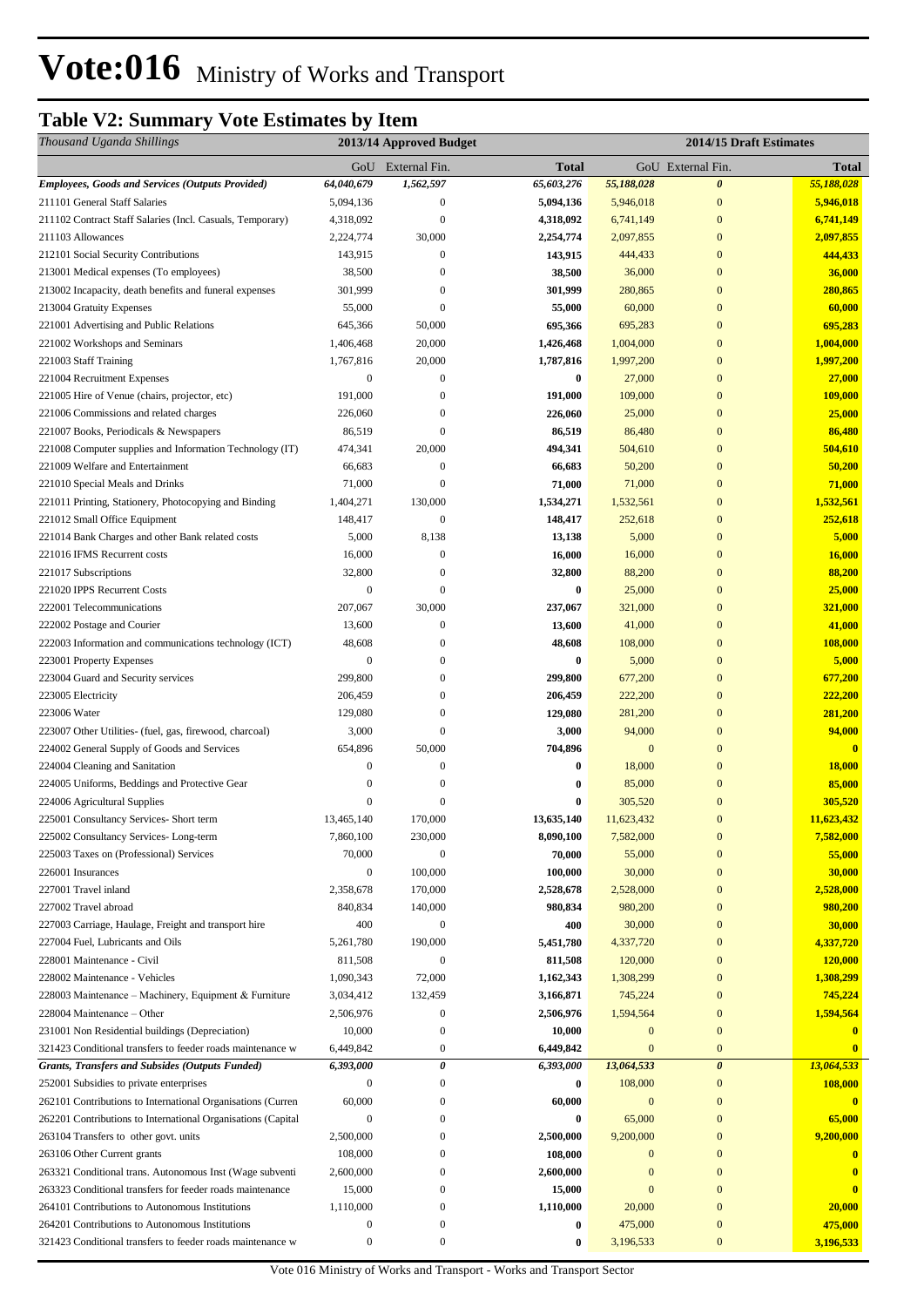# **Table V2: Summary Vote Estimates by Item**

| Thousand Uganda Shillings                                 | 2013/14 Approved Budget |               |               |              |                       | 2014/15 Draft Estimates |  |  |  |
|-----------------------------------------------------------|-------------------------|---------------|---------------|--------------|-----------------------|-------------------------|--|--|--|
|                                                           | GoU                     | External Fin. | <b>Total</b>  |              | GoU External Fin.     | <b>Total</b>            |  |  |  |
| <b>Investment</b> (Capital Purchases)                     | 46,893,190              | 25,349,708    | 72,242,898    | 30,929,689   | 23,168,719            | 54,098,407              |  |  |  |
| 231001 Non Residential buildings (Depreciation)           | 3,663,000               | 0             | 3,663,000     | 2,151,000    | $\theta$              | 2,151,000               |  |  |  |
| 231002 Residential buildings (Depreciation)               | 740,400                 | 0             | 740,400       | $\mathbf{0}$ | $\Omega$              |                         |  |  |  |
| 231003 Roads and bridges (Depreciation)                   | 14,842,360              | $\Omega$      | 14,842,360    | 13,661,355   | 1,668,719             | 15,330,074              |  |  |  |
| 231004 Transport equipment                                | 2,517,490               | $\Omega$      | 2,517,490     | 920,000      | $\Omega$              | 920,000                 |  |  |  |
| 231005 Machinery and equipment                            | 1,995,940               | 376,862       | 2,372,802     | 2,620,309    | $\Omega$              | 2,620,309               |  |  |  |
| 231006 Furniture and fittings (Depreciation)              | 70,000                  | $\Omega$      | 70,000        | 1,000,000    | $\Omega$              | 1,000,000               |  |  |  |
| 231007 Other Fixed Assets (Depreciation)                  | 460,000                 | 24,449,846    | 24,909,846    | $\Omega$     | $\Omega$              |                         |  |  |  |
| 281501 Environment Impact Assessment for Capital Works    | 980,000                 | $\Omega$      | 980,000       | 191,000      | $\Omega$              | 191,000                 |  |  |  |
| 281503 Engineering and Design Studies & Plans for capital | 0                       | 523,000       | 523,000       | 316,000      | $\Omega$              | 316,000                 |  |  |  |
| 281504 Monitoring, Supervision & Appraisal of capital wor | 1,847,000               | $\Omega$      | 1,847,000     | 430,000      | $\Omega$              | 430,000                 |  |  |  |
| 311101 Land                                               | 710,000                 | 0             | 710,000       | 160,000      | $\Omega$              | 160,000                 |  |  |  |
| 312104 Other Structures                                   |                         | 0             | $\mathbf{0}$  | 9,029,740    | 21,500,000            | 30,529,740              |  |  |  |
| 312204 Taxes on Machinery, Furniture & Vehicles           | 0                       | $\Omega$      | 0             | 60,000       | $\Omega$              | 60,000                  |  |  |  |
| 312206 Gross Tax                                          | 19,067,000              | 0             | 19,067,000    | $\Omega$     | $\Omega$              |                         |  |  |  |
| 314101 Petroleum Products                                 | 0                       | $\mathbf{0}$  | $\bf{0}$      | 390,285      | $\mathbf{0}$          | 390,285                 |  |  |  |
| <b>Arrears</b>                                            | 0                       | $\theta$      | 0             | 13,213       | $\boldsymbol{\theta}$ | 13,213                  |  |  |  |
| 321614 Electricity arrears (Budgeting)                    | 0                       | $\Omega$      | 0             | 13,213       | $\mathbf{0}$          | 13,213                  |  |  |  |
| <b>Grand Total Vote 016</b>                               | 117,326,869             | 26,912,305    | 144,239,173   | 99,195,463   | 23,168,719            | 122,364,181             |  |  |  |
| <b>Total Excluding Taxes and Arrears</b>                  | 98,259,869              | 26,912,305    | 125, 172, 173 | 99,122,250   | 23,168,719            | 122,290,969             |  |  |  |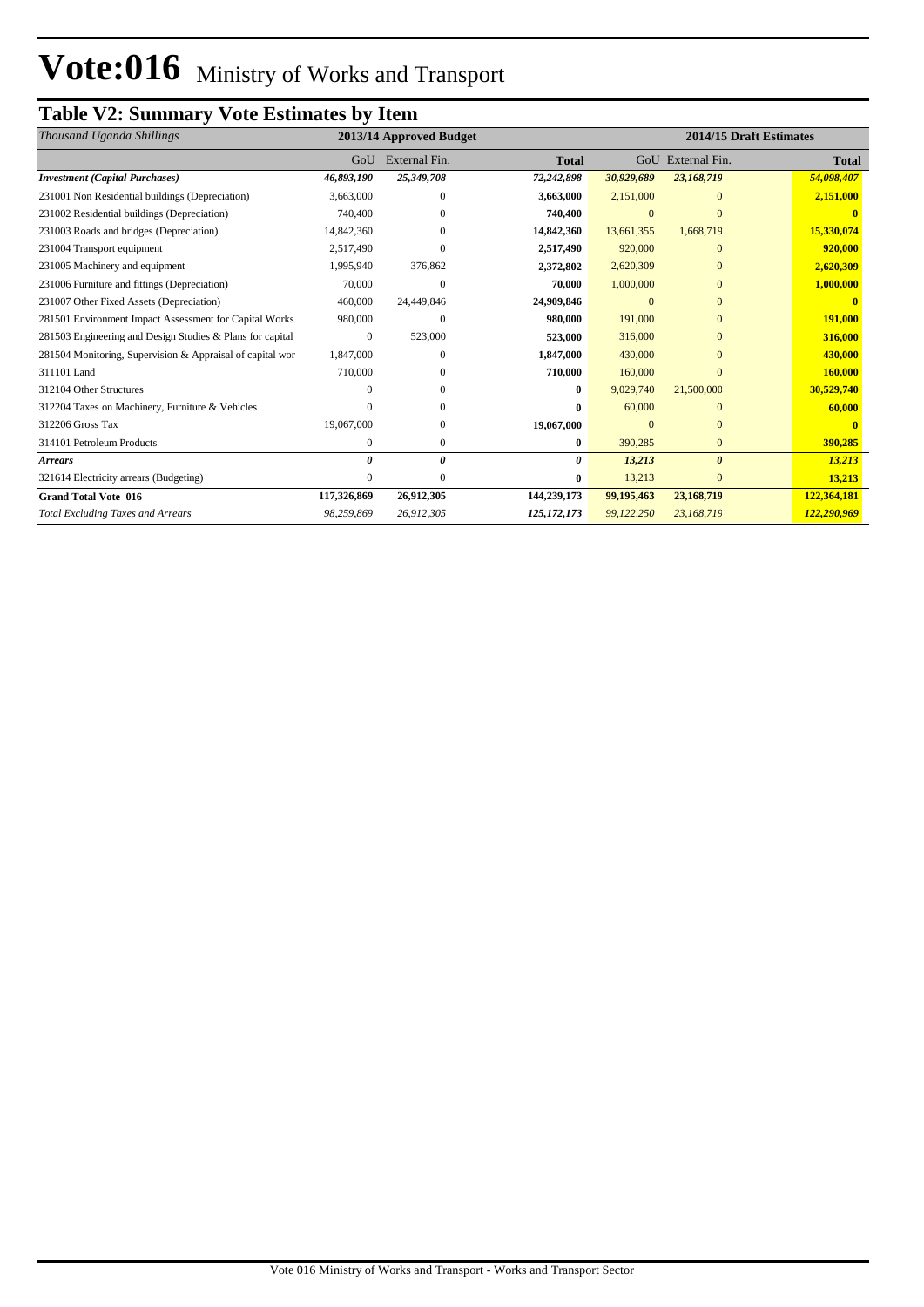# **Table V3: Detailed Estimates by Vote Function, Cost Centre, Output and Item**

### *Vote Function 0401 Transport Regulation*

#### *Recurrent Budget Estimates*

#### **Programme 07 Transport Regulation**

| Thousand Uganda Shillings                                                                   |                                      | 2013/14 Approved Budget      |                      | 2014/15 Draft Estimates |                        |                                   |  |
|---------------------------------------------------------------------------------------------|--------------------------------------|------------------------------|----------------------|-------------------------|------------------------|-----------------------------------|--|
| <b>Outputs Provided</b>                                                                     | Wage                                 | Non-Wage                     | <b>Total</b>         | Wage                    | Non Wage               | <b>Total</b>                      |  |
| Output:040101 Policies, laws, guidelines, plans and strategies developed                    |                                      |                              |                      |                         |                        |                                   |  |
| 211101 General Staff Salaries                                                               | 690,376                              | $\mathbf{0}$                 | 690,376              | 709,228                 | $\mathbf{0}$           | 709,228                           |  |
| 211103 Allowances                                                                           | $\boldsymbol{0}$                     | 15,000                       | 15,000               | $\bf{0}$                | 13,000                 | 13,000                            |  |
| 221001 Advertising and Public Relations                                                     | $\boldsymbol{0}$                     | $\mathbf{0}$                 | $\bf{0}$             | $\bf{0}$                | 10,000                 | 10,000                            |  |
| 221011 Printing, Stationery, Photocopying and                                               | $\boldsymbol{0}$                     | 5,000                        | 5,000                | $\bf{0}$                | 20,000                 | 20,000                            |  |
| 225001 Consultancy Services- Short term                                                     | $\boldsymbol{0}$                     | 90,000                       | 90,000               | 0                       | $\mathbf{0}$           | $\bf{0}$                          |  |
| 227001 Travel inland                                                                        | $\boldsymbol{0}$                     | 10,000                       | 10,000               | 0                       | $\mathbf{0}$           | $\bf{0}$                          |  |
| 227002 Travel abroad                                                                        | $\boldsymbol{0}$                     | 40,000                       | 40,000               | 0                       | $\mathbf{0}$           | $\overline{\mathbf{0}}$           |  |
| 227004 Fuel, Lubricants and Oils                                                            | $\boldsymbol{0}$                     | 36,000                       | 36,000               | $\bf{0}$                | 50,000                 | 50,000                            |  |
| 228001 Maintenance - Civil                                                                  | $\boldsymbol{0}$                     | $\mathbf{0}$                 | $\bf{0}$             | $\bf{0}$                | 20,000                 | 20,000                            |  |
| 228002 Maintenance - Vehicles                                                               | $\boldsymbol{0}$                     | 4,000                        | 4,000                | $\bf{0}$                | $\mathbf{0}$           | $\bf{0}$                          |  |
| Total Cost of Output 040101:                                                                | 690,376                              | 200,000                      | 890,376              | 709,228                 | 113,000                | 822,228                           |  |
| Output:040102 Road Safety Programmes Coordinated and Monitored                              | $\boldsymbol{0}$                     | $\mathbf{0}$                 |                      |                         | $\mathbf{0}$           |                                   |  |
| 211102 Contract Staff Salaries (Incl. Casuals, T                                            |                                      |                              | $\bf{0}$             | 126,534<br>$\mathbf{0}$ |                        | 126,534                           |  |
| 211103 Allowances                                                                           | $\bf{0}$                             | 10,000                       | 10,000               |                         | 10,000                 | 10,000                            |  |
| 212101 Social Security Contributions                                                        | $\boldsymbol{0}$<br>$\boldsymbol{0}$ | $\mathbf{0}$<br>$\mathbf{0}$ | $\bf{0}$<br>$\bf{0}$ | $\bf{0}$<br>$\bf{0}$    | 12,653<br>5,000        | 12,653<br>5,000                   |  |
| 221001 Advertising and Public Relations                                                     | $\boldsymbol{0}$                     |                              |                      | $\bf{0}$                |                        |                                   |  |
| 221002 Workshops and Seminars                                                               | $\boldsymbol{0}$                     | 29,538<br>7,000              | 29,538               | $\mathbf{0}$            | 28,000<br>$\mathbf{0}$ | 28,000<br>$\overline{\mathbf{0}}$ |  |
| 221005 Hire of Venue (chairs, projector, etc)                                               | $\boldsymbol{0}$                     | $\boldsymbol{0}$             | 7,000                | $\bf{0}$                |                        |                                   |  |
| 221008 Computer supplies and Information Tec                                                | $\boldsymbol{0}$                     | $\boldsymbol{0}$             | $\bf{0}$<br>$\bf{0}$ | $\mathbf{0}$            | 15,000<br>48,881       | 15,000<br>48,881                  |  |
| 221011 Printing, Stationery, Photocopying and                                               | $\mathbf{0}$                         | $\boldsymbol{0}$             | $\bf{0}$             | $\mathbf{0}$            | 12,000                 | 12,000                            |  |
| 221012 Small Office Equipment<br>222001 Telecommunications                                  | $\boldsymbol{0}$                     | $\boldsymbol{0}$             | $\bf{0}$             | $\mathbf{0}$            | 15,000                 | 15,000                            |  |
| 223006 Water                                                                                | $\boldsymbol{0}$                     | $\mathbf{0}$                 | $\mathbf{0}$         | $\mathbf{0}$            | 15,000                 | 15,000                            |  |
| 225001 Consultancy Services- Short term                                                     | $\boldsymbol{0}$                     | 70,000                       | 70,000               | $\mathbf{0}$            | 226,932                | 226,932                           |  |
| 227001 Travel inland                                                                        | $\mathbf{0}$                         | $\boldsymbol{0}$             | $\bf{0}$             | $\mathbf{0}$            | 40,000                 | 40,000                            |  |
| 227002 Travel abroad                                                                        | $\mathbf{0}$                         | $\mathbf{0}$                 | $\bf{0}$             | $\mathbf{0}$            | 20,000                 | 20,000                            |  |
| 227004 Fuel, Lubricants and Oils                                                            | $\boldsymbol{0}$                     | 10,000                       | 10,000               | $\mathbf{0}$            | 80,000                 | 80,000                            |  |
| 228002 Maintenance - Vehicles                                                               | $\boldsymbol{0}$                     | $\mathbf{0}$                 | $\bf{0}$             | $\mathbf{0}$            | 10,000                 | 10,000                            |  |
| 228003 Maintenance – Machinery, Equipment                                                   | $\boldsymbol{0}$                     | $\boldsymbol{0}$             | 0                    | $\bf{0}$                | 20,000                 | 20,000                            |  |
| Total Cost of Output 040102:                                                                | 0                                    | 126,538                      | 126,538              | 126,534                 | 558,466                | 685,000                           |  |
| Output:040103 Public Service Vehicles & Inland water Transport vessels Inspected & licensed |                                      |                              |                      |                         |                        |                                   |  |
| 211103 Allowances                                                                           | $\boldsymbol{0}$                     | 30,000                       | 30,000               | $\boldsymbol{0}$        | 60,000                 | 60,000                            |  |
| 221002 Workshops and Seminars                                                               | $\boldsymbol{0}$                     | 20,000                       | 20,000               | 0                       | $\bf{0}$               | $\bf{0}$                          |  |
| 221003 Staff Training                                                                       | $\mathbf{0}$                         | 30,000                       | 30,000               | $\overline{0}$          | $\overline{0}$         | $\overline{\mathbf{0}}$           |  |
| 221005 Hire of Venue (chairs, projector, etc)                                               | $\boldsymbol{0}$                     | 50,000                       | 50,000               | $\mathbf{0}$            | $\mathbf{0}$           | $\bf{0}$                          |  |
| 221011 Printing, Stationery, Photocopying and                                               | $\mathbf{0}$                         | $\mathbf{0}$                 | 0                    | $\bf{0}$                | 100,000                | 100,000                           |  |
| 222001 Telecommunications                                                                   | $\boldsymbol{0}$                     | $\mathbf{0}$                 | 0                    | $\boldsymbol{0}$        | 30,000                 | 30,000                            |  |
| 223006 Water                                                                                | $\bf{0}$                             | $\boldsymbol{0}$             | $\bf{0}$             | $\boldsymbol{0}$        | 30,000                 | 30,000                            |  |
| 225001 Consultancy Services- Short term                                                     | $\bf{0}$                             | 500,000                      | 500,000              | $\bf{0}$                | 440,000                | 440,000                           |  |
| 227001 Travel inland                                                                        | $\bf{0}$                             | 20,000                       | 20,000               | $\bf{0}$                | 35,000                 | 35,000                            |  |
| 227004 Fuel, Lubricants and Oils                                                            | $\bf{0}$                             | 61,462                       | 61,462               | $\boldsymbol{0}$        | 215,000                | 215,000                           |  |
| 228002 Maintenance - Vehicles                                                               | $\boldsymbol{0}$                     | $\mathbf{0}$                 | $\bf{0}$             | $\bf{0}$                | 40,000                 | 40,000                            |  |
| Total Cost of Output 040103:                                                                | 0                                    | 711,462                      | 711,462              | 0                       | 950,000                | 950,000                           |  |
| Output:040104 Air Transport Programmes coordinated and Monitored                            |                                      |                              |                      |                         |                        |                                   |  |
| 211103 Allowances                                                                           | $\boldsymbol{0}$                     | 30,000                       | 30,000               | $\boldsymbol{0}$        | 14,000                 | 14,000                            |  |
| 221002 Workshops and Seminars                                                               | $\bf{0}$                             | $\mathbf{0}$                 | $\bf{0}$             | $\boldsymbol{0}$        | 20,000                 | 20,000                            |  |
| 221003 Staff Training                                                                       | $\boldsymbol{0}$                     | $\mathbf{0}$                 | $\bf{0}$             | $\boldsymbol{0}$        | 130,000                | 130,000                           |  |
| 221008 Computer supplies and Information Tec                                                | $\bf{0}$                             | $\mathbf{0}$                 | $\bf{0}$             | $\boldsymbol{0}$        | 15,000                 | 15,000                            |  |
| 225001 Consultancy Services- Short term                                                     | $\bf{0}$                             | 248,000                      | 248,000              | $\boldsymbol{0}$        | $\boldsymbol{0}$       | $\mathbf{0}$                      |  |
| 227001 Travel inland                                                                        | $\bf{0}$                             | 40,000                       | 40,000               | $\boldsymbol{0}$        | 60,000                 | 60,000                            |  |
| 227002 Travel abroad                                                                        | $\bf{0}$                             | 40,000                       | 40,000               | $\boldsymbol{0}$        | 98,000                 | 98,000                            |  |
| 227004 Fuel, Lubricants and Oils                                                            | $\boldsymbol{0}$                     | 20,000                       | 20,000               | $\bf{0}$                | 22,000                 | 22,000                            |  |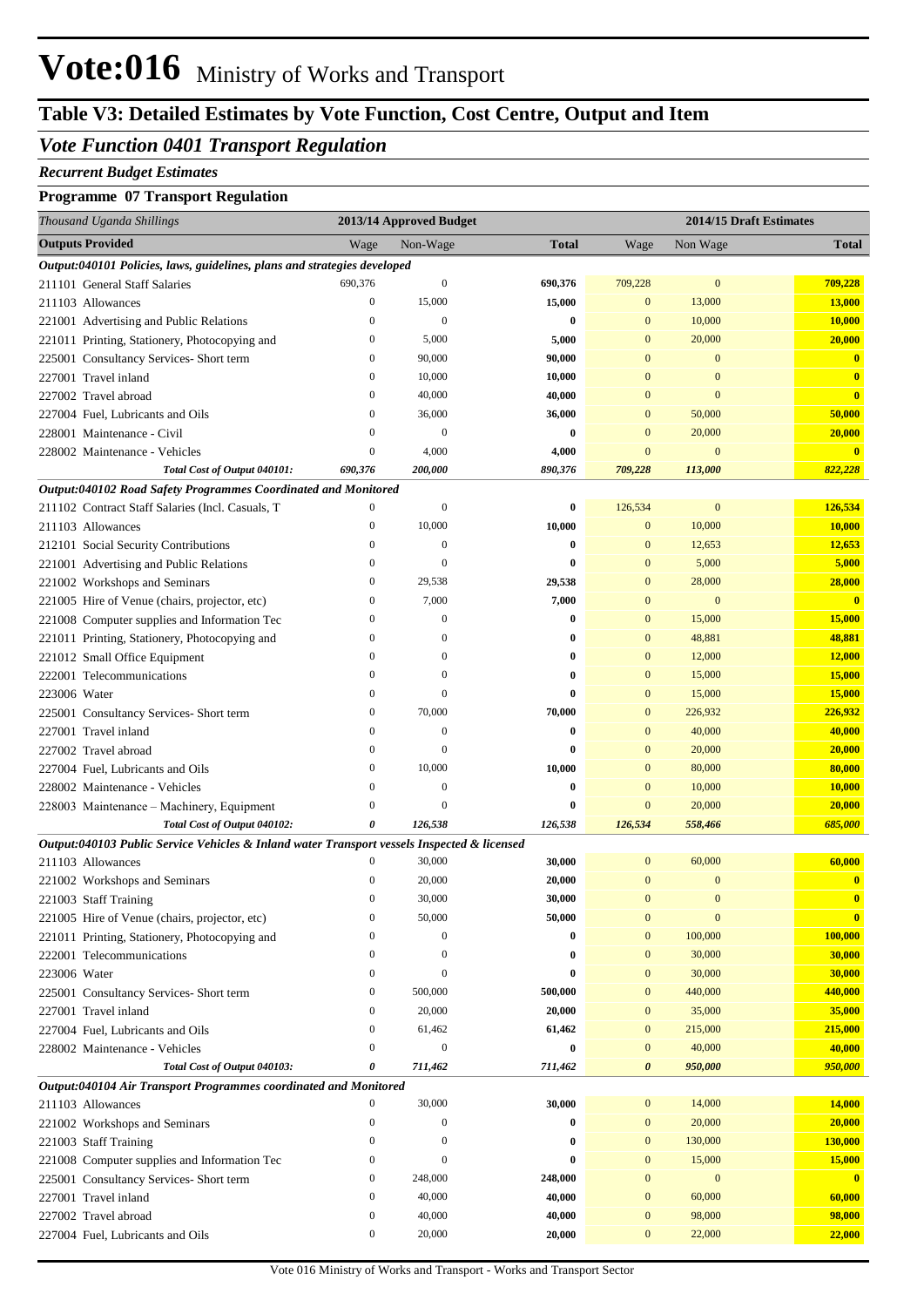## *Vote Function 0401 Transport Regulation*

#### **Programme 07 Transport Regulation**

| Thousand Uganda Shillings                                                    |              | 2013/14 Approved Budget |              |                       |           | 2014/15 Draft Estimates |              |  |
|------------------------------------------------------------------------------|--------------|-------------------------|--------------|-----------------------|-----------|-------------------------|--------------|--|
| <b>Outputs Provided</b>                                                      | Wage         | Non-Wage                | <b>Total</b> | Wage                  | Non Wage  |                         | <b>Total</b> |  |
| 228002 Maintenance - Vehicles                                                | $\Omega$     | $\Omega$                | $\bf{0}$     | $\mathbf{0}$          | 20,000    |                         | 20,000       |  |
| Total Cost of Output 040104:                                                 | $\theta$     | 378,000                 | 378,000      | $\theta$              | 379,000   |                         | 379,000      |  |
| Output:040105 Water and Rail Transport Programmes Coordinated and Monitored. |              |                         |              |                       |           |                         |              |  |
| 211103 Allowances                                                            |              |                         | $\mathbf{0}$ | $\mathbf{0}$          | 3,000     |                         | 3,000        |  |
| 221001 Advertising and Public Relations                                      |              | $\Omega$                | 0            | $\mathbf{0}$          | 1,283     |                         | 1,283        |  |
| 221002 Workshops and Seminars                                                | $\Omega$     | 75,000                  | 75,000       | $\mathbf{0}$          | 16,000    |                         | 16,000       |  |
| 221003 Staff Training                                                        |              | 4.000                   | 4,000        | $\overline{0}$        | 15,000    |                         | 15,000       |  |
| 221011 Printing, Stationery, Photocopying and                                |              | $\Omega$                | $\theta$     | $\mathbf{0}$          | 1,000     |                         | 1,000        |  |
| 222003 Information and communications techn                                  | $\theta$     | $\Omega$                |              | $\mathbf{0}$          | 20,000    |                         | 20,000       |  |
| 227001 Travel inland                                                         | $\Omega$     | 10,000                  | 10,000       | $\mathbf{0}$          | 20,000    |                         | 20,000       |  |
| 227002 Travel abroad                                                         |              | 5,000                   | 5,000        | $\mathbf{0}$          | 6,000     |                         | 6,000        |  |
| 227004 Fuel, Lubricants and Oils                                             |              | 6,000                   | 6,000        | $\overline{0}$        | 5,000     |                         | 5,000        |  |
| 228002 Maintenance - Vehicles                                                |              | $\Omega$                |              | $\overline{0}$        | 5,000     |                         | 5,000        |  |
| Total Cost of Output 040105:                                                 |              | 100,000                 | 100,000      | $\theta$              | 92,283    |                         | 92,283       |  |
| <b>Total Cost of Outputs Provided</b>                                        | 690,376      | 1,516,000               | 2,206,376    | 835,762               | 2,092,749 |                         | 2,928,510    |  |
| <b>Outputs Funded</b>                                                        | Wage         | Non-Wage                | <b>Total</b> | Wage                  | Non Wage  |                         | <b>Total</b> |  |
| Output:040152 Contributions to IMO                                           |              |                         |              |                       |           |                         |              |  |
| 262101 Contributions to International Organisat                              | $\Omega$     | 50,000                  | 50,000       | $\overline{0}$        | $\Omega$  |                         |              |  |
| 262201 Contributions to International Organisat                              | $\Omega$     |                         | $\mathbf{0}$ | $\overline{0}$        | 50,000    |                         | 50,000       |  |
| national Association for Ports and Harbours (IAPH)                           | $\theta$     | $\theta$                |              | $\theta$              | 50,000    | $\theta$                | 50,000       |  |
| Total Cost of Output 040152:                                                 | $\theta$     | 50,000                  | 50,000       | $\boldsymbol{\theta}$ | 50,000    |                         | 50,000       |  |
| <b>Total Cost of Outputs Funded</b>                                          | $\mathbf{0}$ | 50,000                  | 50,000       | $\mathbf{0}$          | 50,000    |                         | 50,000       |  |
| <b>Total Programme 07</b>                                                    | 690,376      | 1,566,000               | 2,256,376    | 835,762               | 2,142,749 |                         | 2,978,510    |  |
|                                                                              |              |                         |              |                       |           |                         |              |  |

#### *Development Budget Estimates*

#### **Project 0902 Axle Load Control**

| Thousand Uganda Shillings                                                |         | 2013/14 Approved Budget |              |                       | 2014/15 Draft Estimates |                         |
|--------------------------------------------------------------------------|---------|-------------------------|--------------|-----------------------|-------------------------|-------------------------|
| <b>Outputs Provided</b>                                                  | GoU     | External Fin.           | <b>Total</b> |                       | GoU External Fin.       | <b>Total</b>            |
| Output:040101 Policies, laws, guidelines, plans and strategies developed |         |                         |              |                       |                         |                         |
| 221001 Advertising and Public Relations                                  | 2.000   | $\mathbf{0}$            | 2,000        | $\Omega$              | $\mathbf{0}$            | $\mathbf{0}$            |
| 225001 Consultancy Services- Short term                                  | 200,000 | $\Omega$                | 200,000      | $\Omega$              | $\Omega$                | $\mathbf{0}$            |
| 227001 Travel inland                                                     | 30,000  | 0                       | 30,000       | $\Omega$              | $\Omega$                | $\mathbf{0}$            |
| 227002 Travel abroad                                                     | 20,000  |                         | 20,000       |                       | $\mathbf{0}$            | $\overline{\mathbf{0}}$ |
| 227004 Fuel, Lubricants and Oils                                         | 20,000  | $\Omega$                | 20,000       |                       | $\Omega$                | $\mathbf{0}$            |
| 228002 Maintenance - Vehicles                                            | 8,000   | 0                       | 8,000        | $\Omega$              | $\Omega$                | $\mathbf{0}$            |
| Total Cost of Output 040101:                                             | 280,000 | 0                       | 280,000      | $\boldsymbol{\theta}$ | $\boldsymbol{\theta}$   | $\boldsymbol{\theta}$   |
| Output:040102 Road Safety Programmes Coordinated and Monitored           |         |                         |              |                       |                         |                         |
| 211102 Contract Staff Salaries (Incl. Casuals, T                         | 96,000  | $\mathbf{0}$            | 96,000       | $\Omega$              | $\overline{0}$          | $\bf{0}$                |
| 212101 Social Security Contributions                                     | 9,600   | $\Omega$                | 9,600        | $\Omega$              | $\mathbf{0}$            | $\mathbf{0}$            |
| 225001 Consultancy Services- Short term                                  | 38,000  | 0                       | 38,000       |                       | $\mathbf{0}$            | $\mathbf{0}$            |
| 227001 Travel inland                                                     | 30,000  | $\Omega$                | 30,000       | $\Omega$              | $\Omega$                | $\mathbf{0}$            |
| 227004 Fuel, Lubricants and Oils                                         | 20,000  | $\Omega$                | 20,000       | $\Omega$              | $\Omega$                | $\mathbf{0}$            |
| 228002 Maintenance - Vehicles                                            | 6,400   | 0                       | 6,400        |                       | $\Omega$                | $\mathbf{0}$            |
| 228003 Maintenance – Machinery, Equipment                                | 20,000  | $\Omega$                | 20,000       | $\Omega$              | $\Omega$                | $\mathbf{0}$            |
| Total Cost of Output 040102:                                             | 220,000 | o                       | 220,000      | 0                     | $\boldsymbol{\theta}$   | $\boldsymbol{\theta}$   |
| <b>Total Cost of Outputs Provided</b>                                    | 500,000 | $\bf{0}$                | 500,000      | $\bf{0}$              | $\bf{0}$                | $\mathbf{0}$            |
| <b>Total Project 0902</b>                                                | 500,000 | $\bf{0}$                | 500,000      | $\mathbf{0}$          | $\mathbf{0}$            | $\mathbf{0}$            |
| <b>Total Excluding Taxes and Arrears</b>                                 | 500,000 | 0                       | 500,000      | 0                     | $\theta$                | $\boldsymbol{\theta}$   |
| <b>Project 1048 Motor Vehicle Inspection Services</b>                    |         |                         |              |                       |                         |                         |

| Thousand Uganda Shillings                                      | 2013/14 Approved Budget |                               |        |  |                   |  |              |  |  |  |
|----------------------------------------------------------------|-------------------------|-------------------------------|--------|--|-------------------|--|--------------|--|--|--|
| <b>Outputs Provided</b>                                        | Uof                     | <b>Total</b><br>External Fin. |        |  | GoU External Fin. |  |              |  |  |  |
| Output:040102 Road Safety Programmes Coordinated and Monitored |                         |                               |        |  |                   |  |              |  |  |  |
| 221002 Workshops and Seminars                                  | 50,000                  |                               | 50,000 |  |                   |  | $\mathbf{0}$ |  |  |  |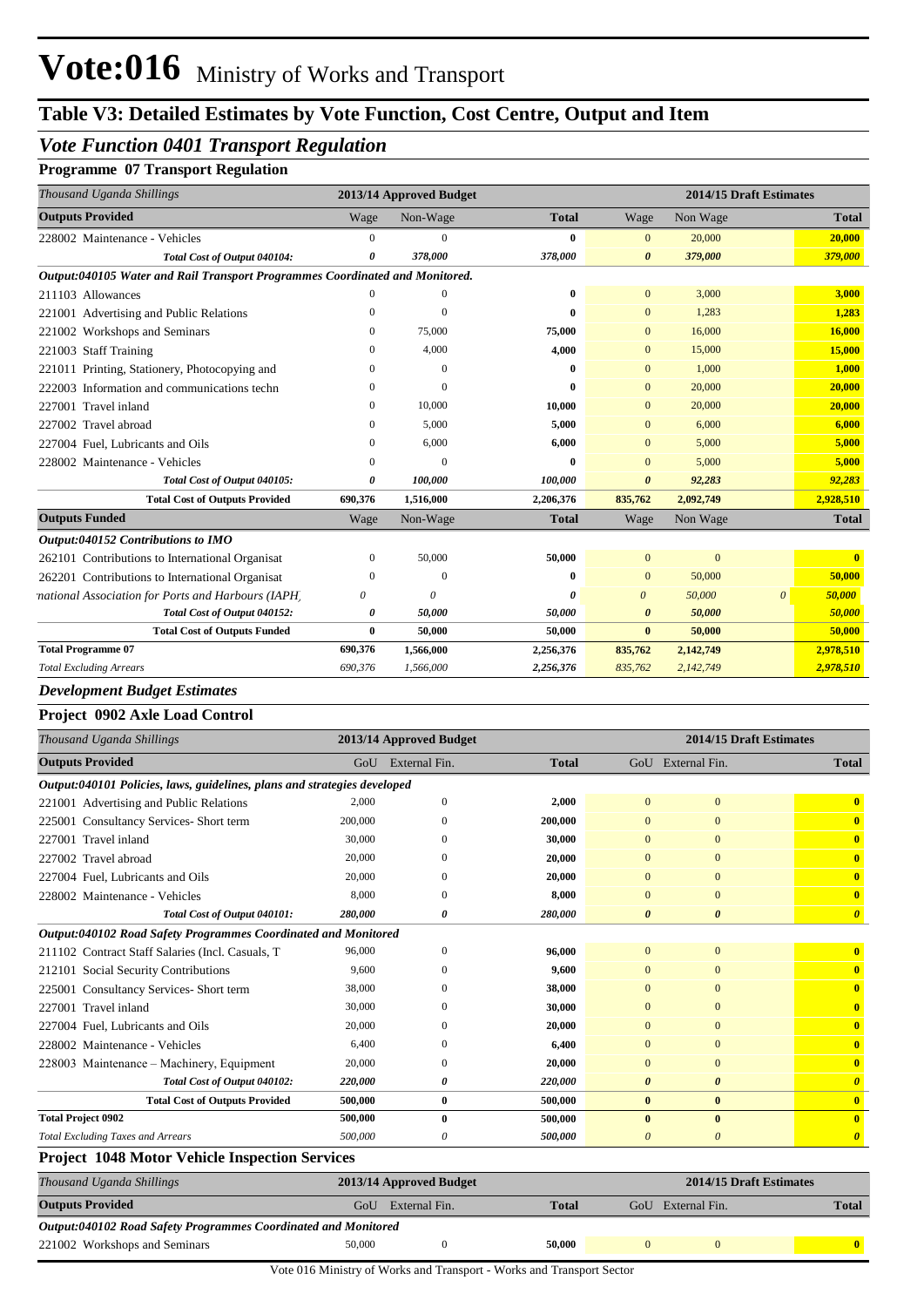## *Vote Function 0401 Transport Regulation*

**Project 1048 Motor Vehicle Inspection Services**

| Project_1048_Motor_venicle_hispection_services                                              |                    |                         |              |                       |                         |                         |
|---------------------------------------------------------------------------------------------|--------------------|-------------------------|--------------|-----------------------|-------------------------|-------------------------|
| Thousand Uganda Shillings                                                                   |                    | 2013/14 Approved Budget |              |                       | 2014/15 Draft Estimates |                         |
| <b>Outputs Provided</b>                                                                     | GoU                | External Fin.           | <b>Total</b> | GoU                   | External Fin.           | <b>Total</b>            |
| 221003 Staff Training                                                                       | 10,000             | $\mathbf{0}$            | 10,000       | $\mathbf{0}$          | $\mathbf{0}$            | $\mathbf{0}$            |
| 225001 Consultancy Services- Short term                                                     | 300,000            | $\mathbf{0}$            | 300,000      | $\overline{0}$        | $\mathbf{0}$            | $\mathbf{0}$            |
| 227001 Travel inland                                                                        | 40,000             | 0                       | 40,000       | $\mathbf{0}$          | $\mathbf{0}$            | $\mathbf{0}$            |
| 227004 Fuel, Lubricants and Oils                                                            | 40,000             | 0                       | 40,000       | $\mathbf{0}$          | $\mathbf{0}$            | $\mathbf{0}$            |
| Total Cost of Output 040102:                                                                | 440,000            | 0                       | 440,000      | $\boldsymbol{\theta}$ | $\boldsymbol{\theta}$   | $\boldsymbol{\theta}$   |
| Output:040103 Public Service Vehicles & Inland water Transport vessels Inspected & licensed |                    |                         |              |                       |                         |                         |
| 211103 Allowances                                                                           | 10,000             | $\mathbf{0}$            | 10,000       | $\mathbf{0}$          | $\mathbf{0}$            | $\bf{0}$                |
| 221003 Staff Training                                                                       | 20,000             | $\mathbf{0}$            | 20,000       | $\mathbf{0}$          | $\mathbf{0}$            | $\mathbf{0}$            |
| 225001 Consultancy Services- Short term                                                     | 422,000            | $\Omega$                | 422,000      | $\mathbf{0}$          | $\overline{0}$          | $\mathbf{0}$            |
| 227001 Travel inland                                                                        | 20,000             | $\Omega$                | 20,000       | $\mathbf{0}$          | $\overline{0}$          | $\mathbf{0}$            |
| 227004 Fuel, Lubricants and Oils                                                            | 50,000             | $\Omega$                | 50,000       | $\mathbf{0}$          | $\overline{0}$          | $\mathbf{0}$            |
| Total Cost of Output 040103:                                                                | 522,000            | 0                       | 522,000      | $\boldsymbol{\theta}$ | $\boldsymbol{\theta}$   | $\boldsymbol{\theta}$   |
| <b>Total Cost of Outputs Provided</b>                                                       | 962,000            | $\bf{0}$                | 962,000      | $\bf{0}$              | $\bf{0}$                | $\mathbf{0}$            |
| <b>Capital Purchases</b>                                                                    | GoU                | External Fin.           | <b>Total</b> |                       | GoU External Fin.       | <b>Total</b>            |
| Output:040175 Purchase of Motor Vehicles and Other Transport Equipment                      |                    |                         |              |                       |                         |                         |
| 231004 Transport equipment                                                                  | 100,000            | $\mathbf{0}$            | 100,000      | $\overline{0}$        | $\mathbf{0}$            | $\bf{0}$                |
| Total Cost of Output 040175:                                                                | 100,000            | 0                       | 100,000      | $\boldsymbol{\theta}$ | $\boldsymbol{\theta}$   | $\boldsymbol{\theta}$   |
| Output:040176 Purchase of Office and ICT Equipment, including Software                      |                    |                         |              |                       |                         |                         |
| 231005 Machinery and equipment                                                              | 61,000             | $\mathbf{0}$            | 61,000       | $\overline{0}$        | $\mathbf{0}$            | $\mathbf{0}$            |
| Total Cost of Output 040176:                                                                | 61,000             | 0                       | 61,000       | $\boldsymbol{\theta}$ | $\boldsymbol{\theta}$   | $\boldsymbol{\theta}$   |
| Output:040177 Purchase of Specialised Machinery & Equipment                                 |                    |                         |              |                       |                         |                         |
| 231005 Machinery and equipment                                                              | 700,000            | $\mathbf{0}$            | 700,000      | $\mathbf{0}$          | $\mathbf{0}$            | $\mathbf{0}$            |
| Total Cost of Output 040177:                                                                | 700,000            | 0                       | 700,000      | $\boldsymbol{\theta}$ | $\boldsymbol{\theta}$   | $\boldsymbol{\theta}$   |
| Output:040178 Purchase of Office and Residential Furniture and Fittings                     |                    |                         |              |                       |                         |                         |
| 231006 Furniture and fittings (Depreciation)                                                | 50,000             | $\boldsymbol{0}$        | 50,000       | $\overline{0}$        | $\mathbf{0}$            | $\bf{0}$                |
| Total Cost of Output 040178:                                                                | 50,000             | 0                       | 50,000       | $\boldsymbol{\theta}$ | $\boldsymbol{\theta}$   | $\boldsymbol{\theta}$   |
| <b>Total Cost of Capital Purchases</b>                                                      | 911,000            | $\bf{0}$                | 911,000      | $\bf{0}$              | $\bf{0}$                | $\overline{\mathbf{0}}$ |
| <b>Total Project 1048</b>                                                                   | 1,873,000          | $\bf{0}$                | 1,873,000    | $\bf{0}$              | $\bf{0}$                | $\mathbf{0}$            |
| <b>Total Excluding Taxes and Arrears</b>                                                    | 1,873,000          | $\theta$                | 1,873,000    | $\theta$              | $\boldsymbol{\theta}$   | $\boldsymbol{\theta}$   |
| <b>Project 1096 Support to Computerised Driving Permits</b>                                 |                    |                         |              |                       |                         |                         |
| Thousand Uganda Shillings                                                                   |                    | 2013/14 Approved Budget |              |                       | 2014/15 Draft Estimates |                         |
| <b>Outputs Provided</b>                                                                     | GoU                | External Fin.           | <b>Total</b> |                       | GoU External Fin.       | <b>Total</b>            |
|                                                                                             |                    |                         |              |                       |                         |                         |
| Output:040101 Policies, laws, guidelines, plans and strategies developed                    | $\theta$           | $\boldsymbol{0}$        | $\bf{0}$     |                       | $\mathbf{0}$            |                         |
| 211103 Allowances                                                                           | $\boldsymbol{0}$   | $\boldsymbol{0}$        | $\bf{0}$     | 10,000<br>10,000      | $\mathbf{0}$            | <b>10,000</b><br>10,000 |
| 221001 Advertising and Public Relations<br>221011 Printing, Stationery, Photocopying and    | 106,000            | $\boldsymbol{0}$        | 106,000      | 30,000                | $\boldsymbol{0}$        | 30,000                  |
|                                                                                             |                    |                         | 800,000      |                       | $\boldsymbol{0}$        | 450,000                 |
| 225001 Consultancy Services- Short term<br>Total Cost of Output 040101:                     | 800,000<br>906,000 | $\boldsymbol{0}$<br>0   | 906,000      | 450,000               | $\pmb{\theta}$          | 500,000                 |
|                                                                                             |                    |                         |              | 500,000               |                         |                         |
| Output:040102 Road Safety Programmes Coordinated and Monitored                              |                    |                         |              |                       |                         | 120,000                 |
| 211102 Contract Staff Salaries (Incl. Casuals, T.                                           | 102,000            | $\boldsymbol{0}$        | 102,000      | 120,000               | $\boldsymbol{0}$        |                         |
| 211103 Allowances                                                                           | 52,922             | $\boldsymbol{0}$        | 52,922       | 30,000                | $\bf{0}$                | 30,000                  |
| 212101 Social Security Contributions                                                        | 18,400             | $\boldsymbol{0}$        | 18,400       | 12,000                | $\bf{0}$                | 12,000                  |
| 221001 Advertising and Public Relations                                                     | $\boldsymbol{0}$   | $\boldsymbol{0}$        | $\bf{0}$     | 31,000                | $\bf{0}$                | 31,000                  |
| 221003 Staff Training                                                                       | 10,000             | $\boldsymbol{0}$        | 10,000       | $\boldsymbol{0}$      | $\boldsymbol{0}$        | $\bullet$               |

| 225002 Consultancy Services-Long-term                                                       | 831,600   | $\Omega$ | 831.600   |         | $\Omega$     |         |  |  |  |  |
|---------------------------------------------------------------------------------------------|-----------|----------|-----------|---------|--------------|---------|--|--|--|--|
| 227004 Fuel, Lubricants and Oils                                                            | 29,078    | $\Omega$ | 29,078    | 30,000  | $\mathbf{0}$ | 30,000  |  |  |  |  |
| Total Cost of Output 040102:                                                                | 1,044,000 | 0        | 1,044,000 | 223,000 | $\theta$     | 223,000 |  |  |  |  |
| Output:040103 Public Service Vehicles & Inland water Transport vessels Inspected & licensed |           |          |           |         |              |         |  |  |  |  |
| 221003 Staff Training                                                                       |           |          | 0         | 25,000  | $\Omega$     | 25,000  |  |  |  |  |
| 221008 Computer supplies and Information Tec                                                | 0         | $\Omega$ | $\bf{0}$  | 75,000  | $\mathbf{0}$ | 75,000  |  |  |  |  |
| 221011 Printing, Stationery, Photocopying and                                               | 0         | $\Omega$ | 0         | 180,000 | $\Omega$     | 180,000 |  |  |  |  |
| 227002 Travel abroad                                                                        |           | $\Omega$ | 0         | 40,000  | $\Omega$     | 40,000  |  |  |  |  |
| 228003 Maintenance – Machinery, Equipment                                                   | 0         | $\Omega$ | 0         | 370,000 | $\Omega$     | 370,000 |  |  |  |  |
| Total Cost of Output 040103:                                                                |           | 0        | 0         | 690,000 | $\theta$     | 690,000 |  |  |  |  |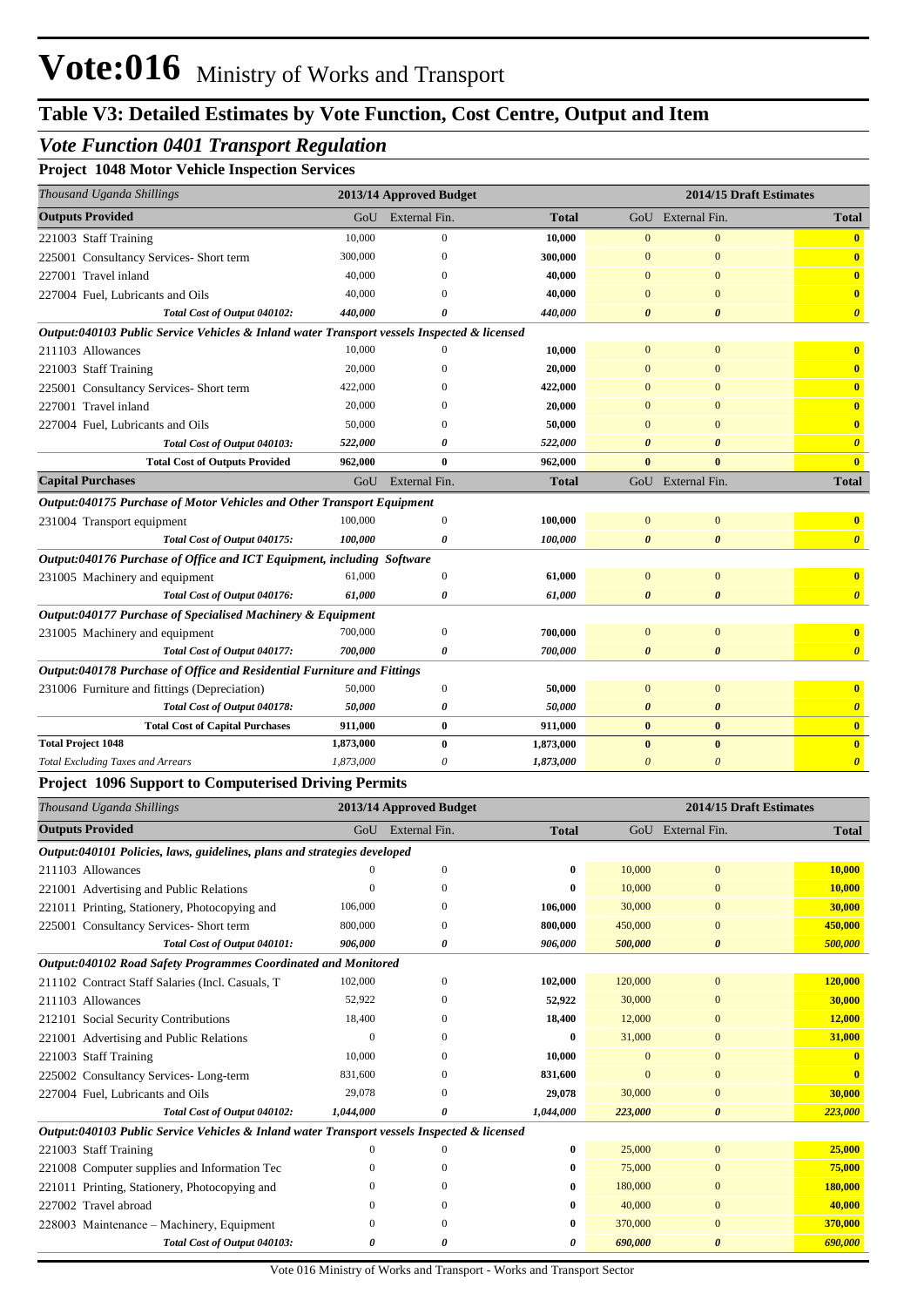## *Vote Function 0401 Transport Regulation*

#### **Project 1096 Support to Computerised Driving Permits**

| Thousand Uganda Shillings                                               |           | 2013/14 Approved Budget |              |           | 2014/15 Draft Estimates |              |
|-------------------------------------------------------------------------|-----------|-------------------------|--------------|-----------|-------------------------|--------------|
| <b>Outputs Provided</b>                                                 | GoU       | External Fin.           | <b>Total</b> |           | GoU External Fin.       | <b>Total</b> |
| <b>Total Cost of Outputs Provided</b>                                   | 1,950,000 | $\bf{0}$                | 1,950,000    | 1,413,000 | $\mathbf{0}$            | 1,413,000    |
| <b>Capital Purchases</b>                                                | GoU       | External Fin.           | <b>Total</b> |           | GoU External Fin.       | <b>Total</b> |
| Output:040172 Government Buildings and Administrative Infrastructure    |           |                         |              |           |                         |              |
| 312104 Other Structures                                                 |           | $\Omega$                | 0            | 794,000   | $\overline{0}$          | 794,000      |
| Total Cost of Output 040172:                                            |           | 0                       | 0            | 794,000   | $\boldsymbol{\theta}$   | 794,000      |
| Output:040176 Purchase of Office and ICT Equipment, including Software  |           |                         |              |           |                         |              |
| 231005 Machinery and equipment                                          | 30,000    | $\mathbf{0}$            | 30,000       | 119,000   | $\overline{0}$          | 119,000      |
| Total Cost of Output 040176:                                            | 30,000    | $\boldsymbol{\theta}$   | 30,000       | 119,000   | $\boldsymbol{\theta}$   | 119,000      |
| Output:040177 Purchase of Specialised Machinery & Equipment             |           |                         |              |           |                         |              |
| 231005 Machinery and equipment                                          | $\Omega$  | $\mathbf{0}$            | 0            | 922,000   | $\mathbf{0}$            | 922,000      |
| Total Cost of Output 040177:                                            | ŋ         | 0                       | 0            | 922,000   | $\boldsymbol{\theta}$   | 922,000      |
| Output:040178 Purchase of Office and Residential Furniture and Fittings |           |                         |              |           |                         |              |
| 231006 Furniture and fittings (Depreciation)                            | 0         | $\mathbf{0}$            | 0            | 30,000    | $\overline{0}$          | 30,000       |
| Total Cost of Output 040178:                                            | 0         | 0                       | 0            | 30,000    | 0                       | 30,000       |
| <b>Output:040179 Acquisition of Other Capital Assets</b>                |           |                         |              |           |                         |              |
| 281501 Environment Impact Assessment for Ca                             | 0         | $\Omega$                | 0            | $\Omega$  | $\Omega$                |              |
| Total Cost of Output 040179:                                            | ŋ         | 0                       | 0            | $\theta$  | 0                       |              |
| <b>Total Cost of Capital Purchases</b>                                  | 30,000    | $\bf{0}$                | 30,000       | 1,865,000 | $\bf{0}$                | 1,865,000    |
| <b>Total Project 1096</b>                                               | 1,980,000 | 0                       | 1,980,000    | 3,278,000 | $\bf{0}$                | 3,278,000    |
| <b>Total Excluding Taxes and Arrears</b>                                | 1,980,000 |                         | 1,980,000    | 3,278,000 | $\Omega$                | 3,278,000    |
| Thousand Uganda Shillings                                               |           | 2013/14 Approved Budget |              |           | 2014/15 Draft Estimates |              |
|                                                                         |           | GoU External Fin.       | <b>Total</b> |           | GoU External Fin.       | <b>Total</b> |
| <b>Total Vote Function 01</b>                                           | 6,609,376 | $\bf{0}$                | 6,609,376    | 6,256,510 |                         | 6,256,510    |
| <b>Total Excluding Taxes and Arrears</b>                                | 6,609,376 | 0                       | 6,609,376    | 6,256,510 |                         | 6,256,510    |

## *Vote Function 0402 Transport Services and Infrastructure*

#### *Recurrent Budget Estimates*

#### **Programme 11 Transport Infrastructure and Services**

| Thousand Uganda Shillings                                      |                  | 2013/14 Approved Budget |              | 2014/15 Draft Estimates |                |                         |  |
|----------------------------------------------------------------|------------------|-------------------------|--------------|-------------------------|----------------|-------------------------|--|
| <b>Outputs Provided</b>                                        | Wage             | Non-Wage                | <b>Total</b> | Wage                    | Non Wage       | <b>Total</b>            |  |
| Output:040201 Policies, laws, guidelines, plans and strategies |                  |                         |              |                         |                |                         |  |
| 211101 General Staff Salaries                                  | 350,414          | $\mathbf{0}$            | 350,414      | 350,000                 | $\mathbf{0}$   | 350,000                 |  |
| 211103 Allowances                                              | $\mathbf{0}$     | 50,000                  | 50,000       | $\mathbf{0}$            | $\mathbf{0}$   | $\overline{\mathbf{0}}$ |  |
| 221001 Advertising and Public Relations                        | $\Omega$         | 5,000                   | 5,000        | $\mathbf{0}$            | 10,000         | 10.000                  |  |
| 221002 Workshops and Seminars                                  | 0                | 40,000                  | 40,000       | $\mathbf{0}$            | 50,000         | 50,000                  |  |
| 221003 Staff Training                                          | 0                | 40,000                  | 40,000       | $\mathbf{0}$            | $\mathbf{0}$   | $\mathbf{0}$            |  |
| 221007 Books, Periodicals & Newspapers                         | 0                | 10,000                  | 10,000       | $\mathbf{0}$            | $\mathbf{0}$   | $\mathbf{0}$            |  |
| 221011 Printing, Stationery, Photocopying and                  | $\mathbf{0}$     | 14,000                  | 14,000       | $\Omega$                | $\mathbf{0}$   | $\overline{\mathbf{0}}$ |  |
| 222001 Telecommunications                                      | 0                | 10,000                  | 10,000       | $\Omega$                | $\mathbf{0}$   | $\mathbf{0}$            |  |
| 223005 Electricity                                             | 0                | 5,000                   | 5,000        | $\mathbf{0}$            | $\mathbf{0}$   | $\overline{\mathbf{0}}$ |  |
| 223006 Water                                                   | 0                | 5,000                   | 5,000        | $\overline{0}$          | $\Omega$       | $\mathbf{0}$            |  |
| 225001 Consultancy Services- Short term                        | 0                | 157,000                 | 157,000      | $\mathbf{0}$            | 100,000        | 100,000                 |  |
| 225002 Consultancy Services-Long-term                          | 0                | 25,000                  | 25,000       | $\mathbf{0}$            | $\overline{0}$ | $\overline{\mathbf{0}}$ |  |
| 227001 Travel inland                                           | 0                | 30,000                  | 30,000       | $\Omega$                | 30,000         | 30,000                  |  |
| 227002 Travel abroad                                           | $\mathbf{0}$     | 20,000                  | 20,000       | $\mathbf{0}$            | $\mathbf{0}$   | $\bf{0}$                |  |
| 227004 Fuel, Lubricants and Oils                               | 0                | 50,000                  | 50,000       | $\mathbf{0}$            | 10,000         | 10,000                  |  |
| 228002 Maintenance - Vehicles                                  | $\boldsymbol{0}$ | 13,000                  | 13,000       | $\overline{0}$          | $\Omega$       | $\overline{\mathbf{0}}$ |  |
| Total Cost of Output 040201:                                   | 350,414          | 474,000                 | 824,414      | 350,000                 | 200,000        | 550,000                 |  |
| Output:040202 Monitoring and Capacity Building                 |                  |                         |              |                         |                |                         |  |
| 211103 Allowances                                              | $\boldsymbol{0}$ | 150,000                 | 150,000      | $\mathbf{0}$            | $\mathbf{0}$   | $\overline{\mathbf{0}}$ |  |
| 213002 Incapacity, death benefits and funeral e                | $\mathbf{0}$     | 5,000                   | 5,000        | $\mathbf{0}$            | $\mathbf{0}$   | $\mathbf{0}$            |  |
| 221001 Advertising and Public Relations                        | 0                | 10,000                  | 10,000       | $\mathbf{0}$            | 9,000          | 9,000                   |  |
| 221002 Workshops and Seminars                                  | 0                | 50,000                  | 50,000       | $\mathbf{0}$            | 30,000         | 30,000                  |  |
| 221003 Staff Training                                          | $\mathbf{0}$     | 10,000                  | 10,000       | $\mathbf{0}$            | 10,000         | 10,000                  |  |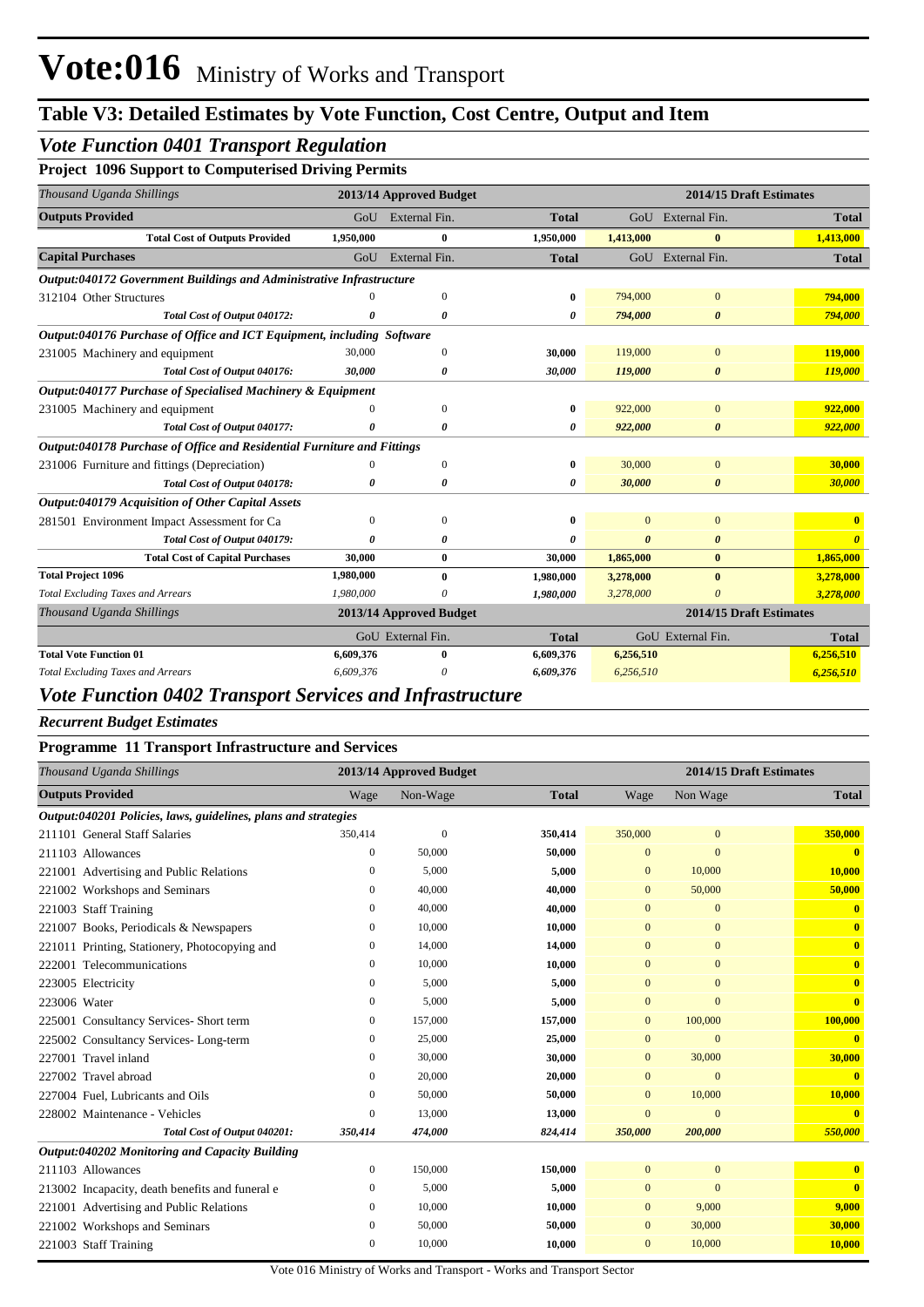# **Table V3: Detailed Estimates by Vote Function, Cost Centre, Output and Item**

### *Vote Function 0402 Transport Services and Infrastructure*

**Programme 11 Transport Infrastructure and Services**

| Thousand Uganda Shillings                                    |                       | 2013/14 Approved Budget |                       | 2014/15 Draft Estimates |           |                |                         |
|--------------------------------------------------------------|-----------------------|-------------------------|-----------------------|-------------------------|-----------|----------------|-------------------------|
| <b>Outputs Provided</b>                                      | Wage                  | Non-Wage                | <b>Total</b>          | Wage                    | Non Wage  |                | <b>Total</b>            |
| 221008 Computer supplies and Information Tec                 | $\boldsymbol{0}$      | 4,000                   | 4,000                 | $\mathbf{0}$            | $\Omega$  |                | $\mathbf{0}$            |
| 221009 Welfare and Entertainment                             | $\mathbf{0}$          | 5,000                   | 5,000                 | $\theta$                | $\theta$  |                | $\bf{0}$                |
| 221011 Printing, Stationery, Photocopying and                | $\boldsymbol{0}$      | 15,000                  | 15,000                | $\Omega$                | $\Omega$  |                | $\bf{0}$                |
| 222001 Telecommunications                                    | $\mathbf{0}$          | 15,000                  | 15,000                | $\Omega$                | 25,000    |                | 25,000                  |
| 222002 Postage and Courier                                   | $\Omega$              | 6,000                   | 6,000                 | $\overline{0}$          | $\Omega$  |                | $\overline{\mathbf{0}}$ |
| 223006 Water                                                 | $\mathbf{0}$          | $\overline{0}$          | $\bf{0}$              | $\overline{0}$          | 25,000    |                | 25,000                  |
| 225001 Consultancy Services- Short term                      | $\mathbf{0}$          | 405,000                 | 405,000               | $\mathbf{0}$            | 100,000   |                | 100,000                 |
| 225002 Consultancy Services-Long-term                        | $\mathbf{0}$          | 90,000                  | 90,000                | $\overline{0}$          | 300,000   |                | 300,000                 |
| 227001 Travel inland                                         | $\mathbf{0}$          | 80,000                  | 80,000                | $\overline{0}$          | 30,000    |                | 30,000                  |
| 227002 Travel abroad                                         | $\mathbf{0}$          | 40,000                  | 40,000                | $\overline{0}$          | 5,000     |                | 5,000                   |
| 227004 Fuel, Lubricants and Oils                             | $\Omega$              | 80,000                  | 80,000                | $\Omega$                | 20,000    |                | 20,000                  |
| 228002 Maintenance - Vehicles                                | $\Omega$              | 30,000                  | 30,000                | $\overline{0}$          | 15,000    |                | 15,000                  |
| Total Cost of Output 040202:                                 | 0                     | 995,000                 | 995,000               | $\boldsymbol{\theta}$   | 569,000   |                | 569,000                 |
| Output:040207 Feasibility/Design Studies                     |                       |                         |                       |                         |           |                |                         |
| 225002 Consultancy Services-Long-term                        | $\mathbf{0}$          | $\overline{0}$          | $\bf{0}$              | $\overline{0}$          | 700,000   |                | 700,000                 |
| Total Cost of Output 040207:                                 | $\boldsymbol{\theta}$ | $\theta$                | 0                     | $\boldsymbol{\theta}$   | 700,000   |                | 700,000                 |
| <b>Total Cost of Outputs Provided</b>                        | 350,414               | 1,469,000               | 1,819,414             | 350,000                 | 1,469,000 |                | 1,819,000               |
| <b>Outputs Funded</b>                                        | Wage                  | Non-Wage                | <b>Total</b>          | Wage                    | Non Wage  |                | <b>Total</b>            |
| Output:040251 Maintenance of Aircrafts and Buildings (EACAA) |                       |                         |                       |                         |           |                |                         |
| 263104 Transfers to other govt. units                        | $\mathbf{0}$          | 800,000                 | 800,000               | $\mathbf{0}$            | 800,000   |                | 800,000                 |
| W TO EAST AFRICA CIVIL AVIATION ACADEMY                      | $\theta$              | $\theta$                | 0                     | $\theta$                | 800,000   | $\theta$       | 800,000                 |
| Total Cost of Output 040251:                                 | 0                     | 800,000                 | 800,000               | $\boldsymbol{\theta}$   | 800,000   |                | 800,000                 |
| Output:040252 Rehabilitation of Upcountry Aerodromes (CAA)   |                       |                         |                       |                         |           |                |                         |
| 263104 Transfers to other govt. units                        | $\boldsymbol{0}$      | 1,000,000               | 1,000,000             | $\mathbf{0}$            | 1,000,000 |                | 1,000,000               |
| W TRANSFERS TO CIVIL AVIATION AUTHORITY                      | $\theta$              | $\theta$                | $\boldsymbol{\theta}$ | $\boldsymbol{\theta}$   | 1,000,000 | $\mathfrak{o}$ | 1,000,000               |
| Total Cost of Output 040252:                                 | 0                     | 1,000,000               | 1,000,000             | $\boldsymbol{\theta}$   | 1,000,000 |                | 1,000,000               |
| Output:040253 Institutional Support to URC                   |                       |                         |                       |                         |           |                |                         |
| 263104 Transfers to other govt. units                        | $\mathbf{0}$          | $\boldsymbol{0}$        | $\bf{0}$              | $\mathbf{0}$            | 1,000,000 |                | 1,000,000               |
| NSFERS TO UGANDA RAILWAYS CORPORATION                        | $\theta$              | $\theta$                | $\boldsymbol{\theta}$ | $\theta$                | 1,000,000 | $\theta$       | 1,000,000               |
| Total Cost of Output 040253:                                 | 0                     | $\theta$                | $\theta$              | $\theta$                | 1,000,000 |                | 1,000,000               |
| <b>Total Cost of Outputs Funded</b>                          | $\bf{0}$              | 1,800,000               | 1,800,000             | $\bf{0}$                | 2,800,000 |                | 2,800,000               |
| <b>Total Programme 11</b>                                    | 350,414               | 3,269,000               | 3,619,414             | 350,000                 | 4,269,000 |                | 4,619,000               |
| <b>Total Excluding Arrears</b>                               | 350,414               | 3,269,000               | 3,619,414             | 350,000                 | 4,269,000 |                | 4,619,000               |

#### *Development Budget Estimates*

#### **Project 0042 Institutional Support to URC**

| Thousand Uganda Shillings                                           |           | 2013/14 Approved Budget | 2014/15 Draft Estimates |                       |                       |                       |
|---------------------------------------------------------------------|-----------|-------------------------|-------------------------|-----------------------|-----------------------|-----------------------|
| <b>Outputs Provided</b>                                             | GoU       | External Fin.           | <b>Total</b>            | GoU                   | External Fin.         | <b>Total</b>          |
| Output:040202 Monitoring and Capacity Building                      |           |                         |                         |                       |                       |                       |
| 225001 Consultancy Services-Short term                              | 200,000   | $\theta$                | 200,000                 | $\mathbf{0}$          | $\mathbf{0}$          | $\mathbf{0}$          |
| 227004 Fuel, Lubricants and Oils                                    | 100,000   | $\Omega$                | 100,000                 | $\mathbf{0}$          | $\Omega$              | $\mathbf{0}$          |
| Total Cost of Output 040202:                                        | 300,000   | 0                       | 300,000                 | $\boldsymbol{\theta}$ | $\boldsymbol{\theta}$ | $\boldsymbol{\theta}$ |
| Output:040206 Development of Railways                               |           |                         |                         |                       |                       |                       |
| 225001 Consultancy Services-Short term                              | 600,000   | $\theta$                | 600,000                 | $\mathbf{0}$          | $\mathbf{0}$          | $\mathbf{0}$          |
| Total Cost of Output 040206:                                        | 600,000   | 0                       | 600,000                 | 0                     | 0                     |                       |
| <b>Total Cost of Outputs Provided</b>                               | 900,000   | $\boldsymbol{0}$        | 900,000                 | $\bf{0}$              | $\bf{0}$              | $\mathbf{0}$          |
| <b>Capital Purchases</b>                                            | GoU       | External Fin.           | <b>Total</b>            | GoU                   | External Fin.         | <b>Total</b>          |
| Output:040281 Construction/Rehabilitation of Railway Infrastructure |           |                         |                         |                       |                       |                       |
| 231005 Machinery and equipment                                      | 100,000   | $\theta$                | 100,000                 | $\Omega$              | $\Omega$              | $\mathbf{0}$          |
| Total Cost of Output 040281:                                        | 100,000   | 0                       | 100,000                 | $\theta$              | $\boldsymbol{\theta}$ |                       |
| <b>Total Cost of Capital Purchases</b>                              | 100,000   | $\bf{0}$                | 100,000                 | $\bf{0}$              | $\bf{0}$              | $\mathbf{0}$          |
| <b>Total Project 0042</b>                                           | 1,000,000 | $\mathbf{0}$            | 1,000,000               | $\mathbf{0}$          | $\mathbf{0}$          | $\mathbf{0}$          |
| <b>Total Excluding Taxes and Arrears</b>                            | 1,000,000 | $\theta$                | 1,000,000               |                       | $\boldsymbol{\theta}$ | $\boldsymbol{\theta}$ |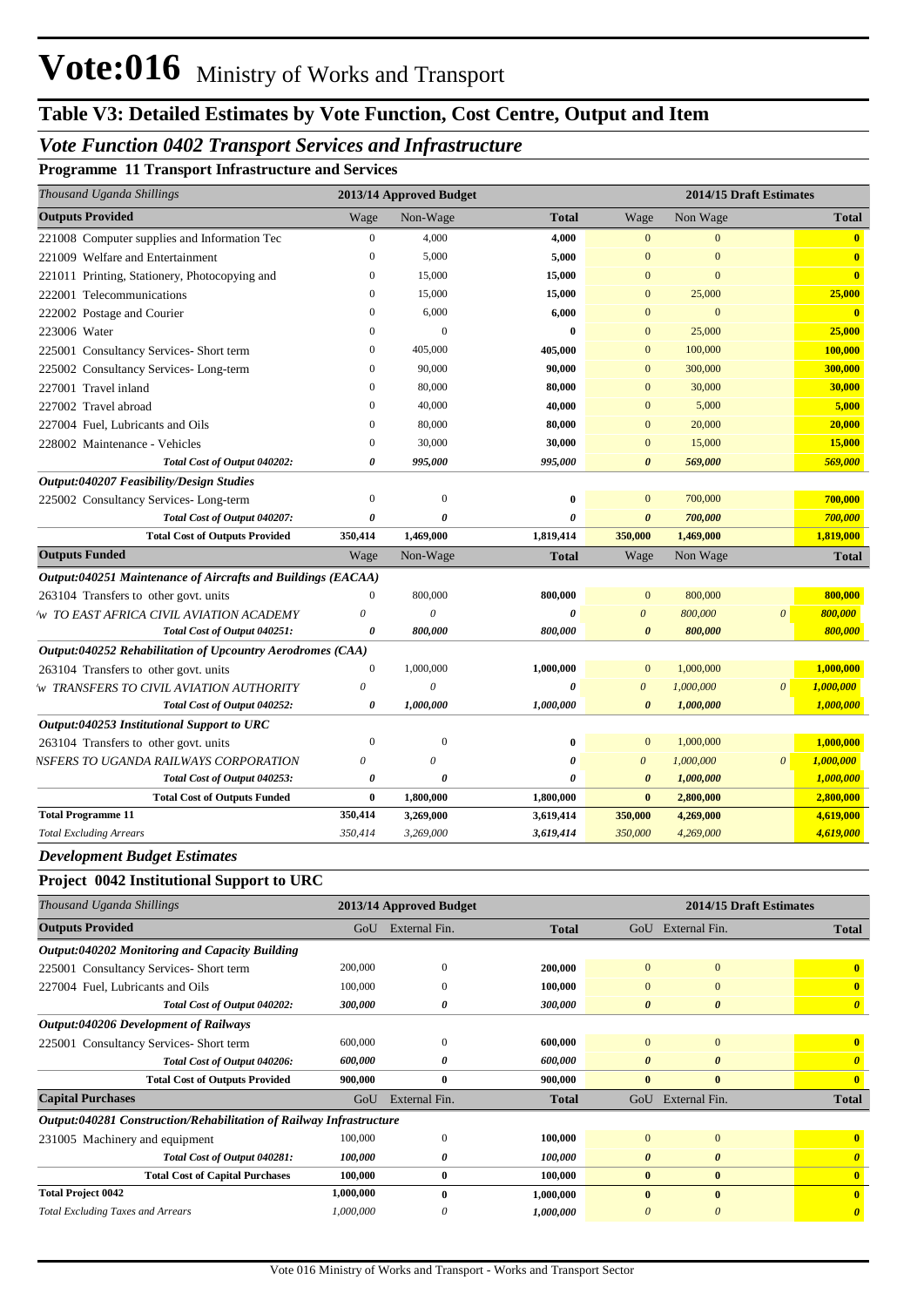### *Vote Function 0402 Transport Services and Infrastructure*

**Project 0271 Development of inland water transport**

| Thousand Uganda Shillings                                      |                  | 2013/14 Approved Budget |              |              |                       | 2014/15 Draft Estimates |
|----------------------------------------------------------------|------------------|-------------------------|--------------|--------------|-----------------------|-------------------------|
| <b>Outputs Provided</b>                                        |                  | GoU External Fin.       | <b>Total</b> |              | GoU External Fin.     | <b>Total</b>            |
| Output:040201 Policies, laws, guidelines, plans and strategies |                  |                         |              |              |                       |                         |
| 211103 Allowances                                              | 50,000           | $\theta$                | 50,000       | $\mathbf{0}$ | $\mathbf{0}$          | $\mathbf{0}$            |
| 221002 Workshops and Seminars                                  | 70,000           | $\Omega$                | 70,000       | $\Omega$     | $\Omega$              | $\mathbf{0}$            |
| 225001 Consultancy Services- Short term                        | 400,000          |                         | 400,000      | 800,000      | $\mathbf{0}$          | 800,000                 |
| 225002 Consultancy Services-Long-term                          | 240,000          | $\Omega$                | 240,000      | $\mathbf{0}$ | $\mathbf{0}$          | $\bf{0}$                |
| 227001 Travel inland                                           | 20,000           |                         | 20,000       | $\Omega$     | $\mathbf{0}$          |                         |
| 227004 Fuel, Lubricants and Oils                               | 90,000           | $\Omega$                | 90,000       | $\Omega$     | $\mathbf{0}$          | $\overline{\mathbf{0}}$ |
| 228002 Maintenance - Vehicles                                  | 10,000           | $\Omega$                | 10,000       | $\Omega$     | $\mathbf{0}$          | $\mathbf{0}$            |
| Total Cost of Output 040201:                                   | 880,000          | 0                       | 880,000      | 800,000      | $\boldsymbol{\theta}$ | 800,000                 |
| Output:040202 Monitoring and Capacity Building                 |                  |                         |              |              |                       |                         |
| 211103 Allowances                                              | 60,000           | $\Omega$                | 60,000       | 5,000        | $\mathbf{0}$          | 5,000                   |
| 221002 Workshops and Seminars                                  | $\Omega$         | $\Omega$                | 0            | 10,000       | $\mathbf{0}$          | 10,000                  |
| 221003 Staff Training                                          | 20,000           | $\Omega$                | 20,000       | $\mathbf{0}$ | $\mathbf{0}$          | $\mathbf{0}$            |
| 225001 Consultancy Services- Short term                        | 736,000          |                         | 736,000      | 65,000       | $\mathbf{0}$          | 65,000                  |
| 227001 Travel inland                                           | 15,000           | $\Omega$                | 15,000       | $\Omega$     | $\mathbf{0}$          | $\mathbf{0}$            |
| 227004 Fuel. Lubricants and Oils                               | 99,000           | $\Omega$                | 99,000       | 20,000       | $\mathbf{0}$          | 20,000                  |
| 228002 Maintenance - Vehicles                                  | 60,000           | $\Omega$                | 60,000       | $\Omega$     | $\mathbf{0}$          | $\mathbf{0}$            |
| Total Cost of Output 040202:                                   | 990,000          | 0                       | 990,000      | 100,000      | $\boldsymbol{\theta}$ | 100,000                 |
| Output:040207 Feasibility/Design Studies                       |                  |                         |              |              |                       |                         |
| 225002 Consultancy Services-Long-term                          | $\boldsymbol{0}$ | $\theta$                | $\bf{0}$     | 400,000      | $\mathbf{0}$          | 400,000                 |
| Total Cost of Output 040207:                                   | 0                | 0                       | 0            | 400,000      | $\boldsymbol{\theta}$ | 400,000                 |
| <b>Total Cost of Outputs Provided</b>                          | 1,870,000        | $\bf{0}$                | 1,870,000    | 1,300,000    | $\bf{0}$              | 1,300,000               |
| <b>Total Project 0271</b>                                      | 1,870,000        | $\bf{0}$                | 1,870,000    | 1,300,000    | $\bf{0}$              | 1,300,000               |
| <b>Total Excluding Taxes and Arrears</b>                       | 1,870,000        | 0                       | 1,870,000    | 1,300,000    | $\theta$              | 1,300,000               |

#### **Project 0951 East African Trade and Transportation Facilitation**

| Thousand Uganda Shillings                                              |           | 2013/14 Approved Budget |              | 2014/15 Draft Estimates |                       |              |  |
|------------------------------------------------------------------------|-----------|-------------------------|--------------|-------------------------|-----------------------|--------------|--|
| <b>Outputs Provided</b>                                                |           | GoU External Fin.       | <b>Total</b> |                         | GoU External Fin.     | <b>Total</b> |  |
| Output:040202 Monitoring and Capacity Building                         |           |                         |              |                         |                       |              |  |
| 211103 Allowances                                                      | 48,000    | 30,000                  | 78,000       | 40,000                  | $\mathbf{0}$          | 40,000       |  |
| 221001 Advertising and Public Relations                                | 20,000    | 50,000                  | 70,000       | 10,000                  | $\mathbf{0}$          | 10,000       |  |
| 221002 Workshops and Seminars                                          | 40,000    | 20,000                  | 60,000       | 20,000                  | $\mathbf{0}$          | 20,000       |  |
| 221003 Staff Training                                                  | 40,000    | 20,000                  | 60,000       | 10,000                  | $\mathbf{0}$          | 10,000       |  |
| 221008 Computer supplies and Information Tec                           | 60,000    | 20,000                  | 80,000       | 60,000                  | $\mathbf{0}$          | 60,000       |  |
| 221010 Special Meals and Drinks                                        | 20,000    | $\overline{0}$          | 20,000       | 8,000                   | $\mathbf{0}$          | 8,000        |  |
| 221011 Printing, Stationery, Photocopying and                          | 120,000   | 50,000                  | 170,000      | 80,000                  | $\mathbf{0}$          | 80,000       |  |
| 222001 Telecommunications                                              | 20,000    | $\Omega$                | 20,000       | 4,000                   | $\mathbf{0}$          | 4,000        |  |
| 224002 General Supply of Goods and Services                            | 20,000    | $\mathbf{0}$            | 20,000       | $\mathbf{0}$            | $\mathbf{0}$          | $\mathbf{0}$ |  |
| 225001 Consultancy Services- Short term                                | 50,000    | 50,000                  | 100,000      | $\overline{0}$          | $\mathbf{0}$          | $\mathbf{0}$ |  |
| 227001 Travel inland                                                   | 80,000    | 50,000                  | 130,000      | 72,000                  | $\mathbf{0}$          | 72,000       |  |
| 227002 Travel abroad                                                   | 40,000    | 50,000                  | 90.000       | 10.000                  | $\mathbf{0}$          | 10,000       |  |
| 227004 Fuel, Lubricants and Oils                                       | 100,000   | 50,000                  | 150,000      | 60,000                  | $\mathbf{0}$          | 60,000       |  |
| 228002 Maintenance - Vehicles                                          | 40,000    | $\Omega$                | 40,000       | 16,000                  | $\Omega$              | 16,000       |  |
| 228003 Maintenance – Machinery, Equipment                              | 12,000    | 10,000                  | 22,000       | 10,000                  | $\mathbf{0}$          | 10,000       |  |
| Total Cost of Output 040202:                                           | 710,000   | 400,000                 | 1,110,000    | 400,000                 | $\boldsymbol{\theta}$ | 400,000      |  |
| <b>Total Cost of Outputs Provided</b>                                  | 710,000   | 400,000                 | 1,110,000    | 400,000                 | $\mathbf{0}$          | 400,000      |  |
| <b>Capital Purchases</b>                                               | GoU       | External Fin.           | <b>Total</b> |                         | GoU External Fin.     | <b>Total</b> |  |
| Output:040271 Acquisition of Land by Government                        |           |                         |              |                         |                       |              |  |
| 281501 Environment Impact Assessment for Ca                            | 100,000   | $\mathbf{0}$            | 100,000      | $\mathbf{0}$            | $\mathbf{0}$          | $\mathbf{0}$ |  |
| 281504 Monitoring, Supervision & Appraisal o                           | 200,000   | $\Omega$                | 200,000      | 30,000                  | $\mathbf{0}$          | 30,000       |  |
| 311101 Land                                                            | 700,000   | $\mathbf{0}$            | 700,000      | 120,000                 | $\mathbf{0}$          | 120,000      |  |
| Total Cost of Output 040271:                                           | 1,000,000 | 0                       | 1,000,000    | 150,000                 | $\boldsymbol{\theta}$ | 150,000      |  |
| Output:040276 Purchase of Office and ICT Equipment, including Software |           |                         |              |                         |                       |              |  |
| 231005 Machinery and equipment                                         | 0         | $\mathbf{0}$            | $\bf{0}$     | 20,000                  | $\mathbf{0}$          | 20,000       |  |
| Total Cost of Output 040276:                                           | 0         | 0                       | 0            | 20,000                  | $\boldsymbol{\theta}$ | 20,000       |  |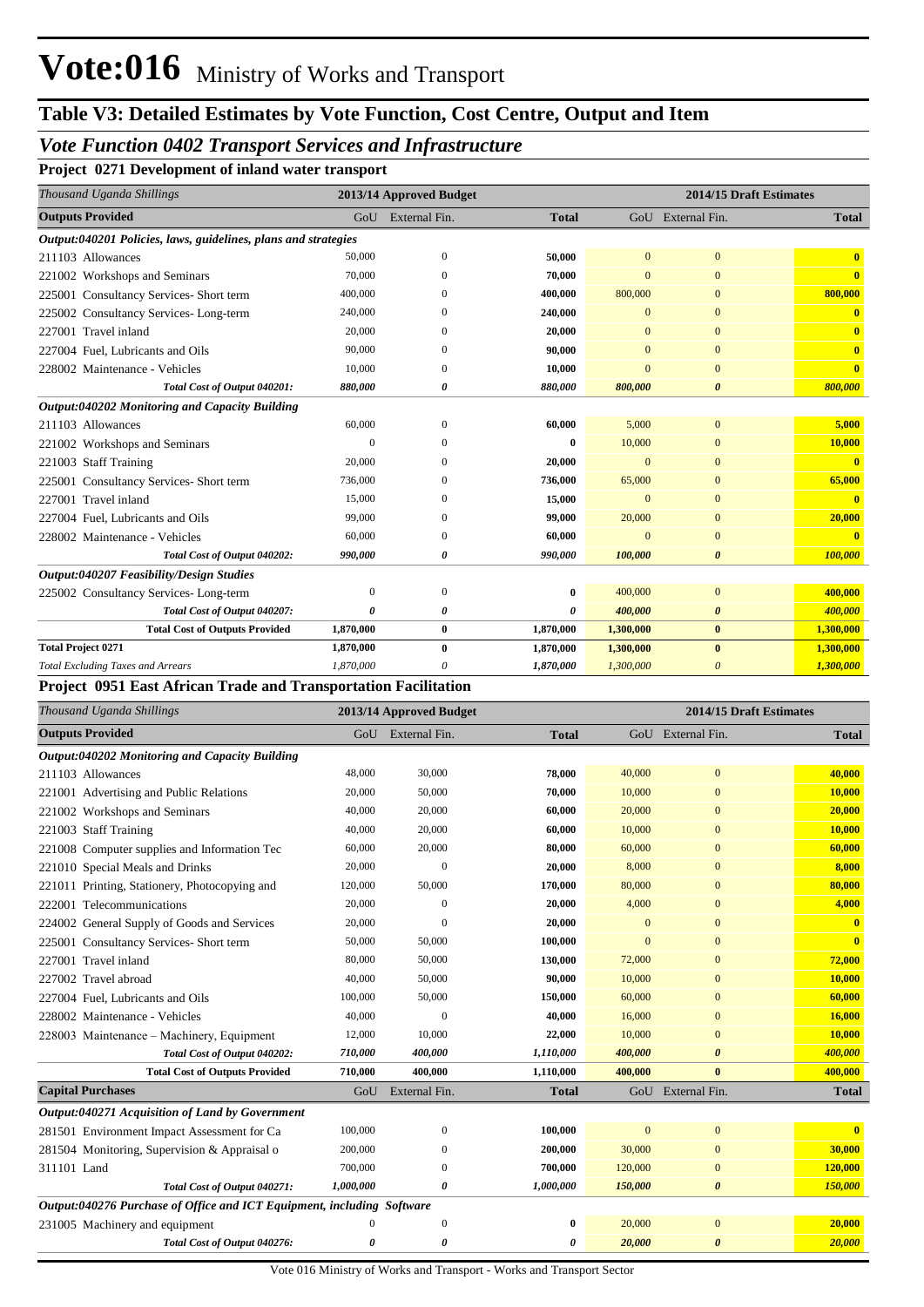#### *Vote Function 0402 Transport Services and Infrastructure*

**Project 0951 East African Trade and Transportation Facilitation**

| External Fin.<br>GoU External Fin.<br>GoU<br><b>Total</b><br><b>Total</b><br>Output:040278 Purchase of Office and Residential Furniture and Fittings<br>$\mathbf{0}$<br>$\Omega$<br>20,000<br>20,000<br>231006 Furniture and fittings (Depreciation)<br>$\theta$<br>$\mathbf{0}$<br>20,000<br>Total Cost of Output 040278:<br>20,000<br>0<br>$\boldsymbol{\theta}$<br>n<br>0<br>Output:040281 Construction/Rehabilitation of Railway Infrastructure<br>8,501,000<br>$\mathbf{0}$<br>$\mathbf{0}$<br>$\mathbf{0}$<br>8,501,000<br>$\mathbf{0}$<br>50,000<br>$\mathbf{0}$<br>50,000<br>$\mathbf{0}$<br>281501 Environment Impact Assessment for Ca<br>$\mathbf{0}$<br>100,000<br>100,000<br>$\Omega$<br>20,000<br>20,000<br>$\Omega$<br>7,080,000<br>312104 Other Structures<br>$\Omega$<br>$\mathbf{0}$<br>80,000<br>7,000,000<br>$\Omega$<br>7,100,000<br>8,501,000<br>Total Cost of Output 040281:<br>150,000<br>8,651,000<br>100,000<br>7,000,000<br>Output:040283 Border Post Reahabilitation/Construction<br>$\Omega$<br>$\mathbf{0}$<br>16,348,846<br>400,000<br>15,948,846<br>50,000<br>50,000<br>$\Omega$<br>$\Omega$<br>$\mathbf{0}$<br>$\mathbf{0}$<br>100,000<br>$\mathbf{0}$<br>60,000<br>100,000<br>60,000<br>281504 Monitoring, Supervision & Appraisal o<br>$\theta$<br>$\Omega$<br>$\mathbf{0}$<br>8,155,740<br>14,500,000<br>22,655,740<br>312104 Other Structures<br>$\Omega$<br>9,500,000<br>$\Omega$<br>9,500,000<br>$\Omega$<br>$\Omega$<br>312206 Gross Tax<br>22,715,740<br>Total Cost of Output 040283:<br>10,050,000<br>15,948,846<br>8,215,740<br>14,500,000<br>25,998,846<br>30,005,740<br><b>Total Cost of Capital Purchases</b><br>11,200,000<br>24,449,846<br>35,649,846<br>8,505,740<br>21,500,000<br><b>Total Project 0951</b><br>11,910,000 | Thousand Uganda Shillings                    | 2013/14 Approved Budget |            | 2014/15 Draft Estimates |            |            |  |
|-----------------------------------------------------------------------------------------------------------------------------------------------------------------------------------------------------------------------------------------------------------------------------------------------------------------------------------------------------------------------------------------------------------------------------------------------------------------------------------------------------------------------------------------------------------------------------------------------------------------------------------------------------------------------------------------------------------------------------------------------------------------------------------------------------------------------------------------------------------------------------------------------------------------------------------------------------------------------------------------------------------------------------------------------------------------------------------------------------------------------------------------------------------------------------------------------------------------------------------------------------------------------------------------------------------------------------------------------------------------------------------------------------------------------------------------------------------------------------------------------------------------------------------------------------------------------------------------------------------------------------------------------------------------------------------------------------------------------------------------------------------------------------|----------------------------------------------|-------------------------|------------|-------------------------|------------|------------|--|
|                                                                                                                                                                                                                                                                                                                                                                                                                                                                                                                                                                                                                                                                                                                                                                                                                                                                                                                                                                                                                                                                                                                                                                                                                                                                                                                                                                                                                                                                                                                                                                                                                                                                                                                                                                             | <b>Capital Purchases</b>                     |                         |            |                         |            |            |  |
|                                                                                                                                                                                                                                                                                                                                                                                                                                                                                                                                                                                                                                                                                                                                                                                                                                                                                                                                                                                                                                                                                                                                                                                                                                                                                                                                                                                                                                                                                                                                                                                                                                                                                                                                                                             |                                              |                         |            |                         |            |            |  |
|                                                                                                                                                                                                                                                                                                                                                                                                                                                                                                                                                                                                                                                                                                                                                                                                                                                                                                                                                                                                                                                                                                                                                                                                                                                                                                                                                                                                                                                                                                                                                                                                                                                                                                                                                                             |                                              |                         |            |                         |            |            |  |
|                                                                                                                                                                                                                                                                                                                                                                                                                                                                                                                                                                                                                                                                                                                                                                                                                                                                                                                                                                                                                                                                                                                                                                                                                                                                                                                                                                                                                                                                                                                                                                                                                                                                                                                                                                             |                                              |                         |            |                         |            |            |  |
|                                                                                                                                                                                                                                                                                                                                                                                                                                                                                                                                                                                                                                                                                                                                                                                                                                                                                                                                                                                                                                                                                                                                                                                                                                                                                                                                                                                                                                                                                                                                                                                                                                                                                                                                                                             |                                              |                         |            |                         |            |            |  |
|                                                                                                                                                                                                                                                                                                                                                                                                                                                                                                                                                                                                                                                                                                                                                                                                                                                                                                                                                                                                                                                                                                                                                                                                                                                                                                                                                                                                                                                                                                                                                                                                                                                                                                                                                                             | 231007 Other Fixed Assets (Depreciation)     |                         |            |                         |            |            |  |
|                                                                                                                                                                                                                                                                                                                                                                                                                                                                                                                                                                                                                                                                                                                                                                                                                                                                                                                                                                                                                                                                                                                                                                                                                                                                                                                                                                                                                                                                                                                                                                                                                                                                                                                                                                             |                                              |                         |            |                         |            |            |  |
|                                                                                                                                                                                                                                                                                                                                                                                                                                                                                                                                                                                                                                                                                                                                                                                                                                                                                                                                                                                                                                                                                                                                                                                                                                                                                                                                                                                                                                                                                                                                                                                                                                                                                                                                                                             | 281504 Monitoring, Supervision & Appraisal o |                         |            |                         |            |            |  |
|                                                                                                                                                                                                                                                                                                                                                                                                                                                                                                                                                                                                                                                                                                                                                                                                                                                                                                                                                                                                                                                                                                                                                                                                                                                                                                                                                                                                                                                                                                                                                                                                                                                                                                                                                                             |                                              |                         |            |                         |            |            |  |
|                                                                                                                                                                                                                                                                                                                                                                                                                                                                                                                                                                                                                                                                                                                                                                                                                                                                                                                                                                                                                                                                                                                                                                                                                                                                                                                                                                                                                                                                                                                                                                                                                                                                                                                                                                             |                                              |                         |            |                         |            |            |  |
|                                                                                                                                                                                                                                                                                                                                                                                                                                                                                                                                                                                                                                                                                                                                                                                                                                                                                                                                                                                                                                                                                                                                                                                                                                                                                                                                                                                                                                                                                                                                                                                                                                                                                                                                                                             |                                              |                         |            |                         |            |            |  |
|                                                                                                                                                                                                                                                                                                                                                                                                                                                                                                                                                                                                                                                                                                                                                                                                                                                                                                                                                                                                                                                                                                                                                                                                                                                                                                                                                                                                                                                                                                                                                                                                                                                                                                                                                                             | 231007 Other Fixed Assets (Depreciation)     |                         |            |                         |            |            |  |
|                                                                                                                                                                                                                                                                                                                                                                                                                                                                                                                                                                                                                                                                                                                                                                                                                                                                                                                                                                                                                                                                                                                                                                                                                                                                                                                                                                                                                                                                                                                                                                                                                                                                                                                                                                             | 281501 Environment Impact Assessment for Ca  |                         |            |                         |            |            |  |
|                                                                                                                                                                                                                                                                                                                                                                                                                                                                                                                                                                                                                                                                                                                                                                                                                                                                                                                                                                                                                                                                                                                                                                                                                                                                                                                                                                                                                                                                                                                                                                                                                                                                                                                                                                             |                                              |                         |            |                         |            |            |  |
|                                                                                                                                                                                                                                                                                                                                                                                                                                                                                                                                                                                                                                                                                                                                                                                                                                                                                                                                                                                                                                                                                                                                                                                                                                                                                                                                                                                                                                                                                                                                                                                                                                                                                                                                                                             |                                              |                         |            |                         |            |            |  |
|                                                                                                                                                                                                                                                                                                                                                                                                                                                                                                                                                                                                                                                                                                                                                                                                                                                                                                                                                                                                                                                                                                                                                                                                                                                                                                                                                                                                                                                                                                                                                                                                                                                                                                                                                                             |                                              |                         |            |                         |            |            |  |
|                                                                                                                                                                                                                                                                                                                                                                                                                                                                                                                                                                                                                                                                                                                                                                                                                                                                                                                                                                                                                                                                                                                                                                                                                                                                                                                                                                                                                                                                                                                                                                                                                                                                                                                                                                             |                                              |                         |            |                         |            |            |  |
|                                                                                                                                                                                                                                                                                                                                                                                                                                                                                                                                                                                                                                                                                                                                                                                                                                                                                                                                                                                                                                                                                                                                                                                                                                                                                                                                                                                                                                                                                                                                                                                                                                                                                                                                                                             |                                              |                         |            |                         |            |            |  |
|                                                                                                                                                                                                                                                                                                                                                                                                                                                                                                                                                                                                                                                                                                                                                                                                                                                                                                                                                                                                                                                                                                                                                                                                                                                                                                                                                                                                                                                                                                                                                                                                                                                                                                                                                                             |                                              | 24,849,846              | 36,759,846 | 8,905,740               | 21,500,000 | 30,405,740 |  |
| <b>Total Excluding Taxes and Arrears</b><br>2,410,000<br>24,849,846<br>8,905,740<br>21,500,000<br>30,405,740<br>27,259,846                                                                                                                                                                                                                                                                                                                                                                                                                                                                                                                                                                                                                                                                                                                                                                                                                                                                                                                                                                                                                                                                                                                                                                                                                                                                                                                                                                                                                                                                                                                                                                                                                                                  |                                              |                         |            |                         |            |            |  |

#### **Project 1047 Rehabilitation and Development of Upcountry Aerodr**

| Thousand Uganda Shillings                                  |           | 2013/14 Approved Budget |              |              |                       | 2014/15 Draft Estimates |              |
|------------------------------------------------------------|-----------|-------------------------|--------------|--------------|-----------------------|-------------------------|--------------|
| <b>Outputs Provided</b>                                    | GoU       | External Fin.           | <b>Total</b> | GoU          | External Fin.         |                         | <b>Total</b> |
| Output:040202 Monitoring and Capacity Building             |           |                         |              |              |                       |                         |              |
| 211103 Allowances                                          | $\theta$  | $\mathbf{0}$            | $\bf{0}$     | 50,000       | $\mathbf{0}$          |                         | 50,000       |
| <b>Consultancy Services-Short term</b><br>225001           | 100,000   |                         | 100,000      | $\mathbf{0}$ | $\mathbf{0}$          |                         |              |
| 227001 Travel inland                                       | $\theta$  | $\Omega$                | $\bf{0}$     | 10,000       | $\mathbf{0}$          |                         | 10,000       |
| 227004 Fuel, Lubricants and Oils                           | 70,000    | $\Omega$                | 70,000       | 40,000       | $\mathbf{0}$          |                         | 40,000       |
| Total Cost of Output 040202:                               | 170,000   | 0                       | 170,000      | 100,000      | $\boldsymbol{\theta}$ |                         | 100,000      |
| <b>Total Cost of Outputs Provided</b>                      | 170,000   | $\mathbf{0}$            | 170,000      | 100,000      | $\bf{0}$              |                         | 100,000      |
| <b>Outputs Funded</b>                                      | GoU       | External Fin.           | <b>Total</b> | GoU          | External Fin.         |                         | <b>Total</b> |
| Output:040252 Rehabilitation of Upcountry Aerodromes (CAA) |           |                         |              |              |                       |                         |              |
| 263104 Transfers to other govt. units                      | $\Omega$  | $\mathbf{0}$            | $\bf{0}$     | 2,200,000    | $\mathbf{0}$          |                         | 2,200,000    |
| o/w Transfer to CAA                                        | G         | 0                       | 0            | 2,200,000    | 0                     | $\theta$                | 2,200,000    |
| Conditional trans. Autonomous Inst (W)<br>263321           | 2,600,000 | $\Omega$                | 2,600,000    | $\Omega$     | $\Omega$              |                         |              |
| Total Cost of Output 040252:                               | 2,600,000 | 0                       | 2,600,000    | 2,200,000    | $\boldsymbol{\theta}$ |                         | 2,200,000    |
| <b>Total Cost of Outputs Funded</b>                        | 2,600,000 | $\bf{0}$                | 2,600,000    | 2,200,000    | $\bf{0}$              |                         | 2,200,000    |
| <b>Total Project 1047</b>                                  | 2,770,000 | $\bf{0}$                | 2,770,000    | 2,300,000    | $\mathbf{0}$          |                         | 2,300,000    |
| <b>Total Excluding Taxes and Arrears</b>                   | 2,770,000 | 0                       | 2,770,000    | 2,300,000    | $\theta$              |                         | 2,300,000    |

#### **Project 1049 Kampala-Kasese Railway Line Project**

| Thousand Uganda Shillings                      |                       | 2013/14 Approved Budget |              | 2014/15 Draft Estimates |                       |              |  |
|------------------------------------------------|-----------------------|-------------------------|--------------|-------------------------|-----------------------|--------------|--|
| <b>Outputs Provided</b>                        | GoU                   | External Fin.           | <b>Total</b> | GoU                     | External Fin.         | <b>Total</b> |  |
| Output:040202 Monitoring and Capacity Building |                       |                         |              |                         |                       |              |  |
| 211103 Allowances                              | 20,000                | $\mathbf{0}$            | 20,000       | $\Omega$                | $\mathbf{0}$          | $\mathbf{0}$ |  |
| 221002 Workshops and Seminars                  | 40,000                | $\Omega$                | 40,000       | 10,000                  | $\mathbf{0}$          | 10,000       |  |
| 221003 Staff Training                          | 55,000                | $\theta$                | 55,000       | $\Omega$                | $\mathbf{0}$          | $\mathbf{0}$ |  |
| 221008 Computer supplies and Information Tec   | 10,000                | $\theta$                | 10,000       | $\Omega$                | $\mathbf{0}$          | $\mathbf{0}$ |  |
| 221011 Printing, Stationery, Photocopying and  | 5,000                 | $\mathbf{0}$            | 5,000        | $\Omega$                | $\mathbf{0}$          | $\mathbf{0}$ |  |
| 225001 Consultancy Services- Short term        | 200,000               | $\Omega$                | 200,000      | $\Omega$                | $\mathbf{0}$          | $\mathbf{0}$ |  |
| 225002 Consultancy Services-Long-term          | $\theta$              | $\mathbf{0}$            | $\bf{0}$     | 300,000                 | $\mathbf{0}$          | 300,000      |  |
| 227001 Travel inland                           | 20,000                | $\Omega$                | 20,000       | 20,000                  | $\mathbf{0}$          | 20,000       |  |
| 227004 Fuel, Lubricants and Oils               | 100,000               | $\Omega$                | 100,000      | 20,000                  | $\mathbf{0}$          | 20,000       |  |
| Total Cost of Output 040202:                   | <i><b>450,000</b></i> | 0                       | 450,000      | 350,000                 | $\boldsymbol{\theta}$ | 350,000      |  |

*Output:040206 Development of Railways*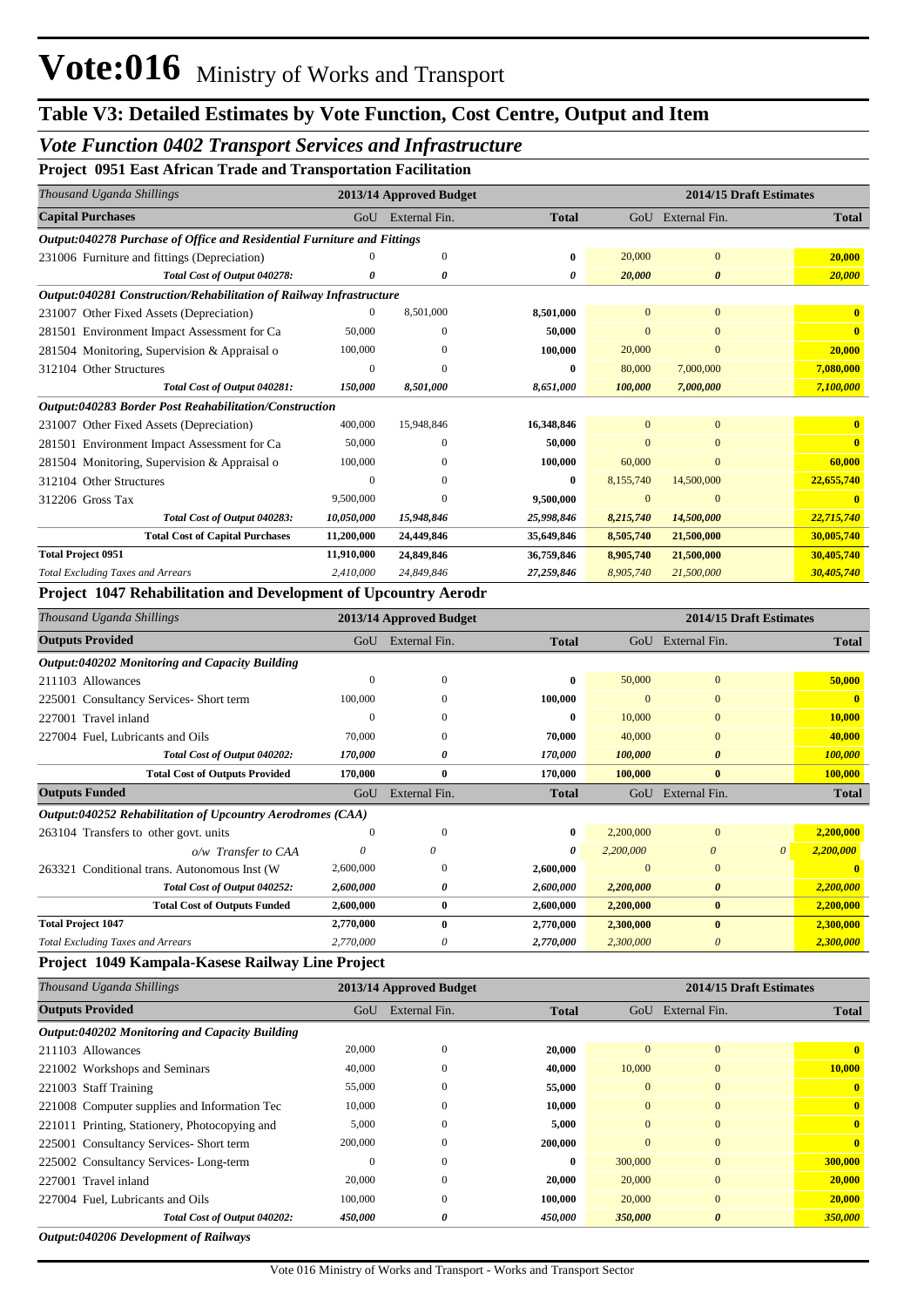### *Vote Function 0402 Transport Services and Infrastructure*

|  |  | Project 1049 Kampala-Kasese Railway Line Project |  |  |  |
|--|--|--------------------------------------------------|--|--|--|
|--|--|--------------------------------------------------|--|--|--|

| Thousand Uganda Shillings                                              |           | 2013/14 Approved Budget |              |                       |                       | 2014/15 Draft Estimates |
|------------------------------------------------------------------------|-----------|-------------------------|--------------|-----------------------|-----------------------|-------------------------|
| <b>Outputs Provided</b>                                                | GoU       | External Fin.           | <b>Total</b> | GoU                   | External Fin.         | <b>Total</b>            |
| 225001 Consultancy Services-Short term                                 | 800,000   | $\theta$                | 800.000      | 400,000               | $\mathbf{0}$          | 400,000                 |
| 225002 Consultancy Services-Long-term                                  | 1,080,000 | $\Omega$                | 1,080,000    | 440,000               | $\mathbf{0}$          | 440,000                 |
| 227001 Travel inland                                                   | $\theta$  | $\Omega$                | 0            | 20,000                | $\mathbf{0}$          | 20,000                  |
| 227004 Fuel, Lubricants and Oils                                       | 200,000   | $\theta$                | 200,000      | 20,000                | $\mathbf{0}$          | 20,000                  |
| 228002 Maintenance - Vehicles                                          | $\Omega$  | $\Omega$                | 0            | 20,000                | $\mathbf{0}$          | 20,000                  |
| Total Cost of Output 040206:                                           | 2,080,000 | 0                       | 2,080,000    | 900,000               | $\boldsymbol{\theta}$ | 900,000                 |
| <b>Total Cost of Outputs Provided</b>                                  | 2,530,000 | $\bf{0}$                | 2,530,000    | 1,250,000             | $\bf{0}$              | 1,250,000               |
| <b>Capital Purchases</b>                                               | GoU       | External Fin.           | <b>Total</b> | GoU                   | External Fin.         | <b>Total</b>            |
| Output:040275 Purchase of Motor Vehicles and Other Transport Equipment |           |                         |              |                       |                       |                         |
| 231004 Transport equipment                                             | 120,000   | $\mathbf{0}$            | 120,000      | $\mathbf{0}$          | $\overline{0}$        | $\mathbf{0}$            |
| Total Cost of Output 040275:                                           | 120,000   | 0                       | 120,000      | $\boldsymbol{\theta}$ | $\boldsymbol{\theta}$ |                         |
| <b>Total Cost of Capital Purchases</b>                                 | 120,000   | $\bf{0}$                | 120,000      | $\mathbf{0}$          | $\bf{0}$              | $\mathbf{0}$            |
| <b>Total Project 1049</b>                                              | 2,650,000 | $\mathbf{0}$            | 2,650,000    | 1,250,000             | $\mathbf{0}$          | 1,250,000               |
| <b>Total Excluding Taxes and Arrears</b>                               | 2,650,000 | 0                       | 2,650,000    | 1,250,000             | $\theta$              | 1,250,000               |

#### **Project 1051 New Ferry to replace Kabalega - Opening Southern R**

| Thousand Uganda Shillings                           |           | 2013/14 Approved Budget |              | 2014/15 Draft Estimates |                       |              |  |
|-----------------------------------------------------|-----------|-------------------------|--------------|-------------------------|-----------------------|--------------|--|
| <b>Outputs Provided</b>                             | GoU       | External Fin.           | <b>Total</b> |                         | GoU External Fin.     | <b>Total</b> |  |
| Output:040202 Monitoring and Capacity Building      |           |                         |              |                         |                       |              |  |
| 211103 Allowances                                   | 20,000    | $\overline{0}$          | 20,000       | $\Omega$                | $\mathbf{0}$          | $\mathbf{0}$ |  |
| 221002 Workshops and Seminars                       | 30,000    | $\Omega$                | 30,000       | $\Omega$                | $\overline{0}$        | $\mathbf{0}$ |  |
| 221003 Staff Training                               | 5,000     | $\theta$                | 5,000        | $\Omega$                | $\mathbf{0}$          | $\mathbf{0}$ |  |
| 225001 Consultancy Services- Short term             | 295,000   | $\Omega$                | 295,000      | 190,000                 | $\Omega$              | 190,000      |  |
| 227001 Travel inland                                | 20,000    | $\Omega$                | 20,000       | 20,000                  | $\mathbf{0}$          | 20,000       |  |
| 227004 Fuel, Lubricants and Oils                    | 100,000   | $\mathbf{0}$            | 100,000      | 20,000                  | $\overline{0}$        | 20,000       |  |
| Total Cost of Output 040202:                        | 470,000   | 0                       | 470,000      | 230,000                 | $\boldsymbol{\theta}$ | 230,000      |  |
| Output:040204 Development of Inland Water Transport |           |                         |              |                         |                       |              |  |
| 211103 Allowances                                   | 5,000     | $\mathbf{0}$            | 5,000        | $\overline{0}$          | $\mathbf{0}$          | $\mathbf{0}$ |  |
| 221002 Workshops and Seminars                       | 30,000    | 0                       | 30,000       |                         | $\Omega$              | $\mathbf{0}$ |  |
| 225001 Consultancy Services-Short term              | 300,000   | $\Omega$                | 300,000      | 400,000                 | $\mathbf{0}$          | 400,000      |  |
| 225002 Consultancy Services-Long-term               | 1,190,500 | $\theta$                | 1.190.500    | 1,370,000               | $\mathbf{0}$          | 1,370,000    |  |
| 227001 Travel inland                                | 30,000    | $\Omega$                | 30,000       | $\Omega$                | $\mathbf{0}$          |              |  |
| 227004 Fuel, Lubricants and Oils                    | 100,000   | $\Omega$                | 100,000      | $\Omega$                | $\Omega$              |              |  |
| 228002 Maintenance - Vehicles                       | 8,500     | $\mathbf{0}$            | 8,500        | $\Omega$                | $\boldsymbol{0}$      | $\mathbf{0}$ |  |
| Total Cost of Output 040204:                        | 1,664,000 | 0                       | 1,664,000    | 1,770,000               | $\boldsymbol{\theta}$ | 1,770,000    |  |
| <b>Total Cost of Outputs Provided</b>               | 2,134,000 | $\bf{0}$                | 2,134,000    | 2,000,000               | $\bf{0}$              | 2,000,000    |  |
| <b>Total Project 1051</b>                           | 2,134,000 | $\bf{0}$                | 2,134,000    | 2,000,000               | $\bf{0}$              | 2,000,000    |  |
| Total Excluding Taxes and Arrears                   | 2,134,000 | 0                       | 2,134,000    | 2,000,000               | 0                     | 2,000,000    |  |

#### **Project 1052 Rehabilitation and re-equipping of EACAA - Soroti**

| Thousand Uganda Shillings                                    |                       | 2013/14 Approved Budget |              |                       |                       | 2014/15 Draft Estimates |                       |
|--------------------------------------------------------------|-----------------------|-------------------------|--------------|-----------------------|-----------------------|-------------------------|-----------------------|
| <b>Outputs Provided</b>                                      | GoU                   | External Fin.           | <b>Total</b> | GoU                   | External Fin.         |                         | <b>Total</b>          |
| Output:040202 Monitoring and Capacity Building               |                       |                         |              |                       |                       |                         |                       |
| 211103 Allowances                                            | 50,000                | $\Omega$                | 50,000       | $\overline{0}$        | $\mathbf{0}$          |                         | $\mathbf{0}$          |
| 225001 Consultancy Services-Short term                       | 50,000                | $\theta$                | 50,000       | $\mathbf{0}$          | $\mathbf{0}$          |                         | $\mathbf{0}$          |
| 227004 Fuel. Lubricants and Oils                             | 50,000                | $\Omega$                | 50,000       | $\Omega$              | $\Omega$              |                         | $\mathbf{0}$          |
| Total Cost of Output 040202:                                 | <i><b>150,000</b></i> | 0                       | 150,000      | $\boldsymbol{\theta}$ | $\boldsymbol{\theta}$ |                         | $\boldsymbol{\theta}$ |
| <b>Total Cost of Outputs Provided</b>                        | 150,000               | $\mathbf{0}$            | 150,000      | $\mathbf{0}$          | $\mathbf{0}$          |                         | $\mathbf{0}$          |
| <b>Outputs Funded</b>                                        | GoU                   | External Fin.           | <b>Total</b> | GoU                   | External Fin.         |                         | <b>Total</b>          |
| Output:040251 Maintenance of Aircrafts and Buildings (EACAA) |                       |                         |              |                       |                       |                         |                       |
| 263104 Transfers to other govt. units                        | 700,000               | $\theta$                | 700,000      | 4,200,000             | $\mathbf{0}$          |                         | 4,200,000             |
| o/w Procurement of spares for aircrafts                      | 0                     | $\theta$                | 0            | 1,000,000             | $\theta$              | $\theta$                | 1,000,000             |
| o/w Procurement of a Twine Engine Aircraft                   | $\theta$              | $\theta$                | 0            | 3,200,000             | $\theta$              |                         | 3,200,000             |
| Total Cost of Output 040251:                                 | 700,000               | 0                       | 700,000      | 4,200,000             | $\boldsymbol{\theta}$ |                         | 4,200,000             |
| <b>Total Cost of Outputs Funded</b>                          | 700,000               | $\mathbf{0}$            | 700.000      | 4,200,000             | $\mathbf{0}$          |                         | 4,200,000             |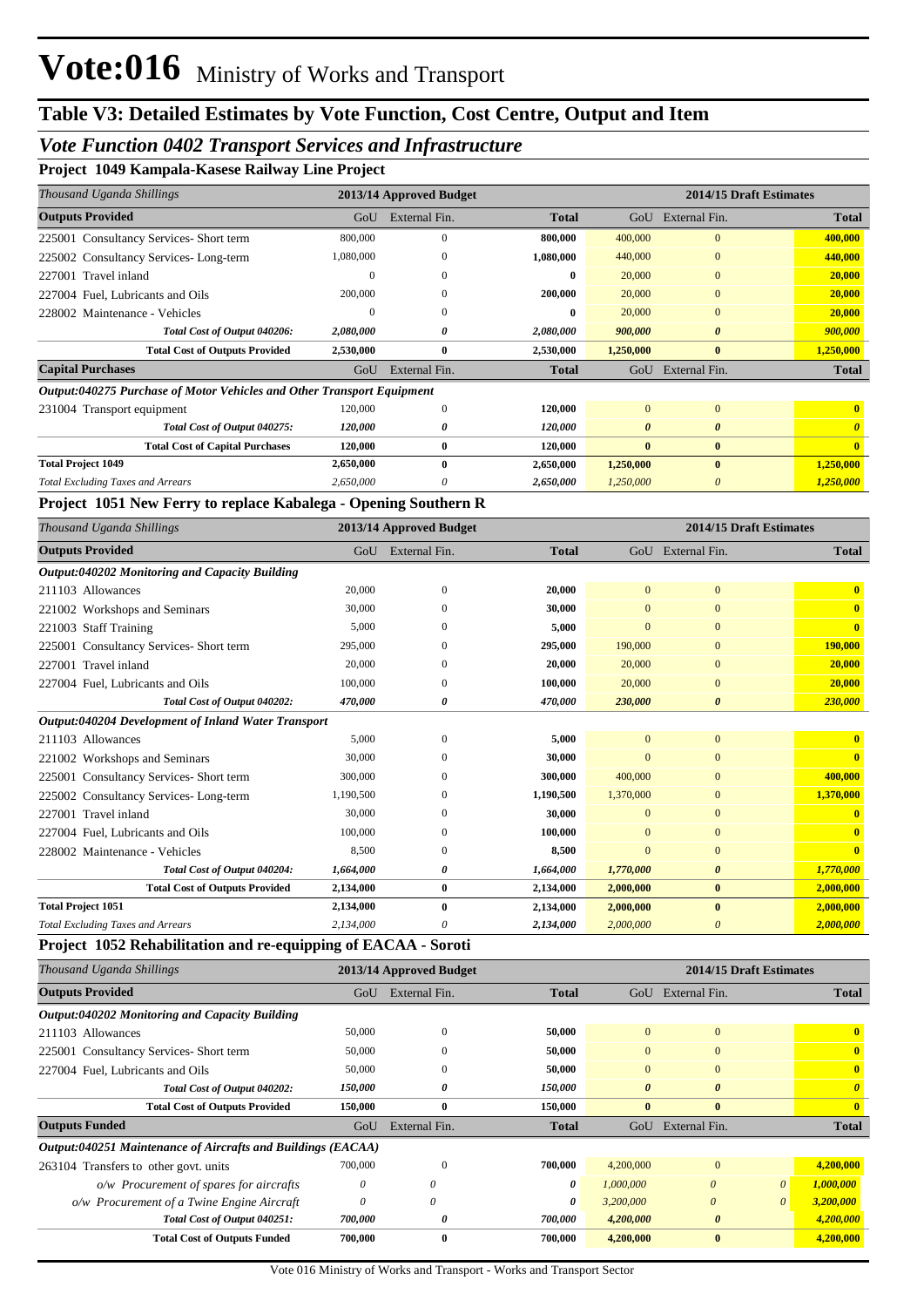### *Vote Function 0402 Transport Services and Infrastructure*

**Project 1052 Rehabilitation and re-equipping of EACAA - Soroti**

| 1 reject 1992 remabilitation and re-equipping of ETCTER - borou        |                  |                         |              |                       |                           |                       |
|------------------------------------------------------------------------|------------------|-------------------------|--------------|-----------------------|---------------------------|-----------------------|
| Thousand Uganda Shillings                                              |                  | 2013/14 Approved Budget |              |                       | 2014/15 Draft Estimates   |                       |
| <b>Capital Purchases</b>                                               | GoU              | External Fin.           | <b>Total</b> |                       | GoU External Fin.         | <b>Total</b>          |
| Output:040277 Purchase of Specialised Machinery & Equipment            |                  |                         |              |                       |                           |                       |
| 231005 Machinery and equipment                                         | 150,000          | $\boldsymbol{0}$        | 150,000      | $\mathbf{0}$          | $\boldsymbol{0}$          | $\bf{0}$              |
| Total Cost of Output 040277:                                           | 150,000          | 0                       | 150,000      | 0                     | 0                         | $\boldsymbol{\theta}$ |
| <b>Total Cost of Capital Purchases</b>                                 | 150,000          | $\bf{0}$                | 150,000      | $\bf{0}$              | $\bf{0}$                  | $\bf{0}$              |
| <b>Total Project 1052</b>                                              | 1,000,000        | $\bf{0}$                | 1,000,000    | 4,200,000             | $\bf{0}$                  | 4,200,000             |
| <b>Total Excluding Taxes and Arrears</b>                               | 1,000,000        | $\boldsymbol{\theta}$   | 1,000,000    | 4,200,000             | $\boldsymbol{\theta}$     | 4,200,000             |
| Project 1097 New Standard Gauge Railway Line                           |                  |                         |              |                       |                           |                       |
| Thousand Uganda Shillings                                              |                  | 2013/14 Approved Budget |              |                       | 2014/15 Draft Estimates   |                       |
| <b>Outputs Provided</b>                                                | GoU              | External Fin.           | <b>Total</b> |                       | GoU External Fin.         | <b>Total</b>          |
| Output:040202 Monitoring and Capacity Building                         |                  |                         |              |                       |                           |                       |
| 211103 Allowances                                                      | 20,000           | $\boldsymbol{0}$        | 20,000       | 4,000                 | $\boldsymbol{0}$          | 4,000                 |
| 221002 Workshops and Seminars                                          | 30,000           | $\Omega$                | 30,000       | 20,000                | $\mathbf{0}$              | 20,000                |
| 221003 Staff Training                                                  | $\boldsymbol{0}$ | $\Omega$                | 0            | 3,000                 | $\boldsymbol{0}$          | 3,000                 |
| 221011 Printing, Stationery, Photocopying and                          | 5,000            | $\Omega$                | 5,000        | $\mathbf{0}$          | $\mathbf{0}$              | $\bf{0}$              |
| 225001 Consultancy Services- Short term                                | 180,000          | $\Omega$                | 180,000      | 330,000               | $\Omega$                  | 330,000               |
| 225002 Consultancy Services-Long-term                                  | $\boldsymbol{0}$ | $\Omega$                | 0            | 43,000                | $\Omega$                  | 43,000                |
| 227001 Travel inland                                                   | 25,000           | $\Omega$                | 25,000       | 10,000                | $\Omega$                  | 10,000                |
| 227004 Fuel, Lubricants and Oils                                       | 180,000          | $\mathbf{0}$            | 180,000      | 10,000                | $\mathbf{0}$              | 10,000                |
| 228002 Maintenance - Vehicles                                          | 10,000           | 0                       | 10,000       | $\mathbf{0}$          | $\Omega$                  | $\bf{0}$              |
| Total Cost of Output 040202:                                           | 450,000          | 0                       | 450,000      | 420,000               | $\boldsymbol{\theta}$     | 420,000               |
| Output:040206 Development of Railways                                  |                  |                         |              |                       |                           |                       |
| 211103 Allowances                                                      | $\boldsymbol{0}$ | $\mathbf{0}$            | 0            | 20,000                | $\boldsymbol{0}$          | 20,000                |
| 221002 Workshops and Seminars                                          | $\mathbf{0}$     | 0                       | 0            | 20,000                | $\boldsymbol{0}$          | 20,000                |
| 225001 Consultancy Services- Short term                                | 1,400,000        | $\Omega$                | 1,400,000    | 900,000               | $\mathbf{0}$              | 900,000               |
| 225002 Consultancy Services-Long-term                                  | 2,540,000        | $\Omega$                | 2,540,000    | 3,200,000             | $\Omega$                  | 3,200,000             |
| 227001 Travel inland                                                   | $\boldsymbol{0}$ | $\Omega$                | 0            | 30,000                | $\mathbf{0}$              | 30,000                |
| 227002 Travel abroad                                                   | $\boldsymbol{0}$ | $\Omega$                | 0            | 10,000                | $\Omega$                  | 10,000                |
| 227004 Fuel, Lubricants and Oils                                       | 120,000          | 0                       | 120,000      | 20,000                | $\Omega$                  | 20,000                |
| Total Cost of Output 040206:                                           | 4,060,000        | 0                       | 4,060,000    | 4,200,000             | $\boldsymbol{\theta}$     | 4,200,000             |
| <b>Total Cost of Outputs Provided</b>                                  | 4,510,000        | $\bf{0}$                | 4,510,000    | 4,620,000             | $\bf{0}$                  | 4,620,000             |
| <b>Capital Purchases</b>                                               | GoU              | External Fin.           | <b>Total</b> |                       | GoU External Fin.         | <b>Total</b>          |
| Output:040275 Purchase of Motor Vehicles and Other Transport Equipment |                  |                         |              |                       |                           |                       |
| 231004 Transport equipment                                             | 240,000          | $\boldsymbol{0}$        | 240,000      | $\Omega$              | $\boldsymbol{0}$          | $\bf{0}$              |
| Total Cost of Output 040275:                                           | 240,000          |                         | 240,000      | $\boldsymbol{\theta}$ | $\boldsymbol{\theta}$     | $\overline{a}$        |
| Output:040281 Construction/Rehabilitation of Railway Infrastructure    |                  |                         |              |                       |                           |                       |
| 231006 Furniture and fittings (Depreciation)                           | $\boldsymbol{0}$ | $\boldsymbol{0}$        | 0            | 900,000               | $\boldsymbol{0}$          | 900,000               |
| 281504 Monitoring, Supervision & Appraisal o                           | 300,000          | $\boldsymbol{0}$        | 300,000      | 100,000               | $\boldsymbol{0}$          | 100,000               |
| Total Cost of Output 040281:                                           | 300,000          | 0                       | 300,000      | 1,000,000             | $\boldsymbol{\theta}$     | 1,000,000             |
| <b>Total Cost of Capital Purchases</b>                                 | 540,000          | $\boldsymbol{0}$        | 540,000      | 1,000,000             | $\bf{0}$                  | 1,000,000             |
| <b>Total Project 1097</b>                                              | 5,050,000        | $\pmb{0}$               | 5,050,000    | 5,620,000             | $\pmb{0}$                 | 5,620,000             |
| <b>Total Excluding Taxes and Arrears</b>                               | 5,050,000        | 0                       | 5,050,000    | 5,620,000             | $\boldsymbol{\mathit{0}}$ | 5,620,000             |

#### **Project 1159 Kasese airport devt project-KADP**

| Thousand Uganda Shillings                                  |           | 2013/14 Approved Budget |              | 2014/15 Draft Estimates |                       |              |  |
|------------------------------------------------------------|-----------|-------------------------|--------------|-------------------------|-----------------------|--------------|--|
| <b>Outputs Provided</b>                                    | GoU       | External Fin.           | <b>Total</b> | GoU                     | External Fin.         | <b>Total</b> |  |
| Output:040202 Monitoring and Capacity Building             |           |                         |              |                         |                       |              |  |
| 225001 Consultancy Services-Short term                     | 100,000   | $\mathbf{0}$            | 100.000      | $\Omega$                | $\mathbf{0}$          | $\mathbf{0}$ |  |
| 227001 Travel inland                                       | 0         | $\mathbf{0}$            | $\bf{0}$     | 40,000                  | $\mathbf{0}$          | 40,000       |  |
| 227004 Fuel. Lubricants and Oils                           | 100,000   | $\Omega$                | 100.000      | 10,000                  | $\mathbf{0}$          | 10,000       |  |
| Total Cost of Output 040202:                               | 200,000   | 0                       | 200,000      | 50,000                  | $\boldsymbol{\theta}$ | 50,000       |  |
| <b>Total Cost of Outputs Provided</b>                      | 200,000   | $\bf{0}$                | 200,000      | 50,000                  | $\bf{0}$              | 50,000       |  |
| <b>Outputs Funded</b>                                      | GoU       | External Fin.           | <b>Total</b> | GoU                     | External Fin.         | <b>Total</b> |  |
| Output:040252 Rehabilitation of Upcountry Aerodromes (CAA) |           |                         |              |                         |                       |              |  |
| 264101 Contributions to Autonomous Institutio              | 1.100,000 | $\Omega$                | 1.100.000    | $\Omega$                | $\Omega$              | $\mathbf{0}$ |  |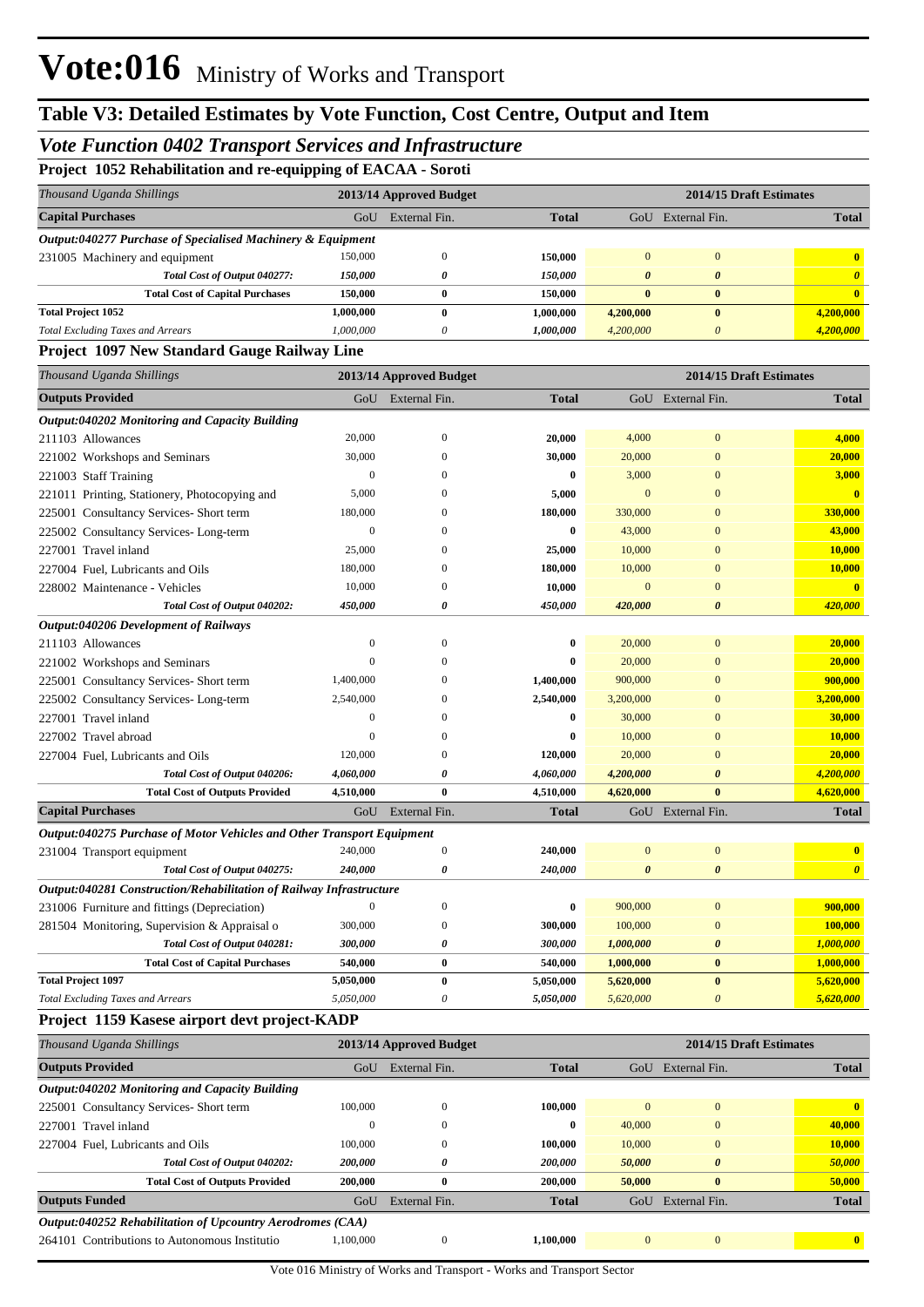### *Vote Function 0402 Transport Services and Infrastructure*

|  |  |  |  |  | Project 1159 Kasese airport devt project-KADP |
|--|--|--|--|--|-----------------------------------------------|
|--|--|--|--|--|-----------------------------------------------|

| Thousand Uganda Shillings                                                          |              | 2013/14 Approved Budget |              |                |                       | 2014/15 Draft Estimates |                         |
|------------------------------------------------------------------------------------|--------------|-------------------------|--------------|----------------|-----------------------|-------------------------|-------------------------|
| <b>Outputs Funded</b>                                                              | GoU          | External Fin.           | <b>Total</b> |                | GoU External Fin.     |                         | <b>Total</b>            |
| 264201 Contributions to Autonomous Institutio                                      | $\Omega$     | $\Omega$                | 0            | 450,000        | $\Omega$              |                         | 450,000                 |
| o/w Contribution to CAA                                                            | $\theta$     | 0                       | 0            | 450,000        | $\theta$              | $\theta$                | 450,000                 |
| Total Cost of Output 040252:                                                       | 1,100,000    | 0                       | 1,100,000    | 450,000        | $\boldsymbol{\theta}$ |                         | 450,000                 |
| <b>Total Cost of Outputs Funded</b>                                                | 1,100,000    | $\bf{0}$                | 1,100,000    | 450,000        | $\bf{0}$              |                         | 450,000                 |
| <b>Total Project 1159</b>                                                          | 1,300,000    | $\mathbf{0}$            | 1,300,000    | 500,000        | $\mathbf{0}$          |                         | 500,000                 |
| <b>Total Excluding Taxes and Arrears</b>                                           | 1,300,000    | $\theta$                | 1,300,000    | 500,000        | $\theta$              |                         | 500,000                 |
| Project 1284 Development of new Kampala Port in Bukasa                             |              |                         |              |                |                       |                         |                         |
| Thousand Uganda Shillings                                                          |              | 2013/14 Approved Budget |              |                |                       | 2014/15 Draft Estimates |                         |
| <b>Outputs Provided</b>                                                            |              | GoU External Fin.       | <b>Total</b> |                | GoU External Fin.     |                         | <b>Total</b>            |
| Output:040202 Monitoring and Capacity Building                                     |              |                         |              |                |                       |                         |                         |
| 221001 Advertising and Public Relations                                            | $\mathbf{0}$ | $\mathbf{0}$            | $\bf{0}$     | 5,000          | $\overline{0}$        |                         | 5,000                   |
| 227001 Travel inland                                                               | $\Omega$     | $\Omega$                | 0            | 35,000         | $\Omega$              |                         | 35,000                  |
| 227004 Fuel, Lubricants and Oils                                                   | $\Omega$     | $\Omega$                | 0            | 10,000         | $\Omega$              |                         | 10,000                  |
| Total Cost of Output 040202:                                                       | 0            | 0                       | 0            | 50,000         | $\boldsymbol{\theta}$ |                         | 50,000                  |
| <b>Total Cost of Outputs Provided</b>                                              | $\bf{0}$     | $\mathbf{0}$            | $\bf{0}$     | 50,000         | $\mathbf{0}$          |                         | 50,000                  |
| <b>Capital Purchases</b>                                                           | GoU          | External Fin.           | <b>Total</b> |                | GoU External Fin.     |                         | <b>Total</b>            |
| Output:040280 Construction/Rehabilitation of Inland Water Transport Infrastructure |              |                         |              |                |                       |                         |                         |
| 231004 Transport equipment                                                         | 100,000      | $\mathbf{0}$            | 100,000      | $\overline{0}$ | $\overline{0}$        |                         | $\mathbf{0}$            |
| 231007 Other Fixed Assets (Depreciation)                                           | 60,000       | 0                       | 60.000       | $\Omega$       | $\Omega$              |                         | $\overline{\mathbf{0}}$ |
| 281501 Environment Impact Assessment for Ca                                        | 750,000      | 0                       | 750,000      | 100,000        | $\Omega$              |                         | 100,000                 |
| 281503 Engineering and Design Studies & Plan                                       | $\Omega$     | $\Omega$                | $\bf{0}$     | 100,000        | $\Omega$              |                         | 100,000                 |
| 281504 Monitoring, Supervision & Appraisal o                                       | 90,000       | $\mathbf{0}$            | 90,000       | 50,000         | $\overline{0}$        |                         | 50,000                  |
| Total Cost of Output 040280:                                                       | 1,000,000    | 0                       | 1,000,000    | 250,000        | $\boldsymbol{\theta}$ |                         | 250,000                 |
| <b>Total Cost of Capital Purchases</b>                                             | 1,000,000    | $\bf{0}$                | 1,000,000    | 250,000        | $\mathbf{0}$          |                         | 250,000                 |
| <b>Total Project 1284</b>                                                          | 1,000,000    | $\bf{0}$                | 1,000,000    | 300,000        | $\bf{0}$              |                         | 300,000                 |
| <b>Total Excluding Taxes and Arrears</b>                                           | 1.000.000    | 0                       | 1,000,000    | 300,000        | $\theta$              |                         | 300,000                 |
| Thousand Uganda Shillings                                                          |              | 2013/14 Approved Budget |              |                |                       | 2014/15 Draft Estimates |                         |
|                                                                                    |              | GoU External Fin.       | <b>Total</b> |                | GoU External Fin.     |                         | <b>Total</b>            |
| <b>Total Vote Function 02</b>                                                      | 34,303,414   | 24,849,846              | 59,153,260   | 30,994,740     | 21,500,00             |                         | 52,494,740              |
| <b>Total Excluding Taxes and Arrears</b>                                           | 24.803.414   | 24.849.846              | 49,653,260   | 30,994,740     | 21,500,00             |                         | 52,494,740              |

#### *Vote Function 0403 Construction Standards and Quality Assurance*

#### *Recurrent Budget Estimates*

#### **Programme 12 Roads and Bridges**

| Thousand Uganda Shillings                                      |              | 2013/14 Approved Budget |              | 2014/15 Draft Estimates |              |                         |  |
|----------------------------------------------------------------|--------------|-------------------------|--------------|-------------------------|--------------|-------------------------|--|
| <b>Outputs Provided</b>                                        | Wage         | Non-Wage                | <b>Total</b> | Wage                    | Non Wage     | Total                   |  |
| Output:040301 Policies, laws, guidelines, plans and strategies |              |                         |              |                         |              |                         |  |
| 211101 General Staff Salaries                                  | 933,452      | $\mathbf{0}$            | 933,452      | 932,139                 | $\mathbf{0}$ | 932,139                 |  |
| 211103 Allowances                                              | $\mathbf{0}$ | $\overline{0}$          | $\bf{0}$     | $\mathbf{0}$            | 70,000       | 70,000                  |  |
| 221001 Advertising and Public Relations                        | $\mathbf{0}$ | 6,712                   | 6,712        | $\mathbf{0}$            | 40,000       | 40,000                  |  |
| 221003 Staff Training                                          | $\mathbf{0}$ | $\overline{0}$          | $\bf{0}$     | $\mathbf{0}$            | 46,000       | 46,000                  |  |
| 221007 Books, Periodicals & Newspapers                         | $\mathbf{0}$ | 2,067                   | 2,067        | $\mathbf{0}$            | 5,000        | 5,000                   |  |
| 221011 Printing, Stationery, Photocopying and                  | $\mathbf{0}$ | 6,200                   | 6,200        | $\mathbf{0}$            | $\mathbf{0}$ | $\mathbf{0}$            |  |
| 222001 Telecommunications                                      | $\mathbf{0}$ | 5,000                   | 5,000        | $\mathbf{0}$            | $\mathbf{0}$ | $\mathbf{0}$            |  |
| 223005 Electricity                                             | $\mathbf{0}$ | 10,300                  | 10,300       | $\mathbf{0}$            | 10,000       | 10,000                  |  |
| 223006 Water                                                   | $\Omega$     | 10,000                  | 10,000       | $\mathbf{0}$            | 5,000        | 5,000                   |  |
| 227001 Travel inland                                           | $\mathbf{0}$ | 15,090                  | 15,090       | $\mathbf{0}$            | 30,000       | 30,000                  |  |
| 227002 Travel abroad                                           | $\Omega$     | 9,401                   | 9,401        | $\mathbf{0}$            | 20,000       | 20,000                  |  |
| 227003 Carriage, Haulage, Freight and transpor                 | $\mathbf{0}$ | 400                     | 400          | $\Omega$                | $\mathbf{0}$ | $\mathbf{0}$            |  |
| 227004 Fuel, Lubricants and Oils                               | $\mathbf{0}$ | 20,301                  | 20,301       | $\mathbf{0}$            | $\mathbf{0}$ | $\mathbf{0}$            |  |
| 228002 Maintenance - Vehicles                                  | $\mathbf{0}$ | 10,529                  | 10,529       | $\mathbf{0}$            | $\mathbf{0}$ | $\overline{\mathbf{0}}$ |  |
| Total Cost of Output 040301:                                   | 933,452      | 96,000                  | 1,029,452    | 932,139                 | 226,000      | 1,158,139               |  |

*Output:040303 Monitoring Compliance of Construction Standards and undertaking Research*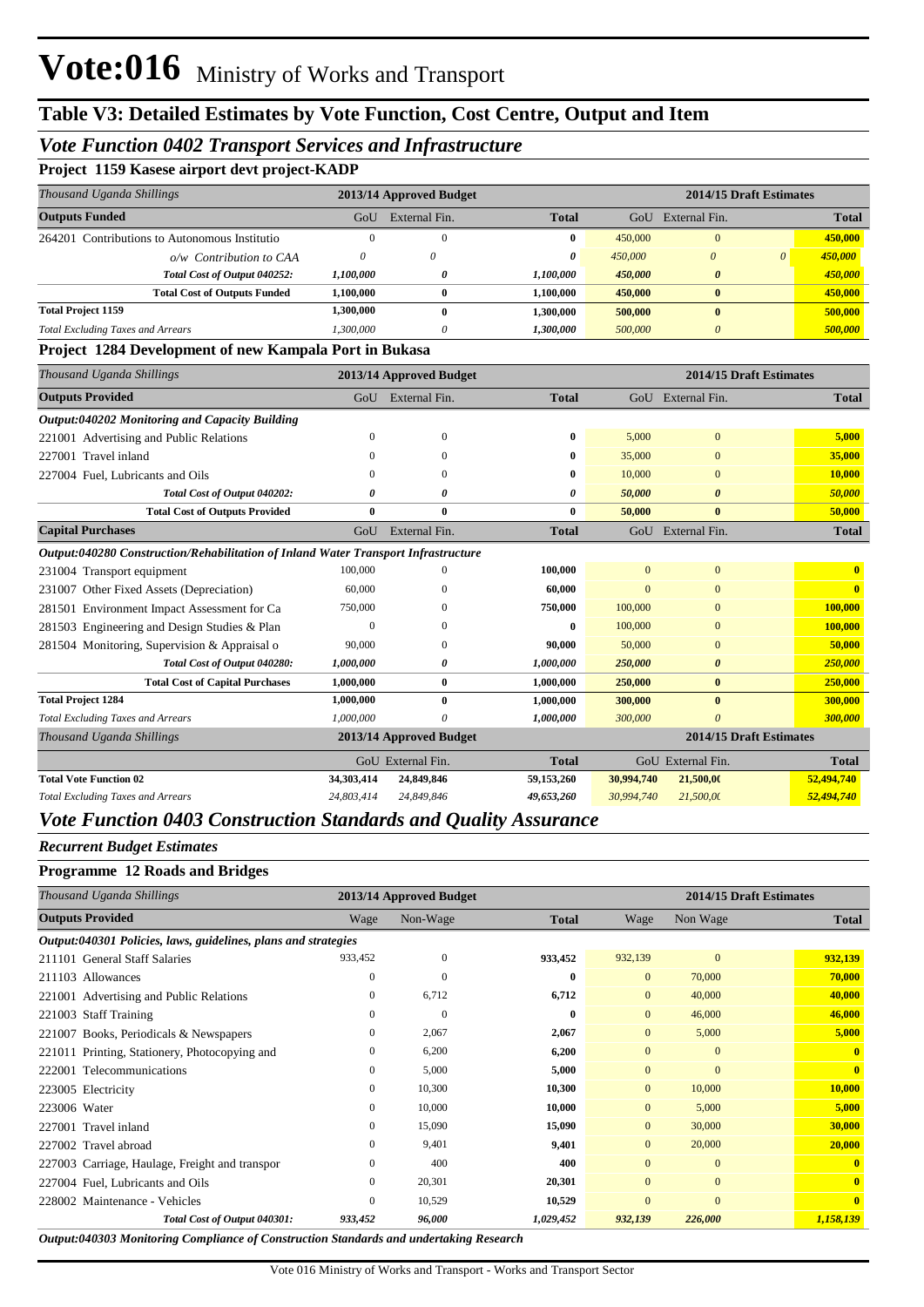# **Table V3: Detailed Estimates by Vote Function, Cost Centre, Output and Item**

### *Vote Function 0403 Construction Standards and Quality Assurance*

#### **Programme 12 Roads and Bridges**

| Thousand Uganda Shillings                              |                       | 2013/14 Approved Budget |              | 2014/15 Draft Estimates |                |              |
|--------------------------------------------------------|-----------------------|-------------------------|--------------|-------------------------|----------------|--------------|
| <b>Outputs Provided</b>                                | Wage                  | Non-Wage                | <b>Total</b> | Wage                    | Non Wage       | Total        |
| 211103 Allowances                                      | $\overline{0}$        | 27,527                  | 27,527       | $\mathbf{0}$            | 50,000         | 50,000       |
| 213002 Incapacity, death benefits and funeral e        | $\boldsymbol{0}$      | $\theta$                | $\bf{0}$     | $\mathbf{0}$            | 10,000         | 10,000       |
| 221001 Advertising and Public Relations                | $\overline{0}$        | 2,500                   | 2,500        | $\mathbf{0}$            | 10,000         | 10,000       |
| 221003 Staff Training                                  | $\overline{0}$        | $\theta$                | $\bf{0}$     | $\overline{0}$          | 20,000         | 20,000       |
| 221007 Books, Periodicals & Newspapers                 | $\mathbf{0}$          | 296                     | 296          | $\overline{0}$          | 10,000         | 10,000       |
| 221008 Computer supplies and Information Tec           | $\mathbf{0}$          | 1,200                   | 1,200        | $\mathbf{0}$            | $\mathbf{0}$   | $\mathbf{0}$ |
| 221011 Printing, Stationery, Photocopying and          | $\mathbf{0}$          | $\theta$                | $\bf{0}$     | $\overline{0}$          | 15,000         | 15,000       |
| 222001 Telecommunications                              | $\mathbf{0}$          | $\theta$                | $\bf{0}$     | $\overline{0}$          | 10,000         | 10,000       |
| 223005 Electricity                                     | $\theta$              | $\Omega$                | $\bf{0}$     | $\overline{0}$          | 10,000         | 10,000       |
| 223006 Water                                           | $\mathbf{0}$          | $\theta$                | $\bf{0}$     | $\overline{0}$          | 10,000         | 10,000       |
| 227001 Travel inland                                   | $\mathbf{0}$          | 45,637                  | 45,637       | $\overline{0}$          | 73,000         | 73,000       |
| 227002 Travel abroad                                   | $\mathbf{0}$          | 14,000                  | 14,000       | $\overline{0}$          | 30,000         | 30,000       |
| 227004 Fuel, Lubricants and Oils                       | $\overline{0}$        | 40,840                  | 40,840       | $\mathbf{0}$            | 80,000         | 80,000       |
| 228002 Maintenance - Vehicles                          | $\mathbf{0}$          | 16,000                  | 16,000       | $\Omega$                | 20,000         | 20,000       |
| Total Cost of Output 040303:                           | $\boldsymbol{\theta}$ | 148,000                 | 148,000      | 0                       | 348,000        | 348,000      |
| Output:040304 Monitoring and Capacity Building Support |                       |                         |              |                         |                |              |
| 211102 Contract Staff Salaries (Incl. Casuals, T       | $\boldsymbol{0}$      | $\mathbf{0}$            | $\bf{0}$     | 1,000,000               | $\mathbf{0}$   | 1,000,000    |
| 211103 Allowances                                      | $\boldsymbol{0}$      | $\mathbf{0}$            | $\bf{0}$     | $\mathbf{0}$            | 90,000         | 90,000       |
| 221001 Advertising and Public Relations                | $\overline{0}$        | 7,805                   | 7,805        | $\overline{0}$          | 30,000         | 30,000       |
| 221003 Staff Training                                  | $\overline{0}$        | 7,420                   | 7,420        | $\mathbf{0}$            | 80,000         | 80,000       |
| 221011 Printing, Stationery, Photocopying and          | $\overline{0}$        | 7,445                   | 7,445        | $\overline{0}$          | 20,000         | 20,000       |
| 222001 Telecommunications                              | $\boldsymbol{0}$      | 7,000                   | 7,000        | $\overline{0}$          | 50,000         | 50,000       |
| 223005 Electricity                                     | $\overline{0}$        | $\theta$                | $\bf{0}$     | $\mathbf{0}$            | 20,000         | 20,000       |
| 225002 Consultancy Services-Long-term                  | $\boldsymbol{0}$      | $\overline{0}$          | $\bf{0}$     | $\mathbf{0}$            | 250,000        | 250,000      |
| 227001 Travel inland                                   | $\mathbf{0}$          | 32,190                  | 32,190       | $\overline{0}$          | 125,000        | 125,000      |
| 227002 Travel abroad                                   | $\boldsymbol{0}$      | $\overline{0}$          | $\bf{0}$     | $\mathbf{0}$            | 50,000         | 50,000       |
| 227004 Fuel, Lubricants and Oils                       | $\mathbf{0}$          | 20,240                  | 20,240       | $\overline{0}$          | 70,000         | 70,000       |
| 228002 Maintenance - Vehicles                          | $\mathbf{0}$          | 15,900                  | 15,900       | $\mathbf{0}$            | 50,000         | 50,000       |
| 228003 Maintenance - Machinery, Equipment              | $\mathbf{0}$          | 2,270,000               | 2,270,000    | $\overline{0}$          | $\overline{0}$ | $\mathbf{0}$ |
| Total Cost of Output 040304:                           | 0                     | 2,368,000               | 2,368,000    | 1,000,000               | 835,000        | 1,835,000    |
| <b>Total Cost of Outputs Provided</b>                  | 933,452               | 2,612,000               | 3,545,452    | 1,932,139               | 1,409,000      | 3,341,139    |
| <b>Total Programme 12</b>                              | 933,452               | 2,612,000               | 3,545,452    | 1,932,139               | 1,409,000      | 3,341,139    |
| <b>Total Excluding Arrears</b>                         | 933,452               | 2,612,000               | 3,545,452    | 1,932,139               | 1,409,000      | 3,341,139    |

#### **Programme 14 Construction Standards**

| Thousand Uganda Shillings                                      |              | 2013/14 Approved Budget |              | 2014/15 Draft Estimates |              |              |  |
|----------------------------------------------------------------|--------------|-------------------------|--------------|-------------------------|--------------|--------------|--|
| <b>Outputs Provided</b>                                        | Wage         | Non-Wage                | <b>Total</b> | Wage                    | Non Wage     | <b>Total</b> |  |
| Output:040301 Policies, laws, guidelines, plans and strategies |              |                         |              |                         |              |              |  |
| 211101 General Staff Salaries                                  | 528,651      | $\mathbf{0}$            | 528,651      | 528,651                 | $\mathbf{0}$ | 528,651      |  |
| 211103 Allowances                                              | $\mathbf{0}$ | 99,760                  | 99,760       | $\overline{0}$          | 35,000       | 35,000       |  |
| 213002 Incapacity, death benefits and funeral e                | 0            | 250,000                 | 250,000      | $\overline{0}$          | 104,865      | 104,865      |  |
| 221001 Advertising and Public Relations                        | $\mathbf{0}$ | 7,323                   | 7,323        | $\overline{0}$          | 10,000       | 10,000       |  |
| 221002 Workshops and Seminars                                  | $\mathbf{0}$ | 50,000                  | 50,000       | $\overline{0}$          | 45,000       | 45,000       |  |
| 221003 Staff Training                                          | 0            | 42,000                  | 42,000       | $\overline{0}$          | 10,000       | 10,000       |  |
| 221005 Hire of Venue (chairs, projector, etc)                  | $\mathbf{0}$ | 20,000                  | 20,000       | $\overline{0}$          | 5,000        | 5,000        |  |
| 221007 Books, Periodicals & Newspapers                         | $\mathbf{0}$ | 6,867                   | 6,867        | $\overline{0}$          | $\mathbf{0}$ | $\mathbf{0}$ |  |
| 221008 Computer supplies and Information Tec                   | $\mathbf{0}$ | 50,733                  | 50,733       | $\overline{0}$          | 10,000       | 10,000       |  |
| 221009 Welfare and Entertainment                               | $\mathbf{0}$ | 10,283                  | 10,283       | $\Omega$                | $\Omega$     | $\mathbf{0}$ |  |
| 221011 Printing, Stationery, Photocopying and                  | $\mathbf{0}$ | 97,955                  | 97,955       | $\overline{0}$          | 10,000       | 10,000       |  |
| 221012 Small Office Equipment                                  | 0            | 5,167                   | 5,167        | $\overline{0}$          | 2,000        | 2,000        |  |
| 221017 Subscriptions                                           | 0            | $\mathbf{0}$            | $\bf{0}$     | $\overline{0}$          | 5,000        | 5,000        |  |
| 222001 Telecommunications                                      | $\mathbf{0}$ | 6,667                   | 6,667        | $\overline{0}$          | $\mathbf{0}$ | $\mathbf{0}$ |  |
| 222003 Information and communications techn                    | $\Omega$     | $\mathbf{0}$            | $\bf{0}$     | $\overline{0}$          | 10,000       | 10,000       |  |
| 223004 Guard and Security services                             | $\mathbf{0}$ | $\mathbf{0}$            | $\bf{0}$     | $\overline{0}$          | 5,000        | 5,000        |  |
| 223005 Electricity                                             | $\mathbf{0}$ | 64,759                  | 64,759       | $\overline{0}$          | 15,000       | 15,000       |  |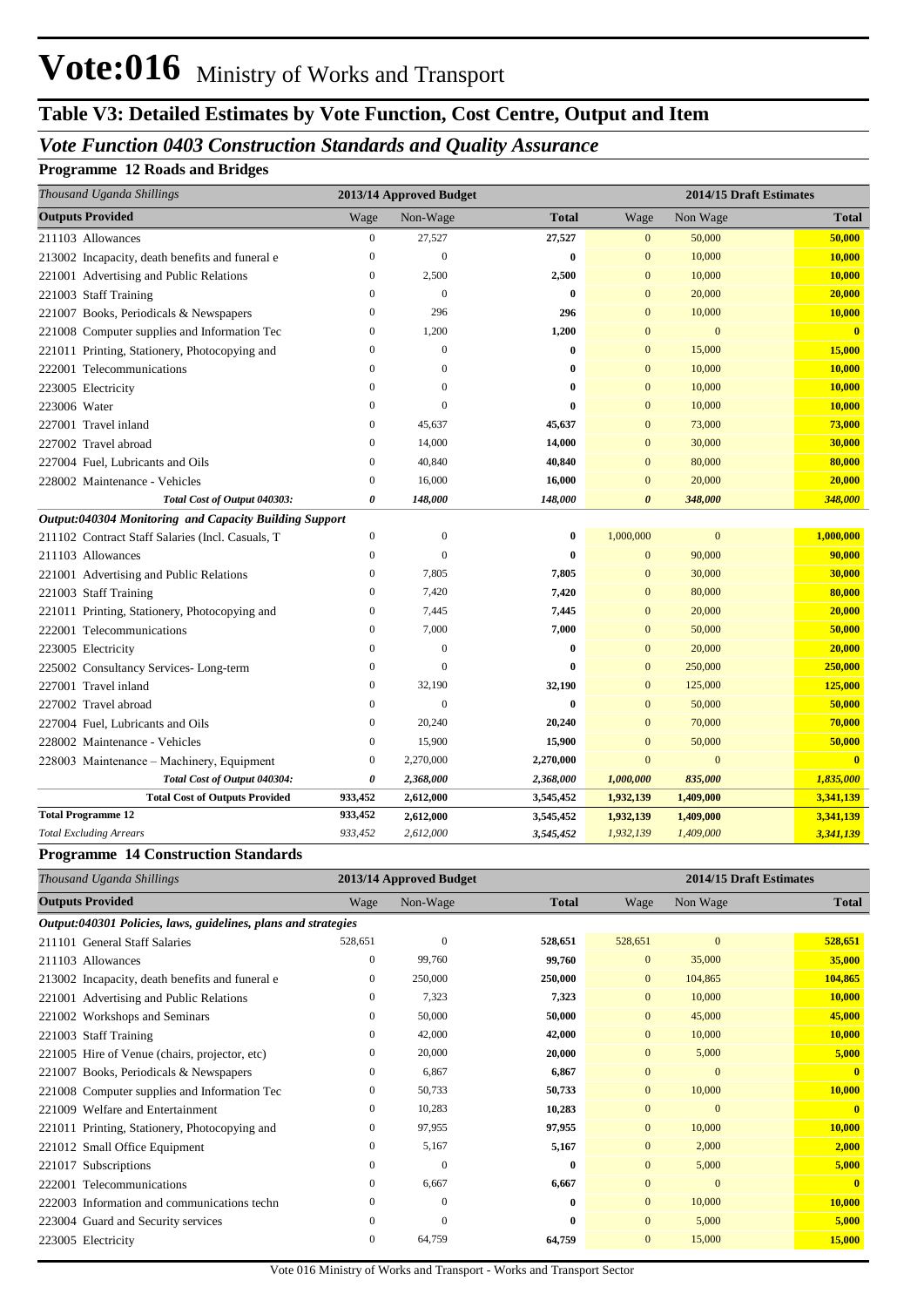# **Table V3: Detailed Estimates by Vote Function, Cost Centre, Output and Item**

## *Vote Function 0403 Construction Standards and Quality Assurance*

#### **Programme 14 Construction Standards**

|              | Thousand Uganda Shillings                                                              |                  | 2013/14 Approved Budget |                     |                  | 2014/15 Draft Estimates |                         |
|--------------|----------------------------------------------------------------------------------------|------------------|-------------------------|---------------------|------------------|-------------------------|-------------------------|
|              | <b>Outputs Provided</b>                                                                | Wage             | Non-Wage                | <b>Total</b>        | Wage             | Non Wage                | <b>Total</b>            |
| 223006 Water |                                                                                        | $\boldsymbol{0}$ | 16,000                  | 16,000              | $\boldsymbol{0}$ | 10,000                  | <b>10,000</b>           |
|              | 225001 Consultancy Services-Short term                                                 | $\boldsymbol{0}$ | $\mathbf{0}$            | $\bf{0}$            | $\mathbf{0}$     | 55,000                  | 55,000                  |
|              | 227001 Travel inland                                                                   | $\boldsymbol{0}$ | 80,000                  | 80,000              | $\mathbf{0}$     | 80,000                  | 80,000                  |
|              | 227002 Travel abroad                                                                   | $\boldsymbol{0}$ | 23,868                  | 23,868              | $\mathbf{0}$     | 10,000                  | 10,000                  |
|              | 227004 Fuel, Lubricants and Oils                                                       | $\boldsymbol{0}$ | 40,000                  | 40,000              | $\mathbf{0}$     | 40,000                  | 40,000                  |
|              | 228002 Maintenance - Vehicles                                                          | $\mathbf{0}$     | 20,000                  | 20,000              | $\mathbf{0}$     | 20,000                  | 20,000                  |
|              | 228003 Maintenance - Machinery, Equipment                                              | $\mathbf{0}$     | $\mathbf{0}$            | 0                   | $\mathbf{0}$     | 10,000                  | 10,000                  |
|              | Total Cost of Output 040301:                                                           | 528,651          | 891,382                 | 1,420,033           | 528,651          | 491,865                 | 1,020,516               |
|              | Output:040303 Monitoring Compliance of Construction Standards and undertaking Research |                  |                         |                     |                  |                         |                         |
|              | 211103 Allowances                                                                      | $\boldsymbol{0}$ | 100,000                 | 100,000             | $\mathbf{0}$     | 150,000                 | 150,000                 |
|              | 213002 Incapacity, death benefits and funeral e                                        | $\boldsymbol{0}$ | $\mathbf{0}$            | $\bf{0}$            | $\mathbf{0}$     | 100,000                 | 100,000                 |
|              | 221001 Advertising and Public Relations                                                | $\boldsymbol{0}$ | 5,000                   | 5,000               | $\mathbf{0}$     | 15,000                  | 15,000                  |
|              | 221002 Workshops and Seminars                                                          | $\boldsymbol{0}$ | 50,000                  | 50,000              | $\mathbf{0}$     | 50,000                  | 50,000                  |
|              | 221003 Staff Training                                                                  | $\boldsymbol{0}$ | 58,055                  | 58,055              | $\mathbf{0}$     | 10,000                  | 10,000                  |
|              | 221005 Hire of Venue (chairs, projector, etc)                                          | $\boldsymbol{0}$ | 20,000                  | 20,000              | $\mathbf{0}$     | 2,000                   | 2,000                   |
|              | 221007 Books, Periodicals & Newspapers                                                 | $\boldsymbol{0}$ | 5,000                   | 5,000               | $\mathbf{0}$     | 1,480                   | 1,480                   |
|              | 221008 Computer supplies and Information Tec                                           | $\boldsymbol{0}$ | 15,000                  | 15,000              | $\mathbf{0}$     | 5,000                   | 5,000                   |
|              | 221011 Printing, Stationery, Photocopying and                                          | $\boldsymbol{0}$ | $\boldsymbol{0}$        | $\bf{0}$            | $\mathbf{0}$     | 10,000                  | 10,000                  |
|              | 221012 Small Office Equipment                                                          | $\mathbf{0}$     | $\theta$                | $\bf{0}$            | $\mathbf{0}$     | 2,618                   | 2,618                   |
|              | 221017 Subscriptions                                                                   | $\mathbf{0}$     | $\theta$                | $\bf{0}$            | $\mathbf{0}$     | 15,000                  | 15,000                  |
|              | 222003 Information and communications techn                                            | $\boldsymbol{0}$ | $\theta$                | $\bf{0}$            | $\mathbf{0}$     | 25,000                  | 25,000                  |
|              | 223004 Guard and Security services                                                     | $\mathbf{0}$     | $\theta$                | $\bf{0}$            | $\mathbf{0}$     | 4,000                   | 4,000                   |
|              | 223005 Electricity                                                                     | $\mathbf{0}$     | $\theta$                | $\bf{0}$            | $\mathbf{0}$     | 5,000                   | 5,000                   |
| 223006 Water |                                                                                        | $\mathbf{0}$     | $\theta$                | $\bf{0}$            | $\mathbf{0}$     | 5,000                   | 5,000                   |
|              | 223007 Other Utilities- (fuel, gas, firewood, cha                                      | $\boldsymbol{0}$ | $\theta$                | $\bf{0}$            | $\mathbf{0}$     | 80,000                  | 80,000                  |
|              | 224002 General Supply of Goods and Services                                            | $\boldsymbol{0}$ | 365,000                 | 365,000             | $\mathbf{0}$     | $\mathbf{0}$            | $\overline{\mathbf{0}}$ |
|              | 224005 Uniforms, Beddings and Protective Gea                                           | $\boldsymbol{0}$ | $\mathbf{0}$            | $\bf{0}$            | $\mathbf{0}$     | 15,000                  | 15,000                  |
|              | 224006 Agricultural Supplies                                                           | $\boldsymbol{0}$ | $\mathbf{0}$            | $\bf{0}$            | $\mathbf{0}$     | 305,520                 | 305,520                 |
|              | 225001 Consultancy Services- Short term                                                | $\boldsymbol{0}$ | 100,000                 | 100,000             | $\mathbf{0}$     | 280,000                 | 280,000                 |
|              | 227001 Travel inland                                                                   | $\boldsymbol{0}$ | 97,563                  | 97,563              | $\mathbf{0}$     | 115,000                 | 115,000                 |
|              | 227002 Travel abroad                                                                   | $\boldsymbol{0}$ | 30,000                  | 30,000              | $\mathbf{0}$     | 50,000                  | 50,000                  |
|              | 227004 Fuel. Lubricants and Oils                                                       | $\mathbf{0}$     | 60,000                  | 60,000              | $\mathbf{0}$     | 120,000                 | 120,000                 |
|              | 228002 Maintenance - Vehicles                                                          | $\theta$         | $\theta$                | $\bf{0}$            | $\mathbf{0}$     | 35,000                  | 35,000                  |
|              | 228003 Maintenance - Machinery, Equipment                                              | $\theta$         | $\theta$                | $\bf{0}$<br>905.618 | $\mathbf{0}$     | 5,000                   | 5,000                   |
|              | Total Cost of Output 040303:<br>Output:040304 Monitoring and Capacity Building Support | 0                | 905,618                 |                     |                  | 1,405,618               | 1,405,618               |
|              | 211102 Contract Staff Salaries (Incl. Casuals, T                                       | 1,009,200        | $\mathbf{0}$            | 1,009,200           | 1,008,349        | $\mathbf{0}$            | 1,008,349               |
|              | 211103 Allowances                                                                      | $\boldsymbol{0}$ | 92,000                  | 92,000              | $\mathbf{0}$     | 169,717                 | 169,717                 |
|              | 213002 Incapacity, death benefits and funeral e                                        | $\boldsymbol{0}$ | 7,000                   | 7,000               | $\mathbf{0}$     | $\mathbf{0}$            | $\overline{\mathbf{0}}$ |
|              | 221001 Advertising and Public Relations                                                | $\boldsymbol{0}$ | 34,000                  | 34,000              | $\mathbf{0}$     | 8,000                   | 8,000                   |
|              | 221002 Workshops and Seminars                                                          | $\boldsymbol{0}$ | 50,000                  | 50,000              | $\mathbf{0}$     | 60,000                  | 60,000                  |
|              | 221003 Staff Training                                                                  | $\boldsymbol{0}$ | 100,000                 | 100,000             | $\mathbf{0}$     | 60,000                  | 60,000                  |
|              | 221005 Hire of Venue (chairs, projector, etc)                                          | $\boldsymbol{0}$ | 20,000                  | 20,000              | $\mathbf{0}$     | 5,000                   | 5,000                   |
|              | 221007 Books, Periodicals & Newspapers                                                 | $\boldsymbol{0}$ | 15,600                  | 15,600              | $\mathbf{0}$     | $\bf{0}$                | $\overline{\mathbf{0}}$ |
|              | 221008 Computer supplies and Information Tec                                           | $\boldsymbol{0}$ | 20,408                  | 20,408              | $\mathbf{0}$     | 10,000                  | 10,000                  |
|              | 221011 Printing, Stationery, Photocopying and                                          | $\boldsymbol{0}$ | 56,000                  | 56,000              | $\mathbf{0}$     | 40,000                  | 40,000                  |
|              | 221012 Small Office Equipment                                                          | $\boldsymbol{0}$ | 5,400                   | 5,400               | $\mathbf{0}$     | 5,000                   | 5,000                   |
|              | 221017 Subscriptions                                                                   | $\boldsymbol{0}$ | $\boldsymbol{0}$        | $\bf{0}$            | $\mathbf{0}$     | 30,000                  | 30,000                  |
|              | 222001 Telecommunications                                                              | $\boldsymbol{0}$ | 3,600                   | 3,600               | $\mathbf{0}$     | 20,000                  | 20,000                  |
|              | 222002 Postage and Courier                                                             | $\boldsymbol{0}$ | 600                     | 600                 | $\mathbf{0}$     | $\bf{0}$                | $\overline{\mathbf{0}}$ |
|              | 222003 Information and communications techn                                            | $\boldsymbol{0}$ | $\mathbf{0}$            | $\bf{0}$            | $\mathbf{0}$     | 5,000                   | 5,000                   |
|              | 223004 Guard and Security services                                                     | $\boldsymbol{0}$ | $\mathbf{0}$            | $\bf{0}$            | $\mathbf{0}$     | 2,800                   | 2,800                   |
|              | 223005 Electricity                                                                     | $\boldsymbol{0}$ | 10,000                  | 10,000              | $\mathbf{0}$     | 5,000                   | 5,000                   |
| 223006 Water |                                                                                        | $\boldsymbol{0}$ | 10,440                  | 10,440              | $\mathbf{0}$     | 3,000                   | 3,000                   |
|              | 223007 Other Utilities- (fuel, gas, firewood, cha                                      | $\boldsymbol{0}$ | $\boldsymbol{0}$        | $\bf{0}$            | $\boldsymbol{0}$ | 10,000                  | 10,000                  |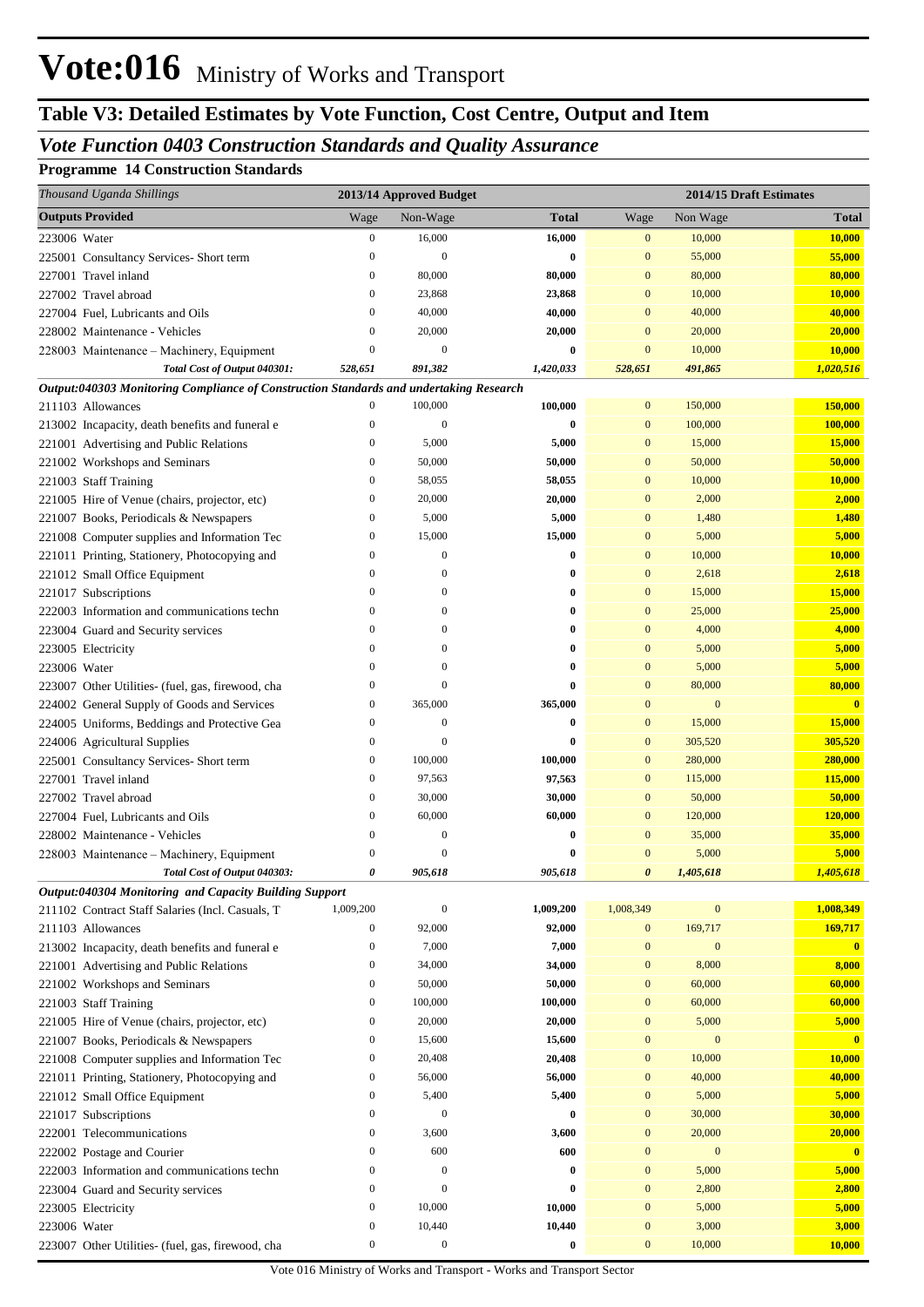# **Table V3: Detailed Estimates by Vote Function, Cost Centre, Output and Item**

## *Vote Function 0403 Construction Standards and Quality Assurance*

#### **Programme 14 Construction Standards**

| Thousand Uganda Shillings                      |              | 2013/14 Approved Budget |              | 2014/15 Draft Estimates |              |   |              |
|------------------------------------------------|--------------|-------------------------|--------------|-------------------------|--------------|---|--------------|
| <b>Outputs Provided</b>                        | Wage         | Non-Wage                | <b>Total</b> | Wage                    | Non Wage     |   | <b>Total</b> |
| 224002 General Supply of Goods and Services    | $\mathbf{0}$ | 120,000                 | 120,000      | $\mathbf{0}$            | $\mathbf{0}$ |   | $\mathbf{0}$ |
| 224005 Uniforms, Beddings and Protective Gea   | $\theta$     | $\Omega$                | 0            | $\mathbf{0}$            | 30,000       |   | 30,000       |
| Consultancy Services- Short term<br>225001     | $\mathbf{0}$ | 100,000                 | 100,000      | $\mathbf{0}$            | 160,000      |   | 160,000      |
| Travel inland<br>227001                        | 0            | 32,000                  | 32,000       | $\mathbf{0}$            | 50,000       |   | 50,000       |
| Travel abroad<br>227002                        | $\mathbf{0}$ | 42,250                  | 42,250       | $\mathbf{0}$            | 15,000       |   | 15,000       |
| 227004 Fuel, Lubricants and Oils               | $\mathbf{0}$ | 40,000                  | 40,000       | $\mathbf{0}$            | 75,000       |   | 75,000       |
| 228001 Maintenance - Civil                     | $\Omega$     | 23,502                  | 23,502       | $\Omega$                | $\Omega$     |   | $\mathbf{0}$ |
| 228002 Maintenance - Vehicles                  | 0            | 158,000                 | 158,000      | $\mathbf{0}$            | 27,000       |   | 27,000       |
| 228003 Maintenance – Machinery, Equipment      | $\theta$     | $\Omega$                | 0            | $\mathbf{0}$            | 50,000       |   | 50,000       |
| Total Cost of Output 040304:                   | 1,009,200    | 940,800                 | 1,950,000    | 1,008,349               | 840,517      |   | 1,848,866    |
| <b>Total Cost of Outputs Provided</b>          | 1,537,851    | 2,737,800               | 4,275,651    | 1,537,000               | 2,738,000    |   | 4,275,000    |
| <b>Outputs Funded</b>                          | Wage         | Non-Wage                | <b>Total</b> | Wage                    | Non Wage     |   | <b>Total</b> |
| <b>Output:040351 Registration of Engineers</b> |              |                         |              |                         |              |   |              |
| 252001 Subsidies to private enterprises        | $\Omega$     | $\mathbf{0}$            | 0            | $\mathbf{0}$            | 108,000      |   | 108,000      |
| o/w Payment to other entities (ERB/UIPE)       | 0            | $\theta$                | 0            | $\boldsymbol{\theta}$   | 108,000      | 0 | 108,000      |
| 263106 Other Current grants                    | $\theta$     | 108,000                 | 108,000      | $\Omega$                | $\Omega$     |   |              |
| Total Cost of Output 040351:                   | 0            | 108,000                 | 108,000      | $\boldsymbol{\theta}$   | 108,000      |   | 108,000      |
| <b>Total Cost of Outputs Funded</b>            | $\bf{0}$     | 108,000                 | 108,000      | $\bf{0}$                | 108,000      |   | 108,000      |
| <b>Total Programme 14</b>                      | 1,537,851    | 2,845,800               | 4,383,651    | 1,537,000               | 2,846,000    |   | 4,383,000    |
| <b>Total Excluding Arrears</b>                 | 1,537,851    | 2,845,800               | 4,383,651    | 1,537,000               | 2,846,000    |   | 4,383,000    |
| Drogramma 15 Dublic Structures                 |              |                         |              |                         |              |   |              |

#### **Programme 15 Public Structures**

| Thousand Uganda Shillings                                      |                  | 2013/14 Approved Budget |              |                | 2014/15 Draft Estimates |              |
|----------------------------------------------------------------|------------------|-------------------------|--------------|----------------|-------------------------|--------------|
| <b>Outputs Provided</b>                                        | Wage             | Non-Wage                | <b>Total</b> | Wage           | Non Wage                | <b>Total</b> |
| Output:040301 Policies, laws, guidelines, plans and strategies |                  |                         |              |                |                         |              |
| 211102 Contract Staff Salaries (Incl. Casuals, T               | 59,760           | $\boldsymbol{0}$        | 59,760       | 59,668         | $\mathbf{0}$            | 59,668       |
| 211103 Allowances                                              | $\overline{0}$   | 19,759                  | 19,759       | $\mathbf{0}$   | 80,860                  | 80,860       |
| 221001 Advertising and Public Relations                        | $\boldsymbol{0}$ | 55,800                  | 55,800       | $\mathbf{0}$   | 15,000                  | 15,000       |
| 221002 Workshops and Seminars                                  | $\mathbf{0}$     | $\mathbf{0}$            | $\bf{0}$     | $\mathbf{0}$   | 70,000                  | 70,000       |
| 221003 Staff Training                                          | $\boldsymbol{0}$ | 28,000                  | 28,000       | $\mathbf{0}$   | 50,000                  | 50,000       |
| 221004 Recruitment Expenses                                    | $\mathbf{0}$     | $\overline{0}$          | $\bf{0}$     | $\mathbf{0}$   | 21,000                  | 21,000       |
| 221005 Hire of Venue (chairs, projector, etc)                  | $\boldsymbol{0}$ | $\overline{0}$          | $\bf{0}$     | $\overline{0}$ | 24,000                  | 24,000       |
| 221006 Commissions and related charges                         | $\mathbf{0}$     | 216,060                 | 216,060      | $\overline{0}$ | 15,000                  | 15,000       |
| 221007 Books, Periodicals & Newspapers                         | $\mathbf{0}$     | 2,400                   | 2,400        | $\mathbf{0}$   | 10,000                  | 10,000       |
| 221008 Computer supplies and Information Tec                   | $\boldsymbol{0}$ | 29,600                  | 29,600       | $\mathbf{0}$   | 40,960                  | 40,960       |
| 221009 Welfare and Entertainment                               | $\mathbf{0}$     | 9,600                   | 9,600        | $\mathbf{0}$   | 10,200                  | 10,200       |
| 221011 Printing, Stationery, Photocopying and                  | $\boldsymbol{0}$ | 7,600                   | 7,600        | $\overline{0}$ | 10,380                  | 10,380       |
| 221012 Small Office Equipment                                  | $\mathbf{0}$     | 8,400                   | 8,400        | $\mathbf{0}$   | 50,000                  | 50,000       |
| 221017 Subscriptions                                           | $\boldsymbol{0}$ | 10,800                  | 10,800       | $\mathbf{0}$   | 15,000                  | 15,000       |
| 222001 Telecommunications                                      | $\mathbf{0}$     | 3,600                   | 3,600        | $\mathbf{0}$   | 15,000                  | 15,000       |
| 222003 Information and communications techn                    | $\mathbf{0}$     | 12,608                  | 12,608       | $\overline{0}$ | $\mathbf{0}$            | $\mathbf{0}$ |
| 223004 Guard and Security services                             | $\boldsymbol{0}$ | 2,400                   | 2,400        | $\mathbf{0}$   | 8,400                   | 8,400        |
| 223005 Electricity                                             | $\mathbf{0}$     | 4,200                   | 4,200        | $\overline{0}$ | 8,200                   | 8,200        |
| 223006 Water                                                   | $\boldsymbol{0}$ | 3,340                   | 3,340        | $\bf{0}$       | 7,000                   | 7,000        |
| 224002 General Supply of Goods and Services                    | $\mathbf{0}$     | 98,992                  | 98,992       | $\overline{0}$ | $\overline{0}$          | $\mathbf{0}$ |
| 227001 Travel inland                                           | $\mathbf{0}$     | 42,256                  | 42,256       | $\overline{0}$ | 25,000                  | 25,000       |
| 227002 Travel abroad                                           | $\boldsymbol{0}$ | 15,825                  | 15,825       | $\bf{0}$       | 30,000                  | 30,000       |
| 227004 Fuel, Lubricants and Oils                               | $\mathbf{0}$     | 37,000                  | 37,000       | $\mathbf{0}$   | 30,000                  | 30,000       |
| 228001 Maintenance - Civil                                     | $\boldsymbol{0}$ | 57,000                  | 57,000       | $\mathbf{0}$   | $\mathbf{0}$            | $\mathbf{0}$ |
| 228002 Maintenance - Vehicles                                  | $\mathbf{0}$     | $\overline{0}$          | $\bf{0}$     | $\mathbf{0}$   | 30,000                  | 30,000       |
| 228003 Maintenance – Machinery, Equipment                      | $\boldsymbol{0}$ | 1,800                   | 1,800        | $\bf{0}$       | $\overline{0}$          | $\mathbf{0}$ |
| Total Cost of Output 040301:                                   | 59,760           | 667,040                 | 726,800      | 59,668         | 566,000                 | 625,668      |
| Output:040302 Management of Public Buildings                   |                  |                         |              |                |                         |              |
| 211103 Allowances                                              | $\boldsymbol{0}$ | 24,000                  | 24,000       | $\mathbf{0}$   | 20,000                  | 20,000       |
| 221003 Staff Training                                          | $\mathbf{0}$     | $\overline{0}$          | $\bf{0}$     | $\overline{0}$ | 20,000                  | 20,000       |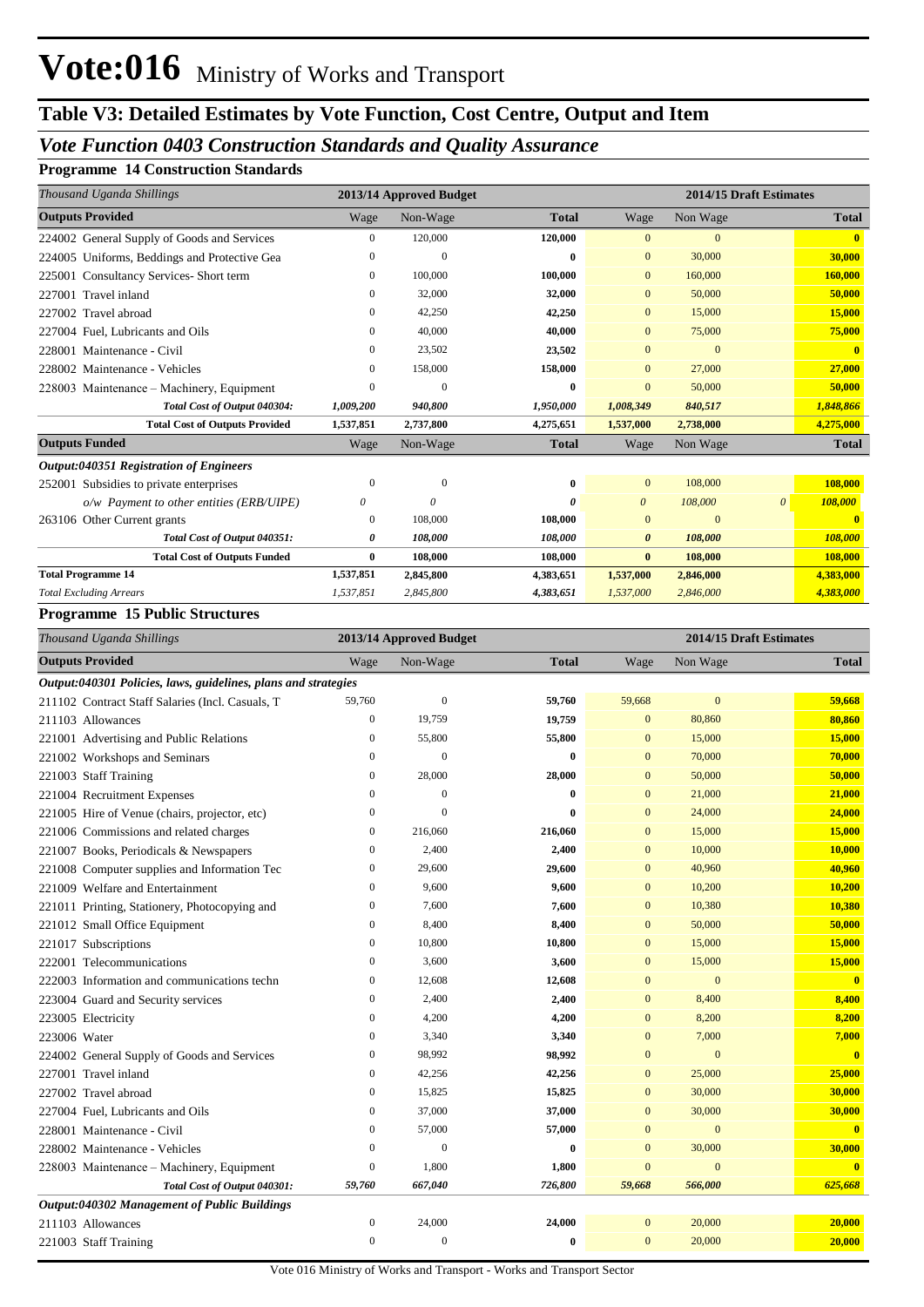# **Table V3: Detailed Estimates by Vote Function, Cost Centre, Output and Item**

## *Vote Function 0403 Construction Standards and Quality Assurance*

#### **Programme 15 Public Structures**

| Thousand Uganda Shillings                                                                                               |                              | 2013/14 Approved Budget      |              |                              | 2014/15 Draft Estimates |                         |
|-------------------------------------------------------------------------------------------------------------------------|------------------------------|------------------------------|--------------|------------------------------|-------------------------|-------------------------|
| <b>Outputs Provided</b>                                                                                                 | Wage                         | Non-Wage                     | Total        | Wage                         | Non Wage                | <b>Total</b>            |
| 221007 Books, Periodicals & Newspapers                                                                                  | $\boldsymbol{0}$             | $\mathbf{0}$                 | $\bf{0}$     | $\boldsymbol{0}$             | 10,000                  | <b>10,000</b>           |
| 221009 Welfare and Entertainment                                                                                        | $\boldsymbol{0}$             | 2,400                        | 2,400        | $\mathbf{0}$                 | 10,000                  | 10,000                  |
| 221011 Printing, Stationery, Photocopying and                                                                           | $\boldsymbol{0}$             | 4,800                        | 4,800        | $\mathbf{0}$                 | 20,000                  | 20,000                  |
| 221012 Small Office Equipment                                                                                           | $\mathbf{0}$                 | $\overline{0}$               | 0            | $\mathbf{0}$                 | 80,000                  | 80,000                  |
| 222001 Telecommunications                                                                                               | $\mathbf{0}$                 | 4,800                        | 4,800        | $\overline{0}$               | $\mathbf{0}$            | $\overline{\mathbf{0}}$ |
| 223004 Guard and Security services                                                                                      | $\mathbf{0}$                 | 2,400                        | 2,400        | $\mathbf{0}$                 | 8,000                   | 8,000                   |
| 223005 Electricity                                                                                                      | $\Omega$                     | $\Omega$                     | 0            | $\mathbf{0}$                 | 8,000                   | 8,000                   |
| 223006 Water                                                                                                            | $\mathbf{0}$                 | $\Omega$                     | 0            | $\mathbf{0}$                 | 8,000                   | 8,000                   |
| 227001 Travel inland                                                                                                    | $\mathbf{0}$                 | 24,000                       | 24,000       | $\mathbf{0}$                 | 20,000                  | 20,000                  |
| 227002 Travel abroad                                                                                                    | $\mathbf{0}$                 | $\Omega$                     | 0            | $\mathbf{0}$                 | 30,200                  | 30,200                  |
| 227004 Fuel, Lubricants and Oils                                                                                        | $\mathbf{0}$                 | 14,400                       | 14,400       | $\mathbf{0}$                 | 10,800                  | 10,800                  |
| 228001 Maintenance - Civil                                                                                              | $\mathbf{0}$                 | $\mathbf{0}$                 | 0            | $\mathbf{0}$                 | 20,000                  | 20,000                  |
| 228002 Maintenance - Vehicles                                                                                           | $\mathbf{0}$                 | 4,800                        | 4,800        | $\mathbf{0}$                 | 22,000                  | 22,000                  |
| 228003 Maintenance - Machinery, Equipment                                                                               | 0                            | 3,600                        | 3,600        | $\mathbf{0}$                 | 9,000                   | 9,000                   |
| Total Cost of Output 040302:                                                                                            | 0                            | 85,200                       | 85,200       | 0                            | 296,000                 | 296,000                 |
| Output:040303 Monitoring Compliance of Construction Standards and undertaking Research<br>211101 General Staff Salaries | 578,101                      | $\boldsymbol{0}$             | 578,101      | $\mathbf{0}$                 | $\mathbf{0}$            | $\mathbf{0}$            |
| 211102 Contract Staff Salaries (Incl. Casuals, T                                                                        | $\boldsymbol{0}$             | $\Omega$                     | 0            | 578,193                      | $\bf{0}$                | 578,193                 |
| 211103 Allowances                                                                                                       | $\mathbf{0}$                 | 20,000                       | 20,000       | $\mathbf{0}$                 | 38,000                  | 38,000                  |
| 221003 Staff Training                                                                                                   | $\mathbf{0}$                 | $\Omega$                     | 0            | $\mathbf{0}$                 | 30,000                  | 30,000                  |
| 221007 Books, Periodicals & Newspapers                                                                                  | $\mathbf{0}$                 | 2,000                        | 2,000        | $\mathbf{0}$                 | $\mathbf{0}$            | $\mathbf{0}$            |
| 221011 Printing, Stationery, Photocopying and                                                                           | $\mathbf{0}$                 | 2,000                        | 2,000        | $\mathbf{0}$                 | 20,000                  | 20,000                  |
| 221012 Small Office Equipment                                                                                           | $\mathbf{0}$                 | 2,000                        | 2,000        | $\Omega$                     | $\mathbf{0}$            | $\mathbf{0}$            |
| 223005 Electricity                                                                                                      | $\mathbf{0}$                 | 4,800                        | 4,800        | $\Omega$                     | $\overline{0}$          | $\overline{\mathbf{0}}$ |
| 223006 Water                                                                                                            | $\mathbf{0}$                 | 4,400                        | 4,400        | $\Omega$                     | $\mathbf{0}$            | $\overline{\mathbf{0}}$ |
| 227001 Travel inland                                                                                                    | $\Omega$                     | $\Omega$                     | 0            | $\mathbf{0}$                 | 20,000                  | 20,000                  |
| 227002 Travel abroad                                                                                                    | $\mathbf{0}$                 | $\Omega$                     | 0            | $\mathbf{0}$                 | 40,000                  | 40,000                  |
| 227004 Fuel, Lubricants and Oils                                                                                        | $\boldsymbol{0}$             | 10,800                       | 10,800       | $\mathbf{0}$                 | 20,000                  | 20,000                  |
| 228002 Maintenance - Vehicles                                                                                           | $\boldsymbol{0}$             | 2,000                        | 2,000        | $\mathbf{0}$                 | 40,000                  | 40,000                  |
| Total Cost of Output 040303:                                                                                            | 578,101                      | 48,000                       | 626,101      | 578,193                      | 208,000                 | 786,193                 |
| Output:040304 Monitoring and Capacity Building Support                                                                  |                              |                              |              |                              |                         |                         |
| 211103 Allowances                                                                                                       | $\boldsymbol{0}$             | 5,000                        | 5,000        | $\mathbf{0}$                 | 20,000                  | 20,000                  |
| 221002 Workshops and Seminars                                                                                           | $\mathbf{0}$                 | $\mathbf{0}$                 | 0            | $\mathbf{0}$                 | 12,000                  | 12,000                  |
| 221003 Staff Training                                                                                                   | $\mathbf{0}$                 | 10,000                       | 10,000       | $\mathbf{0}$                 | 40,000                  | 40,000                  |
| 221007 Books, Periodicals & Newspapers                                                                                  | 0                            | 0                            | 0            | $\mathbf{0}$                 | 32,000                  | 32,000                  |
| 221008 Computer supplies and Information Tec                                                                            | $\mathbf{0}$                 | $\mathbf{0}$                 | 0            | $\mathbf{0}$                 | 40,000                  | 40,000                  |
| 221009 Welfare and Entertainment                                                                                        | $\Omega$                     | $\mathbf{0}$                 | 0            | $\mathbf{0}$                 | 10,000                  | 10,000                  |
| 221011 Printing, Stationery, Photocopying and                                                                           | $\mathbf{0}$                 | $\mathbf{0}$                 | 0            | $\mathbf{0}$                 | 20,800                  | 20,800                  |
| 221012 Small Office Equipment                                                                                           | $\mathbf{0}$                 | $\mathbf{0}$                 | 0            | $\mathbf{0}$                 | 50,000                  | 50,000                  |
| 223004 Guard and Security services                                                                                      | $\mathbf{0}$                 | $\Omega$                     | 0            | $\mathbf{0}$                 | 5,000                   | 5,000                   |
| 223005 Electricity                                                                                                      | $\mathbf{0}$                 | $\Omega$                     | 0            | $\mathbf{0}$                 | 5,000                   | 5,000                   |
| 223006 Water                                                                                                            | $\mathbf{0}$                 | $\mathbf{0}$                 | 0            | $\mathbf{0}$                 | 5,200                   | 5,200                   |
| 227001 Travel inland                                                                                                    | $\mathbf{0}$                 | $\mathbf{0}$                 | 0            | $\mathbf{0}$                 | 20,000                  | 20,000                  |
| 227002 Travel abroad                                                                                                    | $\mathbf{0}$                 | 20,000                       | 20,000       | $\mathbf{0}$                 | 40,000                  | 40,000                  |
| 227004 Fuel, Lubricants and Oils                                                                                        | $\mathbf{0}$<br>$\mathbf{0}$ | $\mathbf{0}$<br>$\mathbf{0}$ | 0            | $\mathbf{0}$                 | 33,000                  | 33,000                  |
| 228002 Maintenance - Vehicles                                                                                           | $\boldsymbol{0}$             | $\mathbf{0}$                 | 0<br>0       | $\mathbf{0}$<br>$\mathbf{0}$ | 23,000<br>6,000         | 23,000<br>6,000         |
| 228003 Maintenance - Machinery, Equipment<br>Total Cost of Output 040304:                                               | 0                            | 35,000                       | 35,000       | 0                            | 362,000                 | 362,000                 |
| Output:040306 Construction related accidents investigated                                                               |                              |                              |              |                              |                         |                         |
| 211103 Allowances                                                                                                       | $\boldsymbol{0}$             | 4,200                        | 4,200        | $\mathbf{0}$                 | 10,000                  | 10,000                  |
| 227001 Travel inland                                                                                                    | 0                            | 7,200                        | 7,200        | $\mathbf{0}$                 | $\mathbf{0}$            | $\overline{\mathbf{0}}$ |
| 227004 Fuel, Lubricants and Oils                                                                                        | 0                            | 3,600                        | 3,600        | $\mathbf{0}$                 | 5,000                   | 5,000                   |
| Total Cost of Output 040306:                                                                                            | 0                            | 15,000                       | 15,000       | 0                            | 15,000                  | 15,000                  |
| <b>Total Cost of Outputs Provided</b>                                                                                   | 637,861                      | 850,240                      | 1,488,101    | 637,861                      | 1,447,000               | 2,084,861               |
| <b>Outputs Funded</b>                                                                                                   | Wage                         | Non-Wage                     | <b>Total</b> | Wage                         | Non Wage                | <b>Total</b>            |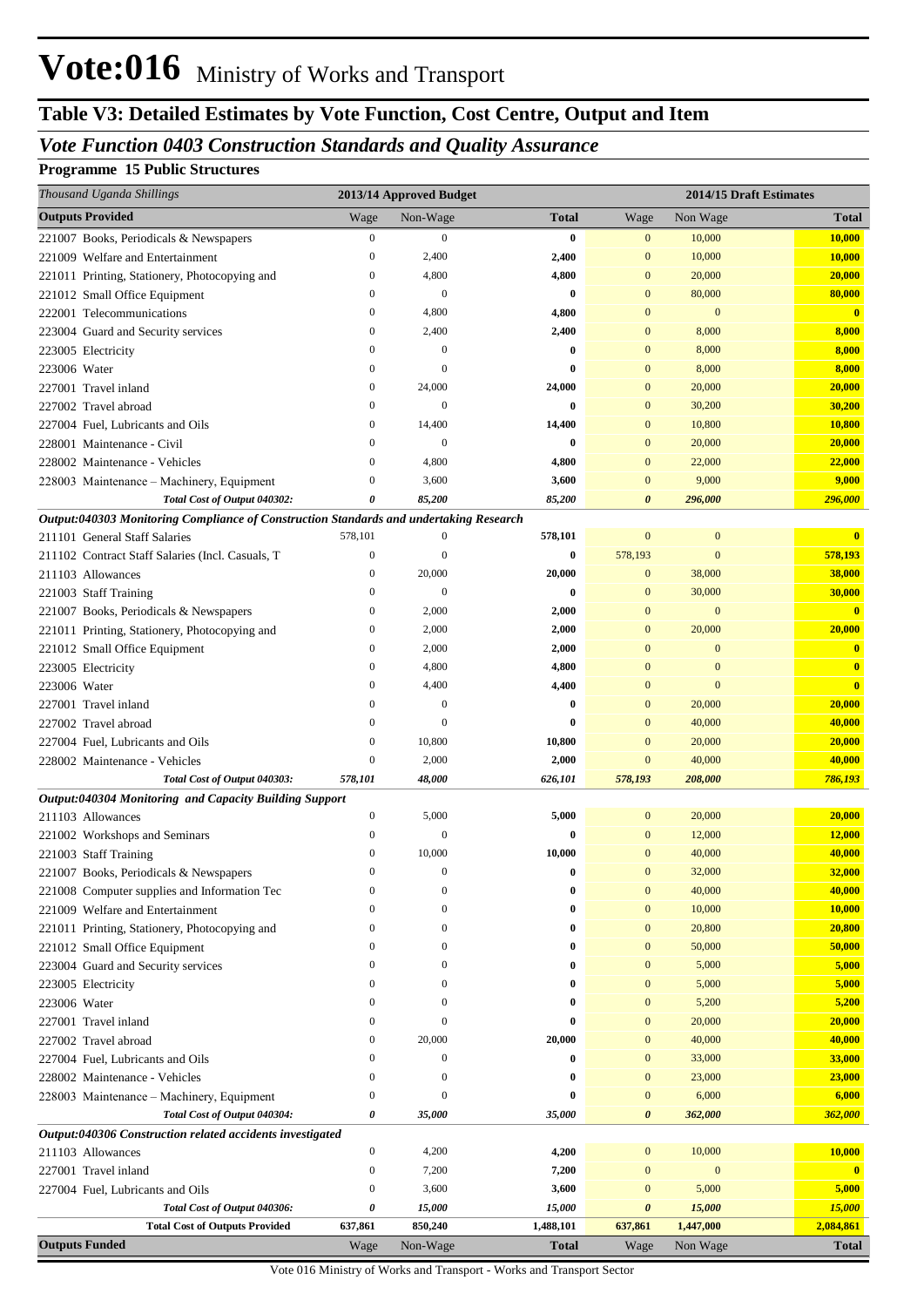# **Table V3: Detailed Estimates by Vote Function, Cost Centre, Output and Item**

## *Vote Function 0403 Construction Standards and Quality Assurance*

#### **Programme 15 Public Structures**

| Thousand Uganda Shillings                             |          | 2013/14 Approved Budget |              |                       | 2014/15 Draft Estimates |          |              |
|-------------------------------------------------------|----------|-------------------------|--------------|-----------------------|-------------------------|----------|--------------|
| <b>Outputs Funded</b>                                 | Wage     | Non-Wage                | <b>Total</b> | Wage                  | Non Wage                |          | <b>Total</b> |
| Output:040351 Registration of Engineers               |          |                         |              |                       |                         |          |              |
| 262101 Contributions to International Organisat       |          | 10,000                  | 10,000       | $\overline{0}$        |                         |          |              |
| 262201 Contributions to International Organisat       |          | $\overline{0}$          | $\mathbf{0}$ | $\overline{0}$        | 15,000                  |          | 15,000       |
| o/w Contributions to International Bodies             | $\theta$ |                         | $\theta$     | $\theta$              | 15,000                  |          | 15,000       |
| 263323 Conditional transfers for feeder roads m       |          | 15,000                  | 15,000       | $\overline{0}$        |                         |          |              |
| 264101 Contributions to Autonomous Institutio         |          | 10,000                  | 10,000       | $\overline{0}$        | 20,000                  |          | 20,000       |
| gistration fees for Architects and Quantity Surveyors | $\theta$ |                         | 0            | $\theta$              | 20,000                  | $\theta$ | 20,000       |
| 264201 Contributions to Autonomous Institutio         |          | $\overline{0}$          | 0            | $\mathbf{0}$          | 25,000                  |          | 25,000       |
| Engineers for workshops, Conferences and Symposia     | $\theta$ |                         |              | $\theta$              | 25,000                  | $\Omega$ | 25,000       |
| Total Cost of Output 040351:                          | 0        | 35,000                  | 35,000       | $\boldsymbol{\theta}$ | 60,000                  |          | 60,000       |
| <b>Total Cost of Outputs Funded</b>                   | 0        | 35,000                  | 35,000       | $\bf{0}$              | 60,000                  |          | 60,000       |
| <b>Total Programme 15</b>                             | 637,861  | 885,240                 | 1,523,101    | 637,861               | 1,507,000               |          | 2,144,861    |
| <b>Total Excluding Arrears</b>                        | 637,861  | 885,240                 | 1,523,101    | 637,861               | 1,507,000               |          | 2,144,861    |

#### *Development Budget Estimates*

#### **Project 0304 Upcountry stations rehabilitation**

| Thousand Uganda Shillings                                            |                                                    | 2013/14 Approved Budget |              |                       | 2014/15 Draft Estimates |                         |
|----------------------------------------------------------------------|----------------------------------------------------|-------------------------|--------------|-----------------------|-------------------------|-------------------------|
| <b>Outputs Provided</b>                                              |                                                    | GoU External Fin.       | <b>Total</b> |                       | GoU External Fin.       | <b>Total</b>            |
| Output:040304 Monitoring and Capacity Building Support               |                                                    |                         |              |                       |                         |                         |
| 211103 Allowances                                                    | 30,050                                             | $\overline{0}$          | 30,050       | $\mathbf{0}$          | $\mathbf{0}$            |                         |
| 221001 Advertising and Public Relations                              | 5,550                                              | 0                       | 5,550        | $\Omega$              | $\Omega$                | $\overline{\mathbf{0}}$ |
| 221003 Staff Training                                                | 20,000                                             | 0                       | 20,000       | $\mathbf{0}$          | $\Omega$                | $\bf{0}$                |
| 221007 Books, Periodicals & Newspapers                               | 7,000                                              |                         | 7,000        |                       | $\Omega$                | $\mathbf{0}$            |
| 221008 Computer supplies and Information Tec                         | 10,000                                             | 0                       | 10,000       | $\Omega$              | $\Omega$                | $\overline{\mathbf{0}}$ |
| 227004 Fuel, Lubricants and Oils                                     | 7.400                                              | 0                       | 7,400        | $\Omega$              | $\Omega$                | $\bf{0}$                |
| Total Cost of Output 040304:                                         | 80,000                                             | 0                       | 80,000       | 0                     | $\theta$                | $\boldsymbol{\theta}$   |
| <b>Total Cost of Outputs Provided</b>                                | 80,000                                             | $\mathbf{0}$            | 80,000       | $\mathbf{0}$          | $\bf{0}$                | $\mathbf{0}$            |
| <b>Capital Purchases</b>                                             | GoU                                                | External Fin.           | <b>Total</b> |                       | GoU External Fin.       | <b>Total</b>            |
| Output:040372 Government Buildings and Administrative Infrastructure |                                                    |                         |              |                       |                         |                         |
| 231001 Non Residential buildings (Depreciatio                        | 350,000                                            | $\overline{0}$          | 350,000      | $\mathbf{0}$          | $\mathbf{0}$            | $\bf{0}$                |
| 281504 Monitoring, Supervision & Appraisal o                         | 20,000                                             | $\Omega$                | 20,000       | $\Omega$              | $\Omega$                | $\overline{\mathbf{0}}$ |
| Total Cost of Output 040372:                                         | 370,000                                            | 0                       | 370,000      | $\boldsymbol{\theta}$ | $\boldsymbol{\theta}$   | $\boldsymbol{\theta}$   |
| Output:040377 Purchase of Specialised Machinery & Equipment          |                                                    |                         |              |                       |                         |                         |
| 231005 Machinery and equipment                                       | 50,000                                             | $\Omega$                | 50,000       | $\mathbf{0}$          | $\overline{0}$          | $\mathbf{0}$            |
| Total Cost of Output 040377:                                         | 50,000                                             | 0                       | 50,000       | 0                     | $\boldsymbol{\theta}$   | $\boldsymbol{\theta}$   |
| <b>Total Cost of Capital Purchases</b>                               | 420,000                                            | $\mathbf{0}$            | 420,000      | $\mathbf{0}$          | $\bf{0}$                | $\mathbf{0}$            |
| <b>Total Project 0304</b>                                            | 500,000                                            | $\mathbf{0}$            | 500,000      | $\mathbf{0}$          | $\bf{0}$                | $\overline{\mathbf{0}}$ |
| <b>Total Excluding Taxes and Arrears</b>                             | 500,000                                            | 0                       | 500,000      | $\boldsymbol{\theta}$ | $\boldsymbol{\theta}$   | $\boldsymbol{\theta}$   |
| Project 0936 Redevelopment of State House at Entebbe                 |                                                    |                         |              |                       |                         |                         |
| Thousand Uganda Shillings                                            | 2014/15 Draft Estimates<br>2013/14 Approved Budget |                         |              |                       |                         |                         |

| <b>Outputs Provided</b>                                                                                                                                                                              | GoU      | External Fin. | <b>Total</b> | GoU     | External Fin.         | <b>Total</b> |
|------------------------------------------------------------------------------------------------------------------------------------------------------------------------------------------------------|----------|---------------|--------------|---------|-----------------------|--------------|
| Output:040302 Management of Public Buildings                                                                                                                                                         |          |               |              |         |                       |              |
| 211103 Allowances                                                                                                                                                                                    | 24,000   | $\mathbf{0}$  | 24,000       | 20,000  | $\mathbf{0}$          | 20,000       |
| 225002 Consultancy Services-Long-term                                                                                                                                                                | 100,000  | 0             | 100,000      | 100,000 | $\mathbf{0}$          | 100,000      |
| 227004 Fuel. Lubricants and Oils                                                                                                                                                                     | 8,000    | $\Omega$      | 8,000        | 15,000  | $\mathbf{0}$          | 15,000       |
| 228002 Maintenance - Vehicles                                                                                                                                                                        | 0        | $\theta$      | 0            | 5.000   | $\mathbf{0}$          | 5,000        |
| Total Cost of Output 040302:                                                                                                                                                                         | 132,000  | 0             | 132,000      | 140,000 | $\boldsymbol{\theta}$ | 140,000      |
| <b>Total Cost of Outputs Provided</b>                                                                                                                                                                | 132,000  | $\bf{0}$      | 132,000      | 140,000 | $\mathbf{0}$          | 140,000      |
| <b>Capital Purchases</b>                                                                                                                                                                             | GoU      | External Fin. | <b>Total</b> | GoU     | External Fin.         | <b>Total</b> |
| Output:040372 Government Buildings and Administrative Infrastructure                                                                                                                                 |          |               |              |         |                       |              |
| 231001 Non Residential buildings (Depreciatio                                                                                                                                                        | 438,000  | $\Omega$      | 438,000      | 578,000 | $\mathbf{0}$          | 578,000      |
| 281501 Environment Impact Assessment for Ca                                                                                                                                                          |          | $\Omega$      | 0            | 61,000  | $\Omega$              | 61,000       |
| Total Cost of Output 040372:                                                                                                                                                                         | 438,000  | 0             | 438,000      | 639,000 | 0                     | 639,000      |
| $\mathbf{r}$ $\mathbf{r}$ $\mathbf{r}$ $\mathbf{r}$ $\mathbf{r}$ $\mathbf{r}$ $\mathbf{r}$ $\mathbf{r}$ $\mathbf{r}$<br>$\alpha$ , $\alpha$ , $\alpha \alpha \pi$ , $\alpha$<br>$\sim$ $\sim$ $\sim$ | $\cdots$ | $\alpha$      |              |         |                       |              |

*Output:040376 Purchase of Office and ICT Equipment, including Software*

Vote 016 Ministry of Works and Transport - Works and Transport Sector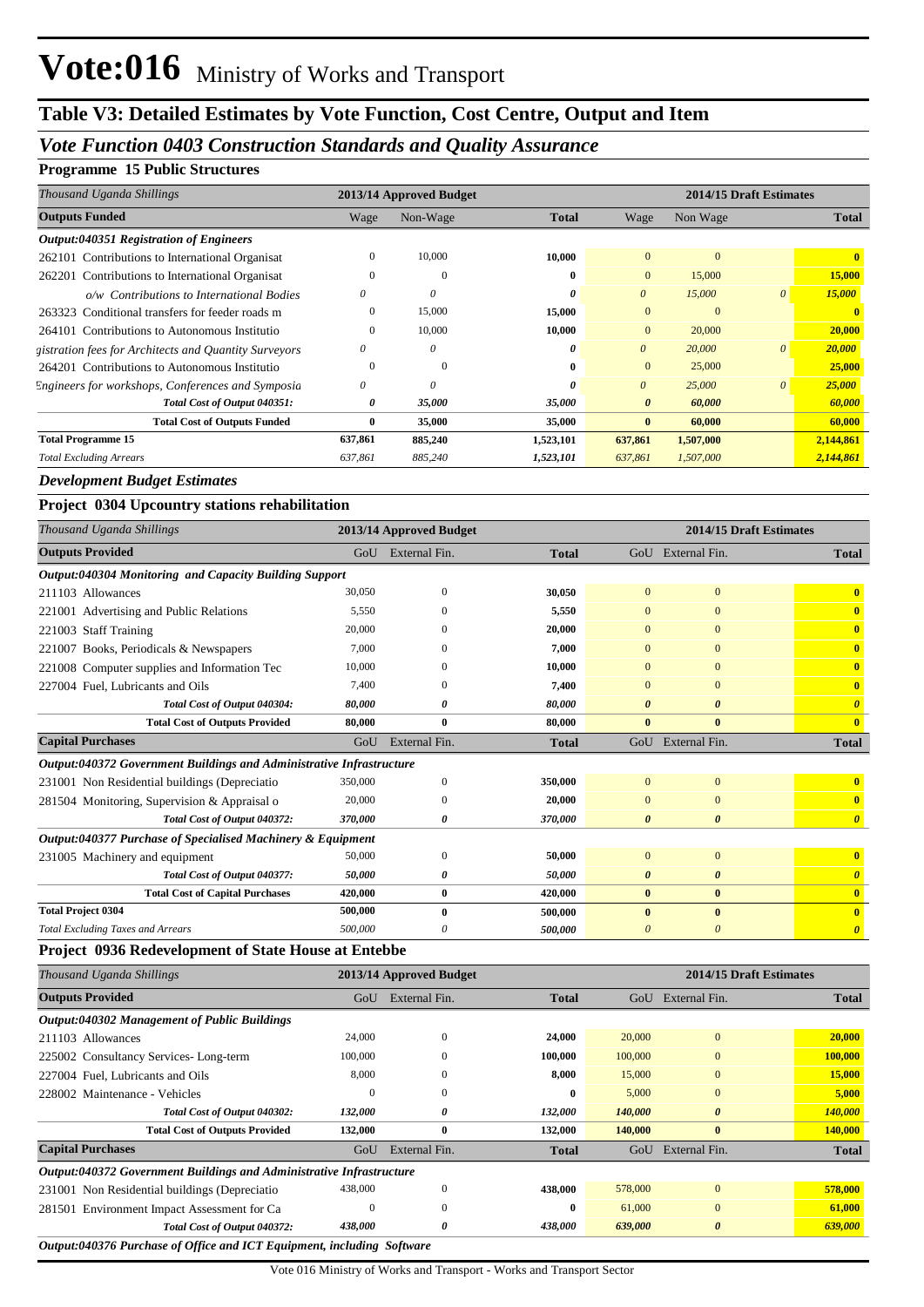#### *Vote Function 0403 Construction Standards and Quality Assurance*

**Project 0936 Redevelopment of State House at Entebbe**

| Thousand Uganda Shillings                | 2013/14 Approved Budget |               |              |          | 2014/15 Draft Estimates |              |
|------------------------------------------|-------------------------|---------------|--------------|----------|-------------------------|--------------|
| <b>Capital Purchases</b>                 | GoU                     | External Fin. | <b>Total</b> | GoU      | External Fin.           | <b>Total</b> |
| 231005 Machinery and equipment           | 30,000                  |               | 30,000       | $\Omega$ |                         | $\mathbf{0}$ |
| Total Cost of Output 040376:             | 30,000                  |               | 30.000       | 0        | $\theta$                |              |
| <b>Total Cost of Capital Purchases</b>   | 468.000                 | 0             | 468,000      | 639,000  | $\mathbf{0}$            | 639,000      |
| <b>Total Project 0936</b>                | 600.000                 | v             | 600.000      | 779,000  | $\bf{0}$                | 779,000      |
| <b>Total Excluding Taxes and Arrears</b> | 600,000                 |               | 600.000      | 779,000  |                         | 779,000      |

#### **Project 0965 Redevelopment of Kyabazinga's Palace at Igenge**

| Thousand Uganda Shillings                                            |          | 2013/14 Approved Budget |              |                |                       | 2014/15 Draft Estimates |
|----------------------------------------------------------------------|----------|-------------------------|--------------|----------------|-----------------------|-------------------------|
| <b>Outputs Provided</b>                                              |          | GoU External Fin.       | <b>Total</b> |                | GoU External Fin.     | <b>Total</b>            |
| Output:040302 Management of Public Buildings                         |          |                         |              |                |                       |                         |
| 211103 Allowances                                                    | 12,900   | $\mathbf{0}$            | 12,900       | $\mathbf{0}$   | $\mathbf{0}$          | $\bf{0}$                |
| 227001 Travel inland                                                 | 18,000   | $\Omega$                | 18,000       | $\overline{0}$ | $\mathbf{0}$          | $\bf{0}$                |
| 227004 Fuel, Lubricants and Oils                                     | 15,100   | $\Omega$                | 15,100       | $\overline{0}$ | $\Omega$              | $\mathbf{0}$            |
| 228002 Maintenance - Vehicles                                        | 7,000    | $\Omega$                | 7,000        | $\Omega$       | $\Omega$              | $\mathbf{0}$            |
| Total Cost of Output 040302:                                         | 53,000   | 0                       | 53.000       | 0              | $\boldsymbol{\theta}$ | $\boldsymbol{\theta}$   |
| <b>Total Cost of Outputs Provided</b>                                | 53,000   | $\bf{0}$                | 53,000       | $\bf{0}$       | $\mathbf{0}$          | $\overline{\mathbf{0}}$ |
| <b>Capital Purchases</b>                                             | $G_{0}U$ | External Fin.           | <b>Total</b> |                | GoU External Fin.     | <b>Total</b>            |
| Output:040372 Government Buildings and Administrative Infrastructure |          |                         |              |                |                       |                         |
| 231002 Residential buildings (Depreciation)                          | 300,000  | $\Omega$                | 300,000      | $\Omega$       | $\mathbf{0}$          | $\mathbf{0}$            |
| 281504 Monitoring, Supervision & Appraisal o                         | 47,000   | $\Omega$                | 47.000       | $\overline{0}$ | $\mathbf{0}$          | $\bf{0}$                |
| Total Cost of Output 040372:                                         | 347,000  | 0                       | 347,000      | 0              | $\boldsymbol{\theta}$ | $\boldsymbol{\theta}$   |
| <b>Total Cost of Capital Purchases</b>                               | 347,000  | $\bf{0}$                | 347,000      | $\bf{0}$       | $\bf{0}$              | $\overline{\mathbf{0}}$ |
| <b>Total Project 0965</b>                                            | 400,000  | $\bf{0}$                | 400,000      | $\bf{0}$       | $\bf{0}$              | $\mathbf{0}$            |
| <b>Total Excluding Taxes and Arrears</b>                             | 400,000  | $\theta$                | 400,000      | $\theta$       | $\theta$              | $\boldsymbol{\theta}$   |
| Project 0966 Late Gen. Tito Okello's residence                       |          |                         |              |                |                       |                         |
| Thousand Uganda Shillings                                            |          | 2013/14 Approved Budget |              |                |                       | 2014/15 Draft Estimates |
| <b>Outputs Provided</b>                                              |          | GoU External Fin.       | <b>Total</b> |                | GoU External Fin.     | <b>Total</b>            |
| <b>Output:040302 Management of Public Buildings</b>                  |          |                         |              |                |                       |                         |
| 211103 Allowances                                                    | 9,600    | $\Omega$                | 9,600        | $\Omega$       | $\mathbf{0}$          | $\overline{\mathbf{0}}$ |
| Total Cost of Output 040302:                                         | 9,600    | 0                       | 9,600        | 0              | $\boldsymbol{\theta}$ | $\boldsymbol{\theta}$   |
| <b>Total Cost of Outputs Provided</b>                                | 9.600    | $\mathbf{0}$            | 9,600        | $\bf{0}$       | $\mathbf{0}$          | $\bf{0}$                |
| <b>Capital Purchases</b>                                             | GoU      | External Fin.           | <b>Total</b> |                | GoU External Fin.     | <b>Total</b>            |

#### *Output:040372 Government Buildings and Administrative Infrastructure*

| 231002 Residential buildings (Depreciation) | 240,400        | 240,400 |  | $\mathbf{0}$ |
|---------------------------------------------|----------------|---------|--|--------------|
| Total Cost of Output 040372:                | 240,400        | 240,400 |  | 0            |
| <b>Total Cost of Capital Purchases</b>      | <b>240,400</b> | 240,400 |  | $\mathbf{0}$ |
| <b>Total Project 0966</b>                   | 250,000        | 250,000 |  | $\mathbf{0}$ |
| <b>Total Excluding Taxes and Arrears</b>    | 250,000        | 250.000 |  | $\theta$     |

#### **Project 0967 General Constrn & Rehab Works**

| Thousand Uganda Shillings                                                              | 2013/14 Approved Budget |               |              |                | 2014/15 Draft Estimates |               |  |  |  |
|----------------------------------------------------------------------------------------|-------------------------|---------------|--------------|----------------|-------------------------|---------------|--|--|--|
| <b>Outputs Provided</b>                                                                | GoU                     | External Fin. | <b>Total</b> | GoU            | External Fin.           | <b>Total</b>  |  |  |  |
| Output:040303 Monitoring Compliance of Construction Standards and undertaking Research |                         |               |              |                |                         |               |  |  |  |
| 211103 Allowances                                                                      | 20,000                  | $\Omega$      | 20,000       | 12,500         | $\overline{0}$          | 12,500        |  |  |  |
| 221001 Advertising and Public Relations                                                | $^{()}$                 | 0             | $\mathbf{0}$ | 7,500          | $\Omega$                | 7,500         |  |  |  |
| 227001 Travel inland                                                                   | 11,000                  | $\mathbf{0}$  | 11,000       | $\Omega$       | $\Omega$                |               |  |  |  |
| 227004 Fuel, Lubricants and Oils                                                       | 9,000                   | 0             | 9,000        | $\overline{0}$ | $\bf{0}$                |               |  |  |  |
| 228002 Maintenance - Vehicles                                                          | 6,000                   | $\theta$      | 6,000        | $\Omega$       | $\Omega$                |               |  |  |  |
| Total Cost of Output 040303:                                                           | 46,000                  | 0             | 46,000       | 20,000         | $\boldsymbol{\theta}$   | <b>20,000</b> |  |  |  |
| <b>Total Cost of Outputs Provided</b>                                                  | 46,000                  | $\bf{0}$      | 46,000       | 20,000         | $\bf{0}$                | 20,000        |  |  |  |
| <b>Capital Purchases</b>                                                               | GoU                     | External Fin. | <b>Total</b> | GoU            | External Fin.           | <b>Total</b>  |  |  |  |
| Output:040372 Government Buildings and Administrative Infrastructure                   |                         |               |              |                |                         |               |  |  |  |
| 231001 Non Residential buildings (Depreciatio                                          | 600,000                 | $\mathbf{0}$  | 600,000      | 600,000        | $\overline{0}$          | 600,000       |  |  |  |
| Total Cost of Output 040372:                                                           | 600,000                 | 0             | 600,000      | 600,000        | $\theta$                | 600,000       |  |  |  |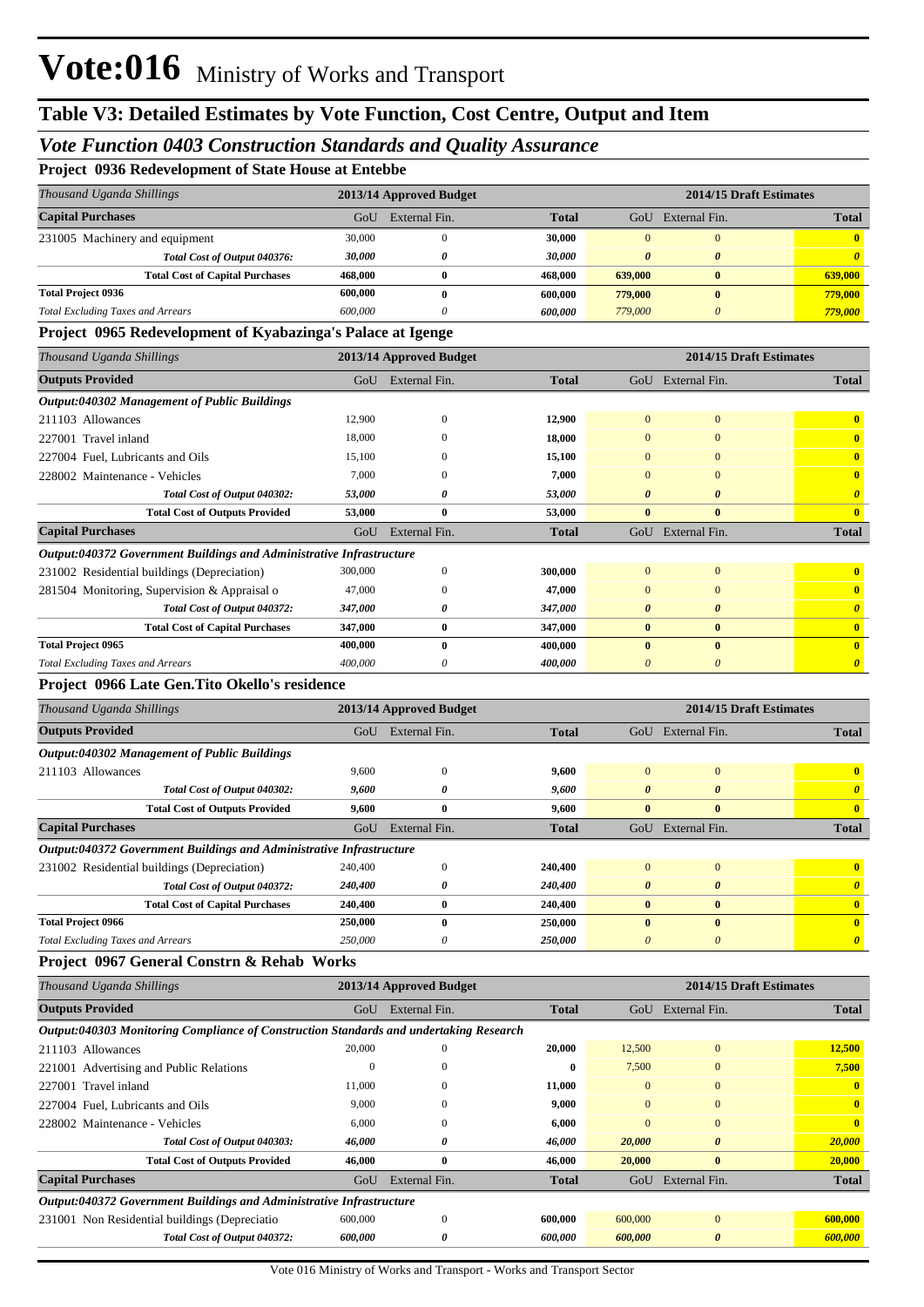### *Vote Function 0403 Construction Standards and Quality Assurance*

**Project 0967 General Constrn & Rehab Works**

| Thousand Uganda Shillings                                                              |                  | 2013/14 Approved Budget |              |                       | 2014/15 Draft Estimates |                         |
|----------------------------------------------------------------------------------------|------------------|-------------------------|--------------|-----------------------|-------------------------|-------------------------|
| <b>Capital Purchases</b>                                                               |                  | GoU External Fin.       | <b>Total</b> |                       | GoU External Fin.       | <b>Total</b>            |
| Output:040375 Purchase of Motor Vehicles and Other Transport Equipment                 |                  |                         |              |                       |                         |                         |
| 231004 Transport equipment                                                             | 150,000          | $\boldsymbol{0}$        | 150,000      | $\mathbf{0}$          | $\mathbf{0}$            | $\bf{0}$                |
| Total Cost of Output 040375:                                                           | 150,000          | 0                       | 150,000      | $\boldsymbol{\theta}$ | $\boldsymbol{\theta}$   | $\boldsymbol{\theta}$   |
| <b>Total Cost of Capital Purchases</b>                                                 | 750,000          | $\bf{0}$                | 750,000      | 600,000               | $\bf{0}$                | 600,000                 |
| <b>Total Project 0967</b>                                                              | 796,000          | $\bf{0}$                | 796,000      | 620,000               | $\bf{0}$                | 620,000                 |
| <b>Total Excluding Taxes and Arrears</b>                                               | 796,000          | 0                       | 796,000      | 620,000               | 0                       | 620,000                 |
| <b>Project 1045 Interconnectivity Project</b>                                          |                  |                         |              |                       |                         |                         |
| Thousand Uganda Shillings                                                              |                  | 2013/14 Approved Budget |              |                       | 2014/15 Draft Estimates |                         |
| <b>Outputs Provided</b>                                                                |                  | GoU External Fin.       | <b>Total</b> |                       | GoU External Fin.       | <b>Total</b>            |
| Output:040304 Monitoring and Capacity Building Support                                 |                  |                         |              |                       |                         |                         |
| 211103 Allowances                                                                      | $\boldsymbol{0}$ | $\mathbf{0}$            | 0            | 40,000                | $\bf{0}$                | 40,000                  |
| 221001 Advertising and Public Relations                                                | 15,000           | 0                       | 15,000       | 25,000                | $\bf{0}$                | 25,000                  |
| 221003 Staff Training                                                                  | 65,000           | 0                       | 65,000       | $\mathbf{0}$          | $\overline{0}$          | $\bf{0}$                |
| 221008 Computer supplies and Information Tec                                           | $\boldsymbol{0}$ | 0                       | 0            | 50,000                | $\overline{0}$          | 50,000                  |
| 221011 Printing, Stationery, Photocopying and                                          | 30,000           | 0                       | 30,000       | 20,000                | $\overline{0}$          | 20,000                  |
| 227001 Travel inland                                                                   | 200,000          | 0                       | 200,000      | 249,000               | $\overline{0}$          | 249,000                 |
| 227004 Fuel, Lubricants and Oils                                                       | 100,000          | $\Omega$                | 100,000      | 265,000               | $\overline{0}$          | 265,000                 |
| 228002 Maintenance - Vehicles                                                          | 90,000           | 0                       | 90,000       | 110,000               | $\overline{0}$          | 110,000                 |
| Total Cost of Output 040304:                                                           | 500,000          | 0                       | 500,000      | 759,000               | 0                       | 759,000                 |
| <b>Total Cost of Outputs Provided</b>                                                  | 500,000          | $\bf{0}$                | 500,000      | 759,000               | $\bf{0}$                | 759,000                 |
| <b>Capital Purchases</b>                                                               | GoU              | External Fin.           | <b>Total</b> |                       | GoU External Fin.       | <b>Total</b>            |
| Output:040373 Roads, Streets and Highways                                              |                  |                         |              |                       |                         |                         |
| 231003 Roads and bridges (Depreciation)                                                | 4,110,000        | $\mathbf{0}$            | 4,110,000    | 3,982,000             | $\bf{0}$                | 3,982,000               |
| Total Cost of Output 040373:                                                           | 4,110,000        | 0                       | 4,110,000    | 3,982,000             | 0                       | 3,982,000               |
| Output:040374 Major Bridges                                                            |                  |                         |              |                       |                         |                         |
| 231003 Roads and bridges (Depreciation)                                                | 480,000          | $\boldsymbol{0}$        | 480,000      | $\bf{0}$              | $\bf{0}$                | $\bf{0}$                |
| Total Cost of Output 040374:                                                           | 480,000          | 0                       | 480,000      | 0                     | 0                       | $\boldsymbol{\theta}$   |
| Output:040375 Purchase of Motor Vehicles and Other Transport Equipment                 |                  |                         |              |                       |                         |                         |
| 231004 Transport equipment                                                             |                  | $\boldsymbol{0}$        | 0            | 300,000               | $\bf{0}$                | 300,000                 |
| Total Cost of Output 040375:                                                           | 0                | 0                       | 0            | 300,000               | 0                       | 300,000                 |
| Output:040377 Purchase of Specialised Machinery & Equipment                            |                  |                         |              |                       |                         |                         |
| 231005 Machinery and equipment                                                         | $\theta$         | $\mathbf{0}$            | 0            | 60,000                | $\bf{0}$                | 60,000                  |
| Total Cost of Output 040377:                                                           | 0                | 0                       | 0            | 60,000                | 0                       | 60,000                  |
| <b>Total Cost of Capital Purchases</b>                                                 | 4,590,000        | 0                       | 4,590,000    | 4,342,000             | $\mathbf{0}$            | 4,342,000               |
| <b>Total Project 1045</b>                                                              | 5,090,000        | $\bf{0}$                | 5,090,000    | 5,101,000             | $\bf{0}$                | 5,101,000               |
| <b>Total Excluding Taxes and Arrears</b>                                               | 5,090,000        | 0                       | 5,090,000    | 5,101,000             | $\boldsymbol{\theta}$   | 5,101,000               |
| <b>Project 1061 Construction of Government Office Blocks</b>                           |                  |                         |              |                       |                         |                         |
| Thousand Uganda Shillings                                                              |                  | 2013/14 Approved Budget |              |                       | 2014/15 Draft Estimates |                         |
| <b>Outputs Provided</b>                                                                | GoU              | External Fin.           | <b>Total</b> |                       | GoU External Fin.       | <b>Total</b>            |
| Output:040302 Management of Public Buildings                                           |                  |                         |              |                       |                         |                         |
| 211103 Allowances                                                                      | 12,000           | $\mathbf{0}$            | 12,000       | $\mathbf{0}$          | $\boldsymbol{0}$        | $\overline{\mathbf{0}}$ |
| 227004 Fuel, Lubricants and Oils                                                       | 12,000           | $\Omega$                | 12,000       | $\mathbf{0}$          | $\bf{0}$                | $\bf{0}$                |
| Total Cost of Output 040302:                                                           | 24,000           | 0                       | 24,000       | 0                     | $\boldsymbol{\theta}$   | $\boldsymbol{\theta}$   |
| Output:040303 Monitoring Compliance of Construction Standards and undertaking Research |                  |                         |              |                       |                         |                         |
| 231001 Non Residential buildings (Depreciatio                                          | 10,000           | $\Omega$                | 10,000       | $\boldsymbol{0}$      | $\boldsymbol{0}$        | $\mathbf{0}$            |
| Total Cost of Output 040303:                                                           | 10,000           | 0                       | 10,000       | 0                     | 0                       | $\boldsymbol{\theta}$   |
| Output:040304 Monitoring and Capacity Building Support                                 |                  |                         |              |                       |                         |                         |
| 221003 Staff Training                                                                  | 16,000           | $\mathbf{0}$            | 16,000       | $\mathbf{0}$          | $\bf{0}$                | $\mathbf{0}$            |
| Total Cost of Output 040304:                                                           | 16,000           | 0                       | 16,000       | 0                     | 0                       | $\boldsymbol{\theta}$   |
| <b>Total Cost of Outputs Provided</b>                                                  | 50,000           | $\bf{0}$                | 50,000       | $\bf{0}$              | $\bf{0}$                | $\bf{0}$                |
| <b>Capital Purchases</b>                                                               | GoU              | External Fin.           | <b>Total</b> |                       | GoU External Fin.       | <b>Total</b>            |
| Output:040372 Government Buildings and Administrative Infrastructure                   |                  |                         |              |                       |                         |                         |
| 281504 Monitoring, Supervision & Appraisal o                                           | 20,000           | $\boldsymbol{0}$        | 20,000       | $\bf{0}$              | $\mathbf{0}$            | $\mathbf{0}$            |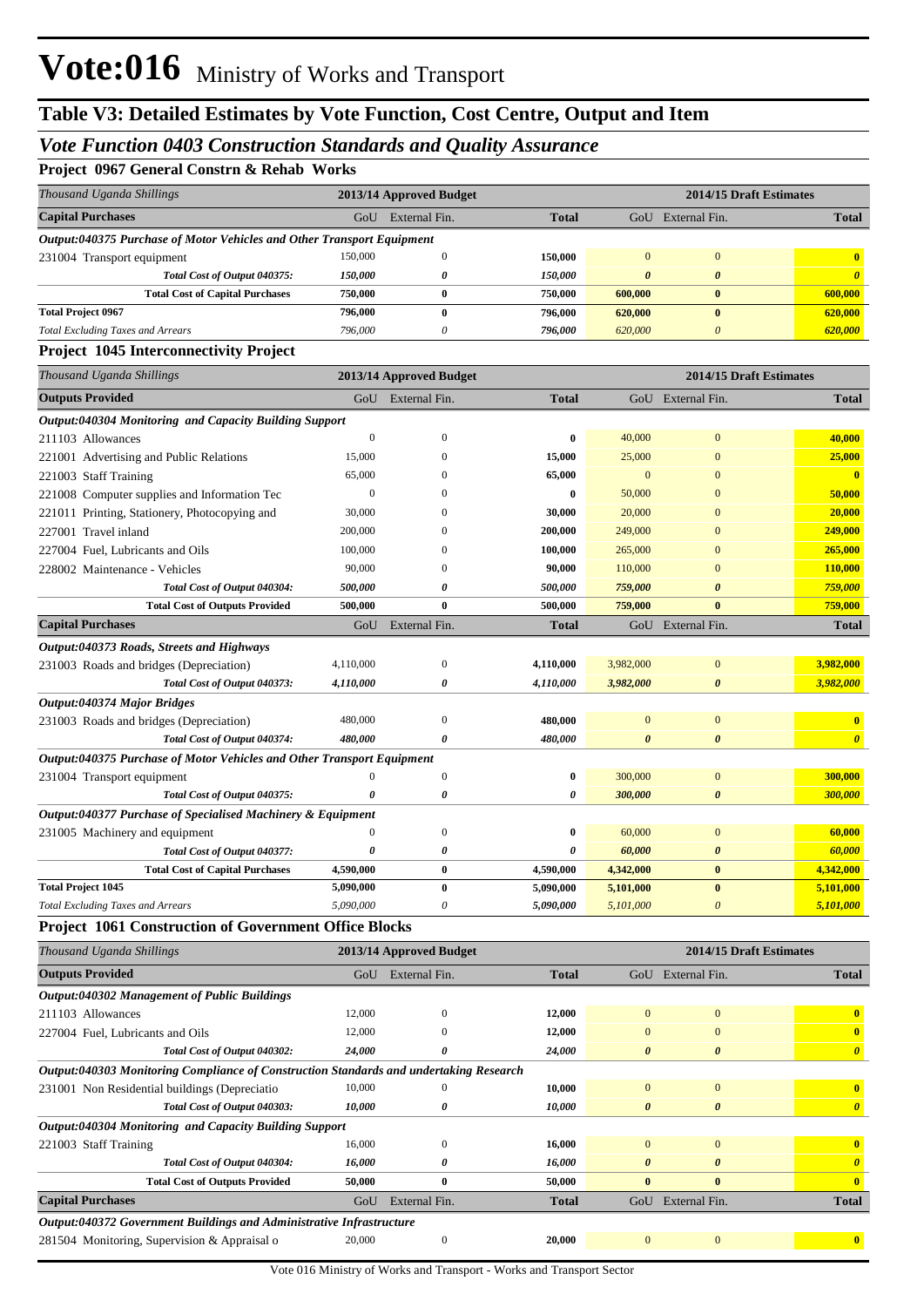#### *Vote Function 0403 Construction Standards and Quality Assurance*

**Project 1061 Construction of Government Office Blocks**

| Thousand Uganda Shillings                                              |           | 2013/14 Approved Budget |              |                       | 2014/15 Draft Estimates |              |  |
|------------------------------------------------------------------------|-----------|-------------------------|--------------|-----------------------|-------------------------|--------------|--|
| <b>Capital Purchases</b>                                               | GoU       | External Fin.           | <b>Total</b> | GoU                   | External Fin.           | <b>Total</b> |  |
| 312206 Gross Tax                                                       | 9,507,000 | $\Omega$                | 9,507,000    | $\Omega$              | $\Omega$                | $\mathbf{u}$ |  |
| Total Cost of Output 040372:                                           | 9,527,000 | 0                       | 9,527,000    | $\boldsymbol{\theta}$ | $\boldsymbol{\theta}$   |              |  |
| Output:040376 Purchase of Office and ICT Equipment, including Software |           |                         |              |                       |                         |              |  |
| 231005 Machinery and equipment                                         | 30,000    |                         | 30,000       | $\Omega$              | $\Omega$                | $\mathbf{0}$ |  |
| Total Cost of Output 040376:                                           | 30,000    | 0                       | 30,000       | $\theta$              | $\boldsymbol{\theta}$   |              |  |
| <b>Total Cost of Capital Purchases</b>                                 | 9,557,000 | $\bf{0}$                | 9,557,000    | $\mathbf{0}$          | $\mathbf{0}$            |              |  |
| <b>Total Project 1061</b>                                              | 9,607,000 | $\mathbf 0$             | 9,607,000    | $\mathbf{0}$          | $\bf{0}$                | $\mathbf{0}$ |  |
| <b>Total Excluding Taxes and Arrears</b>                               | 100,000   | $\theta$                | 100,000      | $\theta$              | $\theta$                |              |  |

#### **Project 1173 Construction of MoWT Headquarters Building**

| Thousand Uganda Shillings                                              |            | 2013/14 Approved Budget |              | 2014/15 Draft Estimates |                       |                         |  |
|------------------------------------------------------------------------|------------|-------------------------|--------------|-------------------------|-----------------------|-------------------------|--|
| <b>Outputs Provided</b>                                                |            | GoU External Fin.       | <b>Total</b> |                         | GoU External Fin.     | <b>Total</b>            |  |
| Output:040302 Management of Public Buildings                           |            |                         |              |                         |                       |                         |  |
| 211103 Allowances                                                      | 24,000     | $\mathbf{0}$            | 24,000       | $\mathbf{0}$            | $\mathbf{0}$          | $\bf{0}$                |  |
| 221008 Computer supplies and Information Tec                           | 4,400      | $\Omega$                | 4,400        | $\overline{0}$          | $\Omega$              | $\overline{\mathbf{0}}$ |  |
| 221009 Welfare and Entertainment                                       | 2,400      | $\Omega$                | 2,400        | $\mathbf{0}$            | $\overline{0}$        | $\mathbf{0}$            |  |
| 221011 Printing, Stationery, Photocopying and                          | 6,800      | $\Omega$                | 6,800        | $\Omega$                | $\overline{0}$        | $\overline{\mathbf{0}}$ |  |
| 221012 Small Office Equipment                                          | 1,200      | $\Omega$                | 1,200        | $\overline{0}$          | $\overline{0}$        | $\overline{\mathbf{0}}$ |  |
| 222001 Telecommunications                                              | 2,400      | $\Omega$                | 2,400        | $\Omega$                | $\overline{0}$        | $\mathbf{0}$            |  |
| 223005 Electricity                                                     | 2,400      | $\Omega$                | 2,400        | $\mathbf{0}$            | $\overline{0}$        | $\overline{\mathbf{0}}$ |  |
| 223006 Water                                                           | 2,400      | $\Omega$                | 2,400        | $\overline{0}$          | $\overline{0}$        | $\overline{\mathbf{0}}$ |  |
| 227001 Travel inland                                                   | 6,000      | $\Omega$                | 6,000        | $\overline{0}$          | $\overline{0}$        | $\overline{\mathbf{0}}$ |  |
| 227004 Fuel, Lubricants and Oils                                       | 6,000      | $\theta$                | 6,000        | $\overline{0}$          | $\overline{0}$        | $\bf{0}$                |  |
| Total Cost of Output 040302:                                           | 58,000     | $\boldsymbol{\theta}$   | 58,000       | $\boldsymbol{\theta}$   | $\boldsymbol{\theta}$ | $\boldsymbol{\theta}$   |  |
| Output:040304 Monitoring and Capacity Building Support                 |            |                         |              |                         |                       |                         |  |
| 221002 Workshops and Seminars                                          | 3,000      | $\mathbf{0}$            | 3,000        | $\bf{0}$                | $\mathbf{0}$          | $\bf{0}$                |  |
| 221003 Staff Training                                                  | 67,000     | $\theta$                | 67,000       | $\overline{0}$          | $\mathbf{0}$          | $\mathbf{0}$            |  |
| Total Cost of Output 040304:                                           | 70,000     | 0                       | 70,000       | 0                       | $\boldsymbol{\theta}$ | $\boldsymbol{\theta}$   |  |
| <b>Total Cost of Outputs Provided</b>                                  | 128,000    | $\bf{0}$                | 128,000      | $\bf{0}$                | $\mathbf{0}$          | $\overline{\mathbf{0}}$ |  |
| <b>Capital Purchases</b>                                               | GoU        | External Fin.           | <b>Total</b> |                         | GoU External Fin.     | <b>Total</b>            |  |
| Output:040372 Government Buildings and Administrative Infrastructure   |            |                         |              |                         |                       |                         |  |
| 231001 Non Residential buildings (Depreciatio                          | 1,675,000  | $\boldsymbol{0}$        | 1,675,000    | $\mathbf{0}$            | $\mathbf{0}$          | $\bf{0}$                |  |
| 281504 Monitoring, Supervision & Appraisal o                           | 600,000    | $\mathbf{0}$            | 600,000      | $\mathbf{0}$            | $\mathbf{0}$          | $\mathbf{0}$            |  |
| Total Cost of Output 040372:                                           | 2,275,000  | $\boldsymbol{\theta}$   | 2,275,000    | $\boldsymbol{\theta}$   | $\boldsymbol{\theta}$ | $\boldsymbol{\theta}$   |  |
| Output:040376 Purchase of Office and ICT Equipment, including Software |            |                         |              |                         |                       |                         |  |
| 231005 Machinery and equipment                                         | 30,000     | $\mathbf{0}$            | 30,000       | $\overline{0}$          | $\overline{0}$        | $\bf{0}$                |  |
| Total Cost of Output 040376:                                           | 30,000     | 0                       | 30,000       | $\boldsymbol{\theta}$   | $\boldsymbol{\theta}$ | $\boldsymbol{\theta}$   |  |
| <b>Total Cost of Capital Purchases</b>                                 | 2,305,000  | $\bf{0}$                | 2,305,000    | $\bf{0}$                | $\bf{0}$              | $\mathbf{0}$            |  |
| <b>Total Project 1173</b>                                              | 2,433,000  | $\bf{0}$                | 2,433,000    | $\bf{0}$                | $\bf{0}$              | $\mathbf{0}$            |  |
| <b>Total Excluding Taxes and Arrears</b>                               | 2,433,000  | $\theta$                | 2,433,000    | $\theta$                | $\theta$              | $\boldsymbol{\theta}$   |  |
| Thousand Uganda Shillings                                              |            | 2013/14 Approved Budget |              |                         |                       | 2014/15 Draft Estimates |  |
|                                                                        |            | GoU External Fin.       | <b>Total</b> |                         | GoU External Fin.     | <b>Total</b>            |  |
| <b>Total Vote Function 03</b>                                          | 29,128,204 | $\bf{0}$                | 29,128,204   | 16,369,000              |                       | 16,369,000              |  |
| <b>Total Excluding Taxes and Arrears</b>                               | 19,621,204 | $\theta$                | 19,621,204   | 16,369,000              |                       | 16,369,000              |  |
|                                                                        |            |                         |              |                         |                       |                         |  |

#### *Vote Function 0404 District, Urban and Community Access Roads*

*Development Budget Estimates*

**Project 0269 Construction of Selected Bridges**

| Thousand Uganda Shillings                                                      |        | 2013/14 Approved Budget |              |        |               | 2014/15 Draft Estimates |  |  |
|--------------------------------------------------------------------------------|--------|-------------------------|--------------|--------|---------------|-------------------------|--|--|
| <b>Outputs Provided</b>                                                        | GoU    | External Fin.           | <b>Total</b> | GoU    | External Fin. | <b>Total</b>            |  |  |
| Output:040402 Monitoring and capacity building support for district road works |        |                         |              |        |               |                         |  |  |
| 211103 Allowances                                                              | 75,000 |                         | 75,000       | 95,000 | $\Omega$      | 95,000                  |  |  |
| 221001 Advertising and Public Relations                                        | 50,000 |                         | 50.000       | 10,000 | $\Omega$      | 10,000                  |  |  |
| 221003 Staff Training                                                          | 40,000 |                         | 40,000       | 20,000 | $\Omega$      | 20,000                  |  |  |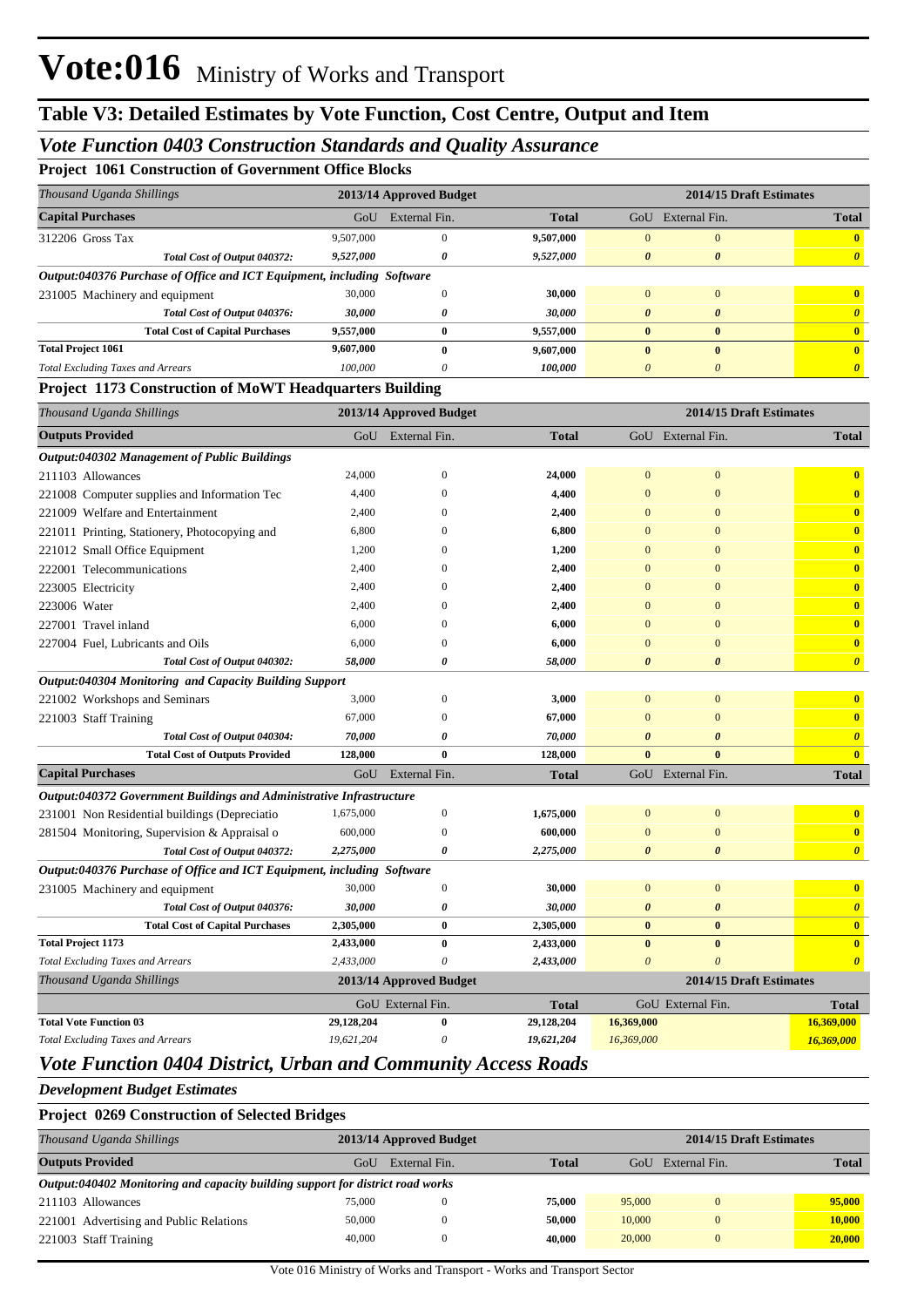## **Table V3: Detailed Estimates by Vote Function, Cost Centre, Output and Item**

### *Vote Function 0404 District, Urban and Community Access Roads*

#### **Project 0269 Construction of Selected Bridges**

| Thousand Uganda Shillings                                                      |                               | 2013/14 Approved Budget |                  |                       | 2014/15 Draft Estimates      |                       |
|--------------------------------------------------------------------------------|-------------------------------|-------------------------|------------------|-----------------------|------------------------------|-----------------------|
| <b>Outputs Provided</b>                                                        | GoU                           | External Fin.           | <b>Total</b>     |                       | GoU External Fin.            | <b>Total</b>          |
| 221011 Printing, Stationery, Photocopying and                                  | 52,000                        | $\boldsymbol{0}$        | 52,000           | 10,000                | $\boldsymbol{0}$             | <b>10,000</b>         |
| 222003 Information and communications techn                                    | $\boldsymbol{0}$              | $\Omega$                | 0                | 20,000                | $\mathbf{0}$                 | 20,000                |
| 225001 Consultancy Services- Short term                                        | $\mathbf{0}$                  | $\left($                | 0                | 30,000                | $\mathbf{0}$                 | 30,000                |
| 227001 Travel inland                                                           | $\theta$                      | $\Omega$                | $\bf{0}$         | 25,000                | $\mathbf{0}$                 | 25,000                |
| 227004 Fuel, Lubricants and Oils                                               | 110,000                       | $\left($                | 110,000          | 40,000                | $\mathbf{0}$                 | 40,000                |
| 228002 Maintenance - Vehicles                                                  | 8,000                         | $\Omega$                | 8,000            | 20,000                | $\overline{0}$               | 20,000                |
| Total Cost of Output 040402:                                                   | 335,000                       | 0                       | 335,000          | 270,000               | $\boldsymbol{\theta}$        | 270,000               |
| <b>Total Cost of Outputs Provided</b>                                          | 335,000                       | $\bf{0}$                | 335,000          | 270,000               | $\bf{0}$                     | 270,000               |
| <b>Capital Purchases</b>                                                       | GoU                           | External Fin.           | <b>Total</b>     |                       | GoU External Fin.            | <b>Total</b>          |
| Output:040471 Acquisition of Land by Government                                |                               |                         |                  |                       |                              |                       |
| 311101 Land                                                                    | 10,000                        | $\mathbf{0}$            | 10,000           | 10,000                | $\boldsymbol{0}$             | 10,000                |
| Total Cost of Output 040471:                                                   | 10,000                        | 0                       | 10,000           | 10,000                | $\boldsymbol{\theta}$        | 10,000                |
| Output:040474 Major Bridges                                                    |                               |                         |                  |                       |                              |                       |
| 231003 Roads and bridges (Depreciation)                                        | 2,500,000                     | $\boldsymbol{0}$        | 2,500,000        | 2,500,000             | $\mathbf{0}$                 | 2,500,000             |
| 281501 Environment Impact Assessment for Ca                                    | 30,000                        | $\mathbf{0}$            | 30,000           | 30,000                | $\mathbf{0}$                 | 30,000                |
| 281504 Monitoring, Supervision & Appraisal o                                   | 170,000                       | $\mathbf{0}$            | 170,000          | 170,000               | $\mathbf{0}$                 | 170,000               |
| Total Cost of Output 040474:                                                   | 2,700,000                     | 0                       | 2,700,000        | 2,700,000             | $\boldsymbol{\theta}$        | 2,700,000             |
| Output:040475 Purchase of Motor Vehicles and Other Transport Equipment         |                               |                         |                  |                       |                              |                       |
| 231004 Transport equipment                                                     | 100,000                       | $\mathbf{0}$            | 100,000          | $\overline{0}$        | $\boldsymbol{0}$             | $\mathbf{0}$          |
| Total Cost of Output 040475:                                                   | 100,000                       | 0                       | 100,000          | 0                     | $\boldsymbol{\theta}$        | $\boldsymbol{\theta}$ |
| Output:040476 Purchase of Office and ICT Equipment, including Software         |                               |                         |                  |                       |                              |                       |
| 231005 Machinery and equipment                                                 | 45,000                        | $\boldsymbol{0}$        | 45,000           | 20,000                | $\boldsymbol{0}$             | 20,000                |
| Total Cost of Output 040476:                                                   | 45,000                        | 0                       | 45,000           | 20,000                | $\boldsymbol{\theta}$        | 20,000                |
| <b>Total Cost of Capital Purchases</b>                                         | 2,855,000                     | $\bf{0}$                | 2,855,000        | 2,730,000             | $\bf{0}$                     | 2,730,000             |
| <b>Total Project 0269</b>                                                      | 3,190,000                     | $\bf{0}$                | 3,190,000        | 3,000,000             | $\bf{0}$                     | 3,000,000             |
| <b>Total Excluding Taxes and Arrears</b>                                       | 3,190,000                     | 0                       | 3,190,000        | 3,000,000             | $\boldsymbol{\theta}$        | 3,000,000             |
| <b>Project 0306 Urban Roads Re-sealing</b>                                     |                               |                         |                  |                       |                              |                       |
|                                                                                |                               |                         |                  |                       |                              |                       |
| Thousand Uganda Shillings                                                      |                               | 2013/14 Approved Budget |                  |                       | 2014/15 Draft Estimates      |                       |
| <b>Outputs Provided</b>                                                        |                               | GoU External Fin.       | <b>Total</b>     |                       | GoU External Fin.            | <b>Total</b>          |
| Output:040402 Monitoring and capacity building support for district road works |                               |                         |                  |                       |                              |                       |
| 211102 Contract Staff Salaries (Incl. Casuals, T                               | 401,950                       | $\mathbf{0}$            | 401,950          | 475,800               | $\mathbf{0}$                 | 475,800               |
| 211103 Allowances                                                              | 216,085                       | 0                       | 216,085          | 33,176                | $\mathbf{0}$                 | 33,176                |
| 212101 Social Security Contributions                                           | 31,915                        | $\left($                | 31,915           | 23,790                | $\mathbf{0}$                 | 23,790                |
| 221001 Advertising and Public Relations                                        | 6,000                         | $\overline{0}$          | 6,000            | 7,500                 | $\overline{0}$               | 7,500                 |
| 221003 Staff Training                                                          | $\boldsymbol{0}$              | $\boldsymbol{0}$        | 0                | 25,000                | $\mathbf{0}$                 | 25,000                |
| 221008 Computer supplies and Information Tec                                   | 10,000                        | $\Omega$                | 10,000           | 30,150                | $\overline{0}$               | 30,150                |
| 221011 Printing, Stationery, Photocopying and                                  | $\boldsymbol{0}$              | $\Omega$                | 0                | 2,500                 | $\mathbf{0}$                 | 2,500                 |
| 227004 Fuel, Lubricants and Oils                                               | 156,560                       | $\mathbf{0}$            | 156,560          | 147,420               | $\mathbf{0}$                 | 147,420               |
| 228002 Maintenance - Vehicles                                                  | 0                             | $\mathbf{0}$            | 0                | 52,440                | $\mathbf{0}$                 | 52,440                |
| 228003 Maintenance - Machinery, Equipment                                      | $\mathbf{0}$                  | $\mathbf{0}$            | $\bf{0}$         | 202,224               | $\mathbf{0}$                 | 202,224               |
| Total Cost of Output 040402:                                                   | 822,510                       | 0                       | 822,510          | 1,000,000             | $\boldsymbol{\theta}$        | 1,000,000             |
| <b>Total Cost of Outputs Provided</b>                                          | 822,510                       | $\bf{0}$                | 822,510          | 1,000,000             | $\bf{0}$                     | 1,000,000             |
| <b>Capital Purchases</b>                                                       | GoU                           | External Fin.           | <b>Total</b>     |                       | GoU External Fin.            | <b>Total</b>          |
| Output:040475 Purchase of Motor Vehicles and Other Transport Equipment         |                               |                         |                  |                       |                              |                       |
| 231004 Transport equipment                                                     | 457,490                       | $\boldsymbol{0}$        | 457,490          | $\mathbf{0}$          | $\bf{0}$                     | $\mathbf{0}$          |
| 312206 Gross Tax                                                               | 60,000                        | $\boldsymbol{0}$        | 60,000           | $\mathbf{0}$          | $\boldsymbol{0}$             | $\mathbf{0}$          |
| Total Cost of Output 040475:                                                   | 517,490                       | 0                       | 517,490          | $\boldsymbol{\theta}$ | $\boldsymbol{\theta}$        | $\boldsymbol{\theta}$ |
| Output:040477 Purchase of Specialised Machinery & Equipment                    |                               |                         |                  |                       |                              |                       |
| 231005 Machinery and equipment                                                 | 0                             | $\boldsymbol{0}$        | $\boldsymbol{0}$ | 600,000               | $\bf{0}$                     | 600,000               |
| Total Cost of Output 040477:                                                   | 0                             | 0                       | 0                | 600,000               | 0                            | 600,000               |
| Output:040481 Urban roads construction and rehabilitation (Bitumen standard)   |                               |                         |                  |                       |                              |                       |
| 231003 Roads and bridges (Depreciation)<br>314101 Petroleum Products           | 2,080,000<br>$\boldsymbol{0}$ | 0<br>$\boldsymbol{0}$   | 2,080,000<br>0   | 2,009,715<br>390,285  | $\boldsymbol{0}$<br>$\bf{0}$ | 2,009,715<br>390,285  |

*Total Cost of Output 040481: 2,080,000 0 2,080,000 2,400,000 0 2,400,000*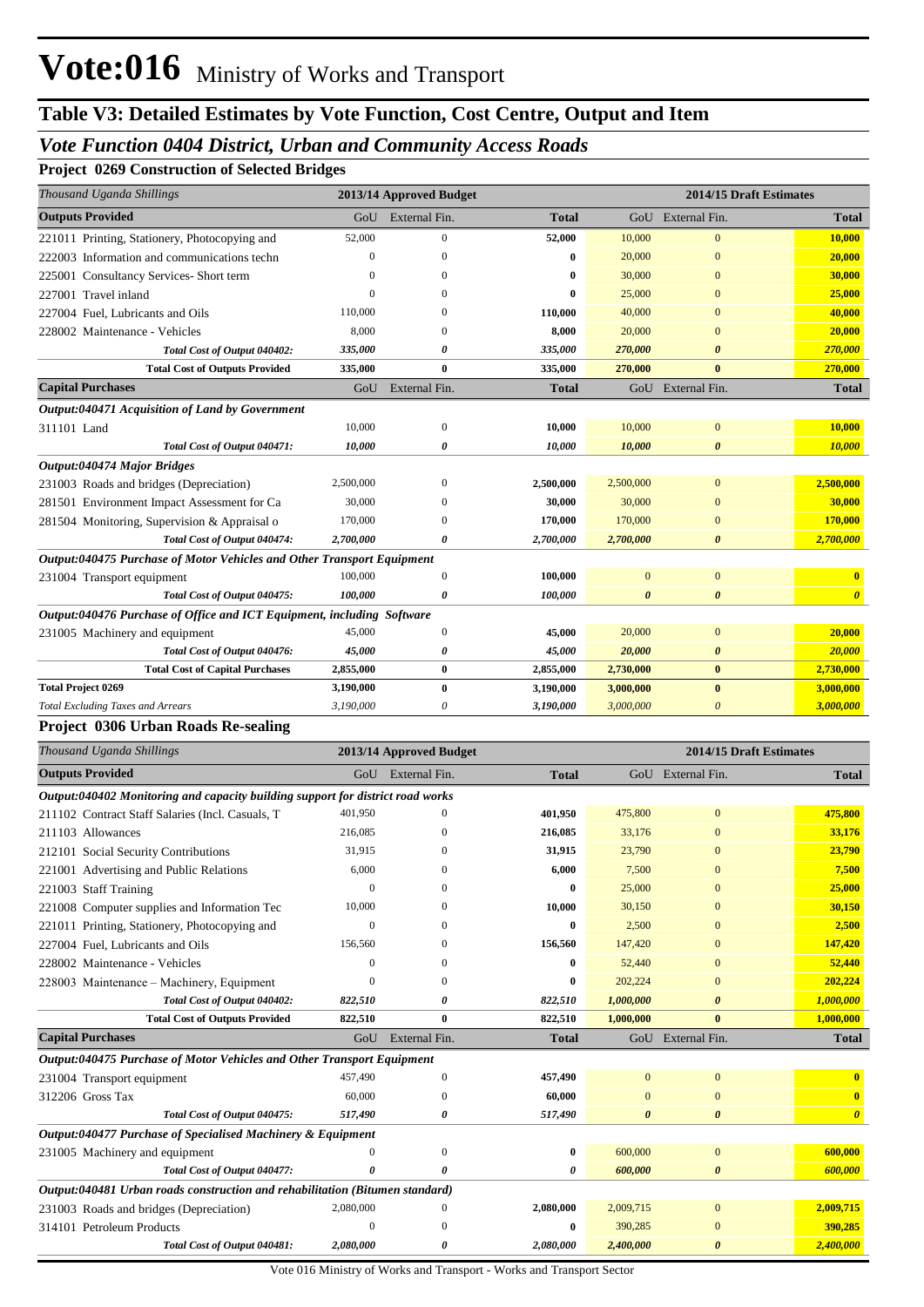# **Table V3: Detailed Estimates by Vote Function, Cost Centre, Output and Item**

### *Vote Function 0404 District, Urban and Community Access Roads*

#### **Project 0306 Urban Roads Re-sealing**

| Thousand Uganda Shillings                |           | 2013/14 Approved Budget |              | 2014/15 Draft Estimates |               |              |  |
|------------------------------------------|-----------|-------------------------|--------------|-------------------------|---------------|--------------|--|
| <b>Capital Purchases</b>                 | GoU       | External Fin.           | <b>Total</b> | GoU                     | External Fin. | <b>Total</b> |  |
| <b>Total Cost of Capital Purchases</b>   | 2,597,490 |                         | 2,597,490    | 3,000,000               |               | 3,000,000    |  |
| <b>Total Project 0306</b>                | 3,420,000 |                         | 3.420.000    | 4,000,000               |               | 4,000,000    |  |
| <b>Total Excluding Taxes and Arrears</b> | 3.360,000 |                         | 3.360.000    | 4,000,000               |               | 4,000,000    |  |

#### **Project 0307 Rehab. Of Districts Roads**

| Thousand Uganda Shillings<br>2013/14 Approved Budget                           |                  |                       |              |                  | 2014/15 Draft Estimates |                         |  |
|--------------------------------------------------------------------------------|------------------|-----------------------|--------------|------------------|-------------------------|-------------------------|--|
| <b>Outputs Provided</b>                                                        |                  | GoU External Fin.     | <b>Total</b> |                  | GoU External Fin.       | <b>Total</b>            |  |
| Output:040402 Monitoring and capacity building support for district road works |                  |                       |              |                  |                         |                         |  |
| 211102 Contract Staff Salaries (Incl. Casuals, T                               | $\mathbf{0}$     | $\mathbf{0}$          | $\bf{0}$     | 600,000          | $\mathbf{0}$            | 600,000                 |  |
| 211103 Allowances                                                              | 140,000          | $\theta$              | 140,000      | 40,000           | $\mathbf{0}$            | 40,000                  |  |
| 221001 Advertising and Public Relations                                        | $\boldsymbol{0}$ | $\Omega$              | $\bf{0}$     | 25,000           | $\mathbf{0}$            | 25,000                  |  |
| 221002 Workshops and Seminars                                                  | 120,000          | $\Omega$              | 120,000      | $\mathbf{0}$     | $\mathbf{0}$            | $\mathbf{0}$            |  |
| 221003 Staff Training                                                          | 30,000           | $\Omega$              | 30,000       | $\mathbf{0}$     | $\bf{0}$                | $\mathbf{0}$            |  |
| 221007 Books, Periodicals & Newspapers                                         | 5,640            | $\theta$              | 5,640        | $\bf{0}$         | $\mathbf{0}$            | $\overline{\mathbf{0}}$ |  |
| 221008 Computer supplies and Information Tec                                   | 100,000          | $\theta$              | 100,000      | $\mathbf{0}$     | $\mathbf{0}$            | $\mathbf{0}$            |  |
| 221011 Printing, Stationery, Photocopying and                                  | $\mathbf{0}$     | 80,000                | 80,000       | $\mathbf{0}$     | $\bf{0}$                | $\mathbf{0}$            |  |
| 221014 Bank Charges and other Bank related c                                   | $\boldsymbol{0}$ | 8,138                 | 8,138        | $\mathbf{0}$     | $\bf{0}$                | $\mathbf{0}$            |  |
| 222001 Telecommunications                                                      | $\mathbf{0}$     | 30,000                | 30,000       | $\mathbf{0}$     | $\overline{0}$          | $\mathbf{0}$            |  |
| 224002 General Supply of Goods and Services                                    | $\boldsymbol{0}$ | 50,000                | 50,000       | $\mathbf{0}$     | $\overline{0}$          | $\bf{0}$                |  |
| 225001 Consultancy Services- Short term                                        | $\boldsymbol{0}$ | 120,000               | 120,000      | $\mathbf{0}$     | $\overline{0}$          | $\bf{0}$                |  |
| 225002 Consultancy Services-Long-term                                          | $\boldsymbol{0}$ | 230,000               | 230,000      | $\mathbf{0}$     | $\overline{0}$          | $\bf{0}$                |  |
| 226001 Insurances                                                              | $\boldsymbol{0}$ | 100,000               | 100,000      | $\bf{0}$         | $\overline{0}$          | $\mathbf{0}$            |  |
| 227001 Travel inland                                                           | 47,060           | 120,000               | 167,060      | 150,000          | $\overline{0}$          | 150,000                 |  |
| 227002 Travel abroad                                                           | $\boldsymbol{0}$ | 90,000                | 90,000       | 15,000           | $\overline{0}$          | 15,000                  |  |
| 227004 Fuel, Lubricants and Oils                                               | $\boldsymbol{0}$ | 140,000               | 140,000      | 220,000          | $\overline{0}$          | 220,000                 |  |
| 228002 Maintenance - Vehicles                                                  | $\boldsymbol{0}$ | 72,000                | 72,000       | 50,000           | $\overline{0}$          | 50,000                  |  |
| 228003 Maintenance - Machinery, Equipment                                      | $\boldsymbol{0}$ | 122,459               | 122,459      | $\mathbf{0}$     | $\mathbf{0}$            | $\mathbf{0}$            |  |
| Total Cost of Output 040402:                                                   | 442,700          | 1,162,597             | 1,605,297    | 1,100,000        | $\boldsymbol{\theta}$   | 1,100,000               |  |
| <b>Total Cost of Outputs Provided</b>                                          | 442,700          | 1,162,597             | 1,605,297    | 1,100,000        | $\bf{0}$                | 1,100,000               |  |
| <b>Capital Purchases</b>                                                       | GoU              | External Fin.         | <b>Total</b> |                  | GoU External Fin.       | <b>Total</b>            |  |
| Output:040473 Roads, Streets and Highways                                      |                  |                       |              |                  |                         |                         |  |
| 231003 Roads and bridges (Depreciation)                                        | 1,304,360        | $\mathbf{0}$          | 1,304,360    | 1,500,000        | 1,668,719               | 3,168,719               |  |
| 281503 Engineering and Design Studies & Plan                                   | $\boldsymbol{0}$ | 523,000               | 523,000      | $\boldsymbol{0}$ | $\mathbf{0}$            | $\overline{\mathbf{0}}$ |  |
| Total Cost of Output 040473:                                                   | 1,304,360        | 523,000               | 1,827,360    | 1,500,000        | 1,668,719               | 3,168,719               |  |
| Output:040475 Purchase of Motor Vehicles and Other Transport Equipment         |                  |                       |              |                  |                         |                         |  |
| 231004 Transport equipment                                                     | 100,000          | $\mathbf{0}$          | 100,000      | 100,000          | $\mathbf{0}$            | 100,000                 |  |
| 312204 Taxes on Machinery, Furniture & Vehi                                    | $\boldsymbol{0}$ | $\theta$              | $\bf{0}$     | 60,000           | $\mathbf{0}$            | 60,000                  |  |
| Total Cost of Output 040475:                                                   | 100,000          | $\boldsymbol{\theta}$ | 100,000      | 160,000          | $\boldsymbol{\theta}$   | 160,000                 |  |
| Output:040476 Purchase of Office and ICT Equipment, including Software         |                  |                       |              |                  |                         |                         |  |
| 231005 Machinery and equipment                                                 | $\mathbf{0}$     | 376,862               | 376,862      | $\mathbf{0}$     | $\mathbf{0}$            | $\bf{0}$                |  |
| Total Cost of Output 040476:                                                   | 0                | 376,862               | 376,862      | 0                | $\boldsymbol{\theta}$   | $\boldsymbol{\theta}$   |  |
| Output:040477 Purchase of Specialised Machinery & Equipment                    |                  |                       |              |                  |                         |                         |  |
| 231005 Machinery and equipment                                                 | 152,940          | $\boldsymbol{0}$      | 152,940      | $\boldsymbol{0}$ | $\boldsymbol{0}$        | $\bf{0}$                |  |
| Total Cost of Output 040477:                                                   | 152,940          | 0                     | 152,940      | 0                | $\boldsymbol{\theta}$   | $\boldsymbol{\theta}$   |  |
| <b>Total Cost of Capital Purchases</b>                                         | 1,557,300        | 899,862               | 2,457,162    | 1,660,000        | 1,668,719               | 3,328,719               |  |
| <b>Total Project 0307</b>                                                      | 2,000,000        | 2,062,459             | 4,062,459    | 2,760,000        | 1,668,719               | 4,428,719               |  |
| <b>Total Excluding Taxes and Arrears</b>                                       | 2,000,000        | 2,062,459             | 4,062,459    | 2,700,000        | 1,668,719               | 4,368,719               |  |
| Project 1062 Special Karamoja Security and Disarmament                         |                  |                       |              |                  |                         |                         |  |

| Thousand Uganda Shillings                                                      |       | 2013/14 Approved Budget | 2014/15 Draft Estimates |        |               |              |  |  |
|--------------------------------------------------------------------------------|-------|-------------------------|-------------------------|--------|---------------|--------------|--|--|
| <b>Outputs Provided</b>                                                        | GoU   | External Fin.           | <b>Total</b>            | GoU    | External Fin. | <b>Total</b> |  |  |
| Output:040402 Monitoring and capacity building support for district road works |       |                         |                         |        |               |              |  |  |
| 211103 Allowances                                                              |       |                         |                         | 19,360 |               | 19,360       |  |  |
| 221001 Advertising and Public Relations                                        | 9,676 |                         | 9.676                   | 30,000 |               | 30,000       |  |  |
| 221003 Staff Training                                                          |       |                         |                         | 50,000 |               | 50,000       |  |  |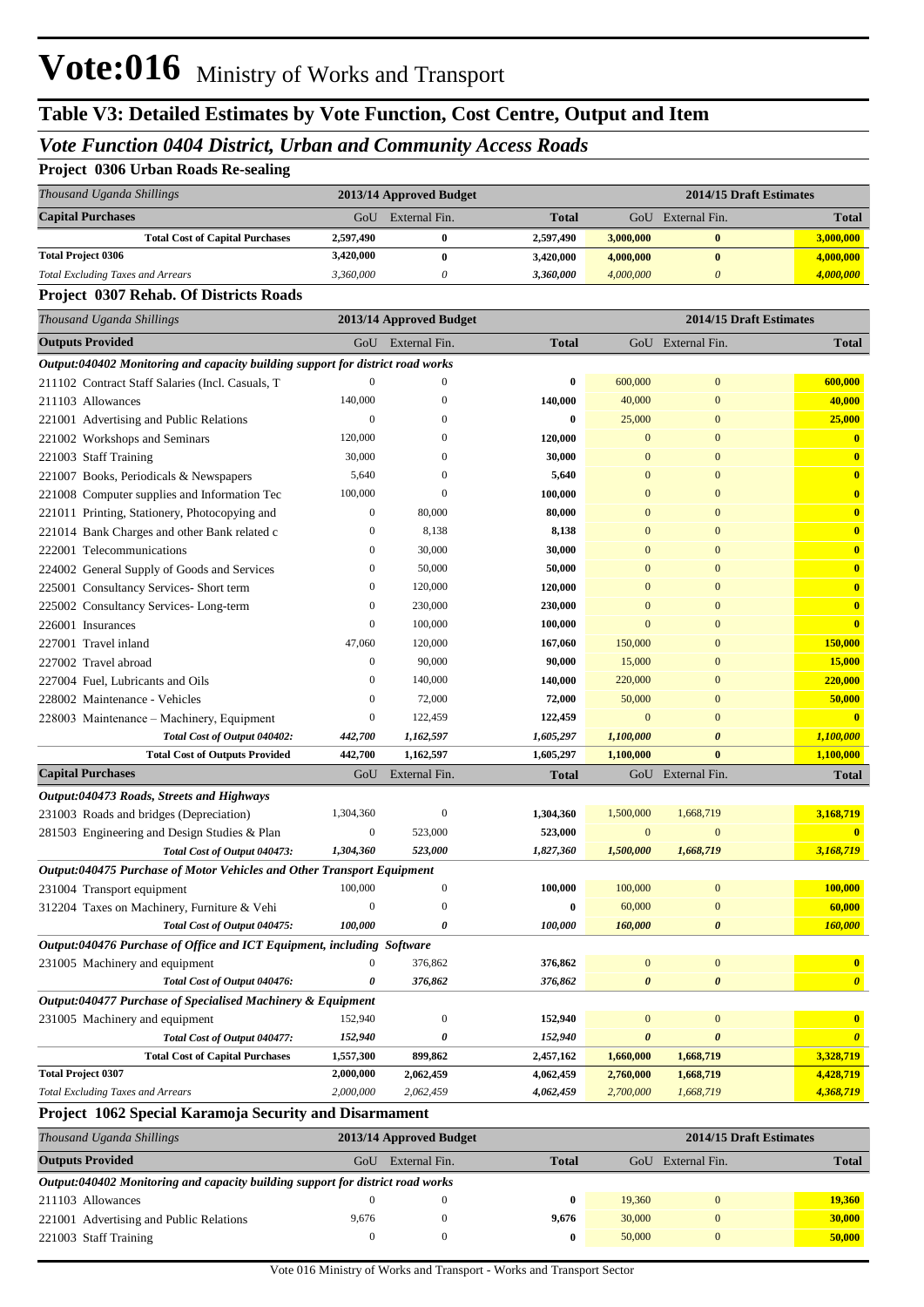#### *Vote Function 0404 District, Urban and Community Access Roads*

**Project 1062 Special Karamoja Security and Disarmament**

| Thousand Uganda Shillings                                              | 2013/14 Approved Budget |               |              | 2014/15 Draft Estimates |                       |              |
|------------------------------------------------------------------------|-------------------------|---------------|--------------|-------------------------|-----------------------|--------------|
| <b>Outputs Provided</b>                                                | GoU                     | External Fin. | <b>Total</b> | GoU                     | External Fin.         | <b>Total</b> |
| 221011 Printing, Stationery, Photocopying and                          | 20,000                  | $\Omega$      | 20,000       | 30,000                  | $\Omega$              | 30,000       |
| Consultancy Services-Long-term<br>225002                               | 500,000                 |               | 500,000      | $\Omega$                | $\Omega$              |              |
| 227001 Travel inland                                                   | 69.684                  | $\Omega$      | 69.684       | 150,000                 | $\Omega$              | 150,000      |
| 227004 Fuel, Lubricants and Oils                                       | 60,000                  | $\Omega$      | 60.000       | 120,000                 | $\Omega$              | 120,000      |
| 228002 Maintenance - Vehicles                                          | 20,000                  | $\Omega$      | 20.000       | 80,000                  | $\Omega$              | 80,000       |
| Total Cost of Output 040402:                                           | 679,360                 | 0             | 679,360      | 479,360                 | $\boldsymbol{\theta}$ | 479,360      |
| <b>Total Cost of Outputs Provided</b>                                  | 679,360                 | $\bf{0}$      | 679,360      | 479,360                 | $\bf{0}$              | 479,360      |
| <b>Capital Purchases</b>                                               | GoU                     | External Fin. | <b>Total</b> | GoU                     | External Fin.         | <b>Total</b> |
| Output:040473 Roads, Streets and Highways                              |                         |               |              |                         |                       |              |
| 231003 Roads and bridges (Depreciation)                                | 2,040,000               | $\Omega$      | 2,040,000    | 1,720,640               | $\Omega$              | 1,720,640    |
| Total Cost of Output 040473:                                           | 2,040,000               | 0             | 2,040,000    | 1,720,640               | $\boldsymbol{\theta}$ | 1,720,640    |
| Output:040475 Purchase of Motor Vehicles and Other Transport Equipment |                         |               |              |                         |                       |              |
| 231004 Transport equipment                                             |                         | $\Omega$      | 0            | 100,000                 | $\mathbf{0}$          | 100,000      |
| Total Cost of Output 040475:                                           | 0                       | 0             | 0            | 100,000                 | $\boldsymbol{\theta}$ | 100,000      |
| <b>Total Cost of Capital Purchases</b>                                 | 2,040,000               | $\bf{0}$      | 2,040,000    | 1,820,640               | $\bf{0}$              | 1,820,640    |
| <b>Total Project 1062</b>                                              | 2,719,360               | $\bf{0}$      | 2,719,360    | 2,300,000               | $\mathbf{0}$          | 2,300,000    |
| <b>Total Excluding Taxes and Arrears</b>                               | 2,719,360               | 0             | 2,719,360    | 2,300,000               | $\theta$              | 2,300,000    |

#### **Project 1171 U - Growth Support to MELTC**

| Thousand Uganda Shillings                                                      |                | 2013/14 Approved Budget | 2014/15 Draft Estimates |              |                       |                         |
|--------------------------------------------------------------------------------|----------------|-------------------------|-------------------------|--------------|-----------------------|-------------------------|
| <b>Outputs Provided</b>                                                        | GoU            | External Fin.           | <b>Total</b>            |              | GoU External Fin.     | <b>Total</b>            |
| Output:040402 Monitoring and capacity building support for district road works |                |                         |                         |              |                       |                         |
| 211102 Contract Staff Salaries (Incl. Casuals, T                               | 840,000        | $\mathbf{0}$            | 840,000                 | 840,000      | $\mathbf{0}$          | 840,000                 |
| 211103 Allowances                                                              | 60,000         | $\overline{0}$          | 60,000                  | 60,000       | $\overline{0}$        | 60,000                  |
| 212101 Social Security Contributions                                           | 84,000         | $\Omega$                | 84,000                  | 84,000       | $\mathbf{0}$          | 84,000                  |
| 213001 Medical expenses (To employees)                                         | 20,000         | $\mathbf{0}$            | 20,000                  | 10,000       | $\boldsymbol{0}$      | 10,000                  |
| 213002 Incapacity, death benefits and funeral e                                | 6,000          | $\overline{0}$          | 6,000                   | 12,000       | $\overline{0}$        | 12,000                  |
| 213004 Gratuity Expenses                                                       | 55,000         | $\mathbf{0}$            | 55,000                  | $\mathbf{0}$ | $\overline{0}$        | $\overline{\mathbf{0}}$ |
| 221001 Advertising and Public Relations                                        | 57,000         | $\overline{0}$          | 57,000                  | 60,000       | $\overline{0}$        | 60,000                  |
| 221002 Workshops and Seminars                                                  | 70,000         | $\overline{0}$          | 70,000                  | 104,000      | $\overline{0}$        | 104,000                 |
| 221003 Staff Training                                                          | 50,000         | $\Omega$                | 50,000                  | 70,000       | $\overline{0}$        | 70,000                  |
| 221007 Books, Periodicals & Newspapers                                         | 6,000          | $\overline{0}$          | 6,000                   | 6,000        | $\overline{0}$        | 6,000                   |
| 221008 Computer supplies and Information Tec                                   | 30,000         | $\overline{0}$          | 30,000                  | 34,000       | $\overline{0}$        | 34,000                  |
| 221009 Welfare and Entertainment                                               | 15,000         | $\overline{0}$          | 15,000                  | 15,000       | $\overline{0}$        | 15,000                  |
| 221010 Special Meals and Drinks                                                | 6,000          | $\overline{0}$          | 6,000                   | 6,000        | $\mathbf{0}$          | 6,000                   |
| 221011 Printing, Stationery, Photocopying and                                  | 60,000         | $\overline{0}$          | 60,000                  | 60,000       | $\overline{0}$        | 60,000                  |
| 221012 Small Office Equipment                                                  | $\mathbf{0}$   | $\mathbf{0}$            | $\bf{0}$                | 2,000        | $\overline{0}$        | 2,000                   |
| 221014 Bank Charges and other Bank related c                                   | 2,000          | $\overline{0}$          | 2,000                   | 2,000        | $\overline{0}$        | 2,000                   |
| 221017 Subscriptions                                                           | 15,000         | $\overline{0}$          | 15,000                  | 12,000       | $\overline{0}$        | 12,000                  |
| 222001 Telecommunications                                                      | 72,000         | $\boldsymbol{0}$        | 72,000                  | 84,000       | $\boldsymbol{0}$      | 84,000                  |
| 222002 Postage and Courier                                                     | 2,000          | $\overline{0}$          | 2,000                   | 1,000        | $\overline{0}$        | 1,000                   |
| 223004 Guard and Security services                                             | 42,000         | $\mathbf{0}$            | 42,000                  | 36,000       | $\mathbf{0}$          | 36,000                  |
| 223005 Electricity                                                             | 30,000         | $\mathbf{0}$            | 30,000                  | 51,000       | $\mathbf{0}$          | 51,000                  |
| 223006 Water                                                                   | 6,000          | $\overline{0}$          | 6,000                   | 6,000        | $\overline{0}$        | 6,000                   |
| 223007 Other Utilities- (fuel, gas, firewood, cha                              | 3,000          | $\mathbf{0}$            | 3,000                   | 4,000        | $\overline{0}$        | 4,000                   |
| 224002 General Supply of Goods and Services                                    | 3,000          | $\overline{0}$          | 3,000                   | $\mathbf{0}$ | $\overline{0}$        | $\overline{\mathbf{0}}$ |
| 224005 Uniforms, Beddings and Protective Gea                                   | $\overline{0}$ | $\overline{0}$          | $\bf{0}$                | 40,000       | $\overline{0}$        | 40,000                  |
| 225001 Consultancy Services- Short term                                        | 180,000        | $\Omega$                | 180,000                 | 100,000      | $\overline{0}$        | 100,000                 |
| 226001 Insurances                                                              | $\mathbf{0}$   | $\overline{0}$          | $\bf{0}$                | 30,000       | $\boldsymbol{0}$      | 30,000                  |
| 227004 Fuel, Lubricants and Oils                                               | 236,000        | $\overline{0}$          | 236,000                 | 116,000      | $\overline{0}$        | 116,000                 |
| 228001 Maintenance - Civil                                                     | 5,000          | $\overline{0}$          | 5,000                   | 60,000       | $\overline{0}$        | 60,000                  |
| 228002 Maintenance - Vehicles                                                  | 120,000        | $\mathbf{0}$            | 120,000                 | 120,000      | $\boldsymbol{0}$      | 120,000                 |
| 228003 Maintenance - Machinery, Equipment                                      | 10,000         | $\overline{0}$          | 10,000                  | 10,000       | $\overline{0}$        | 10,000                  |
| Total Cost of Output 040402:                                                   | 2,085,000      | 0                       | 2,085,000               | 2,035,000    | $\boldsymbol{\theta}$ | 2,035,000               |
| <b>Total Cost of Outputs Provided</b>                                          | 2,085,000      | $\bf{0}$                | 2,085,000               | 2,035,000    | $\bf{0}$              | 2,035,000               |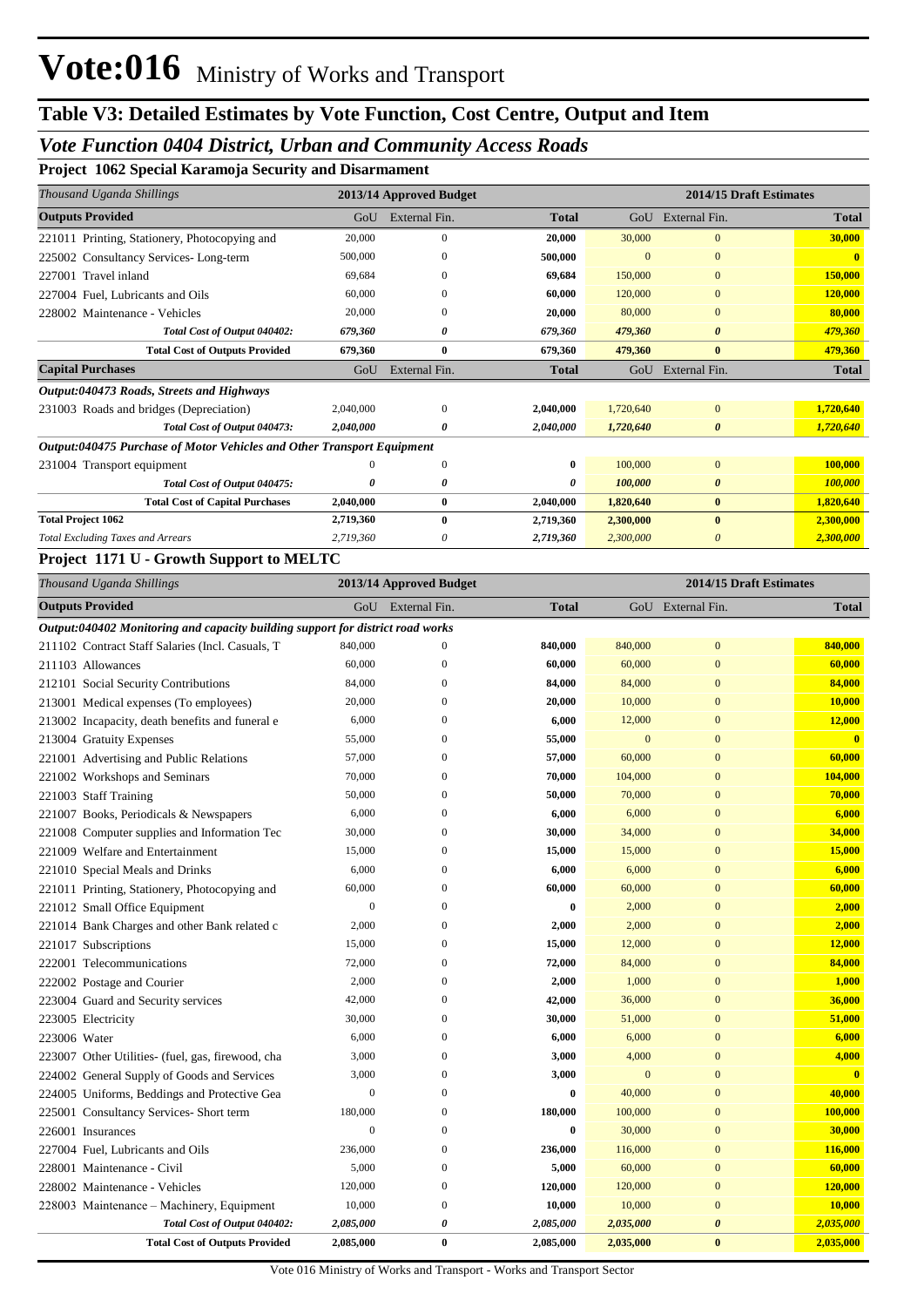#### *Vote Function 0404 District, Urban and Community Access Roads*

#### **Project 1171 U - Growth Support to MELTC**

| Thousand Uganda Shillings                                            |           | 2013/14 Approved Budget |              | 2014/15 Draft Estimates |                       |                       |  |
|----------------------------------------------------------------------|-----------|-------------------------|--------------|-------------------------|-----------------------|-----------------------|--|
| <b>Capital Purchases</b>                                             | GoU       | External Fin.           | <b>Total</b> | GoU                     | External Fin.         | <b>Total</b>          |  |
| Output:040472 Government Buildings and Administrative Infrastructure |           |                         |              |                         |                       |                       |  |
| 231002 Residential buildings (Depreciation)                          | 200,000   | $\mathbf{0}$            | 200,000      | $\Omega$                | $\overline{0}$        |                       |  |
| Total Cost of Output 040472:                                         | 200,000   | 0                       | 200,000      | $\boldsymbol{\theta}$   | $\boldsymbol{\theta}$ | $\boldsymbol{\theta}$ |  |
| Output:040473 Roads, Streets and Highways                            |           |                         |              |                         |                       |                       |  |
| 231003 Roads and bridges (Depreciation)                              | 2,328,000 | $\Omega$                | 2,328,000    | 1,949,000               | $\mathbf{0}$          | 1,949,000             |  |
| 281503 Engineering and Design Studies & Plan                         | $\theta$  | $\Omega$                | $\bf{0}$     | 216,000                 | $\Omega$              | 216,000               |  |
| 281504 Monitoring, Supervision & Appraisal o                         | 200,000   | $\Omega$                | 200,000      | $\Omega$                | $\Omega$              |                       |  |
| Total Cost of Output 040473:                                         | 2,528,000 | 0                       | 2,528,000    | 2,165,000               | $\boldsymbol{\theta}$ | 2,165,000             |  |
| Output:040477 Purchase of Specialised Machinery & Equipment          |           |                         |              |                         |                       |                       |  |
| 231005 Machinery and equipment                                       | 327,000   | $\mathbf{0}$            | 327,000      | $\Omega$                | $\overline{0}$        |                       |  |
| Total Cost of Output 040477:                                         | 327,000   | 0                       | 327,000      | $\theta$                | 0                     |                       |  |
| <b>Total Cost of Capital Purchases</b>                               | 3,055,000 | $\bf{0}$                | 3,055,000    | 2,165,000               | $\mathbf{0}$          | 2,165,000             |  |
| <b>Total Project 1171</b>                                            | 5,140,000 | $\mathbf{0}$            | 5,140,000    | 4,200,000               | $\mathbf{0}$          | 4,200,000             |  |
| <b>Total Excluding Taxes and Arrears</b>                             | 5,140,000 | $\theta$                | 5,140,000    | 4,200,000               | 0                     | 4,200,000             |  |

#### **Project 1172 U - Growth Support to DUCAR**

| Thousand Uganda Shillings                                                      |            | 2013/14 Approved Budget |              |                | 2014/15 Draft Estimates |                         |
|--------------------------------------------------------------------------------|------------|-------------------------|--------------|----------------|-------------------------|-------------------------|
| <b>Outputs Provided</b>                                                        | GoU        | External Fin.           | <b>Total</b> |                | GoU External Fin.       | <b>Total</b>            |
| Output:040402 Monitoring and capacity building support for district road works |            |                         |              |                |                         |                         |
| 211103 Allowances                                                              |            | $\Omega$                | 0            | 58,000         | $\Omega$                | 58,000                  |
| 221002 Workshops and Seminars                                                  | 90,000     | $\mathbf{0}$            | 90,000       | 150,000        | $\mathbf{0}$            | 150,000                 |
| 221003 Staff Training                                                          | 120,000    | 0                       | 120,000      | 180,000        | $\mathbf{0}$            | 180,000                 |
| 221014 Bank Charges and other Bank related c                                   | 3,000      | $\Omega$                | 3,000        | 3,000          | $\mathbf{0}$            | 3,000                   |
| 222001 Telecommunications                                                      | 7,000      | 0                       | 7,000        | $\Omega$       | $\Omega$                | $\mathbf{0}$            |
| 224002 General Supply of Goods and Services                                    | 20,000     | 0                       | 20,000       | 0              | $\Omega$                | $\mathbf{0}$            |
| 225001 Consultancy Services- Short term                                        | 535,640    | $\Omega$                | 535,640      | $\Omega$       | $\Omega$                | $\mathbf{0}$            |
| 225002 Consultancy Services- Long-term                                         | 600,000    | $\Omega$                | 600,000      | 179,000        | $\Omega$                | 179,000                 |
| 227001 Travel inland                                                           | 110,000    | $\mathbf{0}$            | 110,000      | 40,000         | $\mathbf{0}$            | 40,000                  |
| 227002 Travel abroad                                                           | 70,000     | 0                       | 70,000       | 100,000        | $\mathbf{0}$            | 100,000                 |
| 227004 Fuel, Lubricants and Oils                                               | 100,000    | $\Omega$                | 100,000      | 50,000         | $\mathbf{0}$            | 50,000                  |
| 228002 Maintenance - Vehicles                                                  | 30,000     | $\Omega$                | 30,000       | 20,000         | $\mathbf{0}$            | 20,000                  |
| Total Cost of Output 040402:                                                   | 1,685,640  | 0                       | 1,685,640    | 780,000        | $\boldsymbol{\theta}$   | 780,000                 |
| <b>Total Cost of Outputs Provided</b>                                          | 1,685,640  | $\bf{0}$                | 1,685,640    | 780,000        | $\mathbf{0}$            | 780,000                 |
| <b>Capital Purchases</b>                                                       | GoU        | External Fin.           | <b>Total</b> |                | GoU External Fin.       | <b>Total</b>            |
| Output:040475 Purchase of Motor Vehicles and Other Transport Equipment         |            |                         |              |                |                         |                         |
| 231004 Transport equipment                                                     | 550,000    | $\mathbf{0}$            | 550,000      | $\overline{0}$ | $\overline{0}$          | $\overline{\mathbf{0}}$ |
| Total Cost of Output 040475:                                                   | 550,000    | 0                       | 550,000      | $\theta$       | $\boldsymbol{\theta}$   | $\boldsymbol{\theta}$   |
| Output:040476 Purchase of Office and ICT Equipment, including Software         |            |                         |              |                |                         |                         |
| 231005 Machinery and equipment                                                 | 0          | $\overline{0}$          | 0            | 460,000        | $\overline{0}$          | 460,000                 |
| Total Cost of Output 040476:                                                   | 0          | 0                       | 0            | 460,000        | $\boldsymbol{\theta}$   | 460,000                 |
| <b>Total Cost of Capital Purchases</b>                                         | 550,000    | $\bf{0}$                | 550,000      | 460,000        | $\bf{0}$                | 460,000                 |
| <b>Total Project 1172</b>                                                      | 2,235,640  | $\bf{0}$                | 2,235,640    | 1,240,000      | $\bf{0}$                | 1,240,000               |
| <b>Total Excluding Taxes and Arrears</b>                                       | 2.235.640  | $\Omega$                | 2,235,640    | 1,240,000      | $\theta$                | 1,240,000               |
| Thousand Uganda Shillings                                                      |            | 2013/14 Approved Budget |              |                | 2014/15 Draft Estimates |                         |
|                                                                                |            | GoU External Fin.       | <b>Total</b> |                | GoU External Fin.       | <b>Total</b>            |
| <b>Total Vote Function 04</b>                                                  | 18,705,000 | 2,062,459               | 20,767,459   | 17,500,000     | 1,668,71                | 19,168,719              |
| <b>Total Excluding Taxes and Arrears</b>                                       | 18,645,000 | 2,062,459               | 20,707,459   | 17,440,000     | 1,668,71                | 19,108,719              |

### *Vote Function 0405 Mechanical Engineering Services*

*Recurrent Budget Estimates*

| <b>Programme 13 Mechanical Engineering Services</b>             |      |                         |              |      |                         |       |
|-----------------------------------------------------------------|------|-------------------------|--------------|------|-------------------------|-------|
| Thousand Uganda Shillings                                       |      | 2013/14 Approved Budget |              |      | 2014/15 Draft Estimates |       |
| <b>Outputs Provided</b>                                         | Wage | Non-Wage                | <b>Total</b> | Wage | Non Wage                | Total |
| Output:040501 Policies, laws, guidelines, plans and strategies. |      |                         |              |      |                         |       |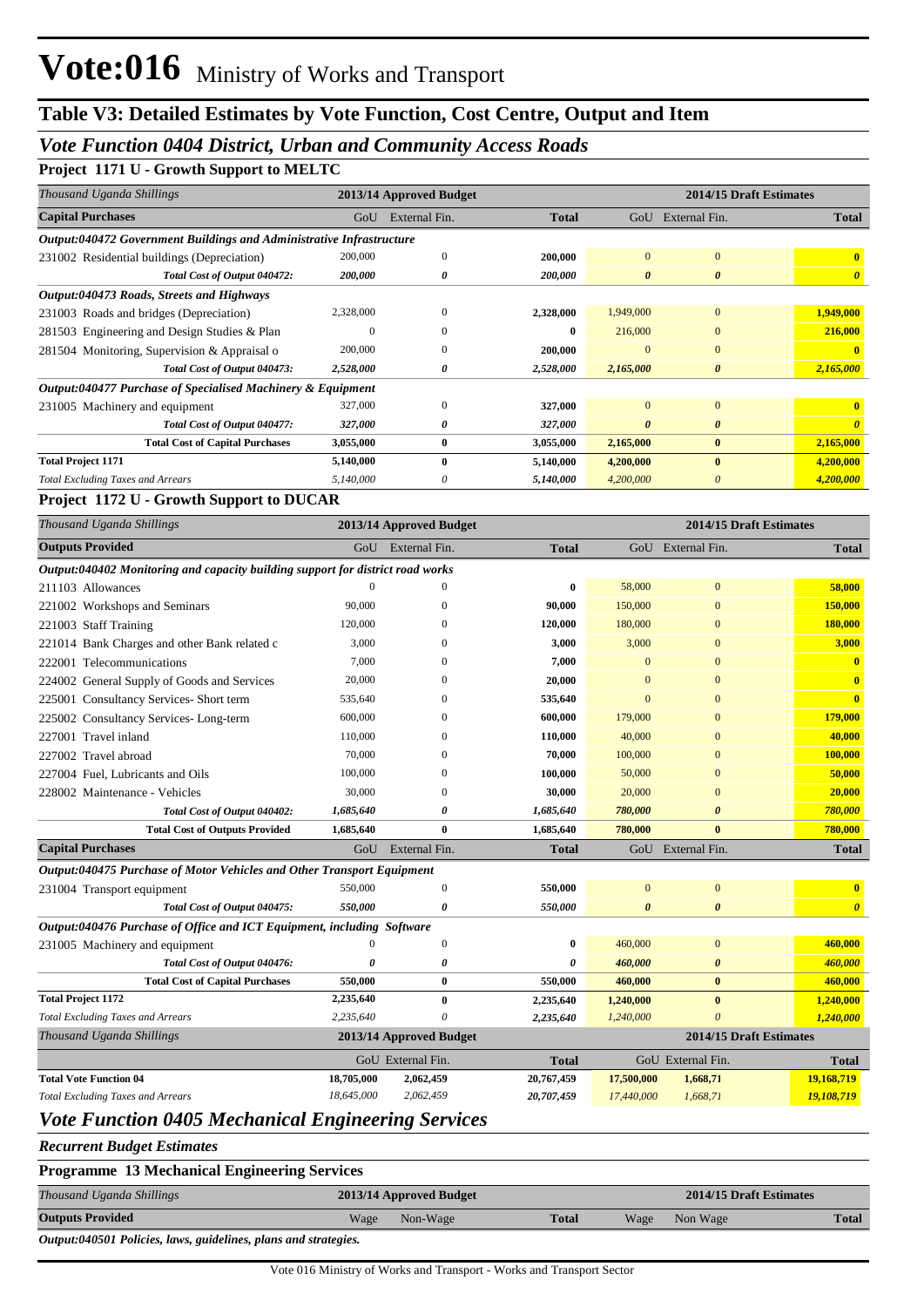# **Table V3: Detailed Estimates by Vote Function, Cost Centre, Output and Item**

## *Vote Function 0405 Mechanical Engineering Services*

**Programme 13 Mechanical Engineering Services**

| Thousand Uganda Shillings                                                    |                              | 2013/14 Approved Budget          |              |                                  |                  | 2014/15 Draft Estimates |
|------------------------------------------------------------------------------|------------------------------|----------------------------------|--------------|----------------------------------|------------------|-------------------------|
| <b>Outputs Provided</b>                                                      | Wage                         | Non-Wage                         | <b>Total</b> | Wage                             | Non Wage         | <b>Total</b>            |
| 211101 General Staff Salaries                                                | 857,662                      | $\mathbf{0}$                     | 857,662      | 338,000                          | $\boldsymbol{0}$ | 338,000                 |
| 211103 Allowances                                                            | $\mathbf{0}$                 | 8,048                            | 8,048        | $\mathbf{0}$                     | 20,000           | 20,000                  |
| 213001 Medical expenses (To employees)                                       | $\boldsymbol{0}$             | 2,000                            | 2,000        | $\mathbf{0}$                     | 4,000            | 4,000                   |
| 213002 Incapacity, death benefits and funeral e                              | $\boldsymbol{0}$             | 3,000                            | 3,000        | $\mathbf{0}$                     | 4,000            | 4,000                   |
| 221001 Advertising and Public Relations                                      | $\boldsymbol{0}$             | 4,000                            | 4,000        | $\mathbf{0}$                     | 10,000           | 10,000                  |
| 221002 Workshops and Seminars                                                | $\mathbf{0}$                 | 7,000                            | 7,000        | $\mathbf{0}$                     | 10,000           | 10,000                  |
| 221003 Staff Training                                                        | $\mathbf{0}$                 | 3,000                            | 3,000        | $\mathbf{0}$                     | 10,000           | 10,000                  |
| 221005 Hire of Venue (chairs, projector, etc)                                | $\mathbf{0}$                 | 4,000                            | 4,000        | $\mathbf{0}$                     | 4,000            | 4,000                   |
| 221008 Computer supplies and Information Tec                                 | $\boldsymbol{0}$             | 12,000                           | 12,000       | $\mathbf{0}$                     | 8,000            | 8,000                   |
| 221011 Printing, Stationery, Photocopying and                                | $\mathbf{0}$                 | 3,000                            | 3,000        | $\mathbf{0}$                     | 10,000           | 10,000                  |
| 221012 Small Office Equipment                                                | $\mathbf{0}$                 | 8,000                            | 8,000        | $\mathbf{0}$                     | 5,000            | 5,000                   |
| 221017 Subscriptions                                                         | $\mathbf{0}$                 | 3,000                            | 3,000        | $\mathbf{0}$                     | 5,000            | 5,000                   |
| 222001 Telecommunications                                                    | $\boldsymbol{0}$             | $\mathbf{0}$                     | $\bf{0}$     | $\mathbf{0}$                     | 2,000            | 2,000                   |
| 223004 Guard and Security services                                           | $\mathbf{0}$                 | 2,000                            | 2,000        | $\mathbf{0}$                     | 5,000            | 5,000                   |
| 223005 Electricity                                                           | $\boldsymbol{0}$             | 2,000                            | 2,000        | $\mathbf{0}$                     | 5,000            | 5,000                   |
| 223006 Water                                                                 | $\boldsymbol{0}$             | 2,000                            | 2,000        | $\mathbf{0}$                     | 5,000            | 5,000                   |
| 227002 Travel abroad                                                         | $\boldsymbol{0}$             | $\mathbf{0}$                     | 0            | $\mathbf{0}$                     | 20,000           | 20,000                  |
| 227004 Fuel, Lubricants and Oils                                             | $\boldsymbol{0}$             | 20,000                           | 20,000       | $\mathbf{0}$                     | 20,000           | 20,000                  |
| 228002 Maintenance - Vehicles                                                | $\boldsymbol{0}$             | 20,000                           | 20,000       | $\mathbf{0}$                     | 40,000           | 40,000                  |
| 228003 Maintenance - Machinery, Equipment                                    | $\overline{0}$               | $\mathbf{0}$                     | 0            | $\mathbf{0}$                     | 3,000            | 3,000                   |
| 228004 Maintenance – Other                                                   | $\boldsymbol{0}$             | 8,000                            | 8,000        | $\mathbf{0}$                     | $\mathbf{0}$     | $\overline{\mathbf{0}}$ |
| Total Cost of Output 040501:                                                 | 857,662                      | 111,048                          | 968,711      | 338,000                          | 190,000          | 528,000                 |
| Output:040502 Maintenance Services for Central and District Road Equipment.  |                              |                                  |              |                                  |                  |                         |
| 211101 General Staff Salaries                                                | $\mathbf{0}$                 | $\boldsymbol{0}$                 | $\bf{0}$     | 1,000,000                        | $\bf{0}$         | 1,000,000               |
| 211103 Allowances                                                            | $\boldsymbol{0}$             | 10,952                           | 10,952       | $\mathbf{0}$                     | 20,000           | 20,000                  |
| 213001 Medical expenses (To employees)                                       | $\boldsymbol{0}$             | 5,000                            | 5,000        | $\mathbf{0}$                     | 5,000            | 5,000                   |
| 213002 Incapacity, death benefits and funeral e                              | $\boldsymbol{0}$             | 5,000                            | 5,000        | $\mathbf{0}$                     | 5,000            | 5,000                   |
| 221001 Advertising and Public Relations                                      | $\boldsymbol{0}$             | 16,000                           | 16,000       | $\mathbf{0}$                     | 16,000           | 16,000                  |
| 221002 Workshops and Seminars                                                | $\boldsymbol{0}$             | $\mathbf{0}$                     | $\bf{0}$     | $\mathbf{0}$                     | 6,000            | 6,000                   |
| 221003 Staff Training                                                        | $\boldsymbol{0}$             | 5,000                            | 5,000        | $\mathbf{0}$                     | 5,000            | 5,000                   |
| 221005 Hire of Venue (chairs, projector, etc)                                | $\boldsymbol{0}$             | $\mathbf{0}$                     | 0            | $\mathbf{0}$                     | 3,000            | 3,000                   |
| 221008 Computer supplies and Information Tec                                 | $\boldsymbol{0}$             | 68,000                           | 68,000       | $\mathbf{0}$                     | 20,000           | 20,000                  |
| 221011 Printing, Stationery, Photocopying and                                | $\boldsymbol{0}$             | 8,000                            | 8,000        | $\mathbf{0}$                     | 10,000           | 10,000                  |
| 221012 Small Office Equipment                                                | $\boldsymbol{0}$<br>$\Omega$ | 85,000                           | 85,000       | $\mathbf{0}$                     | 10,000           | 10,000                  |
| 221017 Subscriptions                                                         | $\boldsymbol{0}$             | 3,000                            | 3,000        | $\Omega$                         | 3,000            | 3,000                   |
| 222001 Telecommunications                                                    | $\overline{0}$               | $\boldsymbol{0}$<br>$\mathbf{0}$ | 0<br>0       | $\boldsymbol{0}$<br>$\mathbf{0}$ | 2,000<br>8,000   | 2,000<br>8,000          |
| 222003 Information and communications techn                                  | $\boldsymbol{0}$             | 3,000                            | 3,000        | $\mathbf{0}$                     | 3,000            | 3,000                   |
| 223004 Guard and Security services<br>223005 Electricity                     | $\boldsymbol{0}$             | 4,000                            | 4,000        | $\boldsymbol{0}$                 | 4,000            | 4,000                   |
| 223006 Water                                                                 | $\boldsymbol{0}$             | 4,000                            | 4,000        | $\boldsymbol{0}$                 | 4,000            | 4,000                   |
| 225001 Consultancy Services- Short term                                      | $\mathbf{0}$                 | 130,000                          | 130,000      | $\mathbf{0}$                     | 200,000          | 200,000                 |
| 227001 Travel inland                                                         | $\boldsymbol{0}$             | 26,000                           | 26,000       | $\mathbf{0}$                     | 20,000           | 20,000                  |
| 227002 Travel abroad                                                         | $\boldsymbol{0}$             | 10,000                           | 10,000       | $\mathbf{0}$                     | 10,000           | 10,000                  |
| 227004 Fuel, Lubricants and Oils                                             | $\boldsymbol{0}$             | 40,000                           | 40,000       | $\mathbf{0}$                     | 40,000           | 40,000                  |
| 228002 Maintenance - Vehicles                                                | $\boldsymbol{0}$             | 84,000                           | 84,000       | $\overline{0}$                   | 84,000           | 84,000                  |
| 228004 Maintenance – Other                                                   | $\boldsymbol{0}$             | 11,000                           | 11,000       | $\overline{0}$                   | $\mathbf{0}$     | $\mathbf{0}$            |
| Total Cost of Output 040502:                                                 | 0                            | 517,952                          | 517,952      | 1,000,000                        | 478,000          | 1,478,000               |
| Output:040503 Mech Tech Advise rendered & govt vehicle inventory maintained. |                              |                                  |              |                                  |                  |                         |
| 211101 General Staff Salaries                                                | $\mathbf{0}$                 | $\mathbf{0}$                     | 0            | 782,900                          | $\boldsymbol{0}$ | 782,900                 |
| 211103 Allowances                                                            | $\boldsymbol{0}$             | 15,000                           | 15,000       | $\bf{0}$                         | 20,000           | 20,000                  |
| 213001 Medical expenses (To employees)                                       | $\boldsymbol{0}$             | 2,000                            | 2,000        | $\overline{0}$                   | 2,000            | 2,000                   |
| 213002 Incapacity, death benefits and funeral e                              | $\boldsymbol{0}$             | 1,000                            | 1,000        | $\mathbf{0}$                     | 1,000            | 1,000                   |
| 221001 Advertising and Public Relations                                      | $\boldsymbol{0}$             | 3,000                            | 3,000        | $\mathbf{0}$                     | 3,000            | 3,000                   |
| 221002 Workshops and Seminars                                                | $\boldsymbol{0}$             | $\mathbf{0}$                     | 0            | $\mathbf{0}$                     | 10,000           | 10,000                  |
| 221003 Staff Training                                                        | $\boldsymbol{0}$             | 2,000                            | 2,000        | $\boldsymbol{0}$                 | 2,000            | 2,000                   |
|                                                                              |                              |                                  |              |                                  |                  |                         |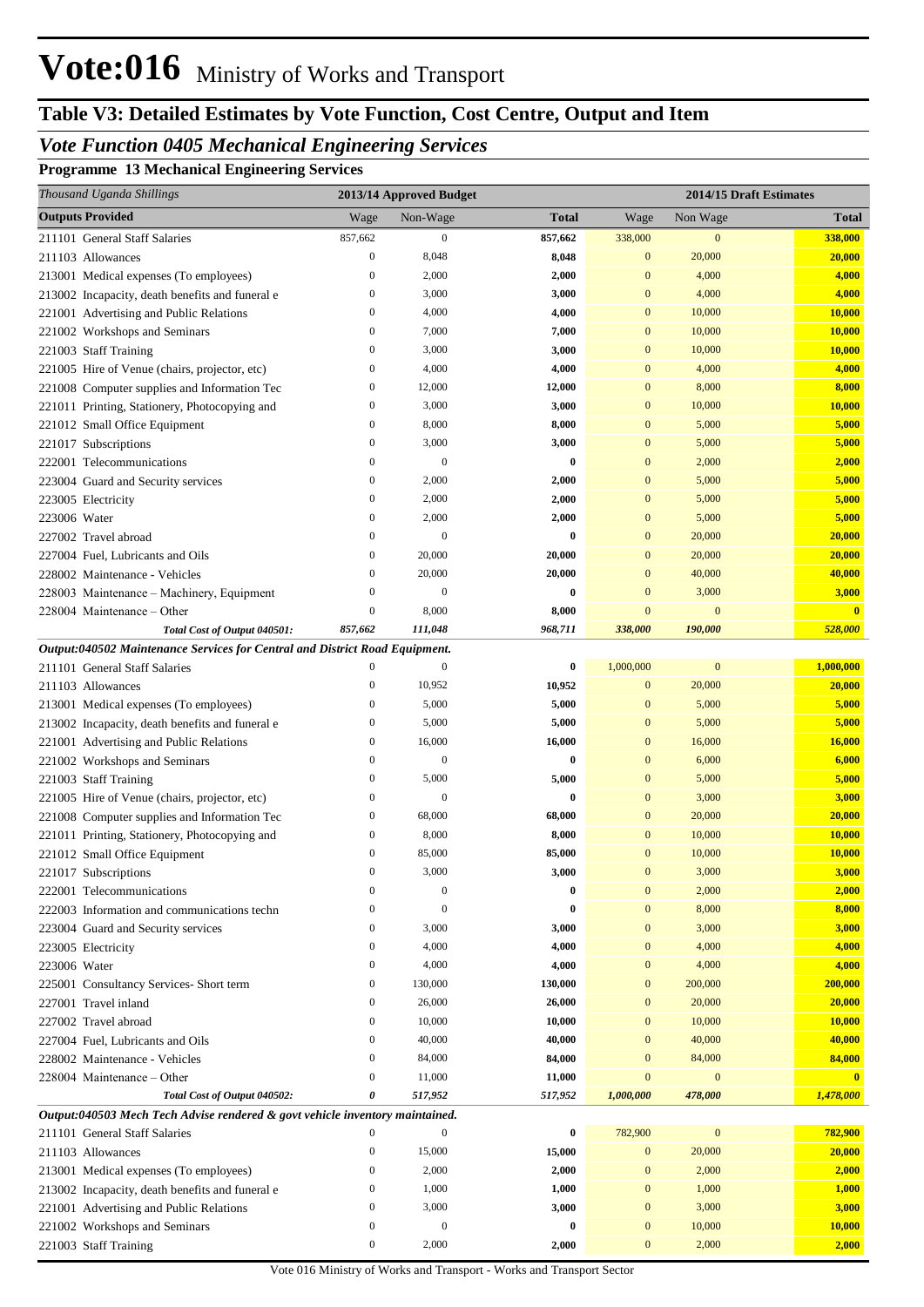# **Table V3: Detailed Estimates by Vote Function, Cost Centre, Output and Item**

## *Vote Function 0405 Mechanical Engineering Services*

**Programme 13 Mechanical Engineering Services**

| Thousand Uganda Shillings                                                                |                                      | 2013/14 Approved Budget |                |                              |                              | 2014/15 Draft Estimates |
|------------------------------------------------------------------------------------------|--------------------------------------|-------------------------|----------------|------------------------------|------------------------------|-------------------------|
| <b>Outputs Provided</b>                                                                  | Wage                                 | Non-Wage                | <b>Total</b>   | Wage                         | Non Wage                     | <b>Total</b>            |
| 221005 Hire of Venue (chairs, projector, etc)                                            | $\boldsymbol{0}$                     | $\Omega$                | $\bf{0}$       | $\mathbf{0}$                 | 6,000                        | 6,000                   |
| 221007 Books, Periodicals & Newspapers                                                   | $\boldsymbol{0}$                     | 1,000                   | 1,000          | $\mathbf{0}$                 | 2,000                        | 2,000                   |
| 221011 Printing, Stationery, Photocopying and                                            | $\boldsymbol{0}$                     | 2,000                   | 2,000          | $\mathbf{0}$                 | 2,000                        | 2,000                   |
| 221012 Small Office Equipment                                                            | $\mathbf{0}$                         | 5,000                   | 5,000          | $\mathbf{0}$                 | 5,000                        | 5,000                   |
| 221017 Subscriptions                                                                     | $\boldsymbol{0}$                     | 1,000                   | 1,000          | $\mathbf{0}$                 | $\mathbf{0}$                 | $\mathbf{0}$            |
| 223004 Guard and Security services                                                       | $\boldsymbol{0}$                     | 1,000                   | 1,000          | $\mathbf{0}$                 | $\mathbf{0}$                 | $\mathbf{0}$            |
| 223005 Electricity                                                                       | $\boldsymbol{0}$                     | 1,000                   | 1,000          | $\mathbf{0}$                 | 1,000                        | 1,000                   |
| 223006 Water                                                                             | $\boldsymbol{0}$                     | 1,000                   | 1,000          | $\mathbf{0}$                 | 1,000                        | 1,000                   |
| 225001 Consultancy Services- Short term                                                  | $\boldsymbol{0}$                     | 16,000                  | 16,000         | $\mathbf{0}$                 | 150,000                      | 150,000                 |
| 227001 Travel inland                                                                     | $\boldsymbol{0}$                     | 15,000                  | 15,000         | $\mathbf{0}$                 | 20,000                       | 20,000                  |
| 227002 Travel abroad                                                                     | $\mathbf{0}$                         | 7,000                   | 7,000          | $\mathbf{0}$                 | $\mathbf{0}$                 | $\bf{0}$                |
| 227004 Fuel, Lubricants and Oils                                                         | $\mathbf{0}$                         | 20,000                  | 20,000         | $\mathbf{0}$                 | 25,000                       | 25,000                  |
| 228002 Maintenance - Vehicles                                                            | $\theta$                             | 40,000                  | 40,000         | $\overline{0}$               | 40,000                       | 40,000                  |
| Total Cost of Output 040503:                                                             | 0                                    | 133,000                 | 133,000        | 782,900                      | 290,000                      | 1,072,900               |
| Output:040504 Maintenance of district Vehicles and Road equipment and regional workshops |                                      |                         |                |                              |                              |                         |
| 211101 General Staff Salaries                                                            | $\Omega$                             | $\Omega$                | 0              | 100,000                      | $\boldsymbol{0}$             | 100,000                 |
| 211102 Contract Staff Salaries (Incl. Casuals, T                                         | 1,360,158                            | 0                       | 1,360,158      | $\mathbf{0}$                 | $\overline{0}$               |                         |
| 225001 Consultancy Services- Short term                                                  | $\boldsymbol{0}$                     | $\Omega$                | $\bf{0}$       | $\mathbf{0}$                 | 3,199,000                    | 3,199,000               |
| 321423 Conditional transfers to feeder roads m                                           | $\mathbf{0}$                         | 2,739,842               | 2,739,842      | $\mathbf{0}$                 | $\mathbf{0}$                 | $\bf{0}$                |
| Total Cost of Output 040504:                                                             | 1,360,158                            | 2,739,842               | 4,100,000      | 100,000                      | 3,199,000                    | 3,299,000               |
| Output:040505 Operation and Maintenance of MV Kalangala Ship and other delegated ferries |                                      |                         |                |                              |                              |                         |
| 211101 General Staff Salaries                                                            | $\mathbf{0}$                         | $\Omega$                | $\bf{0}$       | 50,000                       | $\mathbf{0}$                 | 50,000                  |
| 211102 Contract Staff Salaries (Incl. Casuals, T                                         | 204,024                              | $\Omega$                | 204,024        | $\mathbf{0}$                 | $\mathbf{0}$                 | $\bf{0}$                |
| 221001 Advertising and Public Relations                                                  | $\boldsymbol{0}$                     | 20,000                  | 20,000         | $\mathbf{0}$                 | $\overline{0}$               | $\mathbf{0}$            |
| 221008 Computer supplies and Information Tec                                             | $\boldsymbol{0}$                     | 6,000                   | 6,000          | $\mathbf{0}$                 | $\overline{0}$               | $\mathbf{0}$            |
| 221011 Printing, Stationery, Photocopying and                                            | $\boldsymbol{0}$                     | 2,000                   | 2,000          | $\overline{0}$               | $\overline{0}$               | $\mathbf{0}$            |
| 221012 Small Office Equipment                                                            | $\mathbf{0}$                         | 8,000                   | 8,000          | $\mathbf{0}$                 | $\overline{0}$               | $\mathbf{0}$            |
| 223004 Guard and Security services                                                       | $\boldsymbol{0}$                     | 2,000                   | 2,000          | $\mathbf{0}$                 | $\overline{0}$               | $\overline{\mathbf{0}}$ |
| 225001 Consultancy Services- Short term                                                  | $\mathbf{0}$                         | 500,000                 | 500,000        | $\mathbf{0}$                 | 1,096,500                    | 1,096,500               |
| 227001 Travel inland                                                                     | $\mathbf{0}$                         | 20,000                  | 20,000         | $\mathbf{0}$                 | $\mathbf{0}$                 |                         |
| 227004 Fuel. Lubricants and Oils                                                         | $\boldsymbol{0}$                     | 1,300,000               | 1,300,000      | $\overline{0}$               | 903,500                      | 903,500                 |
| 228002 Maintenance - Vehicles                                                            | $\boldsymbol{0}$                     | 30,000                  | 30,000         | $\mathbf{0}$                 | $\mathbf{0}$                 | $\mathbf{0}$            |
| 228004 Maintenance – Other                                                               | $\boldsymbol{0}$                     | 1,707,976               | 1,707,976      | $\mathbf{0}$                 | 700,000                      | 700,000                 |
| Total Cost of Output 040505:                                                             | 204,024                              | 3,595,976               | 3,800,000      | 50,000                       | 2,700,000                    | 2,750,000               |
| Output:040506 Maintenance of the Government Protocol Fleet                               |                                      |                         |                |                              |                              |                         |
| 211101 General Staff Salaries                                                            | $\boldsymbol{0}$                     | $\mathbf{0}$            | $\bf{0}$       | 150,100                      | $\bf{0}$                     | 150,100                 |
| 211103 Allowances                                                                        | $\mathbf{0}$                         | $\overline{0}$          | $\bf{0}$       | $\mathbf{0}$                 | 12,000                       | 12,000                  |
| 221001 Advertising and Public Relations                                                  | $\boldsymbol{0}$                     | 10,000                  | 10,000         | $\mathbf{0}$                 | 10,000                       | 10,000                  |
| 221003 Staff Training                                                                    | $\boldsymbol{0}$<br>$\boldsymbol{0}$ | 6,000                   | 6,000          | $\mathbf{0}$                 | $\bf{0}$                     | $\mathbf{0}$            |
| 221011 Printing, Stationery, Photocopying and                                            | $\boldsymbol{0}$                     | 3,000                   | 3,000          | $\mathbf{0}$<br>$\mathbf{0}$ | 4,000                        | 4,000                   |
| 221012 Small Office Equipment                                                            | $\boldsymbol{0}$                     | 2,000<br>1,000          | 2,000<br>1,000 | $\mathbf{0}$                 | $\mathbf{0}$<br>$\mathbf{0}$ | $\bf{0}$<br>$\bf{0}$    |
| 223004 Guard and Security services                                                       | $\boldsymbol{0}$                     |                         |                | $\mathbf{0}$                 | $\overline{0}$               | $\mathbf{0}$            |
| 223005 Electricity<br>223006 Water                                                       | $\boldsymbol{0}$                     | 2,000<br>2,000          | 2,000<br>2,000 | $\mathbf{0}$                 | $\mathbf{0}$                 | $\overline{\mathbf{0}}$ |
| 227004 Fuel, Lubricants and Oils                                                         | $\mathbf{0}$                         | 24,000                  | 24,000         | $\mathbf{0}$                 | 24,000                       | 24,000                  |
| 228004 Maintenance - Other                                                               | $\boldsymbol{0}$                     | 100,000                 | 100,000        | $\mathbf{0}$                 | 340,000                      | 340,000                 |
| Total Cost of Output 040506:                                                             | 0                                    | 150,000                 | 150,000        | 150,100                      | 390,000                      | 540,100                 |
| <b>Total Cost of Outputs Provided</b>                                                    | 2,421,844                            | 7,247,818               | 9,669,662      | 2,421,000                    | 7,247,000                    | 9,668,000               |
| <b>Total Programme 13</b>                                                                | 2,421,844                            | 7,247,818               | 9,669,662      | 2,421,000                    | 7,247,000                    | 9,668,000               |
| <b>Total Excluding Arrears</b>                                                           | 2,421,844                            | 7,247,818               | 9,669,662      | 2,421,000                    | 7,247,000                    | 9,668,000               |
|                                                                                          |                                      |                         |                |                              |                              |                         |

*Development Budget Estimates*

## **Project 0308 Road Equipment for District Units**

| Thousand Uganda Shillings | 2013/14 Approved Budget |              | 2014/15 Draft Estimates |       |  |
|---------------------------|-------------------------|--------------|-------------------------|-------|--|
| <b>Outputs Provided</b>   | GoU External Fin.       | <b>Total</b> | GoU External Fin.       | Total |  |

Vote 016 Ministry of Works and Transport - Works and Transport Sector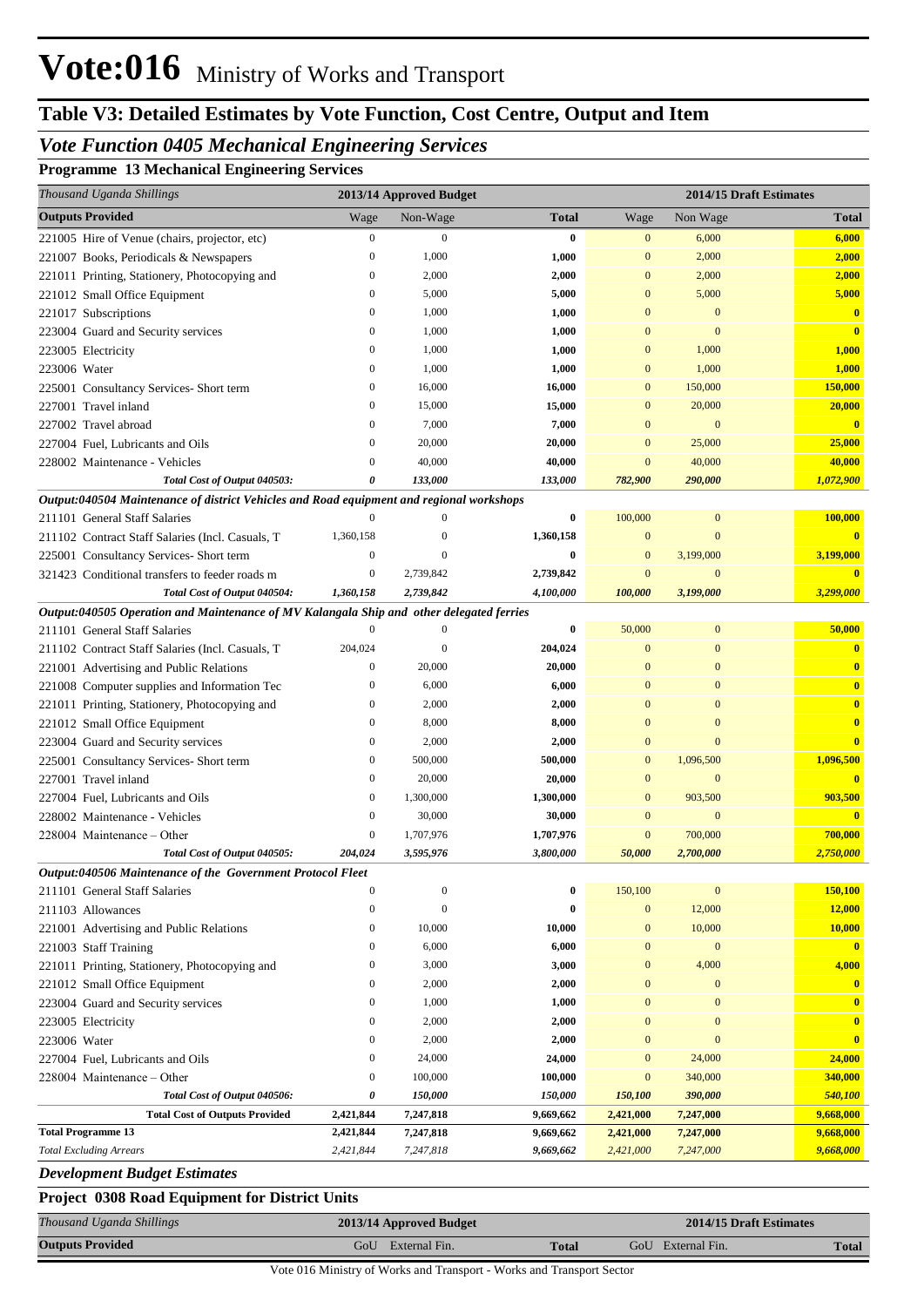## *Vote Function 0405 Mechanical Engineering Services*

**Project 0308 Road Equipment for District Units**

| <b>Outputs Provided</b><br>GoU External Fin.<br>GoU External Fin.<br><b>Total</b><br><b>Total</b><br>Output:040502 Maintenance Services for Central and District Road Equipment.<br>70,000<br>$\mathbf{0}$<br>$\Omega$<br>70,000<br>70,000<br>70,000<br>227001 Travel inland<br>23,000<br>30,000<br>$\overline{0}$<br>30,000<br>23,000<br>227004 Fuel, Lubricants and Oils<br>O<br>93,000<br>Total Cost of Output 040502:<br>93,000<br>100,000<br>$\boldsymbol{\theta}$<br>100,000<br>0<br>Output:040504 Maintenance of district Vehicles and Road equipment and regional workshops<br>1,156,134<br>$\overline{0}$<br>211102 Contract Staff Salaries (Incl. Casuals, T<br>$\theta$<br>0<br>1,156,134<br>$\Omega$<br>204,024<br>$\Omega$<br>204,024<br>$\overline{0}$<br>212101 Social Security Contributions<br>0<br>3,710,000<br>3,710,000<br>$\mathbf{0}$<br>$\mathbf{0}$<br>$\overline{\mathbf{0}}$<br>321423 Conditional transfers to feeder roads m<br>Total Cost of Output 040504:<br>3,710,000<br>3,710,000<br>1,360,158<br>$\boldsymbol{\theta}$<br>1,360,158<br>0<br>Output:040505 Operation and Maintenance of MV Kalangala Ship and other delegated ferries<br>1,200,000<br>$\overline{0}$<br>$\mathbf{0}$<br>225001 Consultancy Services- Short term<br>$\Omega$<br>0<br>1,200,000<br>228004 Maintenance - Other<br>200,000<br>200,000<br>$\mathbf{0}$<br>$\mathbf{0}$<br>$\mathbf{0}$<br>1,200,000<br>Total Cost of Output 040505:<br>200,000<br>200,000<br>1,200,000<br>$\boldsymbol{\theta}$<br>0<br>Output:040506 Maintenance of the Government Protocol Fleet<br>211103 Allowances<br>10,000<br>$\overline{0}$<br>$\mathbf{0}$<br>10,000<br>$\mathbf{0}$<br>$\bf{0}$<br>10,000<br>10,000<br>$\mathbf{0}$<br>$\bf{0}$<br>221001 Advertising and Public Relations<br>$\mathbf{0}$<br>150,000<br>$\overline{0}$<br>$\overline{\mathbf{0}}$<br>228003 Maintenance - Machinery, Equipment<br>150,000<br>$\mathbf{0}$<br>$\left($<br>330,000<br>330,000<br>$\bf{0}$<br>228004 Maintenance – Other<br>$\overline{0}$<br>$\mathbf{0}$<br>$\Omega$<br>500,000<br>500,000<br>$\boldsymbol{\theta}$<br>$\boldsymbol{\theta}$<br>Total Cost of Output 040506:<br>0<br>0<br><b>Total Cost of Outputs Provided</b><br>4,503,000<br>$\bf{0}$<br>4,503,000<br>2,660,158<br>$\bf{0}$<br>2,660,158<br><b>Outputs Funded</b><br>External Fin.<br><b>Total</b><br>GoU External Fin.<br><b>Total</b><br>GoU<br><b>Output:040551 Transfers to Regional Mechanical Workshops</b><br>$\mathbf{0}$<br>$\mathbf{0}$<br>$\bf{0}$<br>$\mathbf{0}$<br>3,196,533<br>321423 Conditional transfers to feeder roads m<br>3,196,533<br>$\theta$<br>0<br>0<br>$\theta$<br>$\boldsymbol{\theta}$<br>3,196,533<br>3,196,533<br>o/w Transfer to Regional Mechanical workshops<br>0<br>3,196,533<br>Total Cost of Output 040551:<br>0<br>0<br>3,196,533<br>$\boldsymbol{\theta}$<br>$\bf{0}$<br>$\bf{0}$<br>$\bf{0}$<br>$\bf{0}$<br><b>Total Cost of Outputs Funded</b><br>3,196,533<br>3,196,533<br><b>Capital Purchases</b><br>GoU<br>External Fin.<br>GoU External Fin.<br>Total<br><b>Total</b><br>Output:040575 Purchase of Motor Vehicles and Other Transport Equipment<br>600,000<br>$\boldsymbol{0}$<br>100,000<br>$\boldsymbol{0}$<br>600,000<br>100,000<br>231004 Transport equipment<br>600,000<br>0<br>600,000<br>100,000<br>$\boldsymbol{\theta}$<br>100,000<br>Total Cost of Output 040575:<br>Output:040577 Purchase of Specialised Machinery & Equipment<br>50,000<br>$\boldsymbol{0}$<br>43,000<br>$\boldsymbol{0}$<br>43,000<br>231005 Machinery and equipment<br>50,000<br>50,000<br>50,000<br>43,000<br>$\boldsymbol{\theta}$<br>43,000<br>Total Cost of Output 040577:<br>0<br>$\bf{0}$<br>$\bf{0}$<br>143,000<br><b>Total Cost of Capital Purchases</b><br>650,000<br>650,000<br>143,000<br><b>Total Project 0308</b><br>5,153,000<br>0<br>5,153,000<br>5,999,691<br>$\bf{0}$<br><u>5,999,691</u><br>5,153,000<br>0<br>5,999,691<br>$\boldsymbol{\theta}$<br>5,999,691<br><b>Total Excluding Taxes and Arrears</b><br>5,153,000<br>Project 0515 Rehabilitation of Bugembe Workshop<br>Thousand Uganda Shillings<br>2013/14 Approved Budget<br>2014/15 Draft Estimates<br><b>Outputs Provided</b><br>GoU External Fin.<br>GoU External Fin.<br><b>Total</b><br><b>Total</b><br>Output:040502 Maintenance Services for Central and District Road Equipment.<br>150,000<br>150,000<br>$\boldsymbol{0}$<br>228004 Maintenance – Other<br>$\mathbf{0}$<br>$\mathbf{0}$<br>$\bf{0}$<br>Total Cost of Output 040502:<br>150,000<br>0<br>150,000<br>$\boldsymbol{\theta}$<br>$\pmb{\theta}$<br>$\boldsymbol{\theta}$<br>Output:040503 Mech Tech Advise rendered & govt vehicle inventory maintained.<br>84,000<br>84,000<br>$\mathbf{0}$<br>$\boldsymbol{0}$<br>227001 Travel inland<br>$\mathbf{0}$<br>$\bf{0}$<br>20,000<br>20,000<br>$\mathbf{0}$<br>$\boldsymbol{0}$<br>$\mathbf{0}$<br>227004 Fuel, Lubricants and Oils<br>$\boldsymbol{0}$<br>104,000<br>104,000<br>$\boldsymbol{\theta}$<br>Total Cost of Output 040503:<br>$\boldsymbol{\theta}$<br>0<br>0<br>Output:040505 Operation and Maintenance of MV Kalangala Ship and other delegated ferries<br>328,471<br>328,471<br>$\mathbf{0}$<br>211102 Contract Staff Salaries (Incl. Casuals, T<br>$\theta$<br>$\mathbf{0}$<br>0<br>57,965<br>$\boldsymbol{0}$<br>57,965<br>$\mathbf{0}$<br>212101 Social Security Contributions<br>$\mathbf{0}$<br>0<br>1,300,000<br>1,300,000<br>$\mathbf{0}$<br>$\mathbf{0}$<br>$\overline{\mathbf{0}}$<br>225001 Consultancy Services- Short term<br>0<br>214,564<br>228004 Maintenance - Other<br>$\boldsymbol{0}$<br>214,564<br>$\mathbf{0}$<br>$\mathbf{0}$<br>0<br>601,000<br>Total Cost of Output 040505:<br>1,300,000<br>0<br>1,300,000<br>601,000<br>$\boldsymbol{\theta}$<br>Output:040506 Maintenance of the Government Protocol Fleet<br>10,000<br>$\boldsymbol{0}$<br>$\boldsymbol{0}$<br>0<br>10,000<br>$\boldsymbol{0}$<br>227004 Fuel, Lubricants and Oils | Thousand Uganda Shillings | 2013/14 Approved Budget |  | 2014/15 Draft Estimates |
|---------------------------------------------------------------------------------------------------------------------------------------------------------------------------------------------------------------------------------------------------------------------------------------------------------------------------------------------------------------------------------------------------------------------------------------------------------------------------------------------------------------------------------------------------------------------------------------------------------------------------------------------------------------------------------------------------------------------------------------------------------------------------------------------------------------------------------------------------------------------------------------------------------------------------------------------------------------------------------------------------------------------------------------------------------------------------------------------------------------------------------------------------------------------------------------------------------------------------------------------------------------------------------------------------------------------------------------------------------------------------------------------------------------------------------------------------------------------------------------------------------------------------------------------------------------------------------------------------------------------------------------------------------------------------------------------------------------------------------------------------------------------------------------------------------------------------------------------------------------------------------------------------------------------------------------------------------------------------------------------------------------------------------------------------------------------------------------------------------------------------------------------------------------------------------------------------------------------------------------------------------------------------------------------------------------------------------------------------------------------------------------------------------------------------------------------------------------------------------------------------------------------------------------------------------------------------------------------------------------------------------------------------------------------------------------------------------------------------------------------------------------------------------------------------------------------------------------------------------------------------------------------------------------------------------------------------------------------------------------------------------------------------------------------------------------------------------------------------------------------------------------------------------------------------------------------------------------------------------------------------------------------------------------------------------------------------------------------------------------------------------------------------------------------------------------------------------------------------------------------------------------------------------------------------------------------------------------------------------------------------------------------------------------------------------------------------------------------------------------------------------------------------------------------------------------------------------------------------------------------------------------------------------------------------------------------------------------------------------------------------------------------------------------------------------------------------------------------------------------------------------------------------------------------------------------------------------------------------------------------------------------------------------------------------------------------------------------------------------------------------------------------------------------------------------------------------------------------------------------------------------------------------------------------------------------------------------------------------------------------------------------------------------------------------------------------------------------------------------------------------------------------------------------------------------------------------------------------------------------------------------------------------------------------------------------------------------------------------------------------------------------------------------------------------------------------------------------------------------------------------------------------------------------------------------------------------------------------------------------------------------------------------------------------------------------------------------------------------------------------------------------------------------------------------------------------------------------------------------------------------------------------------------------------------------------------------------------------------------------------------------------------------------------------------------------------------------------------------------------------------------------------------------------------------------------------------------------------------------------------------------------------------------------------------------------------------------------|---------------------------|-------------------------|--|-------------------------|
|                                                                                                                                                                                                                                                                                                                                                                                                                                                                                                                                                                                                                                                                                                                                                                                                                                                                                                                                                                                                                                                                                                                                                                                                                                                                                                                                                                                                                                                                                                                                                                                                                                                                                                                                                                                                                                                                                                                                                                                                                                                                                                                                                                                                                                                                                                                                                                                                                                                                                                                                                                                                                                                                                                                                                                                                                                                                                                                                                                                                                                                                                                                                                                                                                                                                                                                                                                                                                                                                                                                                                                                                                                                                                                                                                                                                                                                                                                                                                                                                                                                                                                                                                                                                                                                                                                                                                                                                                                                                                                                                                                                                                                                                                                                                                                                                                                                                                                                                                                                                                                                                                                                                                                                                                                                                                                                                                                                                                                                                                                                                                                                                                                                                                                                                                                                                                                                                                                                                                               |                           |                         |  |                         |
|                                                                                                                                                                                                                                                                                                                                                                                                                                                                                                                                                                                                                                                                                                                                                                                                                                                                                                                                                                                                                                                                                                                                                                                                                                                                                                                                                                                                                                                                                                                                                                                                                                                                                                                                                                                                                                                                                                                                                                                                                                                                                                                                                                                                                                                                                                                                                                                                                                                                                                                                                                                                                                                                                                                                                                                                                                                                                                                                                                                                                                                                                                                                                                                                                                                                                                                                                                                                                                                                                                                                                                                                                                                                                                                                                                                                                                                                                                                                                                                                                                                                                                                                                                                                                                                                                                                                                                                                                                                                                                                                                                                                                                                                                                                                                                                                                                                                                                                                                                                                                                                                                                                                                                                                                                                                                                                                                                                                                                                                                                                                                                                                                                                                                                                                                                                                                                                                                                                                                               |                           |                         |  |                         |
|                                                                                                                                                                                                                                                                                                                                                                                                                                                                                                                                                                                                                                                                                                                                                                                                                                                                                                                                                                                                                                                                                                                                                                                                                                                                                                                                                                                                                                                                                                                                                                                                                                                                                                                                                                                                                                                                                                                                                                                                                                                                                                                                                                                                                                                                                                                                                                                                                                                                                                                                                                                                                                                                                                                                                                                                                                                                                                                                                                                                                                                                                                                                                                                                                                                                                                                                                                                                                                                                                                                                                                                                                                                                                                                                                                                                                                                                                                                                                                                                                                                                                                                                                                                                                                                                                                                                                                                                                                                                                                                                                                                                                                                                                                                                                                                                                                                                                                                                                                                                                                                                                                                                                                                                                                                                                                                                                                                                                                                                                                                                                                                                                                                                                                                                                                                                                                                                                                                                                               |                           |                         |  |                         |
|                                                                                                                                                                                                                                                                                                                                                                                                                                                                                                                                                                                                                                                                                                                                                                                                                                                                                                                                                                                                                                                                                                                                                                                                                                                                                                                                                                                                                                                                                                                                                                                                                                                                                                                                                                                                                                                                                                                                                                                                                                                                                                                                                                                                                                                                                                                                                                                                                                                                                                                                                                                                                                                                                                                                                                                                                                                                                                                                                                                                                                                                                                                                                                                                                                                                                                                                                                                                                                                                                                                                                                                                                                                                                                                                                                                                                                                                                                                                                                                                                                                                                                                                                                                                                                                                                                                                                                                                                                                                                                                                                                                                                                                                                                                                                                                                                                                                                                                                                                                                                                                                                                                                                                                                                                                                                                                                                                                                                                                                                                                                                                                                                                                                                                                                                                                                                                                                                                                                                               |                           |                         |  |                         |
|                                                                                                                                                                                                                                                                                                                                                                                                                                                                                                                                                                                                                                                                                                                                                                                                                                                                                                                                                                                                                                                                                                                                                                                                                                                                                                                                                                                                                                                                                                                                                                                                                                                                                                                                                                                                                                                                                                                                                                                                                                                                                                                                                                                                                                                                                                                                                                                                                                                                                                                                                                                                                                                                                                                                                                                                                                                                                                                                                                                                                                                                                                                                                                                                                                                                                                                                                                                                                                                                                                                                                                                                                                                                                                                                                                                                                                                                                                                                                                                                                                                                                                                                                                                                                                                                                                                                                                                                                                                                                                                                                                                                                                                                                                                                                                                                                                                                                                                                                                                                                                                                                                                                                                                                                                                                                                                                                                                                                                                                                                                                                                                                                                                                                                                                                                                                                                                                                                                                                               |                           |                         |  |                         |
|                                                                                                                                                                                                                                                                                                                                                                                                                                                                                                                                                                                                                                                                                                                                                                                                                                                                                                                                                                                                                                                                                                                                                                                                                                                                                                                                                                                                                                                                                                                                                                                                                                                                                                                                                                                                                                                                                                                                                                                                                                                                                                                                                                                                                                                                                                                                                                                                                                                                                                                                                                                                                                                                                                                                                                                                                                                                                                                                                                                                                                                                                                                                                                                                                                                                                                                                                                                                                                                                                                                                                                                                                                                                                                                                                                                                                                                                                                                                                                                                                                                                                                                                                                                                                                                                                                                                                                                                                                                                                                                                                                                                                                                                                                                                                                                                                                                                                                                                                                                                                                                                                                                                                                                                                                                                                                                                                                                                                                                                                                                                                                                                                                                                                                                                                                                                                                                                                                                                                               |                           |                         |  |                         |
|                                                                                                                                                                                                                                                                                                                                                                                                                                                                                                                                                                                                                                                                                                                                                                                                                                                                                                                                                                                                                                                                                                                                                                                                                                                                                                                                                                                                                                                                                                                                                                                                                                                                                                                                                                                                                                                                                                                                                                                                                                                                                                                                                                                                                                                                                                                                                                                                                                                                                                                                                                                                                                                                                                                                                                                                                                                                                                                                                                                                                                                                                                                                                                                                                                                                                                                                                                                                                                                                                                                                                                                                                                                                                                                                                                                                                                                                                                                                                                                                                                                                                                                                                                                                                                                                                                                                                                                                                                                                                                                                                                                                                                                                                                                                                                                                                                                                                                                                                                                                                                                                                                                                                                                                                                                                                                                                                                                                                                                                                                                                                                                                                                                                                                                                                                                                                                                                                                                                                               |                           |                         |  |                         |
|                                                                                                                                                                                                                                                                                                                                                                                                                                                                                                                                                                                                                                                                                                                                                                                                                                                                                                                                                                                                                                                                                                                                                                                                                                                                                                                                                                                                                                                                                                                                                                                                                                                                                                                                                                                                                                                                                                                                                                                                                                                                                                                                                                                                                                                                                                                                                                                                                                                                                                                                                                                                                                                                                                                                                                                                                                                                                                                                                                                                                                                                                                                                                                                                                                                                                                                                                                                                                                                                                                                                                                                                                                                                                                                                                                                                                                                                                                                                                                                                                                                                                                                                                                                                                                                                                                                                                                                                                                                                                                                                                                                                                                                                                                                                                                                                                                                                                                                                                                                                                                                                                                                                                                                                                                                                                                                                                                                                                                                                                                                                                                                                                                                                                                                                                                                                                                                                                                                                                               |                           |                         |  |                         |
|                                                                                                                                                                                                                                                                                                                                                                                                                                                                                                                                                                                                                                                                                                                                                                                                                                                                                                                                                                                                                                                                                                                                                                                                                                                                                                                                                                                                                                                                                                                                                                                                                                                                                                                                                                                                                                                                                                                                                                                                                                                                                                                                                                                                                                                                                                                                                                                                                                                                                                                                                                                                                                                                                                                                                                                                                                                                                                                                                                                                                                                                                                                                                                                                                                                                                                                                                                                                                                                                                                                                                                                                                                                                                                                                                                                                                                                                                                                                                                                                                                                                                                                                                                                                                                                                                                                                                                                                                                                                                                                                                                                                                                                                                                                                                                                                                                                                                                                                                                                                                                                                                                                                                                                                                                                                                                                                                                                                                                                                                                                                                                                                                                                                                                                                                                                                                                                                                                                                                               |                           |                         |  |                         |
|                                                                                                                                                                                                                                                                                                                                                                                                                                                                                                                                                                                                                                                                                                                                                                                                                                                                                                                                                                                                                                                                                                                                                                                                                                                                                                                                                                                                                                                                                                                                                                                                                                                                                                                                                                                                                                                                                                                                                                                                                                                                                                                                                                                                                                                                                                                                                                                                                                                                                                                                                                                                                                                                                                                                                                                                                                                                                                                                                                                                                                                                                                                                                                                                                                                                                                                                                                                                                                                                                                                                                                                                                                                                                                                                                                                                                                                                                                                                                                                                                                                                                                                                                                                                                                                                                                                                                                                                                                                                                                                                                                                                                                                                                                                                                                                                                                                                                                                                                                                                                                                                                                                                                                                                                                                                                                                                                                                                                                                                                                                                                                                                                                                                                                                                                                                                                                                                                                                                                               |                           |                         |  |                         |
|                                                                                                                                                                                                                                                                                                                                                                                                                                                                                                                                                                                                                                                                                                                                                                                                                                                                                                                                                                                                                                                                                                                                                                                                                                                                                                                                                                                                                                                                                                                                                                                                                                                                                                                                                                                                                                                                                                                                                                                                                                                                                                                                                                                                                                                                                                                                                                                                                                                                                                                                                                                                                                                                                                                                                                                                                                                                                                                                                                                                                                                                                                                                                                                                                                                                                                                                                                                                                                                                                                                                                                                                                                                                                                                                                                                                                                                                                                                                                                                                                                                                                                                                                                                                                                                                                                                                                                                                                                                                                                                                                                                                                                                                                                                                                                                                                                                                                                                                                                                                                                                                                                                                                                                                                                                                                                                                                                                                                                                                                                                                                                                                                                                                                                                                                                                                                                                                                                                                                               |                           |                         |  |                         |
|                                                                                                                                                                                                                                                                                                                                                                                                                                                                                                                                                                                                                                                                                                                                                                                                                                                                                                                                                                                                                                                                                                                                                                                                                                                                                                                                                                                                                                                                                                                                                                                                                                                                                                                                                                                                                                                                                                                                                                                                                                                                                                                                                                                                                                                                                                                                                                                                                                                                                                                                                                                                                                                                                                                                                                                                                                                                                                                                                                                                                                                                                                                                                                                                                                                                                                                                                                                                                                                                                                                                                                                                                                                                                                                                                                                                                                                                                                                                                                                                                                                                                                                                                                                                                                                                                                                                                                                                                                                                                                                                                                                                                                                                                                                                                                                                                                                                                                                                                                                                                                                                                                                                                                                                                                                                                                                                                                                                                                                                                                                                                                                                                                                                                                                                                                                                                                                                                                                                                               |                           |                         |  |                         |
|                                                                                                                                                                                                                                                                                                                                                                                                                                                                                                                                                                                                                                                                                                                                                                                                                                                                                                                                                                                                                                                                                                                                                                                                                                                                                                                                                                                                                                                                                                                                                                                                                                                                                                                                                                                                                                                                                                                                                                                                                                                                                                                                                                                                                                                                                                                                                                                                                                                                                                                                                                                                                                                                                                                                                                                                                                                                                                                                                                                                                                                                                                                                                                                                                                                                                                                                                                                                                                                                                                                                                                                                                                                                                                                                                                                                                                                                                                                                                                                                                                                                                                                                                                                                                                                                                                                                                                                                                                                                                                                                                                                                                                                                                                                                                                                                                                                                                                                                                                                                                                                                                                                                                                                                                                                                                                                                                                                                                                                                                                                                                                                                                                                                                                                                                                                                                                                                                                                                                               |                           |                         |  |                         |
|                                                                                                                                                                                                                                                                                                                                                                                                                                                                                                                                                                                                                                                                                                                                                                                                                                                                                                                                                                                                                                                                                                                                                                                                                                                                                                                                                                                                                                                                                                                                                                                                                                                                                                                                                                                                                                                                                                                                                                                                                                                                                                                                                                                                                                                                                                                                                                                                                                                                                                                                                                                                                                                                                                                                                                                                                                                                                                                                                                                                                                                                                                                                                                                                                                                                                                                                                                                                                                                                                                                                                                                                                                                                                                                                                                                                                                                                                                                                                                                                                                                                                                                                                                                                                                                                                                                                                                                                                                                                                                                                                                                                                                                                                                                                                                                                                                                                                                                                                                                                                                                                                                                                                                                                                                                                                                                                                                                                                                                                                                                                                                                                                                                                                                                                                                                                                                                                                                                                                               |                           |                         |  |                         |
|                                                                                                                                                                                                                                                                                                                                                                                                                                                                                                                                                                                                                                                                                                                                                                                                                                                                                                                                                                                                                                                                                                                                                                                                                                                                                                                                                                                                                                                                                                                                                                                                                                                                                                                                                                                                                                                                                                                                                                                                                                                                                                                                                                                                                                                                                                                                                                                                                                                                                                                                                                                                                                                                                                                                                                                                                                                                                                                                                                                                                                                                                                                                                                                                                                                                                                                                                                                                                                                                                                                                                                                                                                                                                                                                                                                                                                                                                                                                                                                                                                                                                                                                                                                                                                                                                                                                                                                                                                                                                                                                                                                                                                                                                                                                                                                                                                                                                                                                                                                                                                                                                                                                                                                                                                                                                                                                                                                                                                                                                                                                                                                                                                                                                                                                                                                                                                                                                                                                                               |                           |                         |  |                         |
|                                                                                                                                                                                                                                                                                                                                                                                                                                                                                                                                                                                                                                                                                                                                                                                                                                                                                                                                                                                                                                                                                                                                                                                                                                                                                                                                                                                                                                                                                                                                                                                                                                                                                                                                                                                                                                                                                                                                                                                                                                                                                                                                                                                                                                                                                                                                                                                                                                                                                                                                                                                                                                                                                                                                                                                                                                                                                                                                                                                                                                                                                                                                                                                                                                                                                                                                                                                                                                                                                                                                                                                                                                                                                                                                                                                                                                                                                                                                                                                                                                                                                                                                                                                                                                                                                                                                                                                                                                                                                                                                                                                                                                                                                                                                                                                                                                                                                                                                                                                                                                                                                                                                                                                                                                                                                                                                                                                                                                                                                                                                                                                                                                                                                                                                                                                                                                                                                                                                                               |                           |                         |  |                         |
|                                                                                                                                                                                                                                                                                                                                                                                                                                                                                                                                                                                                                                                                                                                                                                                                                                                                                                                                                                                                                                                                                                                                                                                                                                                                                                                                                                                                                                                                                                                                                                                                                                                                                                                                                                                                                                                                                                                                                                                                                                                                                                                                                                                                                                                                                                                                                                                                                                                                                                                                                                                                                                                                                                                                                                                                                                                                                                                                                                                                                                                                                                                                                                                                                                                                                                                                                                                                                                                                                                                                                                                                                                                                                                                                                                                                                                                                                                                                                                                                                                                                                                                                                                                                                                                                                                                                                                                                                                                                                                                                                                                                                                                                                                                                                                                                                                                                                                                                                                                                                                                                                                                                                                                                                                                                                                                                                                                                                                                                                                                                                                                                                                                                                                                                                                                                                                                                                                                                                               |                           |                         |  |                         |
|                                                                                                                                                                                                                                                                                                                                                                                                                                                                                                                                                                                                                                                                                                                                                                                                                                                                                                                                                                                                                                                                                                                                                                                                                                                                                                                                                                                                                                                                                                                                                                                                                                                                                                                                                                                                                                                                                                                                                                                                                                                                                                                                                                                                                                                                                                                                                                                                                                                                                                                                                                                                                                                                                                                                                                                                                                                                                                                                                                                                                                                                                                                                                                                                                                                                                                                                                                                                                                                                                                                                                                                                                                                                                                                                                                                                                                                                                                                                                                                                                                                                                                                                                                                                                                                                                                                                                                                                                                                                                                                                                                                                                                                                                                                                                                                                                                                                                                                                                                                                                                                                                                                                                                                                                                                                                                                                                                                                                                                                                                                                                                                                                                                                                                                                                                                                                                                                                                                                                               |                           |                         |  |                         |
|                                                                                                                                                                                                                                                                                                                                                                                                                                                                                                                                                                                                                                                                                                                                                                                                                                                                                                                                                                                                                                                                                                                                                                                                                                                                                                                                                                                                                                                                                                                                                                                                                                                                                                                                                                                                                                                                                                                                                                                                                                                                                                                                                                                                                                                                                                                                                                                                                                                                                                                                                                                                                                                                                                                                                                                                                                                                                                                                                                                                                                                                                                                                                                                                                                                                                                                                                                                                                                                                                                                                                                                                                                                                                                                                                                                                                                                                                                                                                                                                                                                                                                                                                                                                                                                                                                                                                                                                                                                                                                                                                                                                                                                                                                                                                                                                                                                                                                                                                                                                                                                                                                                                                                                                                                                                                                                                                                                                                                                                                                                                                                                                                                                                                                                                                                                                                                                                                                                                                               |                           |                         |  |                         |
|                                                                                                                                                                                                                                                                                                                                                                                                                                                                                                                                                                                                                                                                                                                                                                                                                                                                                                                                                                                                                                                                                                                                                                                                                                                                                                                                                                                                                                                                                                                                                                                                                                                                                                                                                                                                                                                                                                                                                                                                                                                                                                                                                                                                                                                                                                                                                                                                                                                                                                                                                                                                                                                                                                                                                                                                                                                                                                                                                                                                                                                                                                                                                                                                                                                                                                                                                                                                                                                                                                                                                                                                                                                                                                                                                                                                                                                                                                                                                                                                                                                                                                                                                                                                                                                                                                                                                                                                                                                                                                                                                                                                                                                                                                                                                                                                                                                                                                                                                                                                                                                                                                                                                                                                                                                                                                                                                                                                                                                                                                                                                                                                                                                                                                                                                                                                                                                                                                                                                               |                           |                         |  |                         |
|                                                                                                                                                                                                                                                                                                                                                                                                                                                                                                                                                                                                                                                                                                                                                                                                                                                                                                                                                                                                                                                                                                                                                                                                                                                                                                                                                                                                                                                                                                                                                                                                                                                                                                                                                                                                                                                                                                                                                                                                                                                                                                                                                                                                                                                                                                                                                                                                                                                                                                                                                                                                                                                                                                                                                                                                                                                                                                                                                                                                                                                                                                                                                                                                                                                                                                                                                                                                                                                                                                                                                                                                                                                                                                                                                                                                                                                                                                                                                                                                                                                                                                                                                                                                                                                                                                                                                                                                                                                                                                                                                                                                                                                                                                                                                                                                                                                                                                                                                                                                                                                                                                                                                                                                                                                                                                                                                                                                                                                                                                                                                                                                                                                                                                                                                                                                                                                                                                                                                               |                           |                         |  |                         |
|                                                                                                                                                                                                                                                                                                                                                                                                                                                                                                                                                                                                                                                                                                                                                                                                                                                                                                                                                                                                                                                                                                                                                                                                                                                                                                                                                                                                                                                                                                                                                                                                                                                                                                                                                                                                                                                                                                                                                                                                                                                                                                                                                                                                                                                                                                                                                                                                                                                                                                                                                                                                                                                                                                                                                                                                                                                                                                                                                                                                                                                                                                                                                                                                                                                                                                                                                                                                                                                                                                                                                                                                                                                                                                                                                                                                                                                                                                                                                                                                                                                                                                                                                                                                                                                                                                                                                                                                                                                                                                                                                                                                                                                                                                                                                                                                                                                                                                                                                                                                                                                                                                                                                                                                                                                                                                                                                                                                                                                                                                                                                                                                                                                                                                                                                                                                                                                                                                                                                               |                           |                         |  |                         |
|                                                                                                                                                                                                                                                                                                                                                                                                                                                                                                                                                                                                                                                                                                                                                                                                                                                                                                                                                                                                                                                                                                                                                                                                                                                                                                                                                                                                                                                                                                                                                                                                                                                                                                                                                                                                                                                                                                                                                                                                                                                                                                                                                                                                                                                                                                                                                                                                                                                                                                                                                                                                                                                                                                                                                                                                                                                                                                                                                                                                                                                                                                                                                                                                                                                                                                                                                                                                                                                                                                                                                                                                                                                                                                                                                                                                                                                                                                                                                                                                                                                                                                                                                                                                                                                                                                                                                                                                                                                                                                                                                                                                                                                                                                                                                                                                                                                                                                                                                                                                                                                                                                                                                                                                                                                                                                                                                                                                                                                                                                                                                                                                                                                                                                                                                                                                                                                                                                                                                               |                           |                         |  |                         |
|                                                                                                                                                                                                                                                                                                                                                                                                                                                                                                                                                                                                                                                                                                                                                                                                                                                                                                                                                                                                                                                                                                                                                                                                                                                                                                                                                                                                                                                                                                                                                                                                                                                                                                                                                                                                                                                                                                                                                                                                                                                                                                                                                                                                                                                                                                                                                                                                                                                                                                                                                                                                                                                                                                                                                                                                                                                                                                                                                                                                                                                                                                                                                                                                                                                                                                                                                                                                                                                                                                                                                                                                                                                                                                                                                                                                                                                                                                                                                                                                                                                                                                                                                                                                                                                                                                                                                                                                                                                                                                                                                                                                                                                                                                                                                                                                                                                                                                                                                                                                                                                                                                                                                                                                                                                                                                                                                                                                                                                                                                                                                                                                                                                                                                                                                                                                                                                                                                                                                               |                           |                         |  |                         |
|                                                                                                                                                                                                                                                                                                                                                                                                                                                                                                                                                                                                                                                                                                                                                                                                                                                                                                                                                                                                                                                                                                                                                                                                                                                                                                                                                                                                                                                                                                                                                                                                                                                                                                                                                                                                                                                                                                                                                                                                                                                                                                                                                                                                                                                                                                                                                                                                                                                                                                                                                                                                                                                                                                                                                                                                                                                                                                                                                                                                                                                                                                                                                                                                                                                                                                                                                                                                                                                                                                                                                                                                                                                                                                                                                                                                                                                                                                                                                                                                                                                                                                                                                                                                                                                                                                                                                                                                                                                                                                                                                                                                                                                                                                                                                                                                                                                                                                                                                                                                                                                                                                                                                                                                                                                                                                                                                                                                                                                                                                                                                                                                                                                                                                                                                                                                                                                                                                                                                               |                           |                         |  |                         |
|                                                                                                                                                                                                                                                                                                                                                                                                                                                                                                                                                                                                                                                                                                                                                                                                                                                                                                                                                                                                                                                                                                                                                                                                                                                                                                                                                                                                                                                                                                                                                                                                                                                                                                                                                                                                                                                                                                                                                                                                                                                                                                                                                                                                                                                                                                                                                                                                                                                                                                                                                                                                                                                                                                                                                                                                                                                                                                                                                                                                                                                                                                                                                                                                                                                                                                                                                                                                                                                                                                                                                                                                                                                                                                                                                                                                                                                                                                                                                                                                                                                                                                                                                                                                                                                                                                                                                                                                                                                                                                                                                                                                                                                                                                                                                                                                                                                                                                                                                                                                                                                                                                                                                                                                                                                                                                                                                                                                                                                                                                                                                                                                                                                                                                                                                                                                                                                                                                                                                               |                           |                         |  |                         |
|                                                                                                                                                                                                                                                                                                                                                                                                                                                                                                                                                                                                                                                                                                                                                                                                                                                                                                                                                                                                                                                                                                                                                                                                                                                                                                                                                                                                                                                                                                                                                                                                                                                                                                                                                                                                                                                                                                                                                                                                                                                                                                                                                                                                                                                                                                                                                                                                                                                                                                                                                                                                                                                                                                                                                                                                                                                                                                                                                                                                                                                                                                                                                                                                                                                                                                                                                                                                                                                                                                                                                                                                                                                                                                                                                                                                                                                                                                                                                                                                                                                                                                                                                                                                                                                                                                                                                                                                                                                                                                                                                                                                                                                                                                                                                                                                                                                                                                                                                                                                                                                                                                                                                                                                                                                                                                                                                                                                                                                                                                                                                                                                                                                                                                                                                                                                                                                                                                                                                               |                           |                         |  |                         |
|                                                                                                                                                                                                                                                                                                                                                                                                                                                                                                                                                                                                                                                                                                                                                                                                                                                                                                                                                                                                                                                                                                                                                                                                                                                                                                                                                                                                                                                                                                                                                                                                                                                                                                                                                                                                                                                                                                                                                                                                                                                                                                                                                                                                                                                                                                                                                                                                                                                                                                                                                                                                                                                                                                                                                                                                                                                                                                                                                                                                                                                                                                                                                                                                                                                                                                                                                                                                                                                                                                                                                                                                                                                                                                                                                                                                                                                                                                                                                                                                                                                                                                                                                                                                                                                                                                                                                                                                                                                                                                                                                                                                                                                                                                                                                                                                                                                                                                                                                                                                                                                                                                                                                                                                                                                                                                                                                                                                                                                                                                                                                                                                                                                                                                                                                                                                                                                                                                                                                               |                           |                         |  |                         |
|                                                                                                                                                                                                                                                                                                                                                                                                                                                                                                                                                                                                                                                                                                                                                                                                                                                                                                                                                                                                                                                                                                                                                                                                                                                                                                                                                                                                                                                                                                                                                                                                                                                                                                                                                                                                                                                                                                                                                                                                                                                                                                                                                                                                                                                                                                                                                                                                                                                                                                                                                                                                                                                                                                                                                                                                                                                                                                                                                                                                                                                                                                                                                                                                                                                                                                                                                                                                                                                                                                                                                                                                                                                                                                                                                                                                                                                                                                                                                                                                                                                                                                                                                                                                                                                                                                                                                                                                                                                                                                                                                                                                                                                                                                                                                                                                                                                                                                                                                                                                                                                                                                                                                                                                                                                                                                                                                                                                                                                                                                                                                                                                                                                                                                                                                                                                                                                                                                                                                               |                           |                         |  |                         |
|                                                                                                                                                                                                                                                                                                                                                                                                                                                                                                                                                                                                                                                                                                                                                                                                                                                                                                                                                                                                                                                                                                                                                                                                                                                                                                                                                                                                                                                                                                                                                                                                                                                                                                                                                                                                                                                                                                                                                                                                                                                                                                                                                                                                                                                                                                                                                                                                                                                                                                                                                                                                                                                                                                                                                                                                                                                                                                                                                                                                                                                                                                                                                                                                                                                                                                                                                                                                                                                                                                                                                                                                                                                                                                                                                                                                                                                                                                                                                                                                                                                                                                                                                                                                                                                                                                                                                                                                                                                                                                                                                                                                                                                                                                                                                                                                                                                                                                                                                                                                                                                                                                                                                                                                                                                                                                                                                                                                                                                                                                                                                                                                                                                                                                                                                                                                                                                                                                                                                               |                           |                         |  |                         |
|                                                                                                                                                                                                                                                                                                                                                                                                                                                                                                                                                                                                                                                                                                                                                                                                                                                                                                                                                                                                                                                                                                                                                                                                                                                                                                                                                                                                                                                                                                                                                                                                                                                                                                                                                                                                                                                                                                                                                                                                                                                                                                                                                                                                                                                                                                                                                                                                                                                                                                                                                                                                                                                                                                                                                                                                                                                                                                                                                                                                                                                                                                                                                                                                                                                                                                                                                                                                                                                                                                                                                                                                                                                                                                                                                                                                                                                                                                                                                                                                                                                                                                                                                                                                                                                                                                                                                                                                                                                                                                                                                                                                                                                                                                                                                                                                                                                                                                                                                                                                                                                                                                                                                                                                                                                                                                                                                                                                                                                                                                                                                                                                                                                                                                                                                                                                                                                                                                                                                               |                           |                         |  |                         |
|                                                                                                                                                                                                                                                                                                                                                                                                                                                                                                                                                                                                                                                                                                                                                                                                                                                                                                                                                                                                                                                                                                                                                                                                                                                                                                                                                                                                                                                                                                                                                                                                                                                                                                                                                                                                                                                                                                                                                                                                                                                                                                                                                                                                                                                                                                                                                                                                                                                                                                                                                                                                                                                                                                                                                                                                                                                                                                                                                                                                                                                                                                                                                                                                                                                                                                                                                                                                                                                                                                                                                                                                                                                                                                                                                                                                                                                                                                                                                                                                                                                                                                                                                                                                                                                                                                                                                                                                                                                                                                                                                                                                                                                                                                                                                                                                                                                                                                                                                                                                                                                                                                                                                                                                                                                                                                                                                                                                                                                                                                                                                                                                                                                                                                                                                                                                                                                                                                                                                               |                           |                         |  |                         |
|                                                                                                                                                                                                                                                                                                                                                                                                                                                                                                                                                                                                                                                                                                                                                                                                                                                                                                                                                                                                                                                                                                                                                                                                                                                                                                                                                                                                                                                                                                                                                                                                                                                                                                                                                                                                                                                                                                                                                                                                                                                                                                                                                                                                                                                                                                                                                                                                                                                                                                                                                                                                                                                                                                                                                                                                                                                                                                                                                                                                                                                                                                                                                                                                                                                                                                                                                                                                                                                                                                                                                                                                                                                                                                                                                                                                                                                                                                                                                                                                                                                                                                                                                                                                                                                                                                                                                                                                                                                                                                                                                                                                                                                                                                                                                                                                                                                                                                                                                                                                                                                                                                                                                                                                                                                                                                                                                                                                                                                                                                                                                                                                                                                                                                                                                                                                                                                                                                                                                               |                           |                         |  |                         |
|                                                                                                                                                                                                                                                                                                                                                                                                                                                                                                                                                                                                                                                                                                                                                                                                                                                                                                                                                                                                                                                                                                                                                                                                                                                                                                                                                                                                                                                                                                                                                                                                                                                                                                                                                                                                                                                                                                                                                                                                                                                                                                                                                                                                                                                                                                                                                                                                                                                                                                                                                                                                                                                                                                                                                                                                                                                                                                                                                                                                                                                                                                                                                                                                                                                                                                                                                                                                                                                                                                                                                                                                                                                                                                                                                                                                                                                                                                                                                                                                                                                                                                                                                                                                                                                                                                                                                                                                                                                                                                                                                                                                                                                                                                                                                                                                                                                                                                                                                                                                                                                                                                                                                                                                                                                                                                                                                                                                                                                                                                                                                                                                                                                                                                                                                                                                                                                                                                                                                               |                           |                         |  |                         |
|                                                                                                                                                                                                                                                                                                                                                                                                                                                                                                                                                                                                                                                                                                                                                                                                                                                                                                                                                                                                                                                                                                                                                                                                                                                                                                                                                                                                                                                                                                                                                                                                                                                                                                                                                                                                                                                                                                                                                                                                                                                                                                                                                                                                                                                                                                                                                                                                                                                                                                                                                                                                                                                                                                                                                                                                                                                                                                                                                                                                                                                                                                                                                                                                                                                                                                                                                                                                                                                                                                                                                                                                                                                                                                                                                                                                                                                                                                                                                                                                                                                                                                                                                                                                                                                                                                                                                                                                                                                                                                                                                                                                                                                                                                                                                                                                                                                                                                                                                                                                                                                                                                                                                                                                                                                                                                                                                                                                                                                                                                                                                                                                                                                                                                                                                                                                                                                                                                                                                               |                           |                         |  |                         |
|                                                                                                                                                                                                                                                                                                                                                                                                                                                                                                                                                                                                                                                                                                                                                                                                                                                                                                                                                                                                                                                                                                                                                                                                                                                                                                                                                                                                                                                                                                                                                                                                                                                                                                                                                                                                                                                                                                                                                                                                                                                                                                                                                                                                                                                                                                                                                                                                                                                                                                                                                                                                                                                                                                                                                                                                                                                                                                                                                                                                                                                                                                                                                                                                                                                                                                                                                                                                                                                                                                                                                                                                                                                                                                                                                                                                                                                                                                                                                                                                                                                                                                                                                                                                                                                                                                                                                                                                                                                                                                                                                                                                                                                                                                                                                                                                                                                                                                                                                                                                                                                                                                                                                                                                                                                                                                                                                                                                                                                                                                                                                                                                                                                                                                                                                                                                                                                                                                                                                               |                           |                         |  |                         |
|                                                                                                                                                                                                                                                                                                                                                                                                                                                                                                                                                                                                                                                                                                                                                                                                                                                                                                                                                                                                                                                                                                                                                                                                                                                                                                                                                                                                                                                                                                                                                                                                                                                                                                                                                                                                                                                                                                                                                                                                                                                                                                                                                                                                                                                                                                                                                                                                                                                                                                                                                                                                                                                                                                                                                                                                                                                                                                                                                                                                                                                                                                                                                                                                                                                                                                                                                                                                                                                                                                                                                                                                                                                                                                                                                                                                                                                                                                                                                                                                                                                                                                                                                                                                                                                                                                                                                                                                                                                                                                                                                                                                                                                                                                                                                                                                                                                                                                                                                                                                                                                                                                                                                                                                                                                                                                                                                                                                                                                                                                                                                                                                                                                                                                                                                                                                                                                                                                                                                               |                           |                         |  |                         |
|                                                                                                                                                                                                                                                                                                                                                                                                                                                                                                                                                                                                                                                                                                                                                                                                                                                                                                                                                                                                                                                                                                                                                                                                                                                                                                                                                                                                                                                                                                                                                                                                                                                                                                                                                                                                                                                                                                                                                                                                                                                                                                                                                                                                                                                                                                                                                                                                                                                                                                                                                                                                                                                                                                                                                                                                                                                                                                                                                                                                                                                                                                                                                                                                                                                                                                                                                                                                                                                                                                                                                                                                                                                                                                                                                                                                                                                                                                                                                                                                                                                                                                                                                                                                                                                                                                                                                                                                                                                                                                                                                                                                                                                                                                                                                                                                                                                                                                                                                                                                                                                                                                                                                                                                                                                                                                                                                                                                                                                                                                                                                                                                                                                                                                                                                                                                                                                                                                                                                               |                           |                         |  |                         |
|                                                                                                                                                                                                                                                                                                                                                                                                                                                                                                                                                                                                                                                                                                                                                                                                                                                                                                                                                                                                                                                                                                                                                                                                                                                                                                                                                                                                                                                                                                                                                                                                                                                                                                                                                                                                                                                                                                                                                                                                                                                                                                                                                                                                                                                                                                                                                                                                                                                                                                                                                                                                                                                                                                                                                                                                                                                                                                                                                                                                                                                                                                                                                                                                                                                                                                                                                                                                                                                                                                                                                                                                                                                                                                                                                                                                                                                                                                                                                                                                                                                                                                                                                                                                                                                                                                                                                                                                                                                                                                                                                                                                                                                                                                                                                                                                                                                                                                                                                                                                                                                                                                                                                                                                                                                                                                                                                                                                                                                                                                                                                                                                                                                                                                                                                                                                                                                                                                                                                               |                           |                         |  |                         |
|                                                                                                                                                                                                                                                                                                                                                                                                                                                                                                                                                                                                                                                                                                                                                                                                                                                                                                                                                                                                                                                                                                                                                                                                                                                                                                                                                                                                                                                                                                                                                                                                                                                                                                                                                                                                                                                                                                                                                                                                                                                                                                                                                                                                                                                                                                                                                                                                                                                                                                                                                                                                                                                                                                                                                                                                                                                                                                                                                                                                                                                                                                                                                                                                                                                                                                                                                                                                                                                                                                                                                                                                                                                                                                                                                                                                                                                                                                                                                                                                                                                                                                                                                                                                                                                                                                                                                                                                                                                                                                                                                                                                                                                                                                                                                                                                                                                                                                                                                                                                                                                                                                                                                                                                                                                                                                                                                                                                                                                                                                                                                                                                                                                                                                                                                                                                                                                                                                                                                               |                           |                         |  |                         |
|                                                                                                                                                                                                                                                                                                                                                                                                                                                                                                                                                                                                                                                                                                                                                                                                                                                                                                                                                                                                                                                                                                                                                                                                                                                                                                                                                                                                                                                                                                                                                                                                                                                                                                                                                                                                                                                                                                                                                                                                                                                                                                                                                                                                                                                                                                                                                                                                                                                                                                                                                                                                                                                                                                                                                                                                                                                                                                                                                                                                                                                                                                                                                                                                                                                                                                                                                                                                                                                                                                                                                                                                                                                                                                                                                                                                                                                                                                                                                                                                                                                                                                                                                                                                                                                                                                                                                                                                                                                                                                                                                                                                                                                                                                                                                                                                                                                                                                                                                                                                                                                                                                                                                                                                                                                                                                                                                                                                                                                                                                                                                                                                                                                                                                                                                                                                                                                                                                                                                               |                           |                         |  |                         |
|                                                                                                                                                                                                                                                                                                                                                                                                                                                                                                                                                                                                                                                                                                                                                                                                                                                                                                                                                                                                                                                                                                                                                                                                                                                                                                                                                                                                                                                                                                                                                                                                                                                                                                                                                                                                                                                                                                                                                                                                                                                                                                                                                                                                                                                                                                                                                                                                                                                                                                                                                                                                                                                                                                                                                                                                                                                                                                                                                                                                                                                                                                                                                                                                                                                                                                                                                                                                                                                                                                                                                                                                                                                                                                                                                                                                                                                                                                                                                                                                                                                                                                                                                                                                                                                                                                                                                                                                                                                                                                                                                                                                                                                                                                                                                                                                                                                                                                                                                                                                                                                                                                                                                                                                                                                                                                                                                                                                                                                                                                                                                                                                                                                                                                                                                                                                                                                                                                                                                               |                           |                         |  |                         |
|                                                                                                                                                                                                                                                                                                                                                                                                                                                                                                                                                                                                                                                                                                                                                                                                                                                                                                                                                                                                                                                                                                                                                                                                                                                                                                                                                                                                                                                                                                                                                                                                                                                                                                                                                                                                                                                                                                                                                                                                                                                                                                                                                                                                                                                                                                                                                                                                                                                                                                                                                                                                                                                                                                                                                                                                                                                                                                                                                                                                                                                                                                                                                                                                                                                                                                                                                                                                                                                                                                                                                                                                                                                                                                                                                                                                                                                                                                                                                                                                                                                                                                                                                                                                                                                                                                                                                                                                                                                                                                                                                                                                                                                                                                                                                                                                                                                                                                                                                                                                                                                                                                                                                                                                                                                                                                                                                                                                                                                                                                                                                                                                                                                                                                                                                                                                                                                                                                                                                               |                           |                         |  |                         |
|                                                                                                                                                                                                                                                                                                                                                                                                                                                                                                                                                                                                                                                                                                                                                                                                                                                                                                                                                                                                                                                                                                                                                                                                                                                                                                                                                                                                                                                                                                                                                                                                                                                                                                                                                                                                                                                                                                                                                                                                                                                                                                                                                                                                                                                                                                                                                                                                                                                                                                                                                                                                                                                                                                                                                                                                                                                                                                                                                                                                                                                                                                                                                                                                                                                                                                                                                                                                                                                                                                                                                                                                                                                                                                                                                                                                                                                                                                                                                                                                                                                                                                                                                                                                                                                                                                                                                                                                                                                                                                                                                                                                                                                                                                                                                                                                                                                                                                                                                                                                                                                                                                                                                                                                                                                                                                                                                                                                                                                                                                                                                                                                                                                                                                                                                                                                                                                                                                                                                               |                           |                         |  |                         |
|                                                                                                                                                                                                                                                                                                                                                                                                                                                                                                                                                                                                                                                                                                                                                                                                                                                                                                                                                                                                                                                                                                                                                                                                                                                                                                                                                                                                                                                                                                                                                                                                                                                                                                                                                                                                                                                                                                                                                                                                                                                                                                                                                                                                                                                                                                                                                                                                                                                                                                                                                                                                                                                                                                                                                                                                                                                                                                                                                                                                                                                                                                                                                                                                                                                                                                                                                                                                                                                                                                                                                                                                                                                                                                                                                                                                                                                                                                                                                                                                                                                                                                                                                                                                                                                                                                                                                                                                                                                                                                                                                                                                                                                                                                                                                                                                                                                                                                                                                                                                                                                                                                                                                                                                                                                                                                                                                                                                                                                                                                                                                                                                                                                                                                                                                                                                                                                                                                                                                               |                           |                         |  |                         |
|                                                                                                                                                                                                                                                                                                                                                                                                                                                                                                                                                                                                                                                                                                                                                                                                                                                                                                                                                                                                                                                                                                                                                                                                                                                                                                                                                                                                                                                                                                                                                                                                                                                                                                                                                                                                                                                                                                                                                                                                                                                                                                                                                                                                                                                                                                                                                                                                                                                                                                                                                                                                                                                                                                                                                                                                                                                                                                                                                                                                                                                                                                                                                                                                                                                                                                                                                                                                                                                                                                                                                                                                                                                                                                                                                                                                                                                                                                                                                                                                                                                                                                                                                                                                                                                                                                                                                                                                                                                                                                                                                                                                                                                                                                                                                                                                                                                                                                                                                                                                                                                                                                                                                                                                                                                                                                                                                                                                                                                                                                                                                                                                                                                                                                                                                                                                                                                                                                                                                               |                           |                         |  |                         |
|                                                                                                                                                                                                                                                                                                                                                                                                                                                                                                                                                                                                                                                                                                                                                                                                                                                                                                                                                                                                                                                                                                                                                                                                                                                                                                                                                                                                                                                                                                                                                                                                                                                                                                                                                                                                                                                                                                                                                                                                                                                                                                                                                                                                                                                                                                                                                                                                                                                                                                                                                                                                                                                                                                                                                                                                                                                                                                                                                                                                                                                                                                                                                                                                                                                                                                                                                                                                                                                                                                                                                                                                                                                                                                                                                                                                                                                                                                                                                                                                                                                                                                                                                                                                                                                                                                                                                                                                                                                                                                                                                                                                                                                                                                                                                                                                                                                                                                                                                                                                                                                                                                                                                                                                                                                                                                                                                                                                                                                                                                                                                                                                                                                                                                                                                                                                                                                                                                                                                               |                           |                         |  |                         |
|                                                                                                                                                                                                                                                                                                                                                                                                                                                                                                                                                                                                                                                                                                                                                                                                                                                                                                                                                                                                                                                                                                                                                                                                                                                                                                                                                                                                                                                                                                                                                                                                                                                                                                                                                                                                                                                                                                                                                                                                                                                                                                                                                                                                                                                                                                                                                                                                                                                                                                                                                                                                                                                                                                                                                                                                                                                                                                                                                                                                                                                                                                                                                                                                                                                                                                                                                                                                                                                                                                                                                                                                                                                                                                                                                                                                                                                                                                                                                                                                                                                                                                                                                                                                                                                                                                                                                                                                                                                                                                                                                                                                                                                                                                                                                                                                                                                                                                                                                                                                                                                                                                                                                                                                                                                                                                                                                                                                                                                                                                                                                                                                                                                                                                                                                                                                                                                                                                                                                               |                           |                         |  |                         |
|                                                                                                                                                                                                                                                                                                                                                                                                                                                                                                                                                                                                                                                                                                                                                                                                                                                                                                                                                                                                                                                                                                                                                                                                                                                                                                                                                                                                                                                                                                                                                                                                                                                                                                                                                                                                                                                                                                                                                                                                                                                                                                                                                                                                                                                                                                                                                                                                                                                                                                                                                                                                                                                                                                                                                                                                                                                                                                                                                                                                                                                                                                                                                                                                                                                                                                                                                                                                                                                                                                                                                                                                                                                                                                                                                                                                                                                                                                                                                                                                                                                                                                                                                                                                                                                                                                                                                                                                                                                                                                                                                                                                                                                                                                                                                                                                                                                                                                                                                                                                                                                                                                                                                                                                                                                                                                                                                                                                                                                                                                                                                                                                                                                                                                                                                                                                                                                                                                                                                               |                           |                         |  |                         |
|                                                                                                                                                                                                                                                                                                                                                                                                                                                                                                                                                                                                                                                                                                                                                                                                                                                                                                                                                                                                                                                                                                                                                                                                                                                                                                                                                                                                                                                                                                                                                                                                                                                                                                                                                                                                                                                                                                                                                                                                                                                                                                                                                                                                                                                                                                                                                                                                                                                                                                                                                                                                                                                                                                                                                                                                                                                                                                                                                                                                                                                                                                                                                                                                                                                                                                                                                                                                                                                                                                                                                                                                                                                                                                                                                                                                                                                                                                                                                                                                                                                                                                                                                                                                                                                                                                                                                                                                                                                                                                                                                                                                                                                                                                                                                                                                                                                                                                                                                                                                                                                                                                                                                                                                                                                                                                                                                                                                                                                                                                                                                                                                                                                                                                                                                                                                                                                                                                                                                               |                           |                         |  |                         |
|                                                                                                                                                                                                                                                                                                                                                                                                                                                                                                                                                                                                                                                                                                                                                                                                                                                                                                                                                                                                                                                                                                                                                                                                                                                                                                                                                                                                                                                                                                                                                                                                                                                                                                                                                                                                                                                                                                                                                                                                                                                                                                                                                                                                                                                                                                                                                                                                                                                                                                                                                                                                                                                                                                                                                                                                                                                                                                                                                                                                                                                                                                                                                                                                                                                                                                                                                                                                                                                                                                                                                                                                                                                                                                                                                                                                                                                                                                                                                                                                                                                                                                                                                                                                                                                                                                                                                                                                                                                                                                                                                                                                                                                                                                                                                                                                                                                                                                                                                                                                                                                                                                                                                                                                                                                                                                                                                                                                                                                                                                                                                                                                                                                                                                                                                                                                                                                                                                                                                               |                           |                         |  |                         |
|                                                                                                                                                                                                                                                                                                                                                                                                                                                                                                                                                                                                                                                                                                                                                                                                                                                                                                                                                                                                                                                                                                                                                                                                                                                                                                                                                                                                                                                                                                                                                                                                                                                                                                                                                                                                                                                                                                                                                                                                                                                                                                                                                                                                                                                                                                                                                                                                                                                                                                                                                                                                                                                                                                                                                                                                                                                                                                                                                                                                                                                                                                                                                                                                                                                                                                                                                                                                                                                                                                                                                                                                                                                                                                                                                                                                                                                                                                                                                                                                                                                                                                                                                                                                                                                                                                                                                                                                                                                                                                                                                                                                                                                                                                                                                                                                                                                                                                                                                                                                                                                                                                                                                                                                                                                                                                                                                                                                                                                                                                                                                                                                                                                                                                                                                                                                                                                                                                                                                               |                           |                         |  |                         |
|                                                                                                                                                                                                                                                                                                                                                                                                                                                                                                                                                                                                                                                                                                                                                                                                                                                                                                                                                                                                                                                                                                                                                                                                                                                                                                                                                                                                                                                                                                                                                                                                                                                                                                                                                                                                                                                                                                                                                                                                                                                                                                                                                                                                                                                                                                                                                                                                                                                                                                                                                                                                                                                                                                                                                                                                                                                                                                                                                                                                                                                                                                                                                                                                                                                                                                                                                                                                                                                                                                                                                                                                                                                                                                                                                                                                                                                                                                                                                                                                                                                                                                                                                                                                                                                                                                                                                                                                                                                                                                                                                                                                                                                                                                                                                                                                                                                                                                                                                                                                                                                                                                                                                                                                                                                                                                                                                                                                                                                                                                                                                                                                                                                                                                                                                                                                                                                                                                                                                               |                           |                         |  |                         |
|                                                                                                                                                                                                                                                                                                                                                                                                                                                                                                                                                                                                                                                                                                                                                                                                                                                                                                                                                                                                                                                                                                                                                                                                                                                                                                                                                                                                                                                                                                                                                                                                                                                                                                                                                                                                                                                                                                                                                                                                                                                                                                                                                                                                                                                                                                                                                                                                                                                                                                                                                                                                                                                                                                                                                                                                                                                                                                                                                                                                                                                                                                                                                                                                                                                                                                                                                                                                                                                                                                                                                                                                                                                                                                                                                                                                                                                                                                                                                                                                                                                                                                                                                                                                                                                                                                                                                                                                                                                                                                                                                                                                                                                                                                                                                                                                                                                                                                                                                                                                                                                                                                                                                                                                                                                                                                                                                                                                                                                                                                                                                                                                                                                                                                                                                                                                                                                                                                                                                               |                           |                         |  |                         |
|                                                                                                                                                                                                                                                                                                                                                                                                                                                                                                                                                                                                                                                                                                                                                                                                                                                                                                                                                                                                                                                                                                                                                                                                                                                                                                                                                                                                                                                                                                                                                                                                                                                                                                                                                                                                                                                                                                                                                                                                                                                                                                                                                                                                                                                                                                                                                                                                                                                                                                                                                                                                                                                                                                                                                                                                                                                                                                                                                                                                                                                                                                                                                                                                                                                                                                                                                                                                                                                                                                                                                                                                                                                                                                                                                                                                                                                                                                                                                                                                                                                                                                                                                                                                                                                                                                                                                                                                                                                                                                                                                                                                                                                                                                                                                                                                                                                                                                                                                                                                                                                                                                                                                                                                                                                                                                                                                                                                                                                                                                                                                                                                                                                                                                                                                                                                                                                                                                                                                               |                           |                         |  |                         |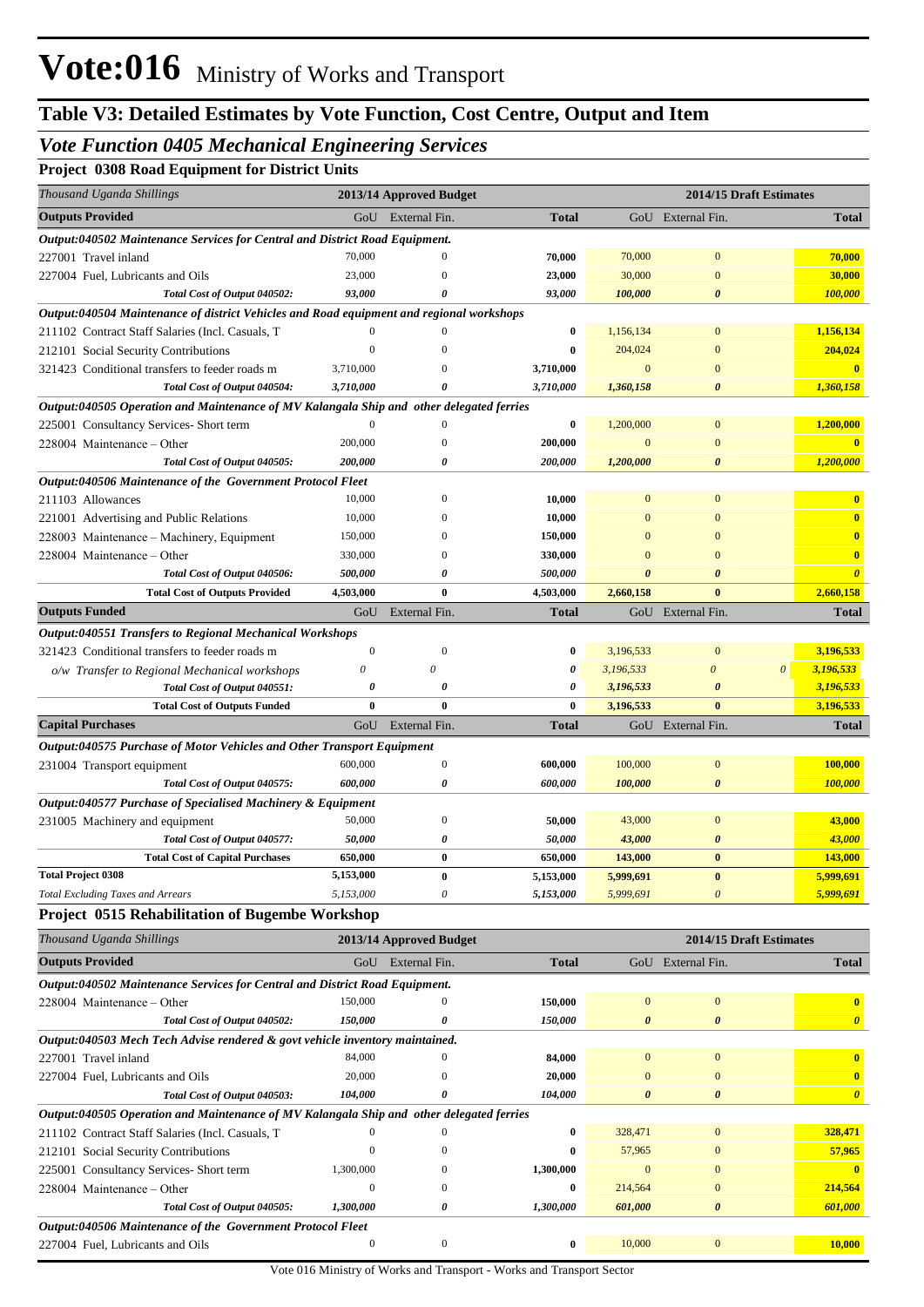## *Vote Function 0405 Mechanical Engineering Services*

**Project 0515 Rehabilitation of Bugembe Workshop**

|                                                             |               |                                                                                                                                                                                                                                                       |           | 2014/15 Draft Estimates |                                                                                         |
|-------------------------------------------------------------|---------------|-------------------------------------------------------------------------------------------------------------------------------------------------------------------------------------------------------------------------------------------------------|-----------|-------------------------|-----------------------------------------------------------------------------------------|
|                                                             |               | <b>Total</b>                                                                                                                                                                                                                                          |           |                         | <b>Total</b>                                                                            |
| $\Omega$                                                    | $\Omega$      | 0                                                                                                                                                                                                                                                     | 340,000   | $\Omega$                | 340,000                                                                                 |
| o                                                           | <sub>0</sub>  | 0                                                                                                                                                                                                                                                     | 350,000   | $\boldsymbol{\theta}$   | 350,000                                                                                 |
| 1,554,000                                                   | $\bf{0}$      | 1,554,000                                                                                                                                                                                                                                             | 951,000   | $\mathbf{0}$            | 951,000                                                                                 |
| GoU                                                         | External Fin. | <b>Total</b>                                                                                                                                                                                                                                          |           |                         | <b>Total</b>                                                                            |
|                                                             |               |                                                                                                                                                                                                                                                       |           |                         |                                                                                         |
| $\Omega$                                                    | $\Omega$      | 0                                                                                                                                                                                                                                                     | 30,000    | $\Omega$                | 30,000                                                                                  |
| 0                                                           | 0             | 0                                                                                                                                                                                                                                                     | 30,000    | $\boldsymbol{\theta}$   | 30,000                                                                                  |
|                                                             |               |                                                                                                                                                                                                                                                       |           |                         |                                                                                         |
| 600,000                                                     | $\mathbf{0}$  | 600,000                                                                                                                                                                                                                                               | 973,000   | $\mathbf{0}$            | 973,000                                                                                 |
| 600,000                                                     | 0             | 600,000                                                                                                                                                                                                                                               | 973,000   | 0                       | 973,000                                                                                 |
|                                                             |               |                                                                                                                                                                                                                                                       |           |                         |                                                                                         |
|                                                             | $\Omega$      | 0                                                                                                                                                                                                                                                     | 120,000   | $\Omega$                | 120,000                                                                                 |
| 0                                                           | 0             | 0                                                                                                                                                                                                                                                     | 120,000   | $\boldsymbol{\theta}$   | 120,000                                                                                 |
| Output:040577 Purchase of Specialised Machinery & Equipment |               |                                                                                                                                                                                                                                                       |           |                         |                                                                                         |
|                                                             | $\mathbf{0}$  | 0                                                                                                                                                                                                                                                     | 26,309    | $\mathbf{0}$            | 26,309                                                                                  |
| $\theta$                                                    | 0             | 0                                                                                                                                                                                                                                                     | 26,309    | $\boldsymbol{\theta}$   | 26,309                                                                                  |
| 600,000                                                     | $\mathbf{0}$  | 600,000                                                                                                                                                                                                                                               | 1,149,309 | $\mathbf{0}$            | 1,149,309                                                                               |
| 2,154,000                                                   | 0             | 2,154,000                                                                                                                                                                                                                                             | 2,100,309 | $\mathbf{0}$            | 2,100,309                                                                               |
| 2,154,000                                                   | n             | 2,154,000                                                                                                                                                                                                                                             | 2,100,309 | $\theta$                | 2,100,309                                                                               |
|                                                             |               |                                                                                                                                                                                                                                                       |           | 2014/15 Draft Estimates |                                                                                         |
|                                                             |               | <b>Total</b>                                                                                                                                                                                                                                          |           |                         | <b>Total</b>                                                                            |
| 16,976,662                                                  | 0             | 16,976,662                                                                                                                                                                                                                                            |           |                         | 17,768,000                                                                              |
| 16,976,662                                                  |               | 16,976,662                                                                                                                                                                                                                                            |           |                         | 17,768,000                                                                              |
|                                                             |               | 2013/14 Approved Budget<br>GoU External Fin.<br>Output:040572 Government Buildings and Administrative Infrastructure<br><b>Output:040575 Purchase of Motor Vehicles and Other Transport Equipment</b><br>2013/14 Approved Budget<br>GoU External Fin. |           |                         | GoU External Fin.<br>GoU External Fin.<br>GoU External Fin.<br>17,768,000<br>17,768,000 |

#### *Vote Function 0449 Policy,Planning and Support Services*

#### *Recurrent Budget Estimates*

| <b>Programme 01 Headquarters</b>                                                |                  |                         |              |                |                         |         |  |  |
|---------------------------------------------------------------------------------|------------------|-------------------------|--------------|----------------|-------------------------|---------|--|--|
| Thousand Uganda Shillings                                                       |                  | 2013/14 Approved Budget |              |                | 2014/15 Draft Estimates |         |  |  |
| <b>Outputs Provided</b>                                                         | Wage             | Non-Wage                | <b>Total</b> | Wage           | Non Wage                | Total   |  |  |
| Output:044902 Ministry Support Services and Communication strategy implimented. |                  |                         |              |                |                         |         |  |  |
| 211101 General Staff Salaries                                                   | 601,107          | $\mathbf{0}$            | 601,107      | 597,117        | $\overline{0}$          | 597,117 |  |  |
| 211103 Allowances                                                               | $\mathbf{0}$     | 20,000                  | 20,000       | $\overline{0}$ | 40,000                  | 40,000  |  |  |
| 213001 Medical expenses (To employees)                                          | $\mathbf{0}$     | 2,500                   | 2,500        | $\mathbf{0}$   | 5,000                   | 5,000   |  |  |
| 213002 Incapacity, death benefits and funeral e                                 | $\mathbf{0}$     | 1,999                   | 1,999        | $\overline{0}$ | 24,000                  | 24,000  |  |  |
| 213004 Gratuity Expenses                                                        | $\mathbf{0}$     | $\mathbf{0}$            | 0            | $\overline{0}$ | 60,000                  | 60,000  |  |  |
| 221001 Advertising and Public Relations                                         | $\bf{0}$         | 100,000                 | 100,000      | $\overline{0}$ | 100,000                 | 100,000 |  |  |
| 221002 Workshops and Seminars                                                   | $\mathbf{0}$     | 10.000                  | 10,000       | $\overline{0}$ | 40,000                  | 40,000  |  |  |
| 221003 Staff Training                                                           | $\mathbf{0}$     | 10,000                  | 10,000       | $\mathbf{0}$   | 50,000                  | 50,000  |  |  |
| 221004 Recruitment Expenses                                                     | $\boldsymbol{0}$ | $\mathbf{0}$            | 0            | $\mathbf{0}$   | 6,000                   | 6,000   |  |  |
| 221005 Hire of Venue (chairs, projector, etc)                                   | $\mathbf{0}$     | 30,000                  | 30,000       | $\overline{0}$ | 40,000                  | 40,000  |  |  |
| 221006 Commissions and related charges                                          | $\mathbf{0}$     | 10,000                  | 10,000       | $\overline{0}$ | 10,000                  | 10,000  |  |  |
| 221007 Books, Periodicals & Newspapers                                          | $\mathbf{0}$     | 6,649                   | 6,649        | $\overline{0}$ | 5,000                   | 5,000   |  |  |
| 221008 Computer supplies and Information Tec                                    | $\mathbf{0}$     | 21,000                  | 21,000       | $\overline{0}$ | 25,000                  | 25,000  |  |  |
| 221009 Welfare and Entertainment                                                | $\mathbf{0}$     | 4,000                   | 4,000        | $\overline{0}$ | 5,000                   | 5,000   |  |  |
| 221010 Special Meals and Drinks                                                 | $\mathbf{0}$     | 30,000                  | 30,000       | $\overline{0}$ | 33,000                  | 33,000  |  |  |
| 221011 Printing, Stationery, Photocopying and                                   | $\mathbf{0}$     | 503,348                 | 503,348      | $\overline{0}$ | 480,000                 | 480,000 |  |  |
| 221012 Small Office Equipment                                                   | $\mathbf{0}$     | 1,250                   | 1,250        | $\overline{0}$ | 2,000                   | 2,000   |  |  |
| 221016 IFMS Recurrent costs                                                     | $\mathbf{0}$     | 16,000                  | 16,000       | $\overline{0}$ | 16,000                  | 16,000  |  |  |
| 221020 IPPS Recurrent Costs                                                     | $\mathbf{0}$     | $\mathbf{0}$            | 0            | $\mathbf{0}$   | 25,000                  | 25,000  |  |  |
| 222001 Telecommunications                                                       | $\mathbf{0}$     | 24,000                  | 24,000       | $\overline{0}$ | 26,000                  | 26,000  |  |  |
| 222002 Postage and Courier                                                      | $\bf{0}$         | 5,000                   | 5,000        | $\overline{0}$ | 10,000                  | 10,000  |  |  |
| 223001 Property Expenses                                                        | $\boldsymbol{0}$ | $\theta$                | $\bf{0}$     | $\mathbf{0}$   | 5,000                   | 5,000   |  |  |
| 223004 Guard and Security services                                              | $\mathbf{0}$     | 236,000                 | 236,000      | $\mathbf{0}$   | 600,000                 | 600,000 |  |  |
| 223005 Electricity                                                              | $\mathbf{0}$     | 50,000                  | 50,000       | $\overline{0}$ | 60,000                  | 60,000  |  |  |
|                                                                                 |                  |                         |              |                |                         |         |  |  |

Vote 016 Ministry of Works and Transport - Works and Transport Sector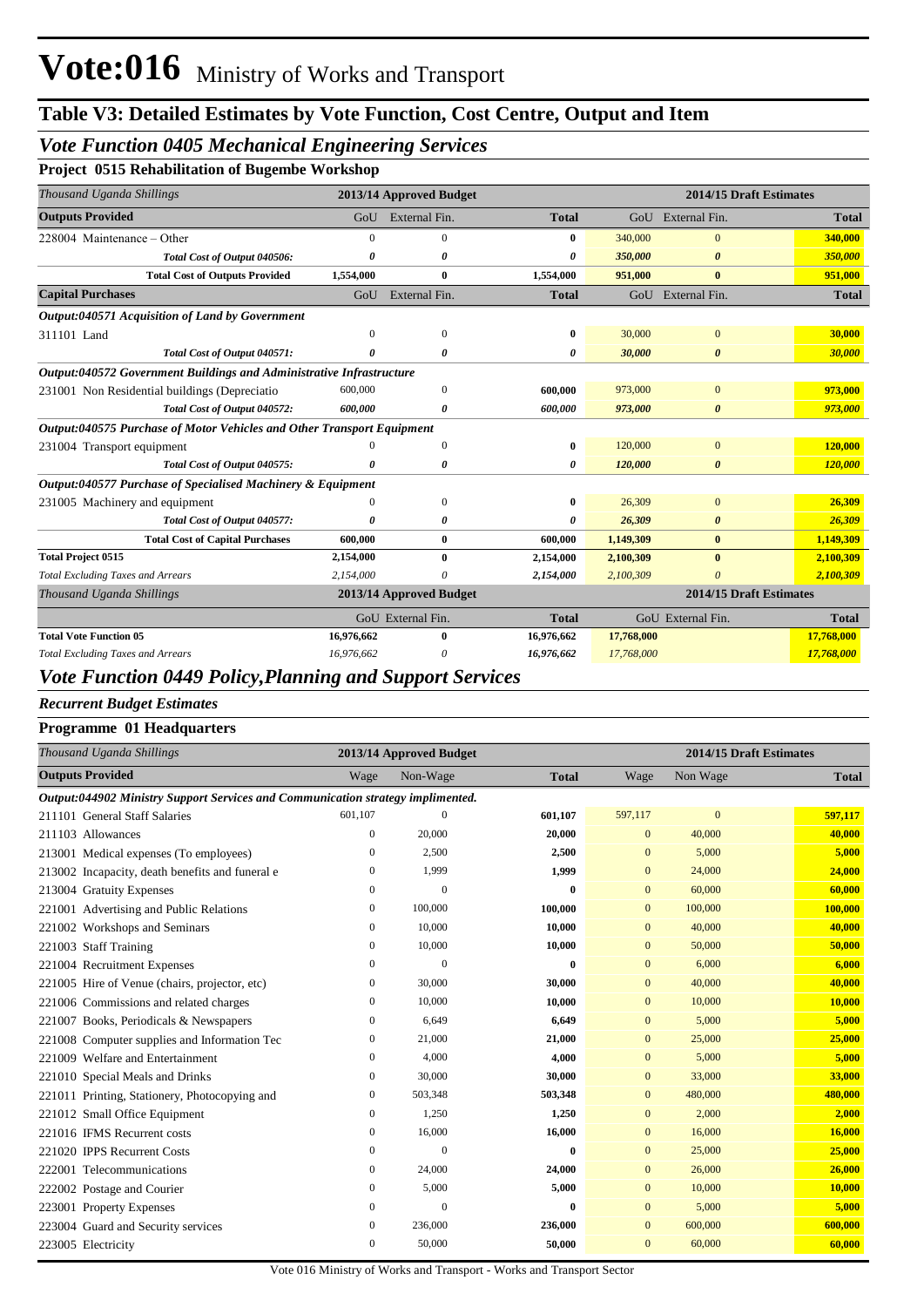# **Table V3: Detailed Estimates by Vote Function, Cost Centre, Output and Item**

### *Vote Function 0449 Policy,Planning and Support Services*

#### **Programme 01 Headquarters**

| Thousand Uganda Shillings                              |                  | 2013/14 Approved Budget |              |                       | 2014/15 Draft Estimates |                         |
|--------------------------------------------------------|------------------|-------------------------|--------------|-----------------------|-------------------------|-------------------------|
| <b>Outputs Provided</b>                                | Wage             | Non-Wage                | <b>Total</b> | Wage                  | Non Wage                | Total                   |
| 223006 Water                                           | $\boldsymbol{0}$ | 50,000                  | 50,000       | $\boldsymbol{0}$      | 130,000                 | 130,000                 |
| 224002 General Supply of Goods and Services            | $\boldsymbol{0}$ | 17,904                  | 17,904       | $\mathbf{0}$          | $\mathbf{0}$            | $\mathbf{0}$            |
| 224004 Cleaning and Sanitation                         | $\overline{0}$   | $\mathbf{0}$            | 0            | $\mathbf{0}$          | 18,000                  | 18,000                  |
| 225001 Consultancy Services- Short term                | $\boldsymbol{0}$ | 40,000                  | 40,000       | $\mathbf{0}$          | $\mathbf{0}$            | $\mathbf{0}$            |
| 227001 Travel inland                                   | $\boldsymbol{0}$ | 209,998                 | 209,998      | $\bf{0}$              | 240,000                 | 240,000                 |
| 227002 Travel abroad                                   | $\mathbf{0}$     | 98,000                  | 98,000       | $\mathbf{0}$          | 70,000                  | 70,000                  |
| 227003 Carriage, Haulage, Freight and transpor         | $\mathbf{0}$     | $\mathbf{0}$            | 0            | $\mathbf{0}$          | 30,000                  | 30,000                  |
| 227004 Fuel, Lubricants and Oils                       | 0                | 150,999                 | 150,999      | $\mathbf{0}$          | 160,000                 | 160,000                 |
| 228001 Maintenance - Civil                             | $\mathbf{0}$     | 709,006                 | 709,006      | $\mathbf{0}$          | 20,000                  | 20,000                  |
| 228002 Maintenance - Vehicles                          | $\mathbf{0}$     | 132,214                 | 132,214      | $\mathbf{0}$          | 100,000                 | 100,000                 |
| 228003 Maintenance - Machinery, Equipment              | $\boldsymbol{0}$ | 557,012                 | 557,012      | $\mathbf{0}$          | 30,000                  | 30,000                  |
| Total Cost of Output 044902:                           | 601,107          | 3,046,879               | 3,647,985    | 597,117               | 2,465,000               | 3,062,117               |
| Output:044903 Ministerial and Top Management Services  |                  |                         |              |                       |                         |                         |
| 211101 General Staff Salaries                          | 146,489          | $\boldsymbol{0}$        | 146,489      | $\mathbf{0}$          | $\bf{0}$                | $\bf{0}$                |
| 211102 Contract Staff Salaries (Incl. Casuals, T       | $\mathbf{0}$     | $\Omega$                | 0            | 148,000               | $\mathbf{0}$            | 148,000                 |
| 211103 Allowances                                      | $\mathbf{0}$     | $\Omega$                | 0            | $\mathbf{0}$          | 80,000                  | 80,000                  |
| 213001 Medical expenses (To employees)                 | $\boldsymbol{0}$ | 7,000                   | 7,000        | $\mathbf{0}$          | 10,000                  | 10,000                  |
| 213002 Incapacity, death benefits and funeral e        | $\boldsymbol{0}$ | 5,000                   | 5,000        | $\mathbf{0}$          | 5,000                   | 5,000                   |
| 221001 Advertising and Public Relations                | $\mathbf{0}$     | 10,000                  | 10,000       | $\mathbf{0}$          | 12,000                  | 12,000                  |
| 221005 Hire of Venue (chairs, projector, etc)          | $\boldsymbol{0}$ | 10,000                  | 10,000       | $\mathbf{0}$          | 10,000                  | 10,000                  |
| 221007 Books, Periodicals & Newspapers                 | $\boldsymbol{0}$ | 3,000                   | 3,000        | $\mathbf{0}$          | $\mathbf{0}$            | $\mathbf{0}$            |
| 221008 Computer supplies and Information Tec           | $\boldsymbol{0}$ | 20,000                  | 20,000       | $\mathbf{0}$          | 20,000                  | 20,000                  |
| 221011 Printing, Stationery, Photocopying and          | 0                | 8,000                   | 8,000        | $\mathbf{0}$          | 10,000                  | 10,000                  |
| 222001 Telecommunications                              | 0                | 4,000                   | 4,000        | $\mathbf{0}$          | 6,000                   | 6,000                   |
| 223005 Electricity                                     | $\mathbf{0}$     | 10,000                  | 10,000       | $\mathbf{0}$          | 10,000                  | 10,000                  |
| 223006 Water                                           | $\mathbf{0}$     | 8,000                   | 8,000        | $\mathbf{0}$          | 8,000                   | 8,000                   |
| 224002 General Supply of Goods and Services            | $\boldsymbol{0}$ | 10,000                  | 10,000       | $\mathbf{0}$          | $\mathbf{0}$            | $\overline{\mathbf{0}}$ |
| 227001 Travel inland                                   | $\mathbf{0}$     | 36,000                  | 36,000       | $\mathbf{0}$          | 24,000                  | 24,000                  |
| 227002 Travel abroad                                   | $\mathbf{0}$     | 87,240                  | 87,240       | $\mathbf{0}$          | $\mathbf{0}$            | $\overline{0}$          |
| 227004 Fuel, Lubricants and Oils                       | $\mathbf{0}$     | 20,000                  | 20,000       | $\mathbf{0}$          | 305,000                 | 305,000                 |
| 228001 Maintenance - Civil                             | $\boldsymbol{0}$ | 17,000                  | 17,000       | $\mathbf{0}$          | $\mathbf{0}$            | $\mathbf{0}$            |
| 228002 Maintenance - Vehicles                          | $\boldsymbol{0}$ | 20,000                  | 20,000       | $\overline{0}$        | $\overline{0}$          | $\overline{\mathbf{0}}$ |
| Total Cost of Output 044903:                           | 146,489          | 275,240                 | 421,729      | 148,000               | 500,000                 | 648,000                 |
| Output:044906 Monitoring and Capacity Building Support |                  |                         |              |                       |                         |                         |
| 211103 Allowances                                      | 0                | 15,000                  | 15,000       | $\mathbf{0}$          | 60,020                  | 60,020                  |
| 221001 Advertising and Public Relations                | 0                | $\boldsymbol{0}$        | 0            | $\mathbf{0}$          | 60,000                  | 60,000                  |
| 221002 Workshops and Seminars                          | 0                | 20,000                  | 20,000       | $\bf{0}$              | $\boldsymbol{0}$        | $\mathbf{0}$            |
| 221003 Staff Training                                  | $\boldsymbol{0}$ | 597,341                 | 597,341      | $\mathbf{0}$          | 791,200                 | 791,200                 |
| 221005 Hire of Venue (chairs, projector, etc)          | $\boldsymbol{0}$ | 0                       | 0            | $\mathbf{0}$          | 10,000                  | 10,000                  |
| 221011 Printing, Stationery, Photocopying and          | $\mathbf{0}$     | $\mathbf{0}$            | 0            | $\mathbf{0}$          | 70,000                  | 70,000                  |
| 227001 Travel inland                                   | 0                | $\mathbf{0}$            | 0            | $\mathbf{0}$          | 50,000                  | 50,000                  |
| 227004 Fuel, Lubricants and Oils                       | 0                | 30,000                  | 30,000       | $\bf{0}$              | 40,000                  | 40,000                  |
| Total Cost of Output 044906:                           | 0                | 662,341                 | 662,341      | $\boldsymbol{\theta}$ | 1,081,220               | 1,081,220               |
| <b>Total Cost of Outputs Provided</b>                  | 747,596          | 3,984,460               | 4,732,056    | 745,117               | 4,046,220               | 4,791,337               |
| <b>Total Programme 01</b>                              | 747,596          | 3,984,460               | 4,732,056    | 745,117               | 4,046,220               | 4,791,337               |
| <b>Total Excluding Arrears</b>                         | 747,596          | 3,984,460               | 4,732,056    | 745,117               | 4,046,220               | 4,791,337               |

#### **Programme 09 Policy and Planning**

| Thousand Uganda Shillings                                    | 2013/14 Approved Budget |          |              |          | 2014/15 Draft Estimates |              |  |
|--------------------------------------------------------------|-------------------------|----------|--------------|----------|-------------------------|--------------|--|
| <b>Outputs Provided</b>                                      | Wage                    | Non-Wage | <b>Total</b> | Wage     | Non Wage                | <b>Total</b> |  |
| Output:044901 Policy, Laws, guidelines, plans and strategies |                         |          |              |          |                         |              |  |
| 211101 General Staff Salaries                                | 351.919                 |          | 351.919      | 351,919  |                         | 351.919      |  |
| 211103 Allowances                                            |                         | 32.697   | 32,697       | $\Omega$ | 40,000                  | 40,000       |  |
| 213002 Incapacity, death benefits and funeral e              |                         | 10.000   | 10.000       | $\Omega$ | 15,000                  | 15,000       |  |
| 221001 Advertising and Public Relations                      |                         | 16,000   | 16.000       | $\Omega$ | 10,000                  | 10,000       |  |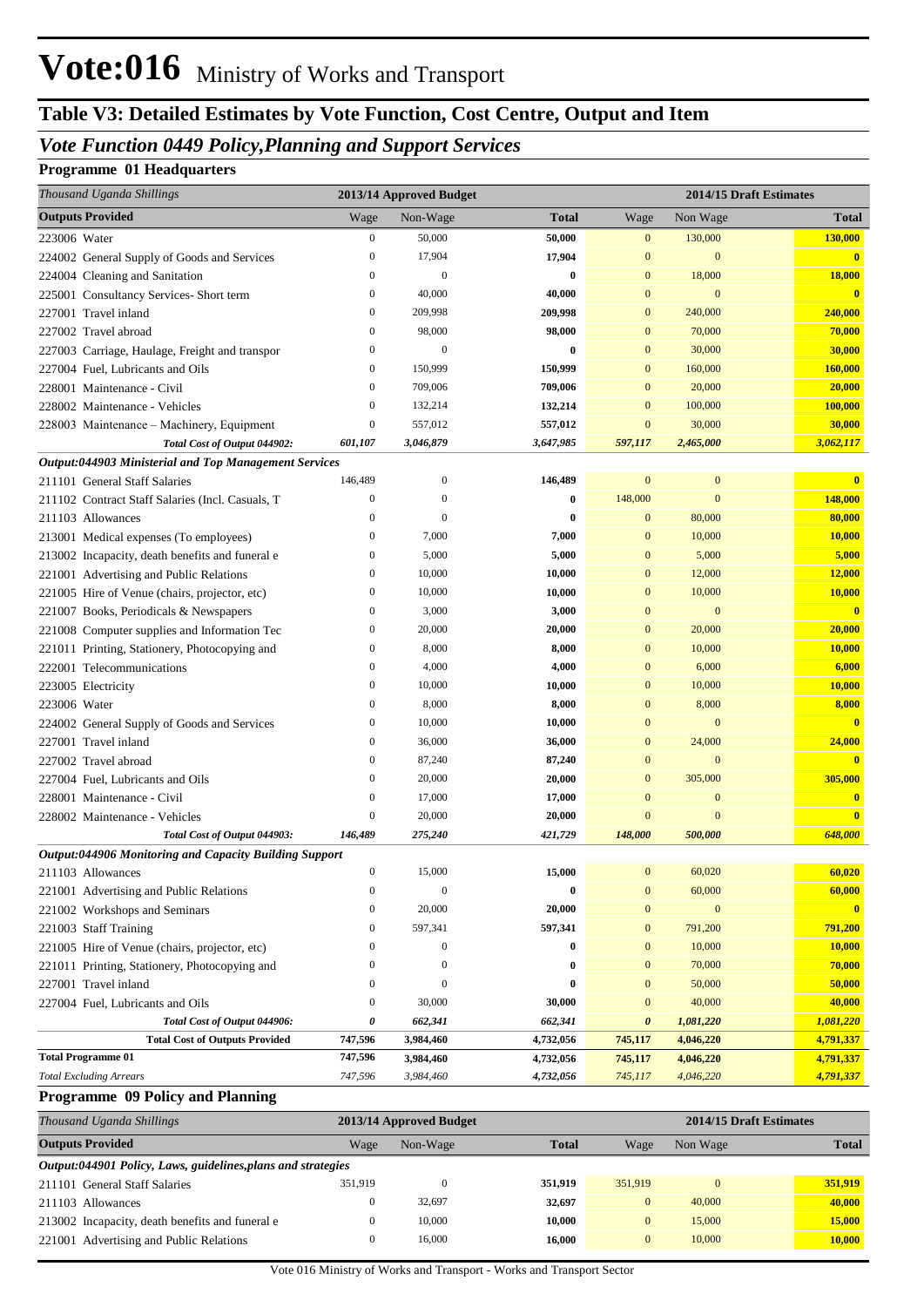# **Table V3: Detailed Estimates by Vote Function, Cost Centre, Output and Item**

## *Vote Function 0449 Policy,Planning and Support Services*

### **Programme 09 Policy and Planning**

| Thousand Uganda Shillings                                                       |                  | 2013/14 Approved Budget |              |                       | 2014/15 Draft Estimates |                         |
|---------------------------------------------------------------------------------|------------------|-------------------------|--------------|-----------------------|-------------------------|-------------------------|
| <b>Outputs Provided</b>                                                         | Wage             | Non-Wage                | <b>Total</b> | Wage                  | Non Wage                | <b>Total</b>            |
| 221002 Workshops and Seminars                                                   | $\boldsymbol{0}$ | 30,000                  | 30,000       | $\mathbf{0}$          | 20,000                  | 20,000                  |
| 221003 Staff Training                                                           | $\mathbf{0}$     | 40,000                  | 40,000       | $\mathbf{0}$          | 30,000                  | 30,000                  |
| 221007 Books, Periodicals & Newspapers                                          | $\boldsymbol{0}$ | 8,000                   | 8,000        | $\mathbf{0}$          | 5,000                   | 5,000                   |
| 221010 Special Meals and Drinks                                                 | $\boldsymbol{0}$ | 9,000                   | 9,000        | $\mathbf{0}$          | $\mathbf{0}$            | $\overline{0}$          |
| 221011 Printing, Stationery, Photocopying and                                   | $\boldsymbol{0}$ | 35,622                  | 35,622       | $\mathbf{0}$          | 20,000                  | 20,000                  |
| 222001 Telecommunications                                                       | $\boldsymbol{0}$ | 5,000                   | 5,000        | $\overline{0}$        | $\mathbf{0}$            | $\overline{\mathbf{0}}$ |
| 222003 Information and communications techn                                     | $\boldsymbol{0}$ | 16,000                  | 16,000       | $\mathbf{0}$          | $\mathbf{0}$            | $\bf{0}$                |
| 223005 Electricity                                                              | $\mathbf{0}$     | 4,000                   | 4,000        | $\mathbf{0}$          | 5,000                   | 5,000                   |
| 223006 Water                                                                    | $\boldsymbol{0}$ | 4,000                   | 4,000        | $\mathbf{0}$          | 4,000                   | 4,000                   |
| 227001 Travel inland                                                            | $\boldsymbol{0}$ | $\mathbf{0}$            | 0            | $\overline{0}$        | 20,000                  | 20,000                  |
| 227002 Travel abroad                                                            | $\boldsymbol{0}$ | $\Omega$                | 0            | $\overline{0}$        | 15,000                  | 15,000                  |
| 227004 Fuel, Lubricants and Oils                                                | $\mathbf{0}$     | 20,000                  | 20,000       | $\mathbf{0}$          | 30,000                  | 30,000                  |
| 228002 Maintenance - Vehicles                                                   | $\boldsymbol{0}$ | 10,000                  | 10,000       | $\mathbf{0}$          | 16,000                  | 16,000                  |
| Total Cost of Output 044901:                                                    | 351,919          | 240,320                 | 592,238      | 351,919               | 230,000                 | 581,919                 |
| Output:044902 Ministry Support Services and Communication strategy implimented. |                  |                         |              |                       |                         |                         |
| 211103 Allowances                                                               | $\theta$         | $\boldsymbol{0}$        | 0            | $\mathbf{0}$          | 10,000                  | 10,000                  |
| 221001 Advertising and Public Relations                                         | $\mathbf{0}$     | 20,000                  | 20,000       | $\mathbf{0}$          | 15,000                  | 15,000                  |
| 221002 Workshops and Seminars                                                   | $\boldsymbol{0}$ | 20,000                  | 20,000       | $\mathbf{0}$          | 10,000                  | 10,000                  |
| 227001 Travel inland                                                            | $\mathbf{0}$     | 20,000                  | 20,000       | $\mathbf{0}$          | $\mathbf{0}$            | $\overline{\mathbf{0}}$ |
| 227004 Fuel, Lubricants and Oils                                                | $\boldsymbol{0}$ | 20,000                  | 20,000       | $\mathbf{0}$          | 15,000                  | 15,000                  |
| Total Cost of Output 044902:                                                    | 0                | 80,000                  | 80,000       | $\boldsymbol{\theta}$ | 50,000                  | 50,000                  |
| Output:044906 Monitoring and Capacity Building Support                          |                  |                         |              |                       |                         |                         |
| 211103 Allowances                                                               | $\boldsymbol{0}$ | 15,289                  | 15,289       | $\mathbf{0}$          | 25,000                  | 25,000                  |
| 213002 Incapacity, death benefits and funeral e                                 | $\boldsymbol{0}$ | 8,000                   | 8,000        | $\mathbf{0}$          | $\mathbf{0}$            | $\mathbf{0}$            |
| 221002 Workshops and Seminars                                                   | $\boldsymbol{0}$ | 7,930                   | 7,930        | $\mathbf{0}$          | $\mathbf{0}$            | $\mathbf{0}$            |
| 221007 Books, Periodicals & Newspapers                                          | $\boldsymbol{0}$ | 4,000                   | 4,000        | $\overline{0}$        | $\mathbf{0}$            | $\bf{0}$                |
| 221009 Welfare and Entertainment                                                | $\boldsymbol{0}$ | 12,000                  | 12,000       | $\mathbf{0}$          | $\mathbf{0}$            | $\mathbf{0}$            |
| 221011 Printing, Stationery, Photocopying and                                   | $\boldsymbol{0}$ | 5,000                   | 5,000        | $\mathbf{0}$          | 5,000                   | 5,000                   |
| 222003 Information and communications techn                                     | $\boldsymbol{0}$ | 8,000                   | 8,000        | $\mathbf{0}$          | $\mathbf{0}$            | $\overline{0}$          |
| 227001 Travel inland                                                            | $\boldsymbol{0}$ | $\mathbf{0}$            | $\bf{0}$     | $\mathbf{0}$          | 20,000                  | 20,000                  |
| 227004 Fuel, Lubricants and Oils                                                | $\boldsymbol{0}$ | 8,000                   | 8,000        | $\mathbf{0}$          | 40,000                  | 40,000                  |
| 228002 Maintenance - Vehicles                                                   | $\boldsymbol{0}$ | $\mathbf{0}$            | 0            | $\mathbf{0}$          | 10,000                  | 10,000                  |
| Total Cost of Output 044906:                                                    | 0                | 68,219                  | 68,219       | $\boldsymbol{\theta}$ | 100,000                 | 100,000                 |
| <b>Total Cost of Outputs Provided</b>                                           | 351,919          | 388,538                 | 740,457      | 351,919               | 380,000                 | 731,919                 |
| <b>Arrears</b>                                                                  | Wage             | Non-Wage                | <b>Total</b> | Wage                  | Non Wage                | <b>Total</b>            |
| Output:044999 Arrears                                                           |                  |                         |              |                       |                         |                         |
| 321614 Electricity arrears (Budgeting)                                          | $\boldsymbol{0}$ | $\boldsymbol{0}$        | $\bf{0}$     | $\overline{0}$        | 13,213                  | 13,213                  |
| Total Cost of Output 044999:                                                    | 0                | 0                       | 0            | 0                     | 13,213                  | 13,213                  |
| <b>Total Cost of Arrears</b>                                                    | 0                | $\bf{0}$                | $\bf{0}$     | $\bf{0}$              | 13,213                  | 13,213                  |
| <b>Total Programme 09</b>                                                       | 351,919          | 388,538                 | 740,457      | 351,919               | 393,213                 | 745,131                 |
| <b>Total Excluding Arrears</b>                                                  | 351,919          | 388,538                 | 740,457      | 351,919               | 380,000                 | 731,919                 |
| Programme 10 Internal Audit                                                     |                  |                         |              |                       |                         |                         |

| Thousand Uganda Shillings                                                       |                | 2013/14 Approved Budget |              | 2014/15 Draft Estimates |                |              |
|---------------------------------------------------------------------------------|----------------|-------------------------|--------------|-------------------------|----------------|--------------|
| <b>Outputs Provided</b>                                                         | Wage           | Non-Wage                | <b>Total</b> | Wage                    | Non Wage       | <b>Total</b> |
| Output:044902 Ministry Support Services and Communication strategy implimented. |                |                         |              |                         |                |              |
| 211101 General Staff Salaries                                                   | 55,965         | $\Omega$                | 55,965       | 55,965                  | $\overline{0}$ | 55,965       |
| 211103 Allowances                                                               | $\overline{0}$ | 32,926                  | 32,926       | $\overline{0}$          | 34,530         | 34,530       |
| 221001 Advertising and Public Relations                                         | $\overline{0}$ | 5,000                   | 5,000        | $\mathbf{0}$            | $\overline{0}$ | $\mathbf{0}$ |
| 221002 Workshops and Seminars                                                   | $\overline{0}$ | 45,000                  | 45,000       | $\mathbf{0}$            | $\overline{0}$ | $\mathbf{0}$ |
| 221003 Staff Training                                                           | $\mathbf{0}$   | 10,000                  | 10,000       | $\mathbf{0}$            | 30,000         | 30,000       |
| 221005 Hire of Venue (chairs, projector, etc)                                   | $\overline{0}$ | 10,000                  | 10,000       | $\overline{0}$          | $\overline{0}$ | $\mathbf{0}$ |
| 221007 Books, Periodicals & Newspapers                                          | $\overline{0}$ | 1,000                   | 1.000        | $\mathbf{0}$            | $\mathbf{0}$   | $\mathbf{0}$ |
| 221008 Computer supplies and Information Tec                                    | $\mathbf{0}$   | 2,000                   | 2,000        | $\overline{0}$          | 6,500          | 6,500        |
| 221009 Welfare and Entertainment                                                | $\mathbf{0}$   | 6,000                   | 6.000        | $\Omega$                | $\mathbf{0}$   | $\mathbf{0}$ |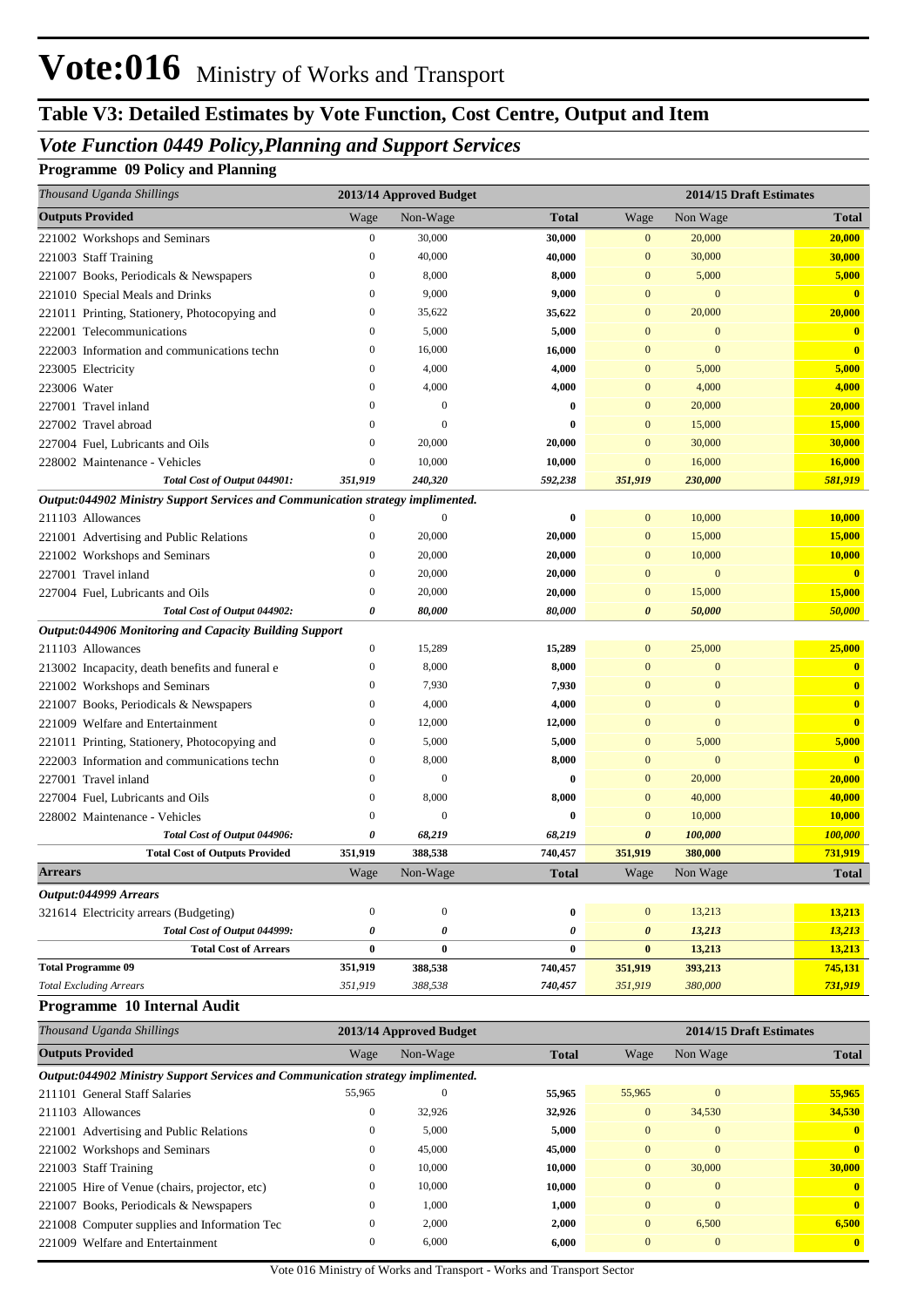# **Table V3: Detailed Estimates by Vote Function, Cost Centre, Output and Item**

### *Vote Function 0449 Policy,Planning and Support Services*

#### **Programme 10 Internal Audit**

| Thousand Uganda Shillings                     |              | 2013/14 Approved Budget |              |                | 2014/15 Draft Estimates |              |
|-----------------------------------------------|--------------|-------------------------|--------------|----------------|-------------------------|--------------|
| <b>Outputs Provided</b>                       | Wage         | Non-Wage                | <b>Total</b> | Wage           | Non Wage                | <b>Total</b> |
| 221010 Special Meals and Drinks               | 0            | 2,000                   | 2,000        | $\mathbf{0}$   | $\mathbf{0}$            | $\mathbf{0}$ |
| 221011 Printing, Stationery, Photocopying and | 0            | 15,000                  | 15,000       | $\mathbf{0}$   | 8,000                   | 8,000        |
| 221012 Small Office Equipment                 | 0            | 5,000                   | 5,000        | $\overline{0}$ | $\mathbf{0}$            | $\mathbf{0}$ |
| 221017 Subscriptions                          | 0            | $\overline{0}$          | $\bf{0}$     | $\overline{0}$ | 3,200                   | 3,200        |
| 222001 Telecommunications                     | $\mathbf{0}$ | 2,000                   | 2,000        | $\mathbf{0}$   | $\overline{0}$          | $\mathbf{0}$ |
| 222003 Information and communications techn   | 0            | 8,000                   | 8,000        | $\mathbf{0}$   | $\mathbf{0}$            | $\mathbf{0}$ |
| 223004 Guard and Security services            | 0            | 8,000                   | 8,000        | $\mathbf{0}$   | $\mathbf{0}$            | $\mathbf{0}$ |
| 223005 Electricity                            | 0            | 2,000                   | 2,000        | $\overline{0}$ | $\mathbf{0}$            | $\mathbf{0}$ |
| 223006 Water                                  | 0            | 500                     | 500          | $\overline{0}$ | $\mathbf{0}$            | $\mathbf{0}$ |
| 227001 Travel inland                          | $\mathbf{0}$ | 40,000                  | 40,000       | $\overline{0}$ | 60,000                  | 60,000       |
| Travel abroad<br>227002                       | 0            | $\mathbf{0}$            | $\bf{0}$     | $\overline{0}$ | 26,000                  | 26,000       |
| 227004 Fuel, Lubricants and Oils              | 0            | 40,000                  | 40,000       | $\overline{0}$ | 35,000                  | 35,000       |
| 228002 Maintenance - Vehicles                 | 0            | 10,000                  | 10,000       | $\overline{0}$ | 11,550                  | 11,550       |
| Total Cost of Output 044902:                  | 55,965       | 244,426                 | 300,391      | 55,965         | 214,780                 | 270,745      |
| <b>Total Cost of Outputs Provided</b>         | 55,965       | 244,426                 | 300,391      | 55,965         | 214,780                 | 270,745      |
| <b>Total Programme 10</b>                     | 55,965       | 244,426                 | 300,391      | 55,965         | 214,780                 | 270,745      |
| <b>Total Excluding Arrears</b>                | 55,965       | 244,426                 | 300,391      | 55,965         | 214,780                 | 270,745      |

#### *Development Budget Estimates*

#### **Project 1050 Establishment of the National Transport Data Bank**

| Thousand Uganda Shillings                                       |                  | 2013/14 Approved Budget | 2014/15 Draft Estimates |              |                       |                         |  |  |  |  |
|-----------------------------------------------------------------|------------------|-------------------------|-------------------------|--------------|-----------------------|-------------------------|--|--|--|--|
| <b>Outputs Provided</b>                                         |                  | GoU External Fin.       | <b>Total</b>            |              | GoU External Fin.     | <b>Total</b>            |  |  |  |  |
| Output:044901 Policy, Laws, guidelines, plans and strategies    |                  |                         |                         |              |                       |                         |  |  |  |  |
| 211103 Allowances                                               | 24,971           | $\boldsymbol{0}$        | 24,971                  | 15,000       | $\mathbf{0}$          | 15,000                  |  |  |  |  |
| 221002 Workshops and Seminars                                   | 40,000           | $\Omega$                | 40,000                  | 30,000       | $\mathbf{0}$          | 30,000                  |  |  |  |  |
| 221011 Printing, Stationery, Photocopying and                   | 33,500           | $\Omega$                | 33,500                  | 25,000       | $\mathbf{0}$          | 25,000                  |  |  |  |  |
| 225001 Consultancy Services- Short term                         | 199,500          | $\Omega$                | 199,500                 | $\mathbf{0}$ | $\mathbf{0}$          | $\overline{\mathbf{0}}$ |  |  |  |  |
| 227001 Travel inland                                            | 30,000           | $\overline{0}$          | 30,000                  | $\mathbf{0}$ | $\overline{0}$        | $\overline{\mathbf{0}}$ |  |  |  |  |
| 227002 Travel abroad                                            | 30,000           | $\theta$                | 30,000                  | $\mathbf{0}$ | $\mathbf{0}$          | $\overline{\mathbf{0}}$ |  |  |  |  |
| 227004 Fuel, Lubricants and Oils                                | 40,000           | $\theta$                | 40,000                  | 30,000       | $\mathbf{0}$          | 30,000                  |  |  |  |  |
| Total Cost of Output 044901:                                    | 397,971          | $\boldsymbol{\theta}$   | 397,971                 | 100,000      | $\boldsymbol{\theta}$ | 100,000                 |  |  |  |  |
| Output:044904 Transport Data Collection Analysis and Storage    |                  |                         |                         |              |                       |                         |  |  |  |  |
| 211102 Contract Staff Salaries (Incl. Casuals, T                | 150,000          | $\mathbf{0}$            | 150,000                 | 200,000      | $\mathbf{0}$          | 200,000                 |  |  |  |  |
| 211103 Allowances                                               | 41,838           | $\theta$                | 41,838                  | 30,000       | $\mathbf{0}$          | 30,000                  |  |  |  |  |
| 221001 Advertising and Public Relations                         | 20,000           | $\theta$                | 20,000                  | 10,000       | $\mathbf{0}$          | 10,000                  |  |  |  |  |
| 221002 Workshops and Seminars                                   | $\mathbf{0}$     | $\overline{0}$          | $\bf{0}$                | 10,000       | $\mathbf{0}$          | 10,000                  |  |  |  |  |
| 221003 Staff Training                                           | 60,000           | $\overline{0}$          | 60,000                  | 40,000       | $\overline{0}$        | 40,000                  |  |  |  |  |
| 221011 Printing, Stationery, Photocopying and                   | 20,000           | $\mathbf{0}$            | 20,000                  | 20,000       | $\mathbf{0}$          | 20,000                  |  |  |  |  |
| 222001 Telecommunications                                       | $\mathbf{0}$     | $\theta$                | $\bf{0}$                | 5,000        | $\mathbf{0}$          | 5,000                   |  |  |  |  |
| 225002 Consultancy Services-Long-term                           | 240,000          | $\theta$                | 240,000                 | $\mathbf{0}$ | $\mathbf{0}$          | $\overline{\mathbf{0}}$ |  |  |  |  |
| 225003 Taxes on (Professional) Services                         | 70,000           | $\Omega$                | 70,000                  | $\mathbf{0}$ | $\mathbf{0}$          | $\mathbf{0}$            |  |  |  |  |
| 227001 Travel inland                                            | 130,000          | $\Omega$                | 130,000                 | 40,000       | $\mathbf{0}$          | 40,000                  |  |  |  |  |
| 227002 Travel abroad                                            | 28,250           | $\overline{0}$          | 28,250                  | 30,000       | $\mathbf{0}$          | 30,000                  |  |  |  |  |
| 227004 Fuel, Lubricants and Oils                                | 60,000           | $\theta$                | 60,000                  | 50,000       | $\mathbf{0}$          | 50,000                  |  |  |  |  |
| 228002 Maintenance - Vehicles                                   | $\boldsymbol{0}$ | $\overline{0}$          | $\bf{0}$                | 20,000       | $\mathbf{0}$          | 20,000                  |  |  |  |  |
| 228003 Maintenance - Machinery, Equipment                       | $\overline{0}$   | $\overline{0}$          | $\bf{0}$                | 20,000       | $\overline{0}$        | 20,000                  |  |  |  |  |
| Total Cost of Output 044904:                                    | 820,088          | $\boldsymbol{\theta}$   | 820,088                 | 475,000      | $\boldsymbol{\theta}$ | 475,000                 |  |  |  |  |
| Output:044905 Strengthening Sector Coordination, Planning & ICT |                  |                         |                         |              |                       |                         |  |  |  |  |
| 211103 Allowances                                               | 15,000           | $\mathbf{0}$            | 15,000                  | 25,000       | $\mathbf{0}$          | 25,000                  |  |  |  |  |
| 221002 Workshops and Seminars                                   | 50,000           | $\theta$                | 50,000                  | 15,000       | $\mathbf{0}$          | 15,000                  |  |  |  |  |
| 221011 Printing, Stationery, Photocopying and                   | 10,000           | $\theta$                | 10,000                  | 20,000       | $\mathbf{0}$          | 20,000                  |  |  |  |  |
| 227001 Travel inland                                            | 25,000           | $\overline{0}$          | 25,000                  | 10,000       | $\mathbf{0}$          | 10,000                  |  |  |  |  |
| 227004 Fuel, Lubricants and Oils                                | $\mathbf{0}$     | $\overline{0}$          | $\bf{0}$                | 10,000       | $\mathbf{0}$          | 10,000                  |  |  |  |  |
| Total Cost of Output 044905:                                    | 100,000          | $\boldsymbol{\theta}$   | 100,000                 | 80,000       | $\boldsymbol{\theta}$ | 80,000                  |  |  |  |  |
| <b>Output:044906 Monitoring and Capacity Building Support</b>   |                  |                         |                         |              |                       |                         |  |  |  |  |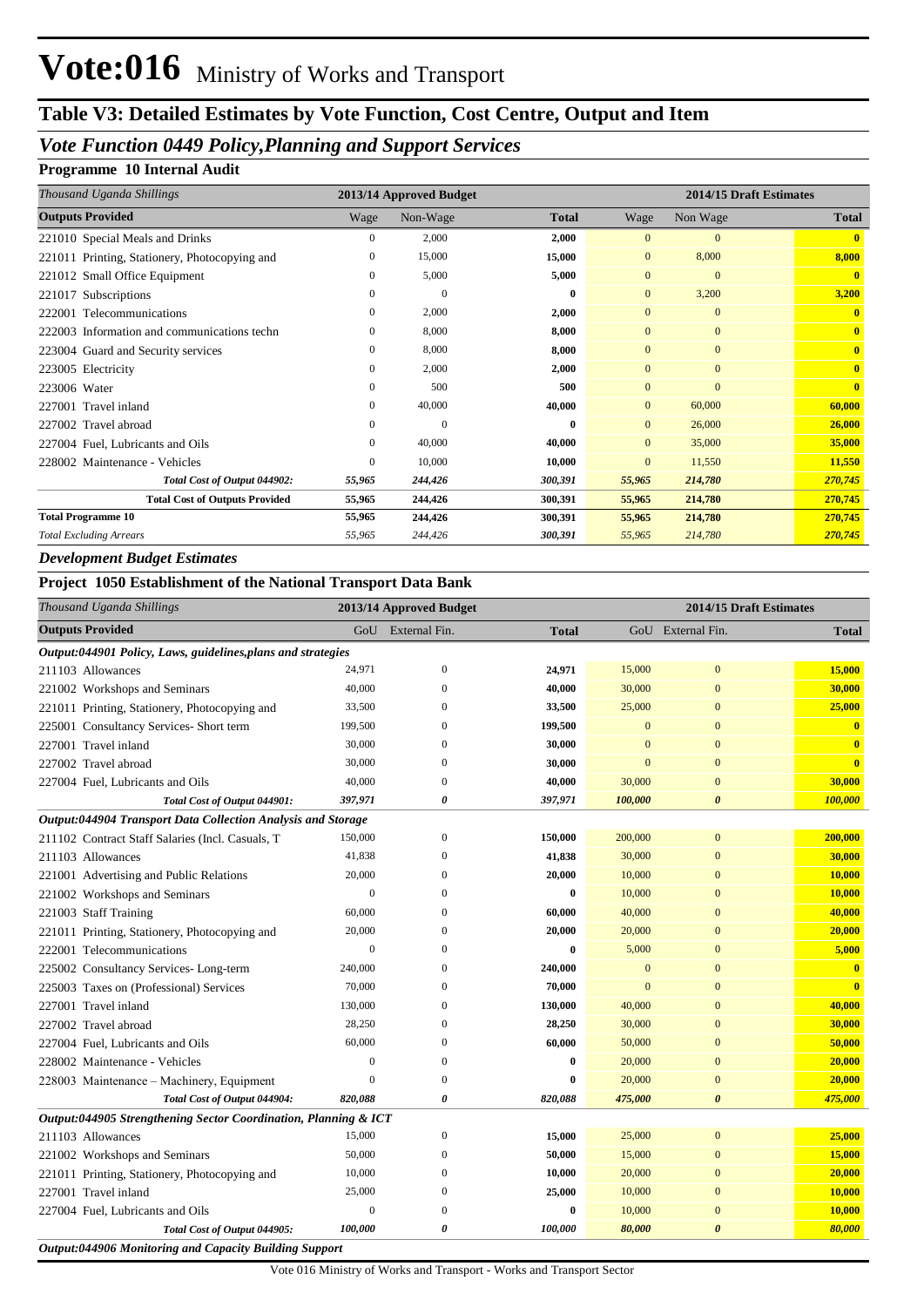## *Vote Function 0449 Policy,Planning and Support Services*

**Project 1050 Establishment of the National Transport Data Bank**

| Thousand Uganda Shillings                                                     |                  | 2013/14 Approved Budget |              |           | 2014/15 Draft Estimates |              |
|-------------------------------------------------------------------------------|------------------|-------------------------|--------------|-----------|-------------------------|--------------|
| <b>Outputs Provided</b>                                                       | GoU              | External Fin.           | <b>Total</b> |           | GoU External Fin.       | <b>Total</b> |
| 211103 Allowances                                                             | 30,000           | $\mathbf{0}$            | 30,000       | 55,000    | $\mathbf{0}$            | 55,000       |
| 221001 Advertising and Public Relations                                       | 10,000           | $\Omega$                | 10,000       | 20,000    | $\mathbf{0}$            | 20,000       |
| 221002 Workshops and Seminars                                                 | $\Omega$         |                         | $\bf{0}$     | 20,000    | $\Omega$                | 20,000       |
| 221003 Staff Training                                                         | 20,000           | O                       | 20,000       | 20,000    | $\mathbf{0}$            | 20,000       |
| 221008 Computer supplies and Information Tec                                  | $\boldsymbol{0}$ | 0                       | $\bf{0}$     | 20,000    | $\mathbf{0}$            | 20,000       |
| 221011 Printing, Stationery, Photocopying and                                 | 30,000           | $\Omega$                | 30,000       | 20,000    | $\mathbf{0}$            | 20,000       |
| 222001 Telecommunications                                                     | 10,000           | $\Omega$                | 10,000       | 5,000     | $\overline{0}$          | 5,000        |
| 222003 Information and communications techn                                   | $\mathbf{0}$     | $\Omega$                | $\bf{0}$     | 20,000    | $\overline{0}$          | 20,000       |
| 225001 Consultancy Services- Short term                                       | 360,000          | 0                       | 360,000      | 400,000   | $\mathbf{0}$            | 400,000      |
| 225002 Consultancy Services-Long-term                                         | 240,000          | $\Omega$                | 240,000      | $\Omega$  | $\overline{0}$          | $\mathbf{0}$ |
| 225003 Taxes on (Professional) Services                                       | $\mathbf{0}$     | $\Omega$                | $\bf{0}$     | 55,000    | $\Omega$                | 55,000       |
| 227001 Travel inland                                                          | 40,000           | $\Omega$                | 40,000       | 20,000    | $\Omega$                | 20,000       |
| 227002 Travel abroad                                                          | $\mathbf{0}$     | 0                       | 0            | 20,000    | $\mathbf{0}$            | 20,000       |
| 227004 Fuel, Lubricants and Oils                                              | 30,000           | $\Omega$                | 30,000       | 50,000    | $\Omega$                | 50,000       |
| 228002 Maintenance - Vehicles                                                 | $\Omega$         | O                       | $\bf{0}$     | 20,000    | $\Omega$                | 20,000       |
| Total Cost of Output 044906:                                                  | 770,000          |                         | 770,000      | 745,000   | $\theta$                | 745,000      |
| <b>Total Cost of Outputs Provided</b>                                         | 2,088,059        | $\bf{0}$                | 2,088,059    | 1,400,000 | $\bf{0}$                | 1,400,000    |
| <b>Capital Purchases</b>                                                      |                  | GoU External Fin.       | <b>Total</b> |           | GoU External Fin.       | <b>Total</b> |
| <b>Output:044975 Purchase of Motor Vehicles and Other Transport Equipment</b> |                  |                         |              |           |                         |              |
| 231004 Transport equipment                                                    | $\Omega$         | $\boldsymbol{0}$        | 0            | 200,000   | $\mathbf{0}$            | 200,000      |
| Total Cost of Output 044975:                                                  | O                | $\theta$                | 0            | 200,000   | $\boldsymbol{\theta}$   | 200,000      |
| Output:044976 Purchase of Office and ICT Equipment, including Software        |                  |                         |              |           |                         |              |
| 231005 Machinery and equipment                                                | 40,000           | $\Omega$                | 40,000       | 150,000   | $\overline{0}$          | 150,000      |
| Total Cost of Output 044976:                                                  | 40,000           | 0                       | 40,000       | 150,000   | $\boldsymbol{\theta}$   | 150,000      |
| Output:044978 Purchase of Office and Residential Furniture and Fittings       |                  |                         |              |           |                         |              |
| 231006 Furniture and fittings (Depreciation)                                  | 20,000           | $\overline{0}$          | 20,000       | 50,000    | $\overline{0}$          | 50,000       |
| Total Cost of Output 044978:                                                  | 20,000           | 0                       | 20,000       | 50,000    | $\boldsymbol{\theta}$   | 50,000       |
| <b>Total Cost of Capital Purchases</b>                                        | 60,000           | $\bf{0}$                | 60,000       | 400,000   | $\bf{0}$                | 400,000      |
| <b>Total Project 1050</b>                                                     | 2,148,059        | $\bf{0}$                | 2,148,059    | 1,800,000 | $\bf{0}$                | 1,800,000    |
| <b>Total Excluding Taxes and Arrears</b>                                      | 2,148,059        | 0                       | 2,148,059    | 1,800,000 | $\theta$                | 1,800,000    |

#### **Project 1105 Strengthening Sector Coord, Planning & ICT**

| Thousand Uganda Shillings                                                       |             | 2013/14 Approved Budget |              |          |                       | 2014/15 Draft Estimates |
|---------------------------------------------------------------------------------|-------------|-------------------------|--------------|----------|-----------------------|-------------------------|
| <b>Outputs Provided</b>                                                         |             | GoU External Fin.       | <b>Total</b> | GoU      | External Fin.         | <b>Total</b>            |
| Output:044901 Policy, Laws, guidelines, plans and strategies                    |             |                         |              |          |                       |                         |
| 211103 Allowances                                                               | 40,250      | $\Omega$                | 40,250       | 59,691   | $\overline{0}$        | 59,691                  |
| 221001 Advertising and Public Relations                                         | $\mathbf 0$ | $\Omega$                | $\mathbf{0}$ | 5,000    | $\mathbf{0}$          | 5,000                   |
| 221002 Workshops and Seminars                                                   | 100,000     | $\Omega$                | 100,000      | 10,000   | $\mathbf{0}$          | 10,000                  |
| 221003 Staff Training                                                           | 0           | $\Omega$                | $\bf{0}$     | 30,000   | $\mathbf{0}$          | 30,000                  |
| 221011 Printing, Stationery, Photocopying and                                   | 40,000      | $\Omega$                | 40,000       | $\Omega$ | $\mathbf{0}$          | $\mathbf{0}$            |
| 225001 Consultancy Services-Short term                                          | 200,000     | $\Omega$                | 200,000      | 40,000   | $\Omega$              | 40,000                  |
| Travel inland<br>227001                                                         | 50,000      | $\mathbf{0}$            | 50,000       | 20,000   | $\overline{0}$        | 20,000                  |
| 227002 Travel abroad                                                            | $\Omega$    | $\Omega$                | $\mathbf{0}$ | 30,000   | $\overline{0}$        | 30,000                  |
| 227004 Fuel. Lubricants and Oils                                                | 40,000      | $\Omega$                | 40,000       | 25,000   | $\mathbf{0}$          | 25,000                  |
| 228002 Maintenance - Vehicles                                                   | $\Omega$    | $\Omega$                | $\mathbf{0}$ | 10,309   | $\Omega$              | 10,309                  |
| Total Cost of Output 044901:                                                    | 470,250     | 0                       | 470,250      | 230,000  | $\boldsymbol{\theta}$ | 230,000                 |
| Output:044902 Ministry Support Services and Communication strategy implimented. |             |                         |              |          |                       |                         |
| 211103 Allowances                                                               | 20,000      | $\Omega$                | 20,000       | $\Omega$ | $\overline{0}$        |                         |
| 221001 Advertising and Public Relations                                         | 40,000      | $\Omega$                | 40,000       | 20,000   | $\mathbf{0}$          | 20,000                  |
| 221003 Staff Training                                                           | 10,000      | $\Omega$                | 10,000       | $\Omega$ | $\mathbf{0}$          |                         |
| 227001 Travel inland                                                            | 15,000      | $\theta$                | 15,000       | $\Omega$ | $\mathbf{0}$          | $\mathbf{0}$            |
| 227004 Fuel, Lubricants and Oils                                                | 15,000      | $\Omega$                | 15,000       | $\Omega$ | $\overline{0}$        | $\mathbf{0}$            |
| Total Cost of Output 044902:                                                    | 100,000     | 0                       | 100,000      | 20,000   | $\boldsymbol{\theta}$ | 20,000                  |
| Output:044905 Strengthening Sector Coordination, Planning & ICT                 |             |                         |              |          |                       |                         |
| 211102 Contract Staff Salaries (Incl. Casuals, T                                | 95,000      | $\mathbf{0}$            | 95,000       | 100,000  | $\mathbf{0}$          | 100,000                 |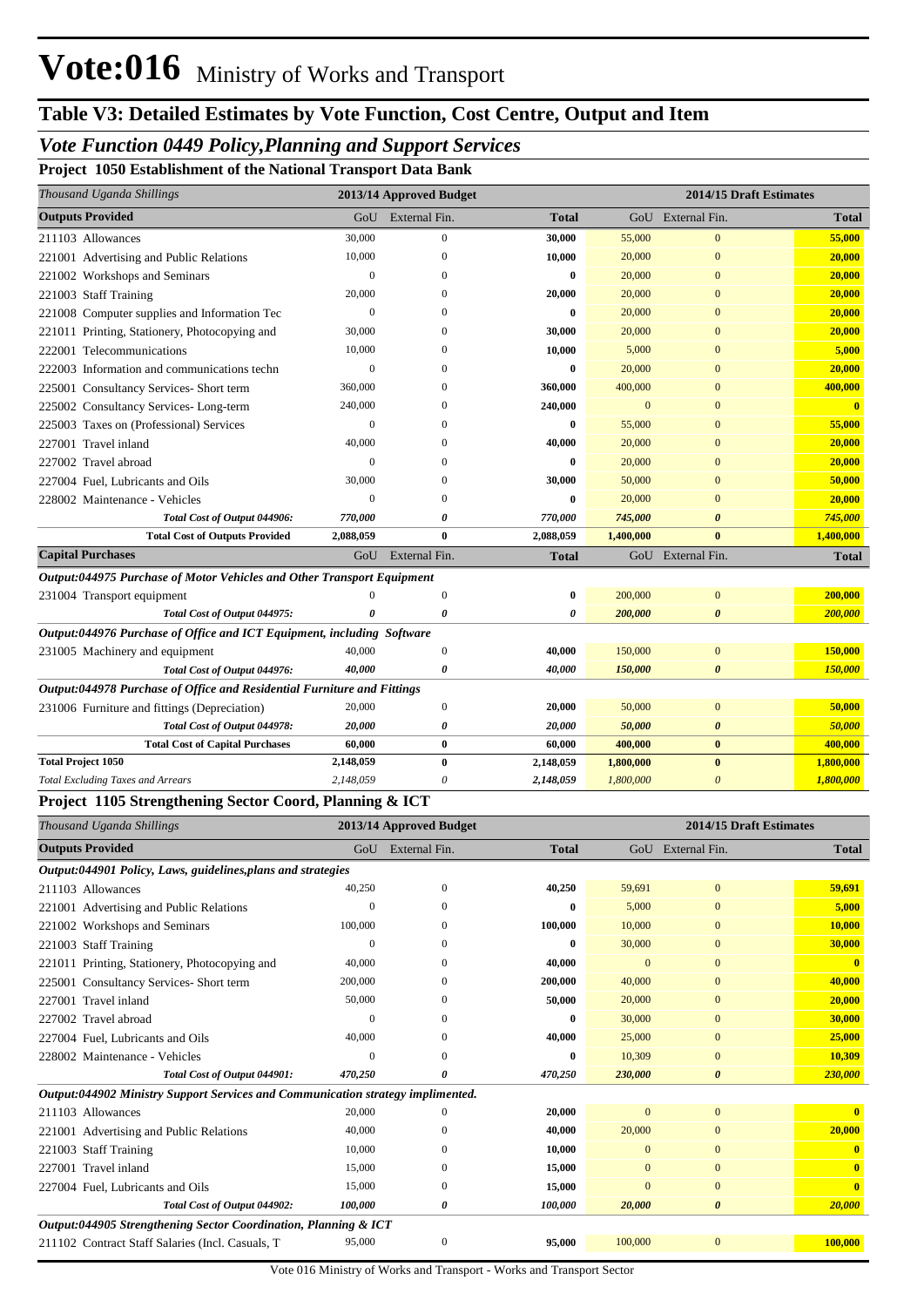### *Vote Function 0449 Policy,Planning and Support Services*

**Project 1105 Strengthening Sector Coord, Planning & ICT**

| Thousand Uganda Shillings                                              |                  | 2013/14 Approved Budget          |              |                        | 2014/15 Draft Estimates      |                                   |
|------------------------------------------------------------------------|------------------|----------------------------------|--------------|------------------------|------------------------------|-----------------------------------|
| <b>Outputs Provided</b>                                                | GoU              | External Fin.                    | <b>Total</b> |                        | GoU External Fin.            | Total                             |
| 211103 Allowances                                                      | 100,000          | $\mathbf{0}$                     | 100,000      | 66,000                 | $\mathbf{0}$                 | 66,000                            |
| 212101 Social Security Contributions                                   | $\boldsymbol{0}$ | $\theta$                         | 0            | 50,000                 | $\mathbf{0}$                 | 50,000                            |
| 221001 Advertising and Public Relations                                | 30,000           | $\Omega$                         | 30,000       | $\mathbf{0}$           | $\mathbf{0}$                 | $\mathbf{0}$                      |
| 221002 Workshops and Seminars                                          | 33,000           | 0                                | 33,000       | 30,000                 | $\mathbf{0}$                 | 30,000                            |
| 221003 Staff Training                                                  | 41,000           | $\Omega$                         | 41,000       | 30,000                 | $\overline{0}$               | 30,000                            |
| 221008 Computer supplies and Information Tec                           | $\boldsymbol{0}$ | $\Omega$                         | 0            | 20,000                 | $\mathbf{0}$                 | 20,000                            |
| 221011 Printing, Stationery, Photocopying and                          | 35,000           | 0                                | 35,000       | 30,000                 | $\mathbf{0}$                 | 30,000                            |
| 221012 Small Office Equipment                                          | $\mathbf{0}$     | $\Omega$                         | 0            | 24,000                 | $\mathbf{0}$                 | 24,000                            |
| 222001 Telecommunications                                              | $\theta$         | $\Omega$                         | 0            | 10,000                 | $\mathbf{0}$                 | 10,000                            |
| 222002 Postage and Courier                                             | $\theta$         | 0                                | 0            | 30,000                 | $\mathbf{0}$                 | 30,000                            |
| 225001 Consultancy Services- Short term                                | 563,000          | 0                                | 563,000      | 150,000                | $\mathbf{0}$                 | 150,000                           |
| 225002 Consultancy Services-Long-term                                  | 53,000           | $\Omega$                         | 53,000       | $\mathbf{0}$           | $\mathbf{0}$                 | $\mathbf{0}$                      |
| 227001 Travel inland                                                   | 50,000           | $\Omega$                         | 50,000       | 90,000                 | $\mathbf{0}$                 | 90,000                            |
| 227002 Travel abroad                                                   | $\mathbf{0}$     | $\Omega$                         | 0            | 40,000                 | $\mathbf{0}$                 | 40,000                            |
| 227004 Fuel, Lubricants and Oils                                       | 120,000          | $\Omega$                         | 120,000      | 170,000                | $\mathbf{0}$                 | 170,000                           |
| 228002 Maintenance - Vehicles                                          | $\mathbf{0}$     | $\Omega$                         | 0            | 60,000                 | $\mathbf{0}$                 | 60,000                            |
| Total Cost of Output 044905:                                           | 1,120,000        | 0                                | 1,120,000    | 900,000                | 0                            | 900,000                           |
| Output:044906 Monitoring and Capacity Building Support                 |                  |                                  |              |                        |                              |                                   |
| 211103 Allowances                                                      | 70,000           | $\boldsymbol{0}$                 | 70,000       | 60,000                 | $\mathbf{0}$                 | 60,000                            |
| 221002 Workshops and Seminars                                          | $\mathbf{0}$     | $\mathbf{0}$                     | 0            | 30,000                 | $\mathbf{0}$                 | 30,000                            |
| 221003 Staff Training                                                  | $\theta$         | 0                                | 0            | 20,000                 | $\mathbf{0}$                 | 20,000                            |
| 221011 Printing, Stationery, Photocopying and                          | 10,000           | 0                                | 10,000       | 30,000                 | $\mathbf{0}$                 | 30,000                            |
| 225001 Consultancy Services- Short term                                | 100,000          | 0                                | 100,000      | 40,000                 | $\mathbf{0}$                 | 40,000                            |
| 227001 Travel inland                                                   | 40,000           | 0                                | 40,000       | 40,000                 | $\mathbf{0}$                 | 40,000                            |
| 227002 Travel abroad                                                   | $\mathbf{0}$     | 0                                | 0            | 30,000                 | $\mathbf{0}$                 | 30,000                            |
| 227004 Fuel, Lubricants and Oils                                       | 80,000           | $\Omega$                         | 80,000       | 80,000                 | $\mathbf{0}$                 | 80,000                            |
| 228002 Maintenance - Vehicles                                          | $\mathbf{0}$     | $\Omega$                         | 0            | 20,000                 | $\mathbf{0}$                 | 20,000                            |
| Total Cost of Output 044906:                                           | 300,000          | 0                                | 300,000      | 350,000                | $\boldsymbol{\theta}$        | 350,000                           |
| <b>Total Cost of Outputs Provided</b>                                  | 1,990,250        | $\bf{0}$                         | 1,990,250    | 1,500,000              | $\bf{0}$                     | 1,500,000                         |
| <b>Capital Purchases</b>                                               | GoU              | External Fin.                    | <b>Total</b> |                        | GoU External Fin.            | <b>Total</b>                      |
| Output:044976 Purchase of Office and ICT Equipment, including Software |                  |                                  |              |                        |                              |                                   |
| 231005 Machinery and equipment                                         | 200,000          | $\boldsymbol{0}$                 | 200,000      | 200,000                | $\boldsymbol{0}$             | 200,000                           |
| Total Cost of Output 044976:                                           | 200,000          | 0                                | 200,000      | 200,000                | $\boldsymbol{\theta}$        | 200,000                           |
| <b>Total Cost of Capital Purchases</b>                                 | 200,000          | $\bf{0}$                         | 200,000      | 200,000                | $\bf{0}$                     | 200,000                           |
| <b>Total Project 1105</b>                                              | 2,190,250        | $\bf{0}$                         | 2,190,250    | 1,700,000              | $\bf{0}$                     | 1,700,000                         |
| <b>Total Excluding Taxes and Arrears</b>                               | 2,190,250        | 0                                | 2,190,250    | 1,700,000              | $\boldsymbol{\theta}$        | 1,700,000                         |
| Project 1160 Transport Sector Development Project (TSDP)               |                  |                                  |              |                        |                              |                                   |
| Thousand Uganda Shillings                                              |                  | 2013/14 Approved Budget          |              |                        | 2014/15 Draft Estimates      |                                   |
| <b>Outputs Provided</b>                                                |                  | GoU External Fin.                | <b>Total</b> |                        | GoU External Fin.            | <b>Total</b>                      |
|                                                                        |                  |                                  |              |                        |                              |                                   |
| Output:044901 Policy, Laws, guidelines, plans and strategies           |                  |                                  |              |                        |                              | $\overline{\mathbf{0}}$           |
| 211103 Allowances                                                      | 80,000<br>22,000 | $\boldsymbol{0}$<br>$\mathbf{0}$ | 80,000       | $\mathbf{0}$           | $\boldsymbol{0}$             |                                   |
| 221001 Advertising and Public Relations                                |                  |                                  | 22,000       | 20,000<br>$\mathbf{0}$ | $\boldsymbol{0}$             | 20,000<br>$\overline{\mathbf{0}}$ |
| 221002 Workshops and Seminars                                          | 56,000           | $\boldsymbol{0}$                 | 56,000       |                        | $\boldsymbol{0}$             |                                   |
| 221003 Staff Training                                                  | 60,000           | $\boldsymbol{0}$                 | 60,000       | 20,000                 | $\mathbf{0}$                 | 20,000                            |
| 221005 Hire of Venue (chairs, projector, etc)                          | 20,000<br>4,000  | 0<br>$\boldsymbol{0}$            | 20,000       | $\mathbf{0}$           | $\mathbf{0}$<br>$\mathbf{0}$ | $\mathbf{0}$<br>24,000            |
| 221010 Special Meals and Drinks                                        | 20,000           | $\boldsymbol{0}$                 | 4,000        | 24,000                 | $\mathbf{0}$                 |                                   |
| 221011 Printing, Stationery, Photocopying and                          |                  |                                  | 20,000       | 20,000<br>$\mathbf{0}$ | $\mathbf{0}$                 | 20,000<br>$\overline{\mathbf{0}}$ |
| 221012 Small Office Equipment                                          | 12,000           | $\boldsymbol{0}$                 | 12,000       |                        |                              |                                   |
| 222001 Telecommunications                                              | 5,000            | $\boldsymbol{0}$                 | 5,000        | 12,000                 | $\mathbf{0}$                 | 12,000                            |
| 222003 Information and communications techn                            | 4,000            | $\boldsymbol{0}$                 | 4,000        | $\mathbf{0}$           | $\mathbf{0}$                 | $\overline{\mathbf{0}}$           |
| 225001 Consultancy Services- Short term                                | 100,000          | $\boldsymbol{0}$                 | 100,000      | 40,000                 | $\mathbf{0}$                 | 40,000                            |
| 225002 Consultancy Services-Long-term                                  | 130,000          | $\boldsymbol{0}$                 | 130,000      | $\mathbf{0}$           | $\boldsymbol{0}$             | $\mathbf{0}$                      |
| 227001 Travel inland                                                   | 80,000           | $\mathbf{0}$                     | 80,000       | 80,000                 | $\mathbf{0}$                 | 80,000                            |
| 227002 Travel abroad                                                   | 120,000          | $\boldsymbol{0}$                 | 120,000      | 50,000                 | $\boldsymbol{0}$             | 50,000                            |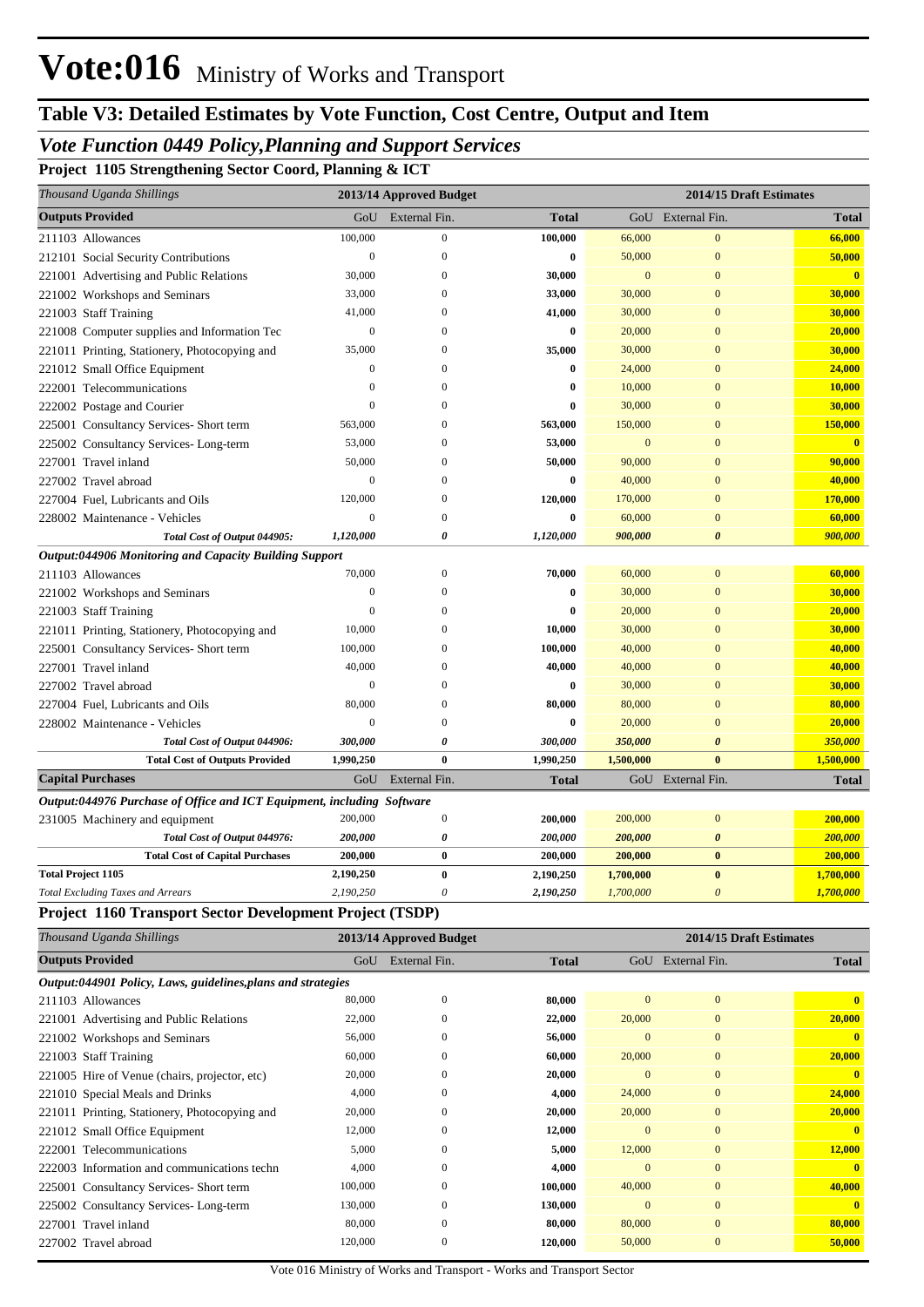## *Vote Function 0449 Policy,Planning and Support Services*

**Project 1160 Transport Sector Development Project (TSDP)**

| Thousand Uganda Shillings                                     |             | 2013/14 Approved Budget |              |                | 2014/15 Draft Estimates |              |
|---------------------------------------------------------------|-------------|-------------------------|--------------|----------------|-------------------------|--------------|
| <b>Outputs Provided</b>                                       |             | GoU External Fin.       | <b>Total</b> |                | GoU External Fin.       | <b>Total</b> |
| 227004 Fuel, Lubricants and Oils                              | 80,000      | $\mathbf{0}$            | 80,000       | 114,000        | $\bf{0}$                | 114,000      |
| 228002 Maintenance - Vehicles                                 | 40,000      | $\Omega$                | 40,000       | 20,000         | $\Omega$                | 20,000       |
| 228003 Maintenance – Machinery, Equipment                     | 10,000      | 0                       | 10,000       | $\Omega$       | $\Omega$                |              |
| Total Cost of Output 044901:                                  | 843,000     | 0                       | 843,000      | 400,000        | 0                       | 400,000      |
| <b>Output:044906 Monitoring and Capacity Building Support</b> |             |                         |              |                |                         |              |
| 211103 Allowances                                             | 6,000       | $\theta$                | 6,000        | 55,000         | $\mathbf{0}$            | 55,000       |
| 221001 Advertising and Public Relations                       | 10,000      | 0                       | 10,000       | $\overline{0}$ | $\overline{0}$          |              |
| 221002 Workshops and Seminars                                 | 50,000      | 0                       | 50,000       | 48,000         | $\bf{0}$                | 48,000       |
| 221003 Staff Training                                         | 6,000       |                         | 6,000        | 15,000         | $\Omega$                | 15,000       |
| 221012 Small Office Equipment                                 | $\Omega$    | 0                       | 0            | 3.000          | $\overline{0}$          | 3,000        |
| 225001 Consultancy Services- Short term                       | 400,000     | 0                       | 400,000      | 81,000         | $\Omega$                | 81,000       |
| 225002 Consultancy Services-Long-term                         | $\theta$    | ∩                       | 0            | 300,000        | $\Omega$                | 300,000      |
| 227001 Travel inland                                          | 20,000      | 0                       | 20,000       | 60,000         | $\Omega$                | 60,000       |
| 227002 Travel abroad                                          | 30,000      | $\Omega$                | 30,000       | 20,000         | $\Omega$                | 20,000       |
| 227004 Fuel, Lubricants and Oils                              | 122,000     | $\Omega$                | 122,000      | 12,000         | $\Omega$                | 12,000       |
| 228002 Maintenance - Vehicles                                 | 6,000       | $\Omega$                | 6,000        | 6,000          | $\overline{0}$          | 6,000        |
| Total Cost of Output 044906:                                  | 650,000     | 0                       | 650,000      | 600,000        | 0                       | 600,000      |
| <b>Total Cost of Outputs Provided</b>                         | 1,493,000   | $\bf{0}$                | 1,493,000    | 1,000,000      | $\bf{0}$                | 1,000,000    |
| <b>Total Project 1160</b>                                     | 1,493,000   | $\bf{0}$                | 1,493,000    | 1,000,000      | $\bf{0}$                | 1,000,000    |
| <b>Total Excluding Taxes and Arrears</b>                      | 1,493,000   |                         | 1,493,000    | 1,000,000      | $\theta$                | 1,000,000    |
| Thousand Uganda Shillings                                     |             | 2013/14 Approved Budget |              |                | 2014/15 Draft Estimates |              |
|                                                               |             | GoU External Fin.       | <b>Total</b> |                | GoU External Fin.       | <b>Total</b> |
| <b>Total Vote Function 49</b>                                 | 11,604,212  | 0                       | 11,604,212   | 10,307,213     |                         | 10,307,213   |
| Total Excluding Taxes and Arrears                             | 11,604,212  | $\theta$                | 11,604,212   | 10,294,000     |                         | 10,294,000   |
| <b>Grand Total Vote 016</b>                                   | 117,326,869 | 26,912,305              | 144,239,173  | 99,195,463     | 23,168,71               | 122,364,181  |
| <b>Total Excluding Taxes and Arrears</b>                      | 98,259,869  | 26,912,305              | 125,172,173  | 99,122,250     | 23,168,71               | 122,290,969  |